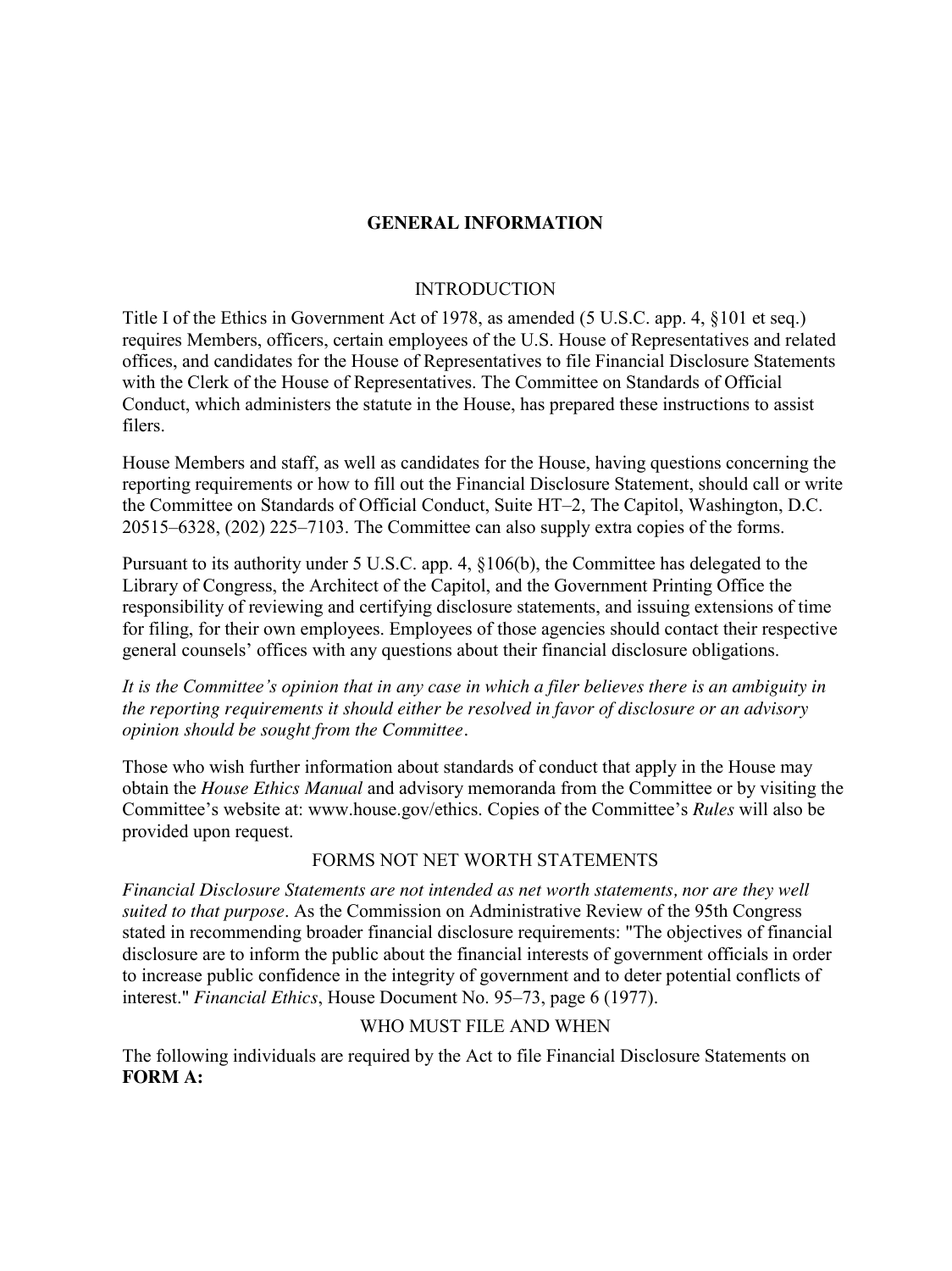**Members:** Every Member of the House of Representatives, Delegate to Congress, and the Resident Commissioner of Puerto Rico must file a Financial Disclosure Statement on or before May 15 of each calendar year.

**New Members:** While new Members must file FORM A by May 15, they are not required to complete Schedule VI (gifts) or Schedule VII (travel).

**Officers and Employees of the Legislative Branch:** Each individual compensated at or above 120 percent of the Executive Branch GS–15 level (the "senior staff" rate) for at least 60 days in a calendar year must file a Financial Disclosure Statement on or before May 15 of the succeeding calendar year, even if no longer paid at the above GS–15 rate. The rate triggering disclosure was \$102,168 in 2003. The 2004 threshold will be \$104,927. The Committee on Standards of Official Conduct can verify the rate for other years. Annuities paid by the United States, as well as payments such as overtime, night differential payments, and locality pay adjustments, are not considered in calculating whether an employee is compensated at or above the senior staff rate. As a general rule, "lump sum payments" will not be considered in calculating an employee's compensation for reporting purposes. (But see the Committee's advisory memorandum of October 15, 1999 regarding inappropriate use of lump sum payments to avoid financial disclosure requirements.) However, temporary increases in pay that are effective for at least 60 days in a year will trigger the filing requirement.

In addition to the House of Representatives, these Instructions cover employees of the following Legislative Branch agencies: the Congressional Budget Office, Library of Congress, Architect of the Capitol, United States Botanic Garden, Government Printing Office, the Office of Compliance, and other legislative agencies or commissions established in an odd numbered year, unless otherwise provided by law.

**Principal Assistants**: A Member is required to designate at least one current employee as a principal assistant to file a Financial Disclosure Statement if the Member does not have an employee paid at or above the senior staff rate. Except in the case of a new Member, an employee who has been designated principal assistant must have been employed in the Member's office for more than 60 days in the calendar year covered by the report. Thus, at least one individual who was an employee in the Member's office for more than 60 days in the year covered by the report (either an employee paid at or above the senior staff rate or principal assistant) must file a Financial Disclosure Statement by May 15. (*See* Appendix B, Interpretive Ruling No. 1.)

The Clerk of the House will notify those Members who are required to designate a principal assistant. The Act is silent regarding the position in the Member's office that such an employee should hold. This is an area in which the employing Member has broad discretion. As the Committee first stated in its 1969 financial disclosure instructions, the designated individual will usually be an employee whose relationship with the Member permits the person, under some circumstances, to act in the Member's name or with the Member's authority. A Member is also free to designate more than one individual to file a Financial Disclosure Statement.

**Termination Filers**: Most Members, officers, and employees who are otherwise required to file Financial Disclosure Statements but terminate employment with the Government must file termination reports within 30 days of leaving. A termination report submitted after the May 15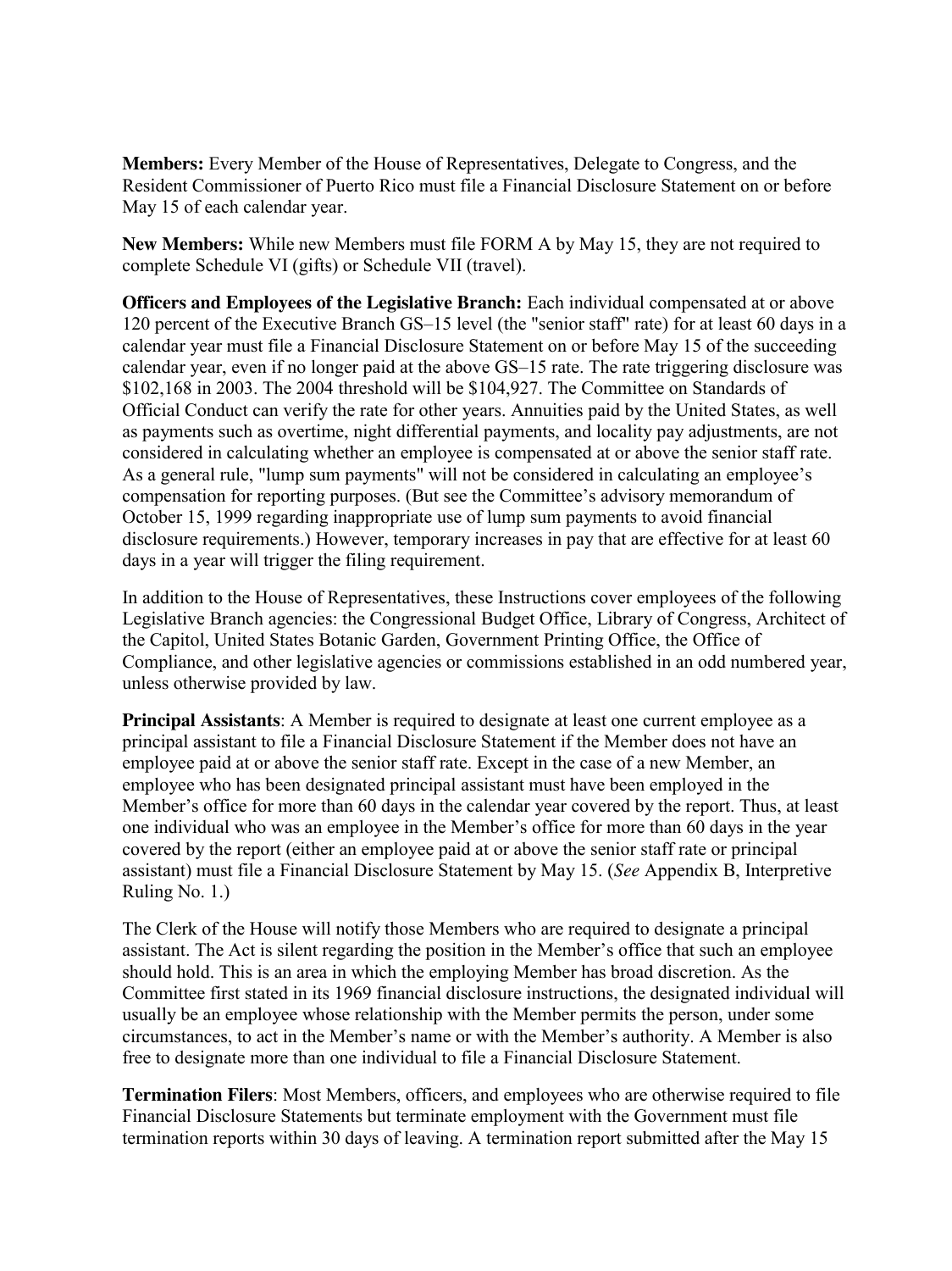Financial Disclosure Statement has been filed must cover the calendar year in which termination occurs through the date of termination. If a May 15 report has not been filed, the termination report must cover both the calendar year in which termination occurs and the preceding calendar year.

No termination report need be filed by an individual who assumes another federal Government position requiring the filing of a *public* Financial Disclosure Statement (a requirement to file a confidential financial disclosure statement will not excuse the filing of a termination report). A filer who has assumed a new position with a public Financial Disclosure reporting requirement should notify the Clerk of the House in writing of the new position.

In addition, an individual who files only because he or she has been designated as a principal assistant, rather than because of pay level, does not have to file a termination report (unless the individual was principal assistant of a Member leaving Congress). A new principal assistant must be designated in the individual's place. A termination report does not satisfy the requirement that at least one person in each Member's office besides the Member must file annually.

Candidates for the House of Representatives and certain new officers and employees of the Legislative Branch must file **FORM B** Financial Disclosure Statements, as explained below.

**Candidates**: One qualifies as a candidate for financial disclosure purposes by raising or spending more than \$5,000 for a campaign for election to the House of Representatives. (Note: funds loaned to a campaign, from any source, count toward the \$5,000 threshold.) Generally, a qualifying candidate must file a Financial Disclosure Statement within 30 days of becoming a candidate as defined in the law, or on or before May 15 of the calendar year in which he or she becomes a candidate, whichever is later. However, there are certain exceptions to this general rule. A qualifying candidate must file no later than 30 days before an election in which the individual is participating. If he or she does not exceed the \$5,000 threshold until sometime within that 30-day period, the candidate should file the Financial Disclosure Statement immediately after he or she raises or spends more than \$5,000. If a campaign never exceeds the \$5,000 threshold, the candidate need not file a Financial Disclosure Statement.

In each subsequent year in which an individual continues to be a candidate on May 15, a new report must be filed by that date. If the individual is no longer a candidate on that date, as might occur if the candidate were to lose a March primary, no further report is due. Some of the information in earlier filings may be repeated in subsequent reports.

Even though the campaign may have to continue filing reports required by the Federal Election Campaign Act, a losing candidate need not file subsequent annual Financial Disclosure Statements unless he or she becomes a candidate for an upcoming election, in which case a report must be filed on or before May 15 of each year in which the individual continues to be a candidate.

An individual who takes action that is recognized under applicable State law as legally sufficient to withdraw as a candidate *before* the date on which his or her Financial Disclosure Statement is due need not file a Financial Disclosure Statement. However, if the individual withdraws as a candidate on or after the date on which the Financial Disclosure Statement is due, the individual must still file the Financial Disclosure Statement, even though he or she is no longer seeking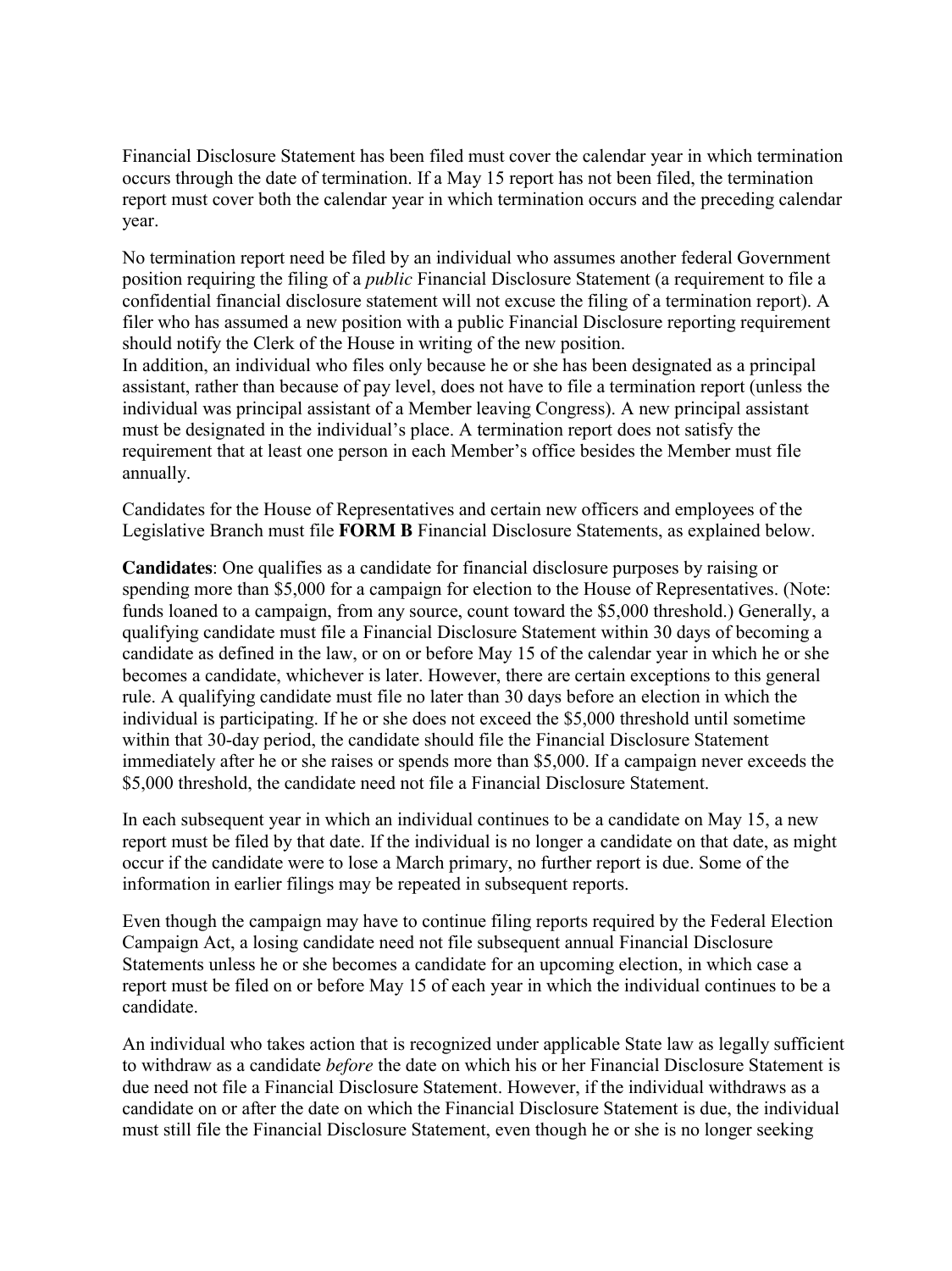nomination or election.

# Examples

The following examples illustrate when a candidate's report would be due under various circumstances:

*1*. The campaign goes over \$5,000 on December 15 of the year before the election. The candidate must file a Financial Disclosure Statement within 30 days, i.e., by January 14 of the following year. (However, another report would not be required by May 15 of the election year as long as the filed report included the required information through the end of the previous year.)

*2.* The campaign goes over \$5,000 on January 15 of the election year and the primary is not until July. The candidate must file a Financial Disclosure Statement by May 15 of that year (the later of May 15 or 30 days after qualifying).

*3*. The campaign goes over \$5,000 on January 15 of the election year and the primary is April 17. The candidate must file a Financial Disclosure Statement by March 18 (no later than 30 days before an election).

*4*. The campaign goes over \$5,000 on April 1 of the election year and the primary is April 17. The candidate must file a Financial Disclosure Statement by April 1. (Because the candidate qualified in the 30 days before the election, the report is due immediately upon qualification).

*5*. The campaign raises \$5,000 on May 1 of the election year and the primary is not until August. The candidate must file a Financial Disclosure Statement by May 31 (30 days after qualifying).

*6.* The candidate files a Statement of Candidacy with the Federal Election Commission on March 1 and gets enough signatures to be on the ballot of the June 6 primary, but the campaign neither raises nor spends more than \$5,000. The candidate is not required to file a Financial Disclosure Statement.

*7*. The campaign raises \$5,000 on February 1 of the election year. The primary is not until August. On May 1, prior to the due date of the Financial Disclosure Statement, the candidate takes action necessary to withdraw from the race. No Statement is required. (If the candidate waits until May 15 or later to withdraw, a Statement would be required).

Anyone who is unsure whether or when a statement is due should call the Committee at (202) 225–7103. Committee staff will then provide advice based on the facts of the specific situation.

# **Definitions**

An "*election*" means a general, special, primary, or run-off election, or a convention or caucus of a political party with the authority to nominate a candidate.

The term "*candidate*" for the purposes of the Act is the same found in section 301(2) of the Federal Election Campaign Act of 1971. "Candidate" means an individual other than a Member of the House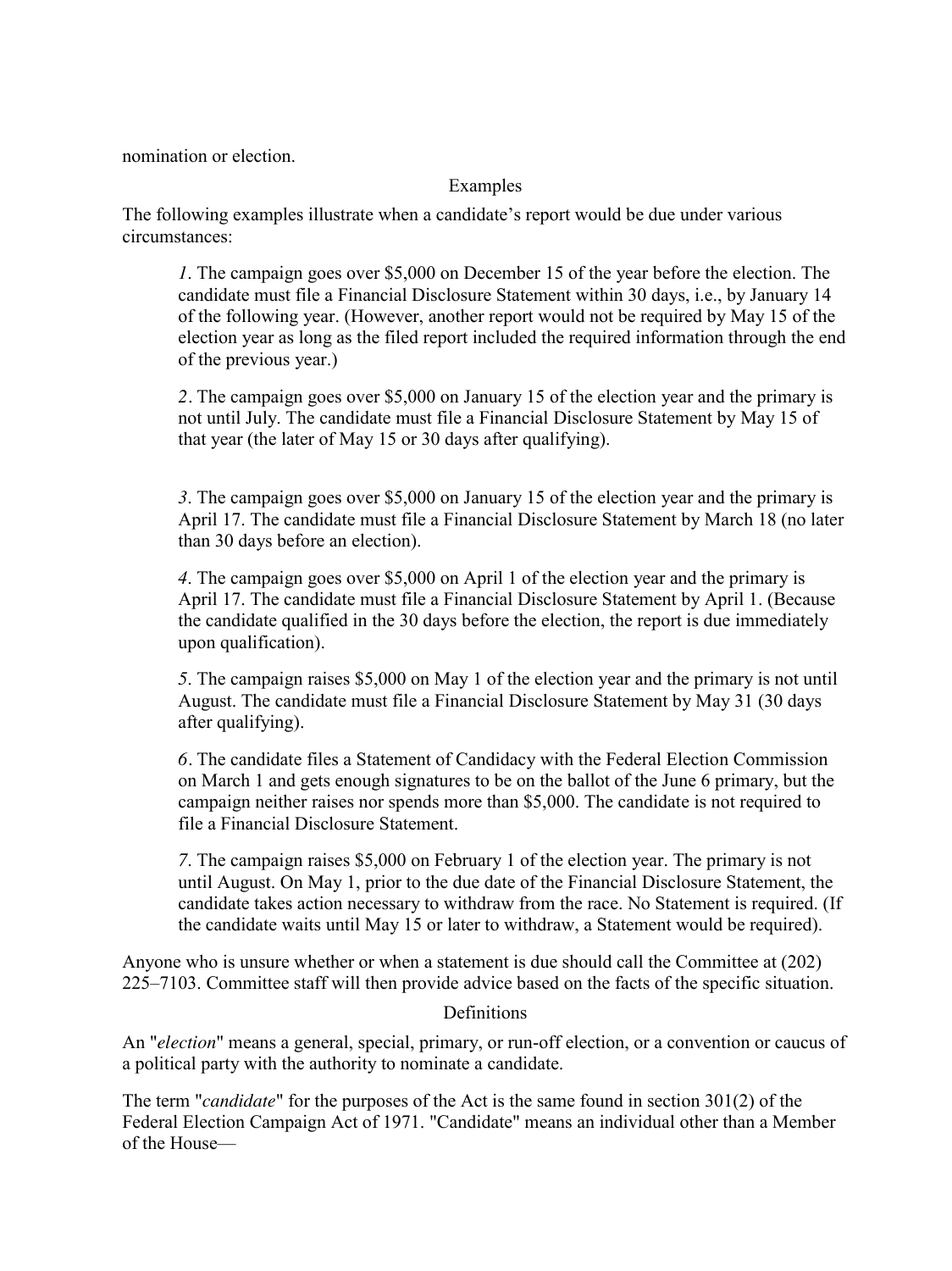"who seeks nomination for election, or election, to Federal office, and for the purposes of this paragraph, an individual shall be deemed to seek nomination for election, or election—

"(A) if such individual has received contributions aggregating in excess of \$5,000 or has made expenditures aggregating in excess of \$5,000; or

"(B) if such individual has given his or her consent to another person to receive contributions or make expenditures on behalf of such individual and if such person has received such contributions aggregating in excess of \$5,000 or has made such expenditures aggregating in excess of \$5,000."

**New Officers and Employees**: A new officer or employee of the Legislative Branch must file a FORM B Financial Disclosure Statement within 30 days of assuming the new job if (A) he or she is compensated at or above the senior staff rate, or (B) he or she is designated as a principal assistant by a new Member of the House of Representatives. A principal assistant of a Member first taking office on January 3 has until May 15 of that calendar year to file a Financial Disclosure Statement.

Except for principal assistants to newly elected Members, the requirement to file FORM B does not apply to individuals who were employed in their office immediately before assuming the new position described above. Thus, an employee who receives a promotion or raise that lifts that individual to the senior staff rate need not file FORM B within 30 days of the increase. The requirement to file FORM B also does not apply to an individual who left any Federal Government position requiring the filing of a public Financial Disclosure Statement within 30 days prior to assuming the new position. (Individuals who need not file for this reason should notify the Clerk in writing in response to any request that a report be submitted.)

#### **Tools to Complete the Form**

**Form A filers**: The most important item to have on hand is a copy of the Financial Disclosure Statement you filed last year (for new Members, this would be his or her candidate Financial Disclosure Statement). For any securities accounts you have—including any retirement accounts that hold securities—account statements covering all of the previous year. For your bank accounts that pay interest, and any other kinds of retirement accounts that you have, the previous year's end-of-year statements. Tax forms (W-2s or 1099s) or pay stubs for any outside earned income you or your spouse received in the previous year. If you own a business, a copy of the accountant's annual report for the previous year. For other kinds of investments, income or liabilities you have—for example, rental property—you may need other kinds of documents to complete the form.

**Form B filers:** For any securities accounts you have—including any retirement accounts that hold securities— account statements covering the current year to the date of filing and all of the previous year. For your bank accounts that pay interest, and any other kinds of retirement accounts that you have, the current and end-of-year statements. Tax forms (W-2s or 1099s) or pay stubs for any outside earned income you received in the previous year. If you own a business, a copy of the accountant's current quarterly report and the annual report for the previous year. For other kinds of investments, income or liabilities you have—for example, rental property—you may need other kinds of documents to complete the form.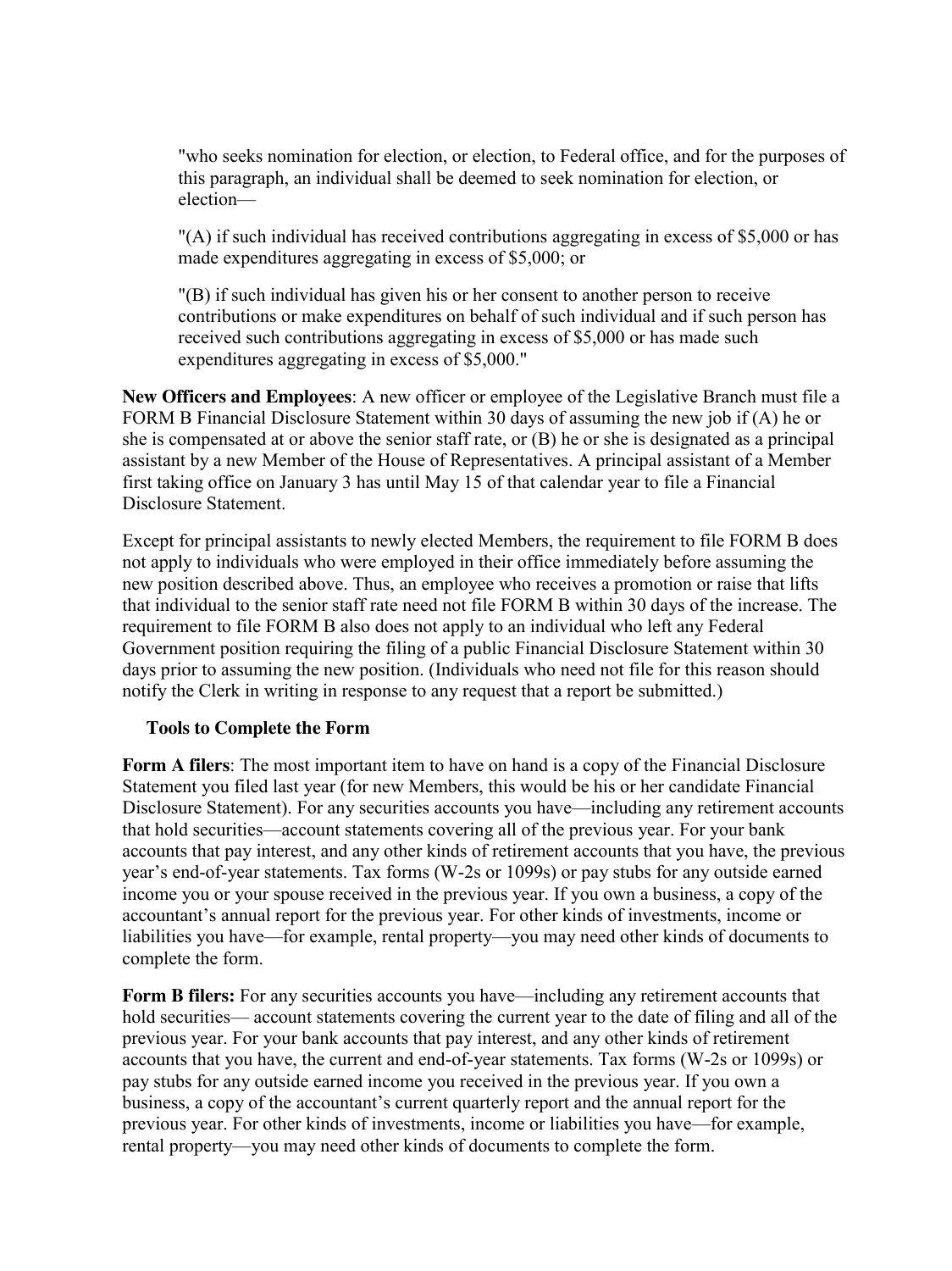# WHERE TO FILE AND NUMBER OF COPIES

The Financial Disclosure Statement (as well as any amendment of a statement) must be filed with the Clerk of the House of Representatives, Legislative Resource Center, Room B–106 Cannon House Office Building, Washington, D.C. 20515–6612. Members and candidates should submit *three* completed Financial Disclosure Statements. Officers and employees should submit *two* completed Financial Disclosure Statements. One must be an original with an original signature of the filer. Others may be photocopies, with photocopied signatures.

# TIMELINESS OF FILING

Reports are considered timely if they are *received or postmarked* on or before the due date. (In contrast, as discussed below, the policy on extension requests is that they must be *received* by the Committee on Standards on or before the due date.) If the date on which a report is required to be filed falls on a weekend or holiday, the filing deadline shall be the next business day.

Financial Disclosure Statements may NOT be filed with the Legislative Resource Center via facsimile machine. Financial Disclosure Statements are frankable.

## Extensions

Prior to the date on which a Financial Disclosure Statement or a required amendment is due, the Committee on Standards of Official Conduct may grant reasonable extensions of time for the filing. Under the law, the total of such extensions for one individual in a calendar year may not exceed 90 days. In no event will an extension be granted which authorizes a candidate's report to be filed later than 30 days prior to a primary or general election in which the reporting individual is a candidate.

Extension requests must be made in writing, signed by the filer, directed to the Chairman of the Committee on Standards of Official Conduct (or to the General Counsel of the Library of Congress, Architect of the Capitol, or Government Printing Office, for employees of those agencies), and must state the reason the extension is necessary. Any such request should be *received* by the due date of the report. An extension request is *not* timely if it was only postmarked, but was not received, by the due date. The Committee will accept extension requests via facsimile machine. The Committee fax number is (202) 225–7392.

# Late Filing Fee

An individual who files a Financial Disclosure Statement or any amendment more than 30 days after the later of (1) the date the report or amendment is required to be filed, or (2) the last day of any filing extension period that has been granted, must pay a late filing fee of \$200. The fee shall be paid by check or money order made out to the United States Treasury, submitted to the Clerk at the filing address along with the Financial Disclosure Statement. Payment of the fee does not preclude the Committee on Standards of Official Conduct from taking other action authorized by law and Rules of the House of Representatives.

The Committee has authority to waive the fee, but only in extraordinary circumstances. Waiver requests must be directed in writing to the Chairman of the Committee, signed by the filer, and must state the circumstances believed to justify the waiver.

Any late report that is submitted without a required late filing fee shall be deemed procedurally deficient and not properly filed.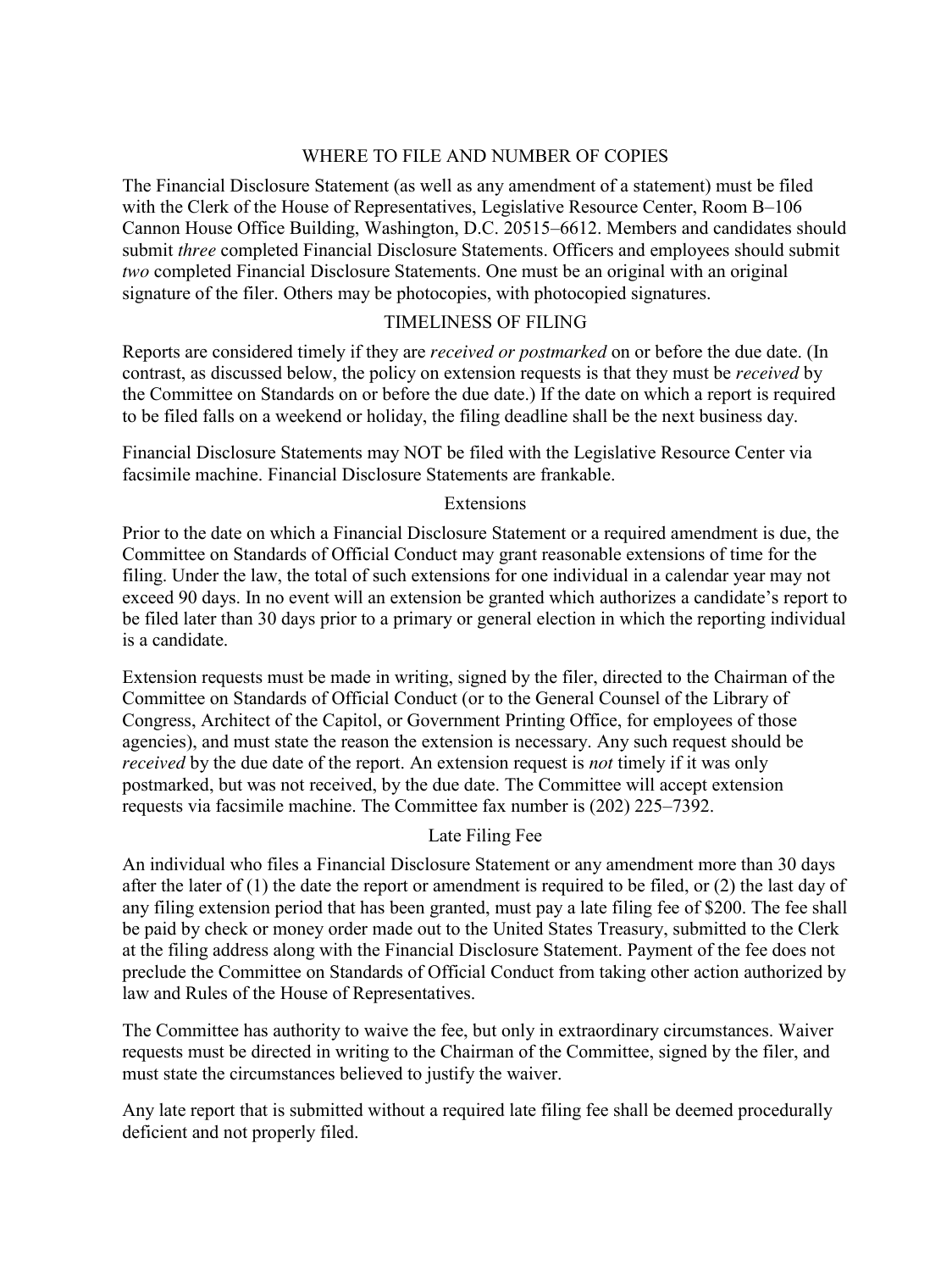# REPORTING PERIOD

For Members and current officers and employees required to file FORM A, the Financial Disclosure Statement must include information for the entire preceding calendar year, unless otherwise indicated. However, you need not disclose gifts received or travel occurring before you became a Member, officer, or employee.

A termination report submitted after the May 15 Financial Disclosure Statement has been filed must cover the calendar year in which termination occurs through the date of termination. If a May 15 report has not been filed, then the termination report must cover *both* the calendar year in which termination occurs through the termination date and the preceding calendar year.

For candidates and new officers or employees required to file FORM B, the Financial Disclosure Statement must include income information for the preceding calendar year *and* separately, the current calendar year to the date of filing. In addition, Schedule VI of FORM B must identify all sources that paid you compensation in excess of \$5,000 in the *two* calendar years prior to the year of filing. You must also give a brief description of the duties performed or the services rendered.

FORM B information concerning property holdings and liabilities must be current as of a date that is less than 31 days before the filing date. You may choose this date, but you must state it in the "Period Covered" box at the top of the first page of the form. Information concerning nongovernmental positions and future employment agreements or continued benefits must cover the current calendar year through the date of filing.

# CATEGORY OF VALUE

Certain financial interests must be disclosed by exact dollar amount; for other interests a category of value will suffice. The Act defines "value" as "a good faith estimate of the dollar value if the exact value is neither known nor easily obtainable by the reporting individual." It is not necessary that property be appraised to ascertain its value. A good faith estimate may be based on such information as recent sales of comparable property. Alternatively, you may use a tax assessment (adjusted to reflect 100 percent valuation), or exact purchase price and date of purchase, *however*, in these cases, you must list the exact value and describe the method of valuation, rather than merely checking a category of value.

The law requires that you report the gross value of your holdings, not the net. Thus, a mortgage on property would not be taken into consideration when reporting its value. The mortgage would, however, be shown as a liability on Schedule V of FORM A or Schedule III of FORM B.

In any instance where the Act calls for a category of value, you may indicate an exact dollar amount if you so desire. This may be done on the form itself or an attachment.

The following items must be disclosed by exact dollar amount: The filer's earned income from all sources; payments in lieu of honoraria made to charities; honoraria received by the filer's spouse; and gifts.

Wherever a category of value is required on either FORM A or FORM B, boxes are provided so that you merely need to check the correct amount. For any part of the report, a computer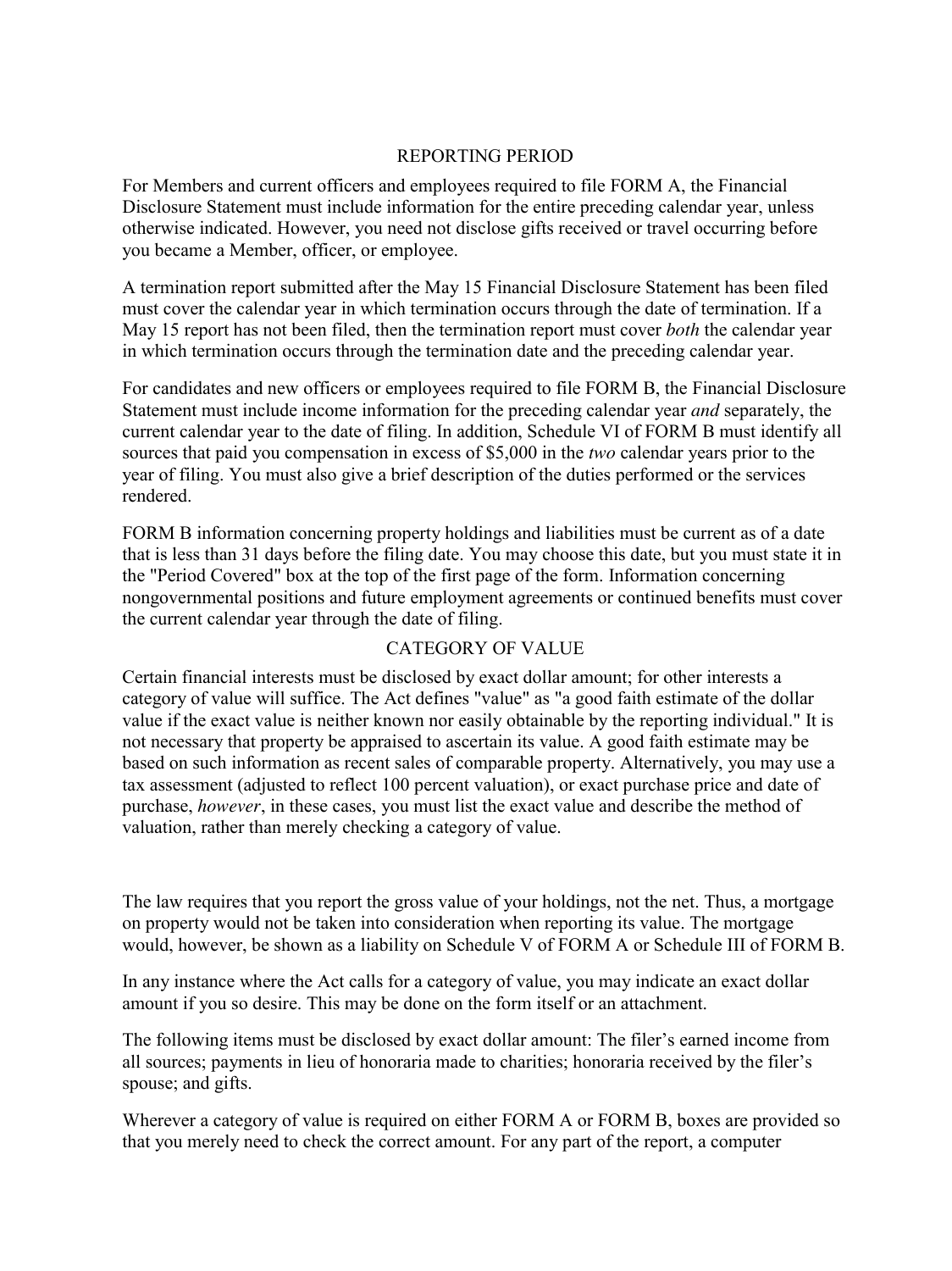print-out such as a brokerage statement may be attached in lieu of using the form. However, any such attachment must include all the information required by the form, and you should state on the face of the form "See Attachment" or similar language. Each page of an attachment should bear the filer's name.

## SPOUSE AND DEPENDENT DISCLOSURE

You are required to include on the Financial Disclosure Statement information concerning your spouse and dependent children. Specifically, you must ascertain and disclose the following information:

**Earned income**: You must report only the source, not the amount, of a spouse's earned income; however, for honoraria paid to a spouse, show the source *and* amount. Neither the source nor amount of a dependent child's earned income need be reported.

**Assets, unearned income, transactions, and liabilities**: Generally, you must report as much information about your spouse's and dependent children's holdings, unearned income, transactions, and liabilities as you would about your own. In listing information, you may indicate that a financial interest belongs to a spouse or dependent child or is jointly held. You may do so by marking "SP" for spouse, "DC" for dependent child, or "JT" for jointly held, in the column reserved for that purpose.

If your spouse or dependent child has income, assets, or liabilities *not* held jointly with you, and if the amount or value category is more than \$5,000,000, the statue permits you to disclose the value as "over \$1,000,000." In those circumstances the category "\$1,000,000–\$5,000,000" may be checked, although you must then indicate that the particular income, asset or liability is that of your spouse or dependent child by marking "SP" or "DC" in the appropriate column.

Where you, your spouse, and dependent child hold identical interests, you may combine them and report them as one line item. For example, you need not list separately all accounts at the same bank, or separate holdings of the same stock.

**Gifts, travel, and reimbursements**: You must report any items received by your spouse or dependent child from a non-relative that meet the reporting requirements of the Ethics in Government Act *unless* circumstances indicate that the gift was totally independent of the recipient's relationship to you as a Member, officer or employee of the Legislative Branch. That is, if your spouse or child receives something because he or she *is* your spouse or child, you must disclose that gift. On the other hand, if it is apparent that the item would have been offered regardless of the individual's relationship to you as an official, then it need not be disclosed.

**Positions, agreements, and compensation in excess of \$5,000**: In these categories, no information is required regarding your spouse or dependent child.

\* \* \*

**Exclusions:** In rare circumstances, you may be permitted to exclude information pertaining to a spouse's finances. You may only exclude an item if (1) you do not specifically know what it is; (2) you in no way contributed towards it; *and* (3) you do not, and do not expect to, benefit from it. These criteria are explained in detail in the Specific Instructions at page 10 of this booklet. Even if you meet these criteria, you must indicate that you are excluding information by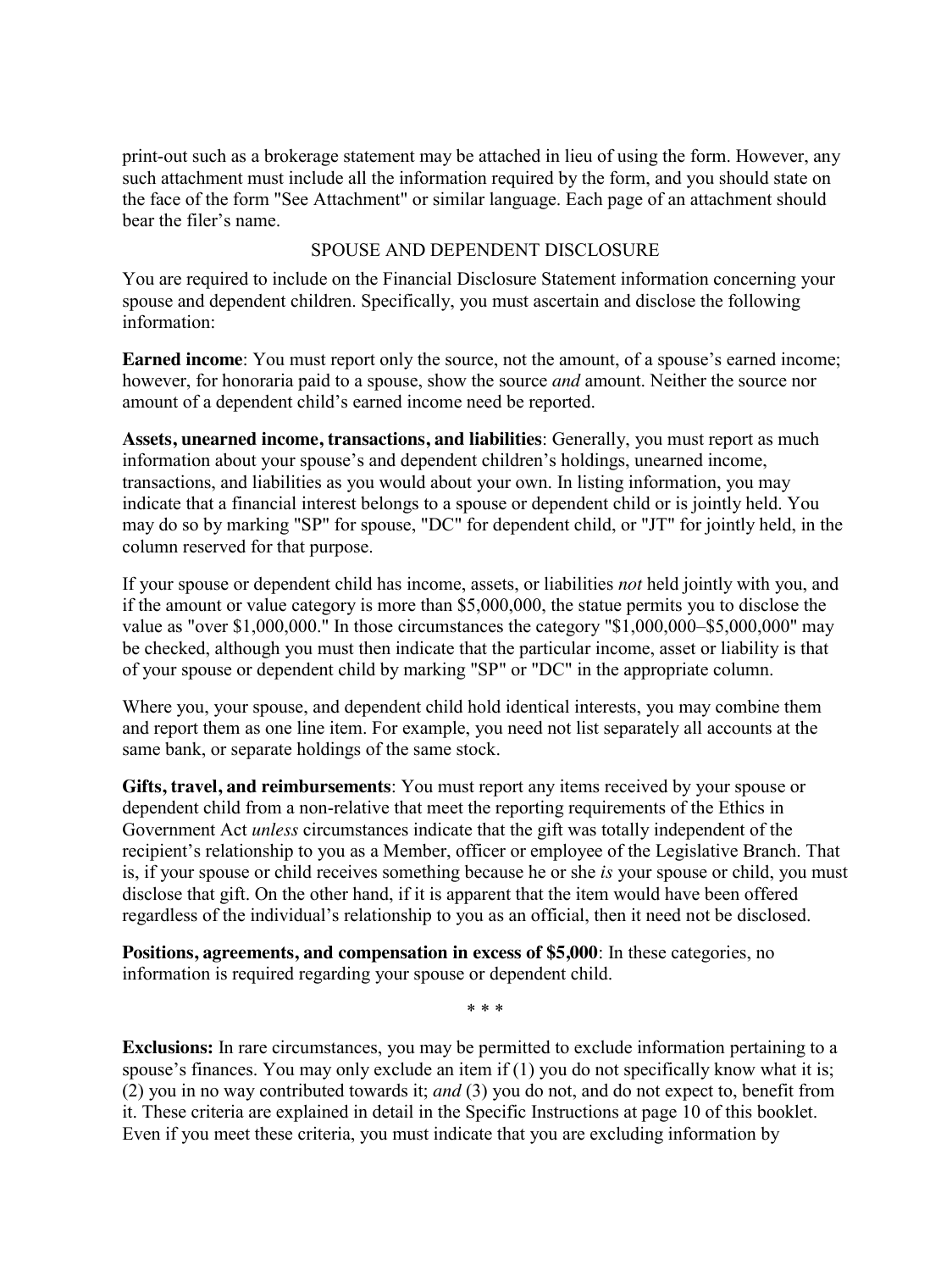answering "YES" to the "Exemption" question on page 1 of the Statement.

You are not required to disclose financial information about a spouse from whom you have separated with the intention of terminating the marriage or providing for a permanent separation. In addition, no reporting is required with respect to any income or obligations arising from the dissolution of a marriage or the permanent separation from a spouse. If you exclude information related to a separation or dissolution, you may still answer "NO" to the "Exemption" question on page 1.

The term "*dependent child"* means any individual who is a son, daughter, stepson, or stepdaughter and who (A) is unmarried, under age 21 and living in the household of the reporting individual, or (B) is a "dependent" of the reporting individual within the meaning of section 152 of the Internal Revenue Code of 1986.

# COMMITTEE REVIEW

The Committee on Standards of Official Conduct (or its designee) is required to review all Financial Disclosure Statements to determine whether they are filed in a timely manner, appear substantially accurate and complete, and comply with applicable laws and rules. If the review indicates a possible problem, then you will be notified in writing of the additional information believed to be required, or of the law or rule with which you do not appear to be in compliance. A due date for response will also be provided.

If you concur with the Committee, then you should file an *amendment* to the Financial Disclosure Statement *with the Legislative Resource Center.* The same number of copies is required as for the original filing. An amendment may be in the form of a revised Financial Disclosure Statement, corrected pages of a Statement, or an explanatory letter addressed to the Clerk.

If you do not agree that an amendment is needed, you must send a letter *to the Committee*  explaining why you believe the amendment is not required. In all cases, the Committee shall be the final arbiter of whether any report needs clarification or amendment. No communications between the Committee and you will be publicly discussed or released by the Committee.

The Committee is also authorized under the Act to render advisory opinions interpreting the disclosure requirements to any person required to file a Financial Disclosure Statement. Any person who acts in good faith in accordance with a written advisory opinion shall not be subject to any sanction under the Act.

# FAILURE TO FILE OR FALSIFYING DISCLOSURE STATEMENTS

The Ethics in Government Act of 1978, as amended, provides that the Attorney General may seek a civil penalty of up to \$11,000 against an individual who knowingly and willfully falsifies or fails to file or report any information required by the Act (5 U.S.C. app. 4, §104).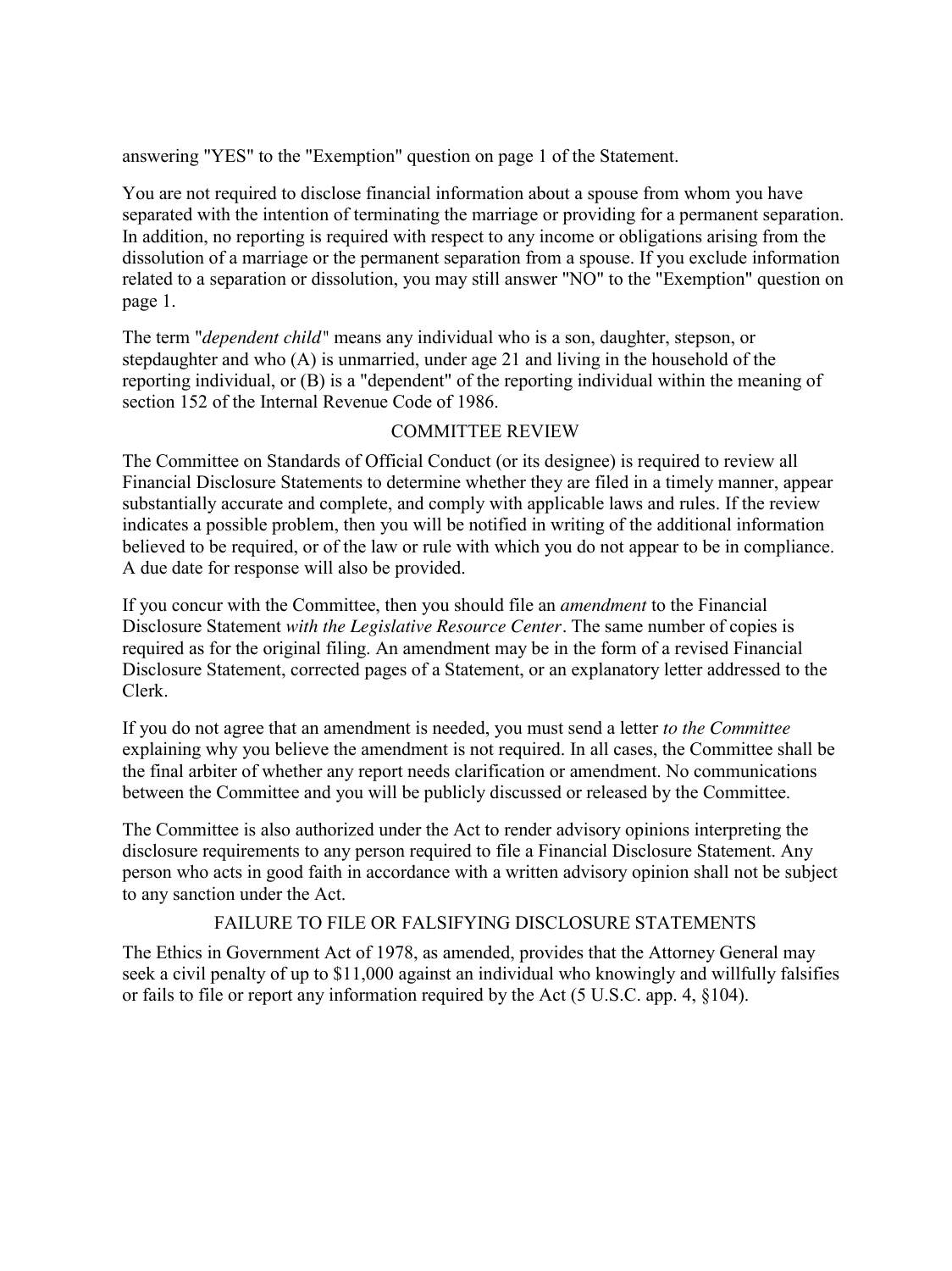In addition, 18 U.S.C. §1001, as amended by the False Statements Accountability Act of 1996, is applicable here. That criminal statute, as here relevant, provides for a fine and/or imprisonment for up to five years for knowingly and willfully making any materially false, fictitious or fraudulent statement or representation, or falsifying, concealing or covering up a material fact, in a filing under the Ethics in Government Act.

House Rule 26 provides that title I of the Ethics in Government Act of 1978 shall be deemed to be a Rule of the House insofar as the law pertains to Members, officers, and employees. The House, acting on the recommendation of the Committee on Standards of Official Conduct, may therefore impose penalties on Members, officers, and employees in addition to those noted above.

# PUBLIC ACCESS

The Clerk of the House of Representatives will make financial disclosure reports available for public inspection within 30 days of filing (or within 30 days of May 15 for reports due by that date). The Clerk is also required to send a copy of each report filed by a Member or a candidate to the appropriate State officer in the State represented by the Member or in which the individual is a candidate. Under House Rule 26, annual reports filed by Members must be compiled into a public document by August 1 of each year.

Reports filed with the Clerk are made available for public inspection in the Legislative Resource Center, Room B–106 Cannon House Office Building, Washington, D.C. 20515. The Clerk may not make any reports available to any person, or provide a copy of any report to any person, except upon written application by such person stating:

(A) that person's name, occupation, and address;

(B) the name and address of any other person or organization on whose behalf the inspection or copy is requested; and

(C) that such person is aware of the prohibitions on the obtaining or use of the report.

All applications for inspection of reports shall be made available to the public. In addition, any person requesting a copy of a report may be required to pay a reasonable fee to cover the cost of reproduction or mailing. 5 U.S.C. app. 4, §105(b).

All Financial Disclosure Statements shall be made available for public inspection for six years after receipt, except that in the case of a candidate who was not subsequently elected, the report shall remain available for one year after the individual ceases to be a candidate. 5 U.S.C. app. 4,  $§105(d)$ .

# UNLAWFUL USE

It is illegal for any person to obtain or use a Financial Disclosure Statement: (1) for any unlawful purpose; (2) for any commercial purpose, other than by news and communications media for dissemination to the general public; (3) for determining or establishing the credit rating of any individual; or (4) for use, directly or indirectly, in the solicitation of money for any political, charitable, or other purpose.

The Attorney General may bring a civil action against any person who obtains or uses a report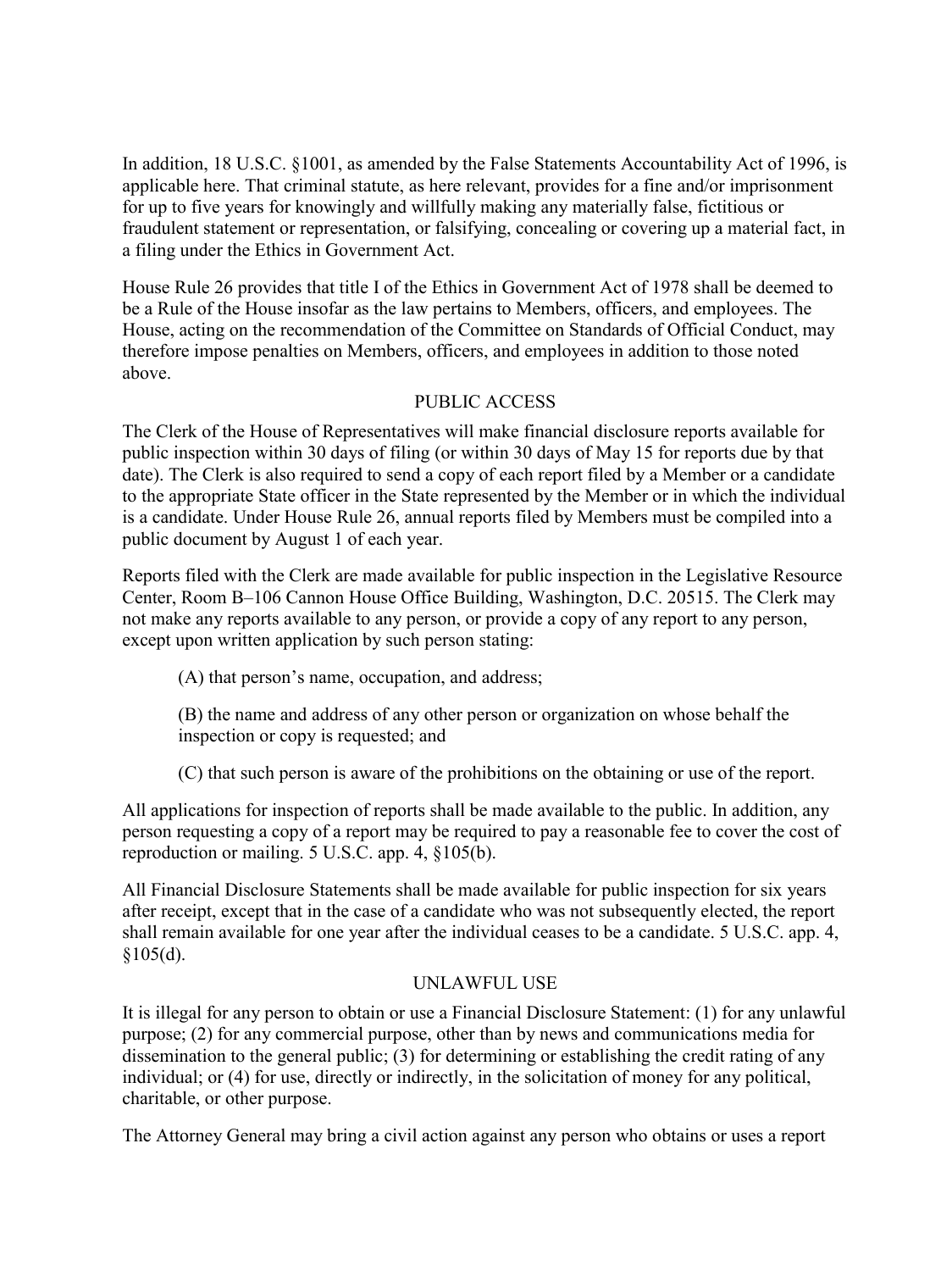for any of the prohibited purposes mentioned above. The court may assess a penalty not to exceed \$11,000. 5 U.S.C. app. 4, §105(c).

# **SPECIFIC REPORTING INSTRUCTIONS INTRODUCTION**

The following sections correspond in order with the sections on FORM A, the Financial Disclosure Statement to be filed by Members, officers, and employees of the legislative branch. Candidates and new employees should note that the schedule numbers on FORM B are somewhat different since those individuals are not required to disclose gifts, travel reimbursements, or transactions, and only individuals using FORM B must report compensation over \$5,000 paid by one source in the two years prior to filing.

The basic statutory requirement is printed in bold at the beginning of each section of these Instructions, followed by more detailed guidance. While the statute often uses "calendar year" or "preceding calendar year" to describe the period for which information must be disclosed, filers of FORM B Statements and termination reports on FORM A may be required to include information for other periods of time, as discussed on page 4 of these Instructions.

Examples are provided throughout the Instructions and on the Financial Disclosure Statements themselves. The examples are included in an effort to provide as much guidance as possible to reporting individuals. The examples are not intended to place additional requirements on you.

The Forms are perforated along the left edge. They should be separated and only the first page and necessary schedules filed. At the top of each page, indicate your name, the page number and total pages in the filing. In all sections, please type or print clearly in black ink. If you have nothing to report on a schedule, be certain to mark the appropriate "NO" box on the first page. If you mark a "NO" box, do not file the corresponding schedule.

> FILER IDENTIFICATION [ALL FILERS: TOP OF PAGE 1, FORM A and FORM B]

At the top of the first page of both FORM A and FORM B is a block for your name and employment status. Give your full name and mailing address. Space is also provided for a daytime telephone number. This provides Committee staff with a point of contact in case questions arise during the review process. If someone besides you (such as an accountant) should be contacted at the number shown, that person's name should also be given. Put your name at the top of each subsequent page, including attachments.

Next, check the box indicating your status. A Member should identify the State and Congressional District represented. An officer or employee should state the office in which employed. A candidate should identify the State and District from which election is being sought and the election date. The election specified should be the next primary, run-off, special, or general election (or convention authorized to nominate a candidate) in which you are participating. You must file no later than 30 days before such an election, unless you have not raised or spent \$5,000 by that date.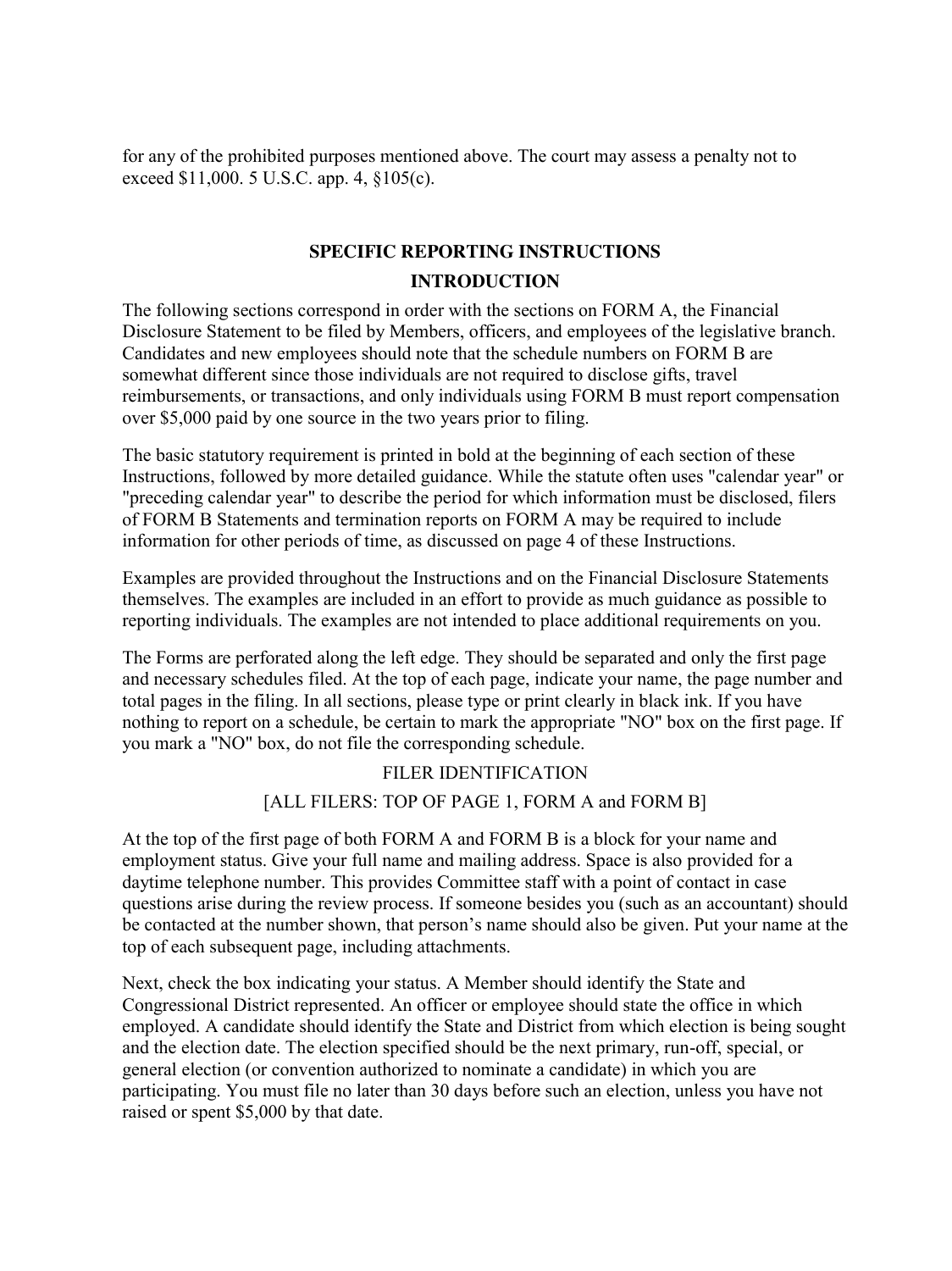A FORM A filer should check one of the three boxes indicating the type of report that is being filed: the annual report due on or before May 15, an amendment, or a termination report. A FORM B filer needs to check the designated box only when the filing is an amendment. Above the name and address block is a space for FORM B filers to indicate the period covered by the report. Financial Disclosure Statements filed by candidates and new employees must include information regarding both the preceding calendar year, beginning January 1, and the current year to a date less than 31 days before filing. Indicate these dates at the top of page 1. The top of the form, for example, might read "Period Covered: January 1, 2003—April 30, 2004."

#### RELIMINARY INFORMATION

#### [ALL FILERS: MIDDLE OF PAGE 1, FORM A and FORM B]

*you respond to these questions,* you should read the detailed instructions for each section of the

| Earned income<br>Payments to charity in lieu of honoraria<br>Assets and "unearned" income | Schedule<br>Schedule<br>Teport.<br>Schedule FORM A, the subjects of the questions (and schedule |
|-------------------------------------------------------------------------------------------|-------------------------------------------------------------------------------------------------|
| Transactions                                                                              | Schedule corresponding schedules) are as follows:                                               |
| Liabilities                                                                               | Schedule                                                                                        |
| <b>Gifts</b>                                                                              | Schedule                                                                                        |
| Travel                                                                                    | Schedule On FORM B, the subjects of the questions                                               |
| Positions                                                                                 | Schedplind the corresponding Schedules) are as                                                  |
| Agreements                                                                                | Schedule 1;<br>Schedule 1;                                                                      |
| Earned income                                                                             |                                                                                                 |
|                                                                                           |                                                                                                 |

Sometimes, more than one schedule is printed on a page. Where there is no information to be reported for one part, but there is information to be reported for another, you need not complete the scheulation in the state of an the was "No." Leave it blank, or write "N/A" or "Not Applicable." Liabilities (Schedule III; Positions, more than one schedule is prigredule by p

# EXCLUSION OF SPOUSE, DEPENDENT, OR TRUST INFORMATION [ALL FILERS: LOWER PORTION OF PAGE 1, FORM A and FORM B]

In this section, there are two questions you must answer by checking the appropriate boxes. If either of these questions is not completed, the Statement may be deemed deficient and returned to you.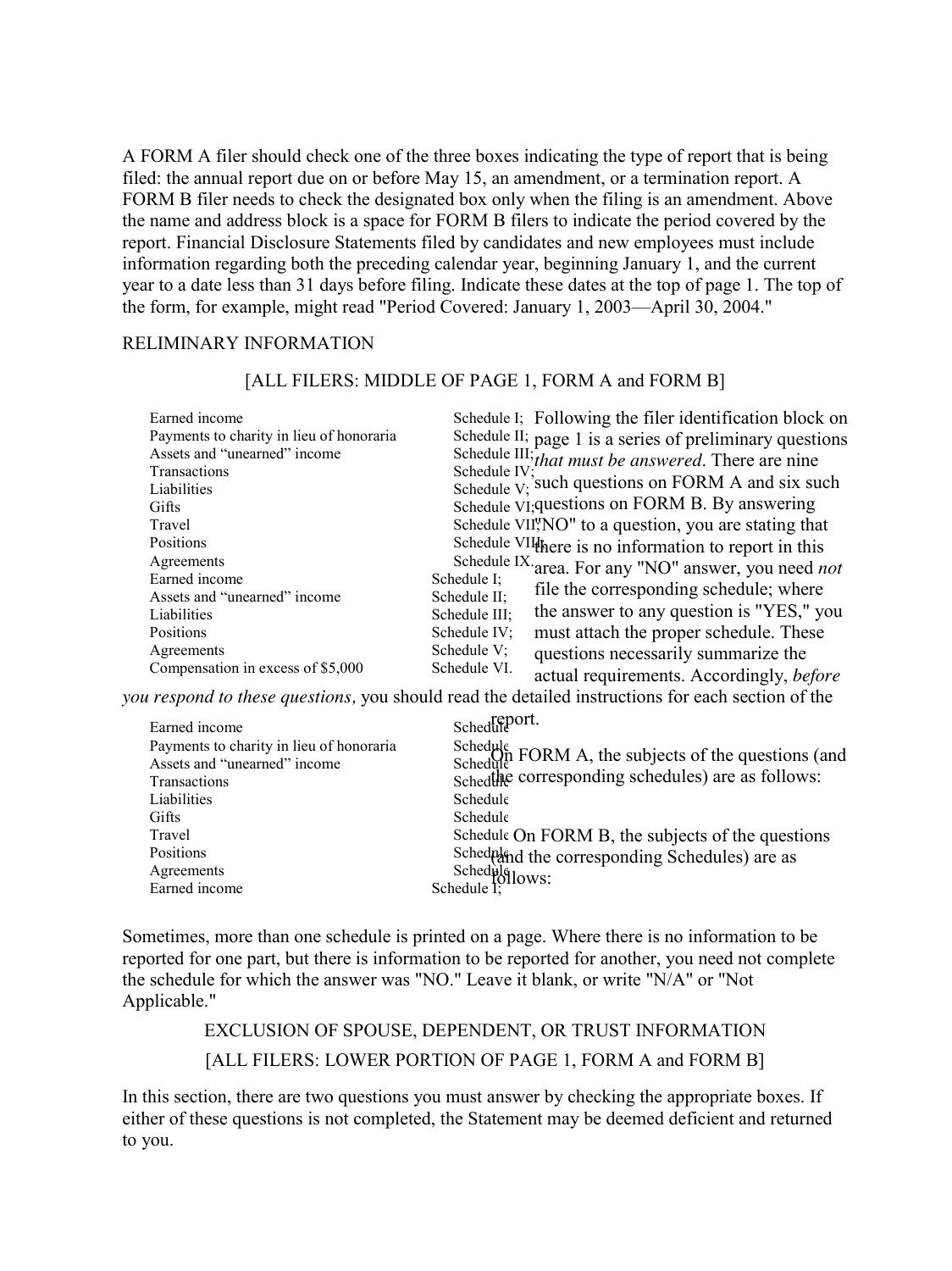#### **Trust Disclosure**

*Details regarding "Qualified Blind Trusts" approved by the Committee on Standards of Official Conduct and certain other "excepted trusts'' need not be disclosed. Have you excluded from this report details of such a trust benefiting you, your spouse, or a dependent child?* 

Generally, you must disclose information not only about your own assets and income, but also those of your spouse and dependent children. This includes assets of a trust in which you, your spouse, or a dependent child has a beneficial interest. If you and your family members have no trusts, or if your Statement fully discloses any trust assets, check the box marked "NO."

If you have an excepted trust, qualified blind trust (only Members or employees of the House), or qualified diversified trust, as described below, you need not disclose its assets, but you must then check "YES" in response to the "Trust" question on page 1. You must still disclose the value and income of the trust on Schedule III.

There are three circumstances where disclosure of trust assets is not required. The first is for trusts termed "**excepted trusts**" that meet the following criteria: (1) The trust was not created directly by you, your spouse, or any dependent; and (2) None of you has specific knowledge of the holdings or sources of income of the trust.

The second exception from disclosure of trust assets is for trusts which are "**qualified blind trusts**" as defined in the Ethics in Government Act (5 U.S.C. app. 4, §102(f)(3)). In summary, such a trust must meet the following requirements: (1) the trustee is an independent financial institution, lawyer, certified public accountant, broker, or investment adviser; (2) there are no restrictions on the disposition of the trust assets unless such restrictions are expressly approved by the Committee on Standards of Official Conduct; (3) the trust instrument restricts communications between the trustee and interested parties sufficiently to avoid disclosure of assets; and (4) the proposed trust instrument and the name of the trustee have been submitted to and approved in writing by the Committee.

In the event that a newly formed trust is approved by the Committee as a qualified blind trust, all assets transferred to the trust upon its creation and subsequently (for as long as the trustor is required to file Financial Disclosure Statements) must be identified, valued, and made available to the public in the same manner as are Financial Disclosure Statements. For qualified blind trusts established after July 24, 1995, the category of the total cash value of any interest of the reporting individual in a qualified blind trust must be reported in Schedule III of Form A. The Ethics in Government Act itself should be consulted for the specific requirements concerning a qualified blind trust (*see* Appendix A, pages A–6 through A–9).

The third exception from disclosure of trust assets is for a "**qualified diversified trust**" as described in the Ethics in Government Act (5 U.S.C. app. 4, §102(f)(4)(B)). Because you must give up almost total control of your finances, the use of such a financial arrangement is rare. A qualified diversified trust created for the benefit of you, your spouse, or a dependent child must consist of a well-diversified portfolio of readily marketable securities. None of the assets may consist of securities of entities having substantial activities in the area of your primary responsibility. The trust instrument must prohibit the trustee from making public or informing any interested party of the sale of any securities. The trustee must be given power of attorney to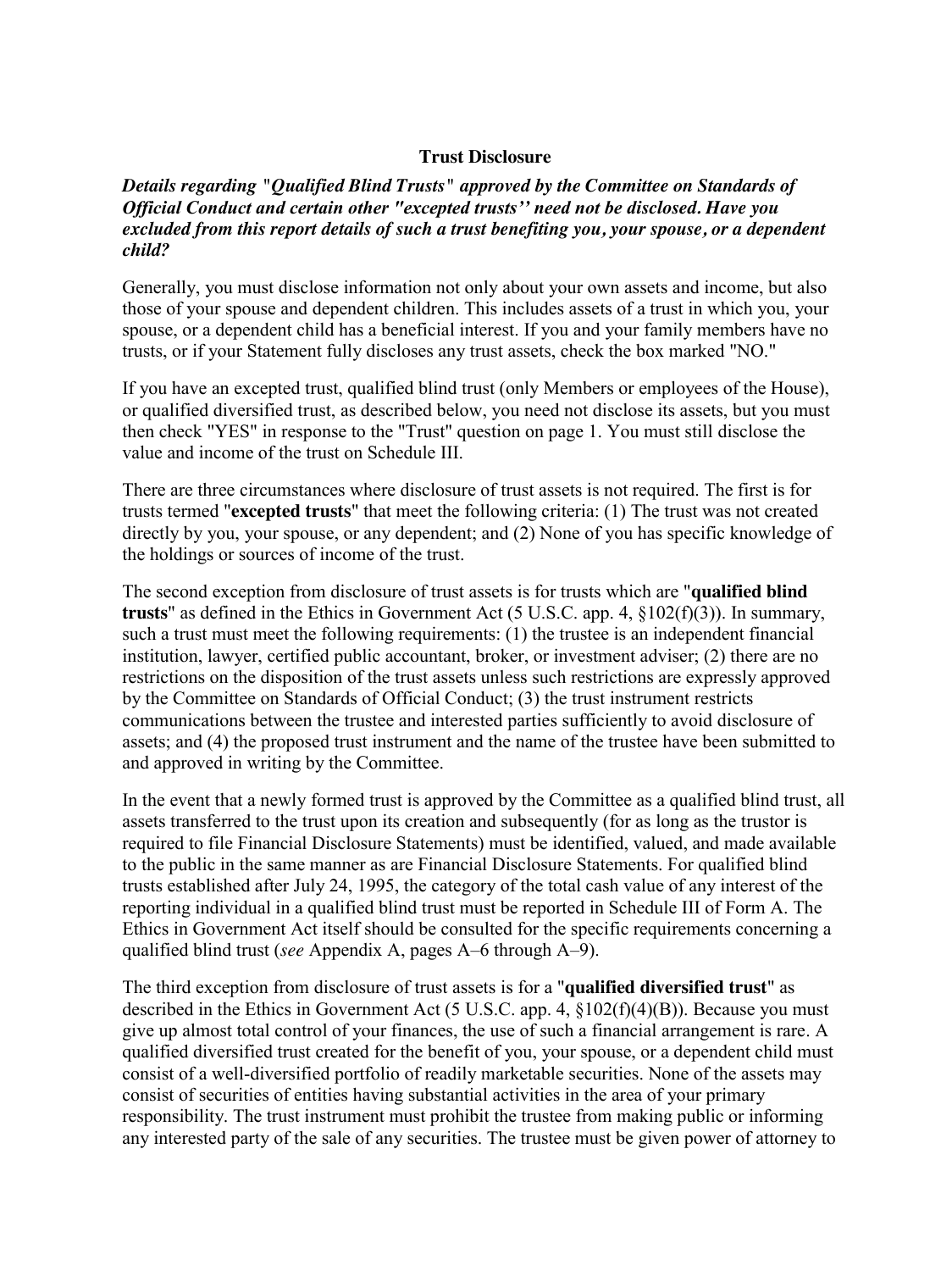prepare your personal income tax returns and similar documents which may contain information relating to the trust. As with a qualified blind trust, the trustee and trust instrument must be approved in advance and in writing by the Committee on Standards of Official Conduct.

#### **Spouse and Dependent Disclosure**

#### **Exemption**

# *Have you excluded from this report any assets, "unearned" income, transaction, or liabilities of a spouse or dependent child because they meet all three tests for exemption?*

This question asks you to indicate if you have omitted any information about your spouse or dependent children under the three statutory standards for exemption discussed below. In those *rare* instances where information may be excluded, check the "YES" box. If you have included all information regarding the finances of a spouse or child, or if you have no spouse or child, then the box marked "NO" should be checked.

You may omit disclosure of certain financial interests and liabilities of a spouse or dependent child only if *all three* of the following criteria are met: (1) the item is the sole financial interest or responsibility of your spouse or dependent child and you have *no specific knowledge* of the item; (2) the item was *not,* in any way, past or present, derived from your income or assets, *and* (3) you do not derive or expect to derive any financial or economic *benefit* from the item. If you omit any reporting because these three circumstances are met, you must check the "YES" box on the first page of the Statement in response to the "Exemption" question.

An explanation of the three criteria for exemption follows.

(1) To satisfy the "knowledge test," you must have no detailed or specific knowledge of a financial interest or responsibility of your spouse or dependent child. For example, if you know that your spouse has inherited stock in a number of different corporations, but you do not know the identity of the corporations or the extent of the stock holdings, you would be considered to have no knowledge of those financial interests for purposes of this exemption. Knowledge would be presumed, however, if you filed a joint tax return which included information regarding the assets in question.

(2) To satisfy the "independence test," the financial interest or responsibility must be solely that of your spouse or child, and must have been obtained through your spouse's or child's own activities or financial resources (as would be the case with a bequest, inheritance, gift, or other means totally unrelated to you). If any part of your income, financial interests, or activities contributed in any way to the acquisition or disposition of the item, then the item would not meet this criterion.

(3) The "benefit test" that must be met should be interpreted very broadly. The law requires that you neither derive nor expect to derive any financial or economic benefit from the item. 5 U.S.C. app. 4,  $\S 102(e)(1)(E)$ . You benefit under this standard if income from the holdings of your spouse or dependent child is used, for example, for your vacations, the education of your dependents, or the maintenance of your home. In addition, you stand to benefit from interests held by a spouse or dependent child if you have the possibility of inheriting the interest.

Only in rare circumstances will a person be able to meet all three criteria for exemption from reporting the holdings, liabilities, or transactions of a spouse or dependent child. You should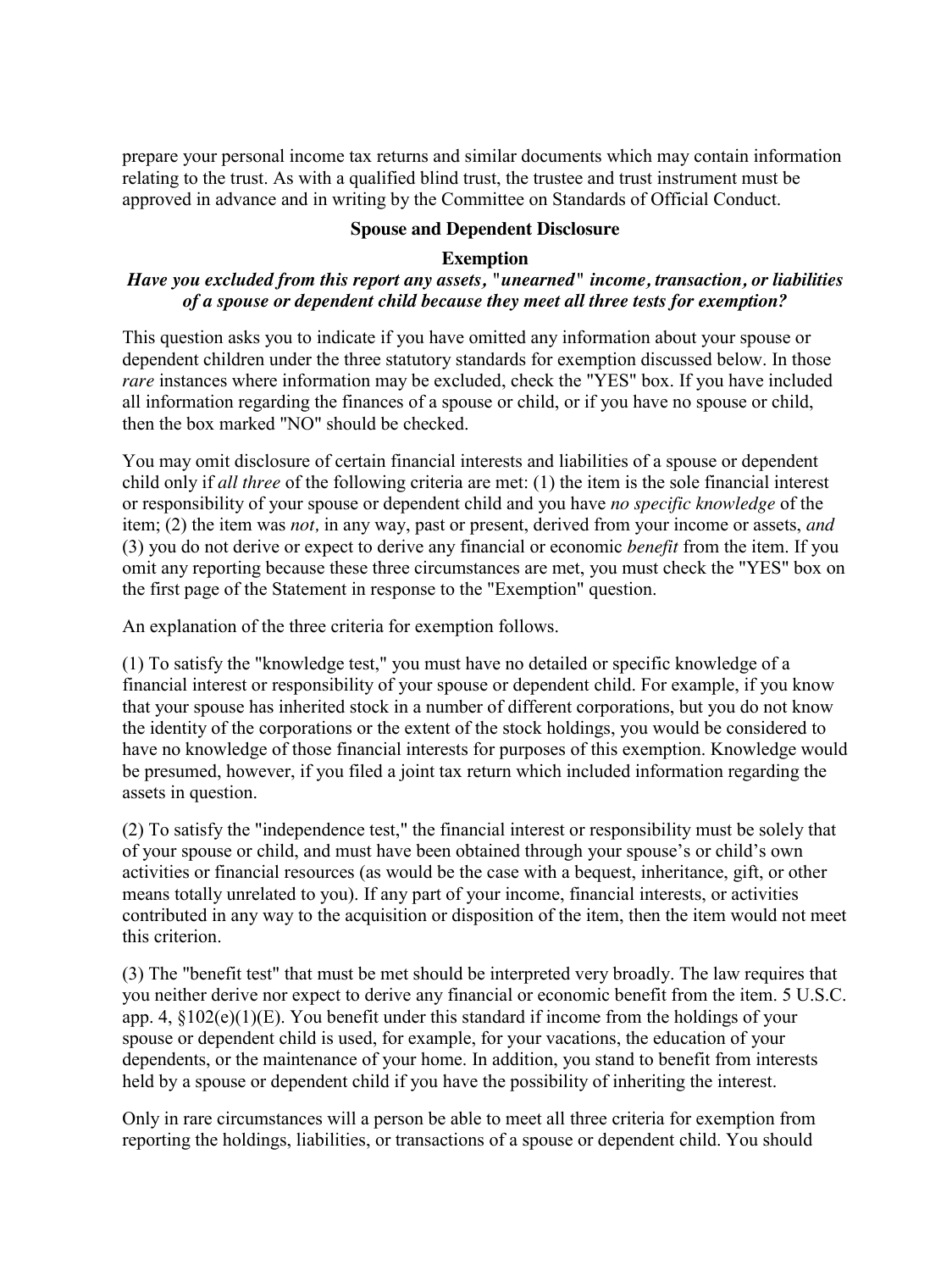confer with the staff of the Committee on Standards of Official Conduct before claiming the exemption.

## **CERTIFICATION**

## [ALL FILERS: BOTTOM OF PAGE 1, FORM A and FORM B]

You, as the filer, must sign and date the Financial Disclosure Statement after it is completed. By signing the Statement, you are certifying that it (including any accompanying schedules or information) is accurate and complete. The form must be signed by you *personally,* not by someone acting on your behalf, even if someone else prepared, or assisted you in completing, the statement.

Any individual who knowingly and willfully falsifies, or who knowingly and willfully fails to file a required Financial Disclosure Statement may be subject to civil penalties pursuant to 5 U.S.C. app. 4, §104, and criminal sanctions under 18 U.S.C.§1001.

## EARNED INCOME, INCLUDING HONORARIA AND PAYMENTS IN LIEU OF HONORARIA

## [ALL FILERS: SCHEDULES I and II, FORM A; SCHEDULE I, FORM B]

*The source, type, and amount or value of [earned] income . . . from any source (other than from current employment by the United States Government), and the source, date, and amount of honoraria from any source, received during the preceding calendar year, aggregating \$200 or more in value and, effective January 1, 1991, the source, date, and amount of payments made to charitable organizations in lieu of honoraria, and the reporting individual shall simultaneously file with the applicable supervising ethics office, on a confidential basis, a corresponding list of recipients of all such payments, together with the dates and amounts of such payments. [5 U.S.C. app. 4, §102(a)(1)(A)]* 

*The source of items of earned income earned by a spouse from any person which exceeds \$1,000 and the source and amount of any honoraria received by a spouse, except that, with respect to earned income (other than honoraria), if the spouse is self-employed in business or a profession, only the nature of such business or profession need be reported. [5 U.S.C. app. 4, §102(e)(1)(A)]* 

#### **Explanation**

The term "*income*," as defined in the Act, is intended to be comprehensive. For reporting purposes, "income" is divided into two categories, earned income and "unearned" income.

Earned income refers to earnings from employment or compensation for personal efforts. Such income, when it totals \$200 or more from any one source, must be disclosed on Schedule I of FORM A or FORM B. Pension and retirement payments must be disclosed here, except for income from U.S. Government retirement programs and benefits received under the Social Security Act. You must also report on Schedule I benefit payments from state or local governments such as unemployment compensation.

FORM A filers would normally indicate any earned income (other than their current U.S. Government compensation) in the preceding calendar year. FORM B filers report earned income for both the preceding year and, separately, the current year up to the filing date.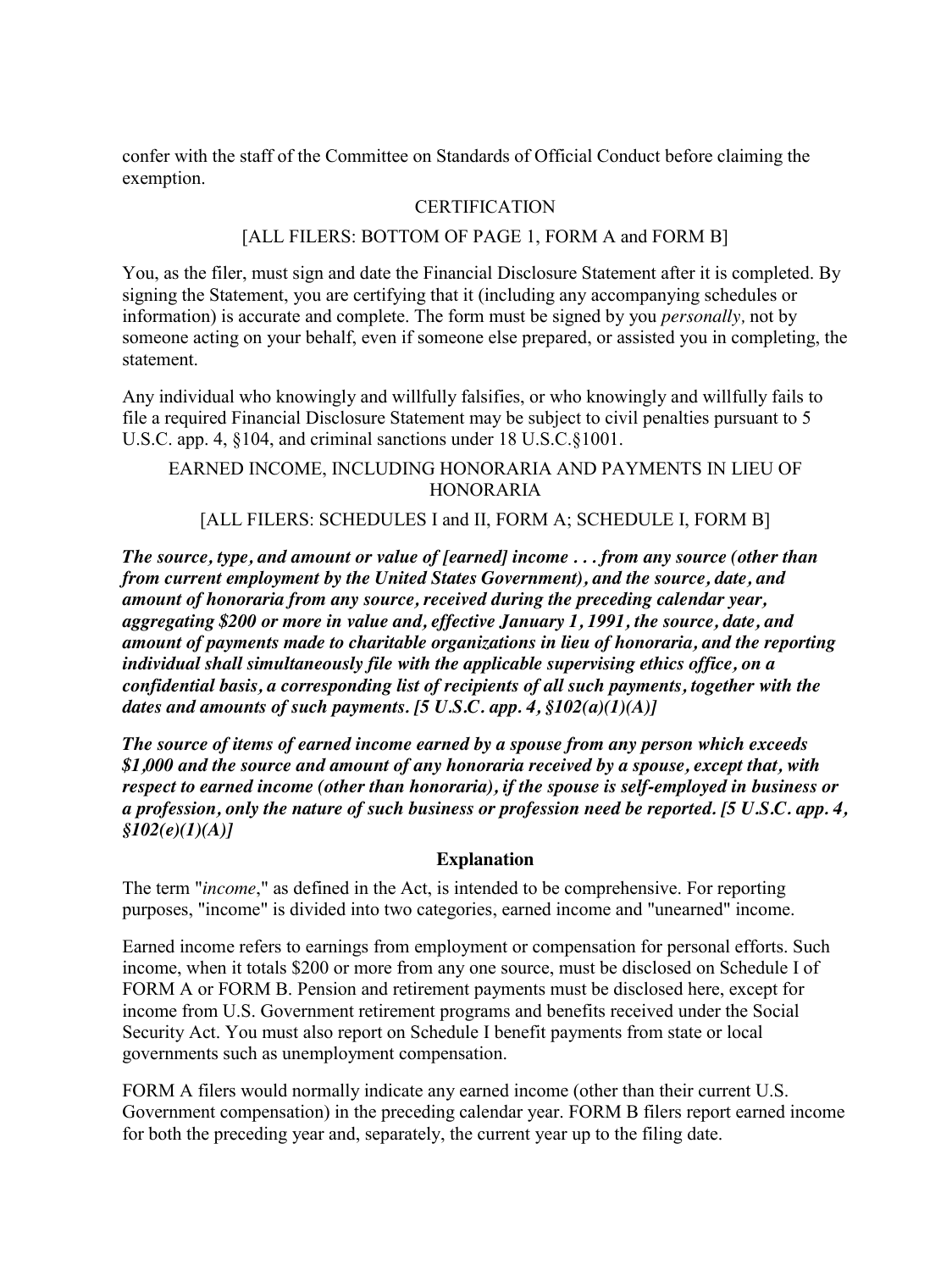Report the source, type, and dollar amount of earned income. Identify the source by naming the organization, corporation, or other entity making the payment. It is not necessary that individual clients of a business be named, only that the business be named. For example, on Schedule I, an accountant would report his or her firm as the source of earned income, not the clients for whom the work was performed. Describe the type of income as salary, commissions, fees, pension, etc., as appropriate.

The law requires that *gross amounts* be used for reporting income. Thus, you must disclose the gross amount of salary or fees without first deducting expenses. The same holds true for an unincorporated business such as a sole proprietorship you own. The gross income of the business must be reported. You may report the net income in addition to, but not in place of, the gross income figure.

Candidates and new employees must report the source, date of receipt, and amount of honoraria on Schedule I of FORM B. Separately list each payor of a fee for a speech, appearance, or article, together with the date the payment was received, and the amount of the payment.

**Spouse and Children**. Except for honoraria, disclose only the source and type of your spouse's earned income, not the amount. Disclose each source that paid more than \$1,000, including the Federal Government. The one exception is for honoraria, where you must disclose the source *and* amount of any fees paid to your spouse for speeches, appearances, or articles. You do not need to disclose any information regarding the earned income of a dependent child.

**Income Cap**. The outside earned income of Members of the House has been limited for a number of years. Beginning with calendar year 1991, all Members, officers, and employees paid at or or above the "senior staff" rate (\$102,168 in 2003) for more than 90 days in a calendar year became subject to an annual earned income limit of 15 percent of the Executive Level II salary. For calendar year 2003, the earned income cap for Members and senior staff was \$23,205. For 2004 the threshold has increased to \$104,927, and the outside earned income cap will be \$23,715. Contact the Committee on Standards of Official Conduct for information on the exact dollar amount of the limit in other years. Where a Member or senior employee inadvertently receives earned income in excess of the cap, he or she may be donate the excess to a qualified charitable organization described in 26 U.S.C. §170(c), subject to certain conditions. See *House Ethics Manual,* pp. 140–41. You must still disclose the income, but indicate that it was donated to charity.

Certain types of earned income, such as pensions from prior employers or deferred compensation for services rendered prior to current legislative employment, do not count against the earned income limit. Nonetheless, such income must be reported on the Financial Disclosure Statement. You may wish to note parenthetically that such income is for services rendered prior to House employment and is not subject to the outside earned income limit.

**Fiduciary Limits**. Regardless of whether the outside earned income cap has been reached, certain compensated professional activities are barred for Members, officers, and those employees earning at or above the senior staff rate for more than 90 days in a calendar year. If you fall into one of these categories, you may not receive compensation for providing professional services involving a fiduciary relationship, or for being employed by an organization that provides such services. Further, you may not be compensated for serving as an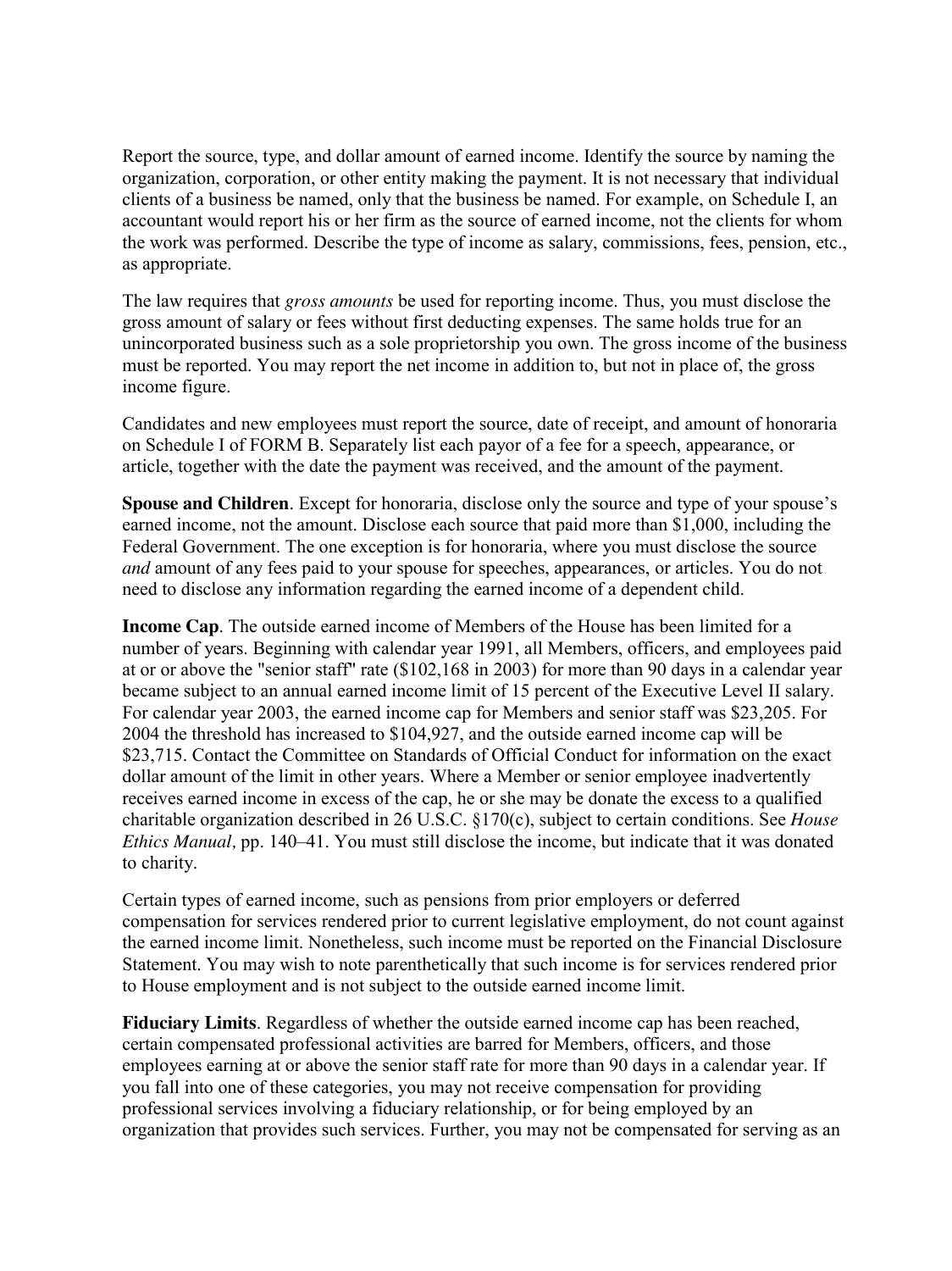officer or member of the board of any association, corporation, or other entity (including charitable or political organizations, or family businesses). Finally, you may not teach for compensation, without prior written approval of the Committee on Standards of Official Conduct.

A more detailed discussion of the outside earned income limits for Members and staff is included in the *House Ethics Manual*, 102d Cong., 2d Sess. 101–110, and 132–141 (1992), issued by the Committee. However, certain advice in the *Manual* regarding the fiduciary limits was superseded in a Committee advisory memorandum to the House of February 23, 1998.

## Exclusions

Income of the filer from current U.S. Government employment (including military pay such as from the National Guard or Reserve), Federal retirement programs, and benefits received under the Social Security Act need not be disclosed. Life insurance proceeds need not be shown. Except for honoraria, report only the source (including U.S. Government employment) and type, but not the amount, of a spouse's earned income which exceeds \$1,000. Earned income of a dependent child need not be reported.

## **Definitions**

The term "*income*" means "all income from whatever source derived, including but not limited to the following items: compensation for services, including fees, commissions, and similar items; gross income derived from business (and net income if the individual elects to include it) . . . ."

The term "*honorarium*" means a payment of money or any thing of value for an appearance, speech, or article, excluding any actual and necessary travel expenses incurred by such individual (and one relative) to the extent that such expenses are paid or reimbursed.

Reporting Payments to Charity in Lieu of Honoraria

# [FORM A FILERS ONLY: SCHEDULE II]

Since 1991, Members, officers, and employees of the House of Representatives have been prohibited by both Federal law and House rules from receiving honoraria. (An exception to the honoraria prohibition for employees paid below the "senior staff" level in certain circumstances was approved in the 106th Congress; see House Rule, clause 1(a)(2).) Honoraria are payments for speeches, appearances, and articles.

Even under this prohibition, payments in lieu of honoraria may be made to qualified charities by sponsors of speeches, appearances, and articles. Such payments must be made directly by the sponsor of an event to the charity; the Member, officer, or employee may not serve as intermediary. The maximum that may be directed to charity for any one speech, appearance, or article is limited by statute to \$2,000, and no payment may be made to an organization from which the Member, officer, or employee, or a parent, sibling, spouse, child, or dependent relative of that individual derives any financial benefit.

On Schedule II of FORM A, filers must list under "source" the sponsor of each event for which a payment was made to charity in lieu of an honorarium being paid. The type of activity—i.e., speech, appearance, or article—must be identified, as well as the date and dollar amount. The date will either be the date of a speaking engagement or appearance or, in the case of an article, the date the payment was made.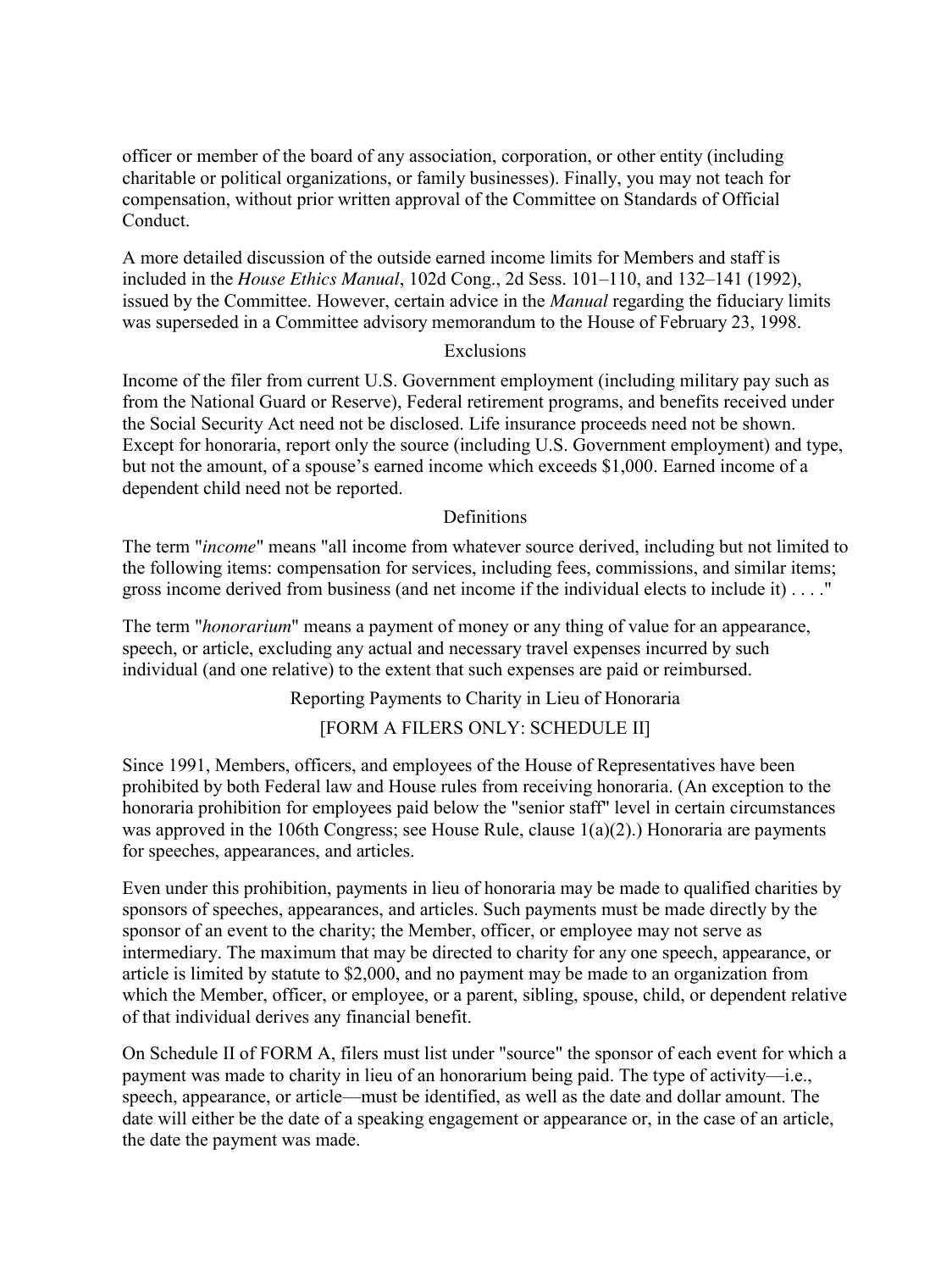The House gift rule (clause 5 of House Rule 25) imposes an additional requirement regarding the reporting of charitable contributions in lieu of honoraria. The rule provides that where the charitable contribution is made by a registered lobbyist or an agent of a foreign principal (under the Foreign Agents Registration Act), the House Member, officer or employee who recommended or designated the recipient charity must file a report with the Clerk of the House within 30 days. This reporting requirement—which applies *only* where the donor is a registered lobbyist or foreign agent—is *in addition* to the requirement for the reporting of payments on Financial Disclosure Statements. The text of the gift rule appears as Appendix C, and the provision that addresses charitable contributions in lieu of honoraria is clause 5(d)(2) of House Rule 25.

# Confidential Report of Recipient Charities

A FORM A filer who knows that a payment has been made to charity on account of a speech, appearance, or article must report that fact on Schedule II of the Financial Disclosure Statement, even though the sponsor of the event made the donation directly. You need not identify the recipient charities on the Statement itself. However, the Act requires that you simultaneously submit to the Committee on Standards of Official Conduct a confidential list of the charities receiving the payments, including the dates and amounts of such payments.

Where a payment is to be made by a registered lobbyist or foreign agent at the request of a House Member, officer or employee, the reporting requirement of the gift rule summarized above *also* applies. The information required to be reported under the gift rule includes identification of the recipient charity. Any charity identified on a gift rule report should also be identified on either Schedule II or the confidential list of charities submitted to the Committee.

The Committee has not prepared a separate form for the reporting of charities that received payments in lieu of honoraria. Instead, you are free to use any format that is compatible with your personal record-keeping. The report should include your name, the year, the names of each charity *known* to have received payments because of speeches, appearances, and articles, the amount, the entity making the payment to charity, and the date of the event or the date the payment was made or requested (the same date as on the public Statement).

The Committee recognizes that you may not always know that a charity has received a payment. For example, you may have requested that a payment be made, but did not receive confirmation that the request was honored. Or, you may have a policy of suggesting that the sponsor of an event choose from among several charities, but not know which organization was the actual recipient. If you have requested that a payment be made to charity, then the sponsor, date, and amount should be disclosed on your public report. If you do not know whether a charity received the payment, simply indicate in the confidential report what request was made of the sponsor (i.e., the names of the charities), but state that you do not know which charity received the payment, or whether the requested payment was made.

The Committee has included in each Member's filing package a green envelope to use for submitting the confidential report. Officers and employees may obtain envelopes upon request or use their own envelopes. Indicate on the envelope your name and State and district (if a Member) or employing office (if an officer or employee). After enclosing the confidential report, seal the envelope and send it to the Committee on Standards of Official Conduct, HT–2, The Capitol, Washington, D.C. 20515. The Committee will then retain the envelope in its files. It will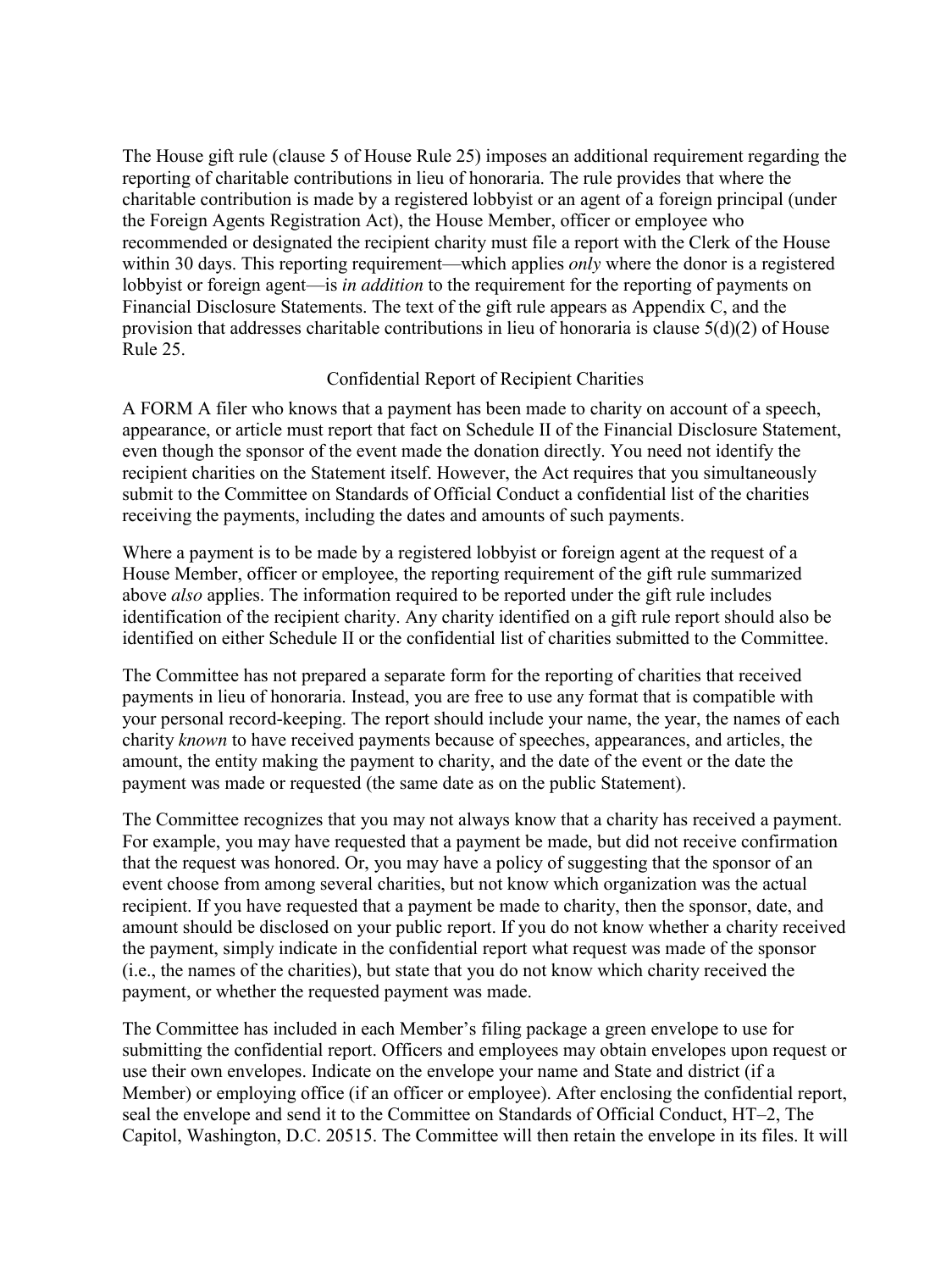be unsealed only if the Committee determines that examination of the information is essential to an investigation by the Committee.

# ASSETS AND "UNEARNED" INCOME [ALL FILERS: SCHEDULE III, FORM A and

# SCHEDULE II, FORM B]

*The identity and category of value of any interest in property held during the preceding calendar year in a trade or business, or for investment or the production of income, which has a fair market value which exceeds \$1,000 as of the close of the preceding calendar year, excluding any personal liability owed to the reporting individual by a spouse, or by a parent, brother, sister, or child of the reporting individual or of the reporting individual's spouse, or any deposits aggregating \$5,000 or less in a personal savings account. For purposes of this paragraph a personal savings account shall include any certificate of deposit or any other form of deposit in a bank, savings and loan association, credit union, or similar financial institution. [5 U.S.C. app. 4, §102(a)(3)]* 

*The source and type of income which consists of dividends, rents, interest, and capital gains, received during the preceding calendar year which exceeds \$200 in amount or value, and an indication of which . . . categor[y] the amount or value of such item of income is within. [5 U.S.C. app. 4, §102(a)(1)(B)]* 

*The category of the total cash value of any interest of the reporting individual in a qualified blind trust, unless the trust instrument was executed prior to July 24, 1995 and precludes the beneficiary from receiving information on the total cash value of any interest in the qualified blind trust. [5 U.S.C. app. 4, §102(a)(8)]* 

#### Explanation

"Unearned" income consists of rents, royalties, dividends, interest, capital gains, and similar amounts received as a return on investment. Filers of both FORM A and FORM B must disclose the following on Schedules III and II, respectively, of the Financial Disclosure Statement: real and personal property held for investment or production of income and valued at more than \$1,000 at the close of the reporting period, together with the category value of the asset; a listing of any asset that generated income of more than \$200 during the reporting period, together with its category of value; and the type (e.g., dividends, rent, interest, etc.) and category of value of income derived from each such asset.

FORM A filers must indicate in a Transaction column whether the asset was purchased, sold, or exchanged, if any, during the reporting period. In most cases a FORM A filer will have to include an asset that was purchased, sold, or exchanged during the year in *both* Schedule III *and* Schedule IV.

You need not disclose personal property that is not principally held for investment or the production of income (e.g., household goods and furniture, automobiles, jewelry, and paintings). Thus, a painting held in your home for your enjoyment does not have to be listed unless the painting was sold during the reporting period and generated more than \$200 in profit. If you are in the business of buying and selling paintings for profit, however, you must disclose the paintings and their category of value under "Assets." Other items you need *not* report include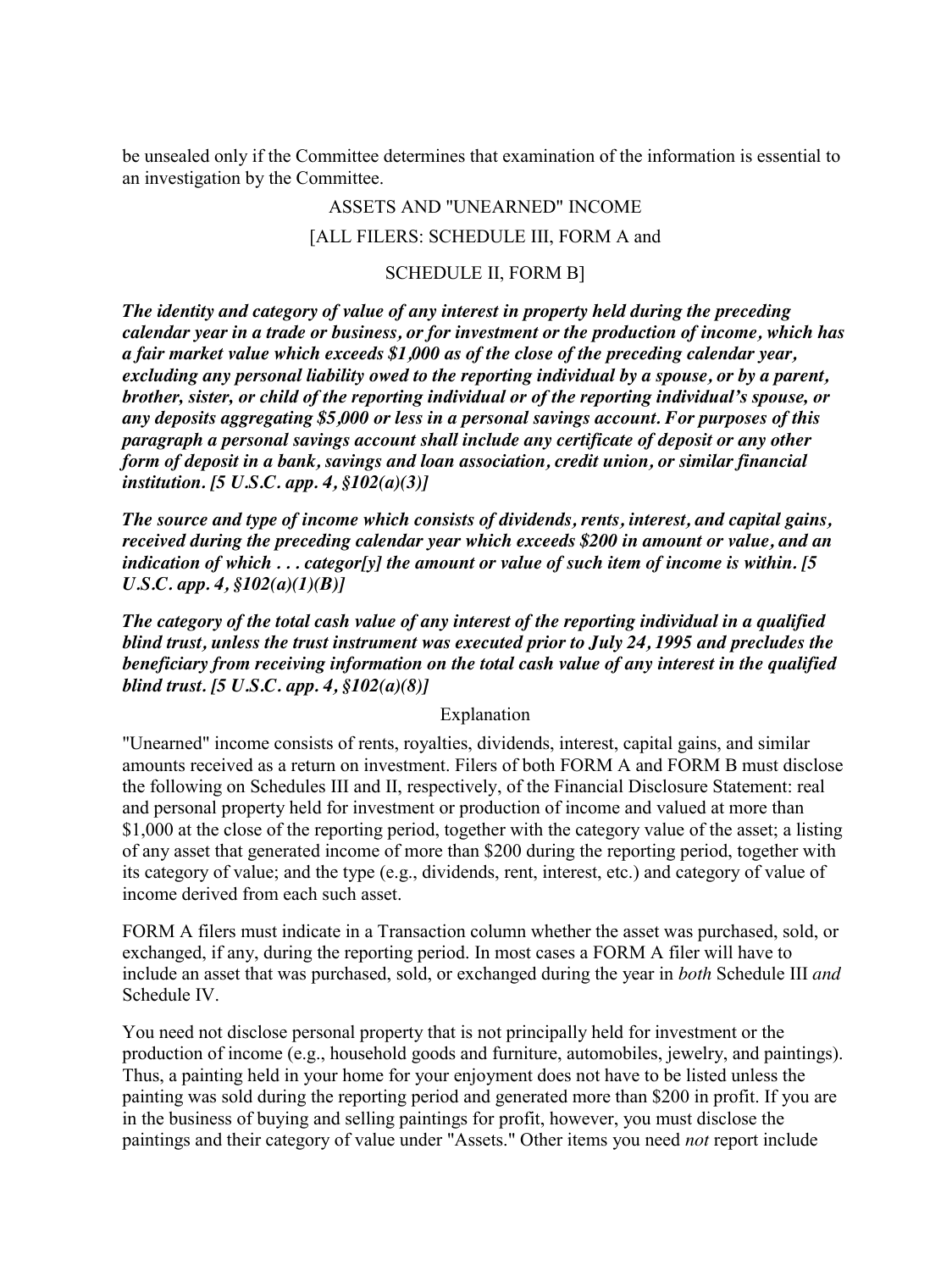checking accounts that do not pay interest, the cash value of (or income from) a life insurance policy, and interests in Federal retirement programs.

Real and personal property are treated in the same manner. You must report only real property held in a trade or business, for investment, or for the production of income. You need not disclose a personal residence (including any gain from its sale) unless it generated rental income, including, for example, from the rental of the basement or a single room. A second home, vacation house, or other property that is held purely for recreational purposes and is not rented at any time during the reporting period need not be reported.

Reportable items include the gross value of business interests, stocks and bonds, real estate, savings accounts, trust assets (see below), loans to others (except to your spouse, or to your or your spouse's parent, brother, sister, or child), and any other investment or income-producing property. Reportable holdings also include interests in property which are less than outright ownership, such as a life estate or a remainder interest, but only if the interests are vested (i.e., the interests are not contingent).

Any interest in property held during the calendar year must be listed if the value at the close of the reporting period was greater than \$1,000, *or* if the asset generated more than \$200 in income in the reporting period. If the property is no longer worth more than \$1,000 to you because all or part of it was sold during the year, then any sale valued at more than \$1,000 must be reported by a FORM A filer as a "Transaction" on Schedule IV.

Columns are included in the "Value" portion of the form to indicate that an asset was worth less than \$1,001 to you or had no value to you at the end of the reporting period. This might be the case, for example, if an asset that generated more than \$200 in income during the reporting period was sold or was no longer worth more than \$1,000. If the asset declined in value to below the \$1,000 threshold and did not generate more than \$200 in income, it need not be reported.

You need not disclose your personal account number for any holding.

# Reporting Particular Holdings

Securities. Stocks, bonds (including savings bonds), stock options, and other securities held by you, your spouse, or a dependent child, as well as income from those securities, must be reported in accordance with the requirements summarized above. You must disclose each security held in your portfolio that meets the asset or income threshold. If securities are held through an investment firm, the firm will normally provide periodic statements from which you may obtain the information required to be disclosed regarding each holding.

For options, list the value of the options contract. If the value is not known, list the specific stock name, the number of shares, the purchase price under the option and the date on which the option will expire.

While you must identify the issuing authority, you need not include such information as the number of shares, maturity date, or interest rate. *However, for securities that are not publicly traded, you must provide a description of the issuer's trade or business and geographic location, since this information is not listed in investment manuals.* If you own different types of securities issued by the same authority, such as U.S. Treasury obligations or municipal bonds, it is not necessary to provide an itemized list of each security worth over \$1,000. Rather, you may simply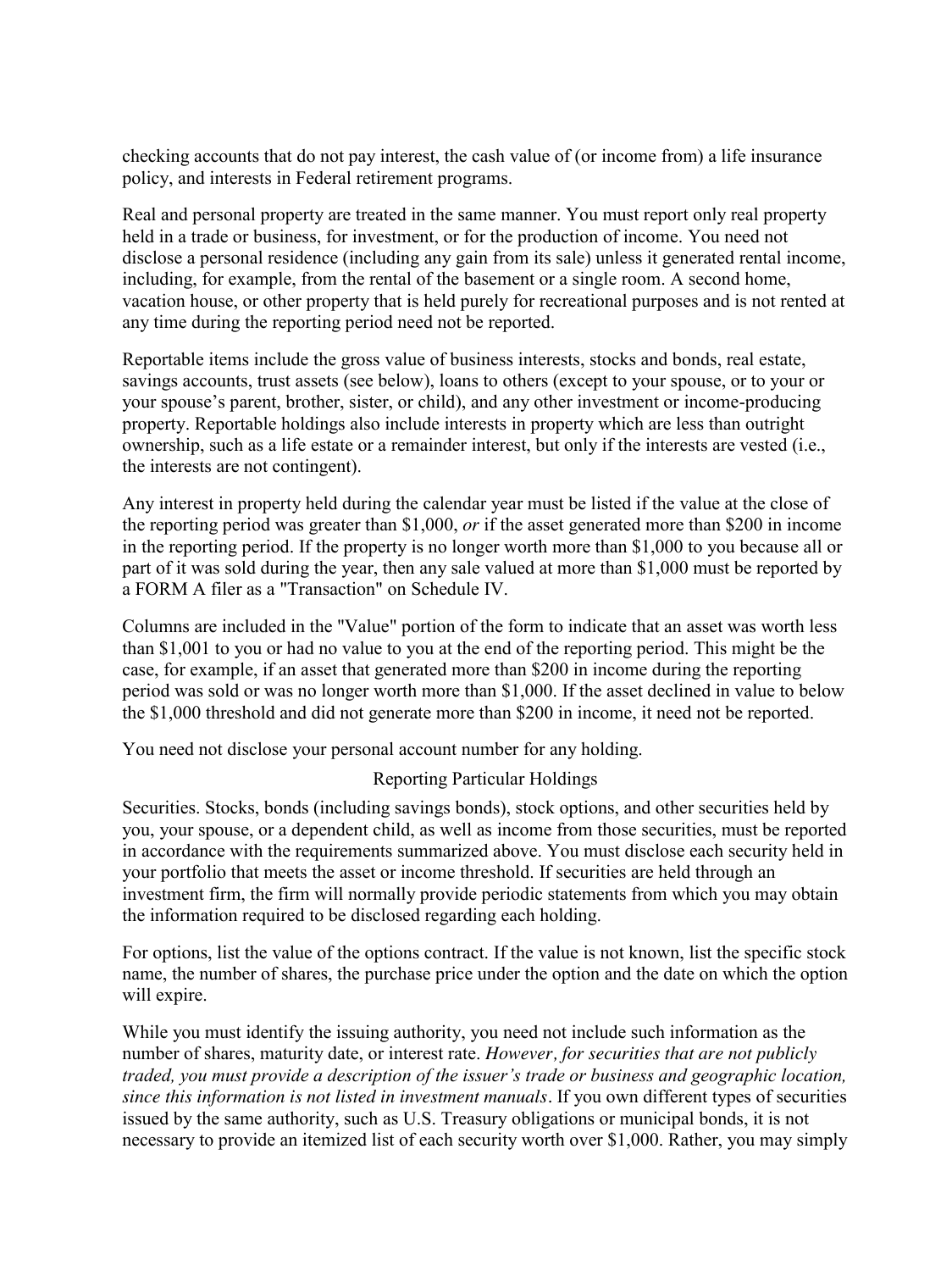report the aggregate value of the securities issued by the same authority and identify the type of securities. For example, "U.S. Treasury bonds and notes" and "New York Port Authority Bonds" are acceptable descriptions; "Municipal bonds" is insufficient since the issuing authority is not identified.

Securities pay interest in different ways. On many bonds, interest accrues during the lifetime of the instrument, but is not paid until maturity. If you can determine the interest that has accrued in a particular period, you may report that amount. However, you may find it easier to wait until a bond matures and report all of the interest at that time. That approach is acceptable as long as you use it consistently.

Please note that in addition to listing securities on Schedule III, FORM A filers must *also* report the details of certain *transactions* in securities, as well as in real property, on Schedule IV.

**Mutual Funds and Similar Investments.** You need not disclose specific stocks held in a widely diversified investment trust or mutual fund, as long as 1) the holdings of the trust or fund are a matter of public record (or the fund is publicly traded) *and* 2) you have no ability to exercise control over the specific holdings. Both of these requirements must be satisfied in order to list the name of the fund or account rather than the individual holdings. If you possess the legal power to exercise control over specific holdings, you must disclose each holding that exceeds \$1,000, whether or not you exercise that power.

Disclose the *full name* of the trust or mutual fund. For example, you would list "Fidelity Magellan Fund" or "Janus 20 Fund". Listing "Fidelity funds" or "mutual funds" would be insufficient since the specific investment would not be identified. The category of value of the interest held, and the type and amount of any income must also be disclosed.

**Family Partnerships, Investment Clubs and Other Holding Arrangements**. Where you, your spouse, or a dependent child has an interest in a corporation or partnership (including a family partnership) that is not actively engaged in a trade or business, but instead is operated for investment purposes, you must also separately list each asset held through the partnership or corporation where your interest (or that of your spouse or dependent child) in any particular asset exceeds \$1,000, or your share of income from any one source exceeds \$200. Similarly, if you participate in an investment club, you must disclose your share of the holdings to the extent your interest (or that of your spouse or dependent child) in any particular asset exceeds \$1,000, or your share of income from any one source exceeds \$200. (Your share of transactions exceeding \$1,000 should also be disclosed on Schedule IV if you file FORM A.)

**Bank Accounts**. Interest-bearing savings accounts held by you, your spouse or a dependent child must be reported only if their total value exceeds \$5,000 as of the end of the reporting period. If the total does exceed \$5,000, list each institution holding accounts worth more than \$1,000. If no single institution holds more than \$1,000, you need not report any bank accounts. (Checking accounts that do not bear interest are *excluded* in making these calculations.)

Thus, the \$5,000 threshold does *not* mean that any account of less than \$5,001 need not be reported. Instead, all interest-bearing personal savings accounts of you, your spouse, and dependent children at all institutions should be added together; if the total value at the end of the reporting period is more than \$5,000, then you must report each institution holding accounts valued at more than \$1,000. You must also report any account that generated more than \$200 in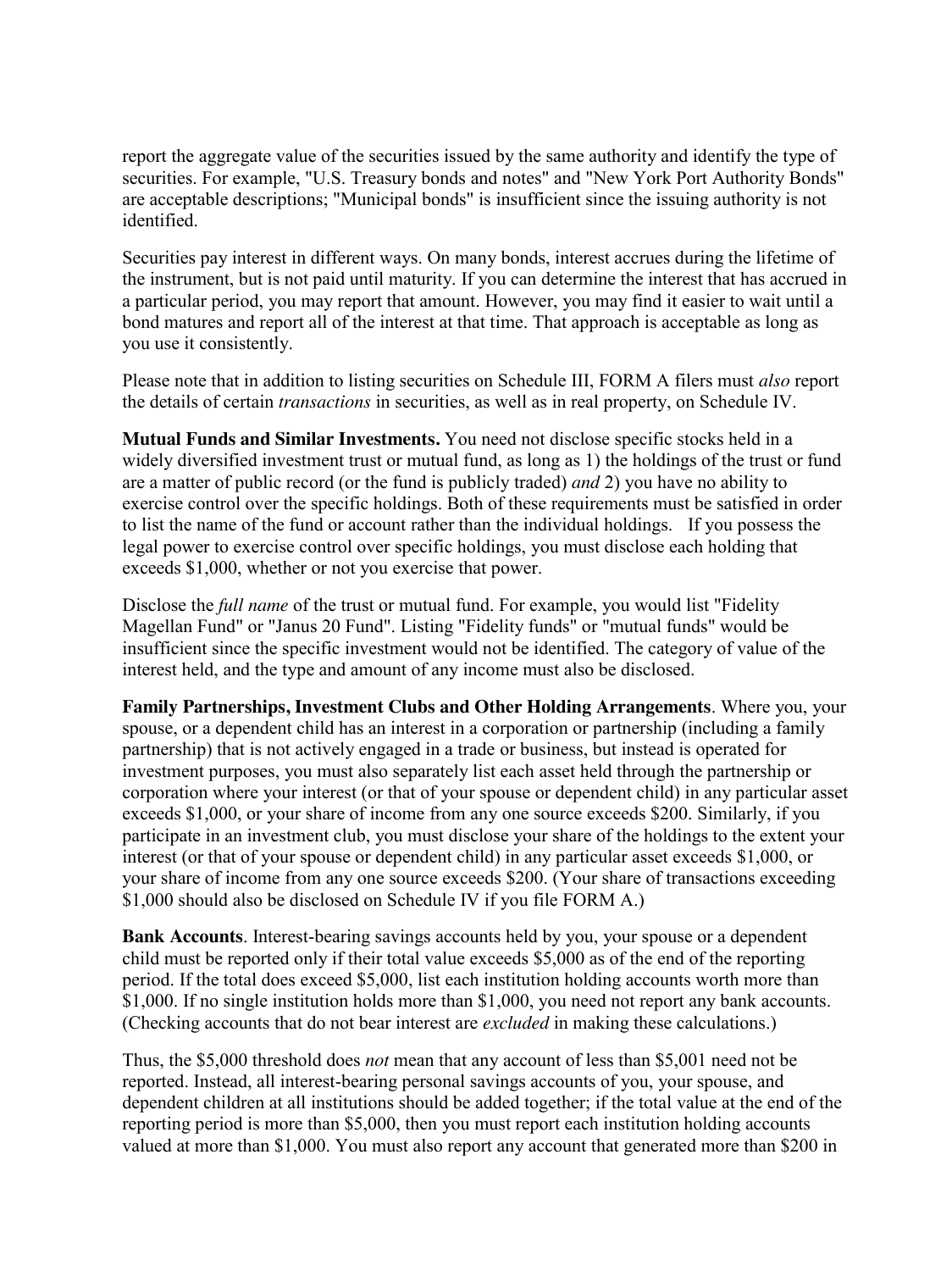interest in the year, even if it was valued at less than \$1,001 at the close of the reporting period, and even if your total deposits were less than \$5,000.

The accounts to be reported under these rules include interest-bearing, cash-deposit accounts at banks, credit unions and savings and loan associations, including interest-bearing checking accounts, passbook and other savings accounts, money market accounts, NOW accounts, certificates of deposit, and IRAs held in the form of savings accounts or CDs.

Report money market brokerage and similar accounts that function as bank accounts in the same way that you report bank accounts. Thus, you need not report each deposit or withdrawal over \$1,000 even though these transactions may technically be purchases and sales of shares in the account.

All accounts at one institution, including those of a spouse or dependent child, may be combined as one entry. Thus, for example, you may report a checking account, savings account, certificate of deposit, and IRA at the First National Bank of Georgia by stating "First National Bank of Georgia accounts," together with the combined year-end value and interest earned.

If you are listed on an account purely for custodial reasons and you do not assert any ownership rights to the assets in the account (for example, if you are joint tenant with an elderly relative), you need not report the account.

**Pension Programs, IRAs and Other Retirement Accounts**. While the law explicitly exempts from reporting financial interests in U.S. Government retirement programs, including the Thrift Savings Plan, there is no such exemption for other types of retirement programs. Thus, the value of such assets as non-Federal retirement programs (including State government programs), Individual Retirement Accounts (IRAs), annuities, and Keogh plans must be reported. The Committee has determined, however, that if you lack the power to make specific investment decisions within the plan (i.e., it is not self-directed), only the name of the plan or location of the account and the value at the end of the reporting period need be shown. "NA" may be indicated for income *only* for those accounts where you do not have the power to choose specific investments. You do not have to report the amount of funds contributed to or accumulated in the plan during the reporting period. It is not sufficient merely to state "IRA". You must provide the name of the entity managing the investment, together with the value at the end of the period. If a retirement program is with a financial institution, brokerage house, or similar entity and you have no discretion regarding purchases or sales of specific assets in the account, then the underlying assets need not be separately listed. Only the name of the entity where the account is held and its value must be provided in such instances. However, where you have discretion regarding the specific stocks or other items in the account (such as in a self-directed IRA), then those specific items must be listed *in the same detail* as non-retirement assets and income. Income must be reported even though it may not be subject to Federal taxation. If you are a FORM A filer, you do not have to report as a transaction a change in retirement account custodians or a "roll over" of funds from one retirement account to another. However, you should parenthetically explain any change on Schedule III where you list the new account. For example: "Fidelity Asset Management Fund (IRA rolled over from Lincoln pension plan)." **Interest in an Active Business**. If you, your spouse, or a dependent child has an interest in a proprietorship, partnership, or corporation that is actively engaged in a trade or business, state the name of the trade or business, describe the nature of its activities, and state its geographic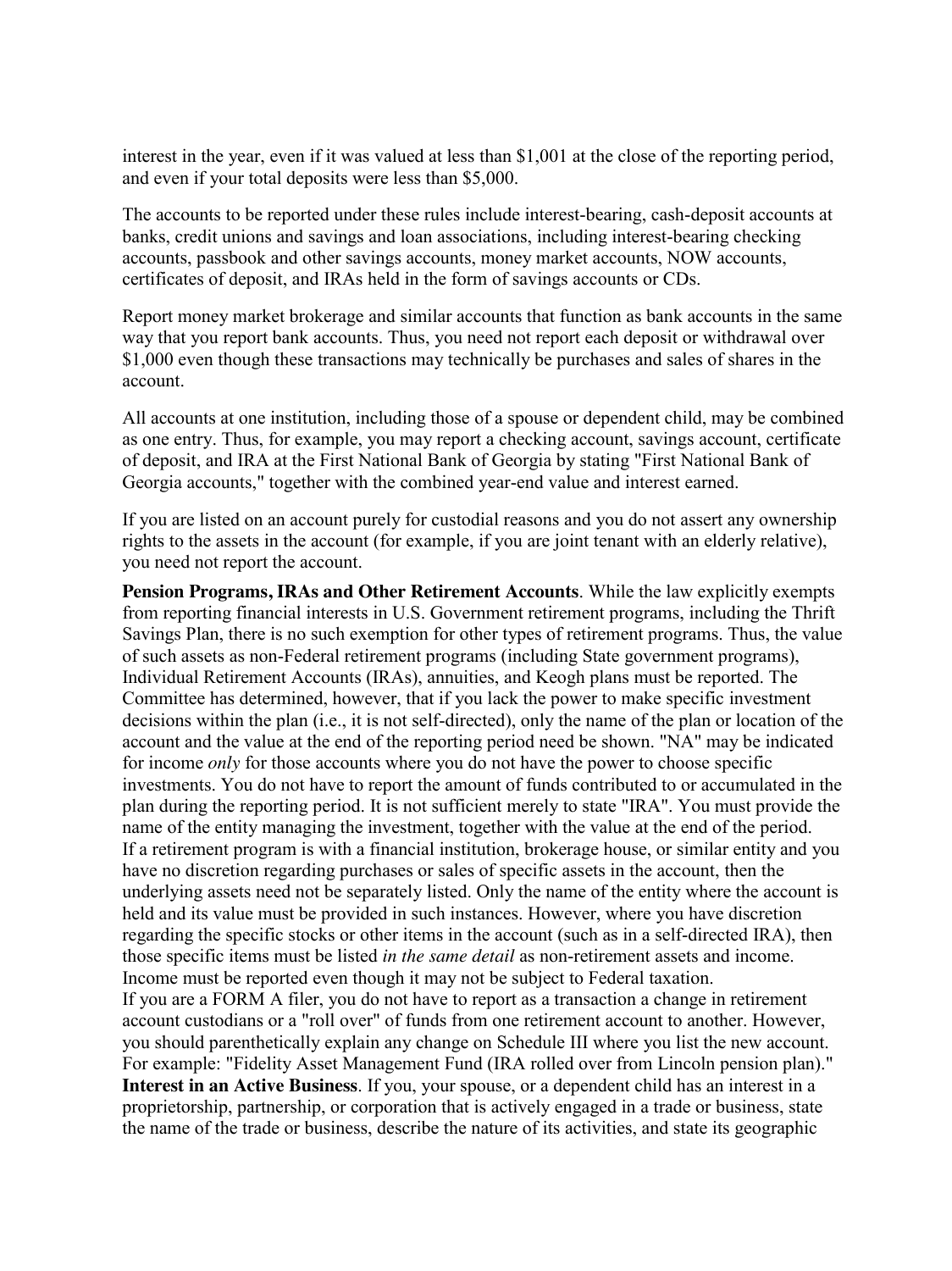location in Block A of Schedule III of FORM A or Schedule II of FORM B. It is not necessary to provide an itemized list of the assets of the business. For example, you need only list the total value of your interest in an accounting firm, not such items as "office equipment."

**S Corporations**. State the name of the corporation, describe the nature of its activities, and state its geographic location in Block A of Schedule III of FORM A or Schedule II of FORM B. Under the Internal Revenue Code, a small business may elect to have its income taxed directly to its shareholders even though it is incorporated for liability purposes. This income is passed through to shareholders in the form of dividends. However, particularly in the case of personal service businesses, dividends may actually reflect the value of work performed by the recipient. Where your personal services generate significant income for the business, you should report the payments on Schedule I as earned income, rather than as "unearned" income on Schedule III of FORM A or Schedule II of FORM B. On the other hand, where the dividends truly reflect a return on investment, you should report them as "unearned" income on the appropriate schedule. No matter how the dividends are characterized, you must list the value of the business on Schedule III of FORM A or Schedule II of FORM B.

**Limited Partnerships**. Limited partnerships are entities which possess attributes of both corporations and regular partnerships. The liability of limited partners is limited to the amount invested, but income and losses flow directly to the partners. In Block A of Schedule III of FORM A or Schedule II of FORM B, you must state the name of the limited partnership, describe the nature of its activities, and state its geographic location. Regarding a limited partnership formed to purchase real estate, see the Column-by-Column instructions below for Block A. (If the partnership is not actively engage in trade or business, refer to the instructions on Family Partnerships, Investment Clubs and Other Holding Arrangements above.) A limited partner generally receives a Schedule K–1 (IRS Form 1065) at the end of each tax year summarizing the partner's share of income, deductions, and credits. If you hold a limited partnership interest, you need not report separately each type of income in which you shared (e.g., "ordinary income," "portfolio income," "capital gain," and "investment income"). Instead, you may combine the income types and report the total as "Partnership Income." This total normally will be the sum of lines 1 through 7, 19, and 20 of your K–1 form. Your share of income must be reported even if you do not physically receive the funds. On the other hand, as long as amounts received do not exceed the total invested, withdrawals and distributions from your capital account need not be reported, since you are receiving your own money back. **Debts Owed to the Filer**. If you have loaned more than \$1,000 to anyone other than one of the relatives specified below, *and* you are charging interest on the loan, you must disclose the name of the person or entity (along with a city and state), the category of value of the loan, and the category of value of the interest received. Personal liabilities owed to you by your spouse, or by a parent, sibling, or child of you or your spouse, need not be reported. Loans to a campaign committee must be disclosed if interest is being charged.

Holdings in Trust or Other Financial Arrangements

If you, your spouse, or a dependent child receives income from or has a beneficial interest in principal or income in a trust or other financial arrangement, *each* asset held by the trust which had a fair market value of more than \$1,000 at the end of the reporting period must be disclosed. You must disclose the assets of the trust even if you currently receive no income from the trust but have a vested interest in the principal.

If you are *not* the *sole beneficiary*, this may be done in one of *two* ways. You may report each asset of the trust in which your interest exceeded \$1,000. For example, if you had a one-fifth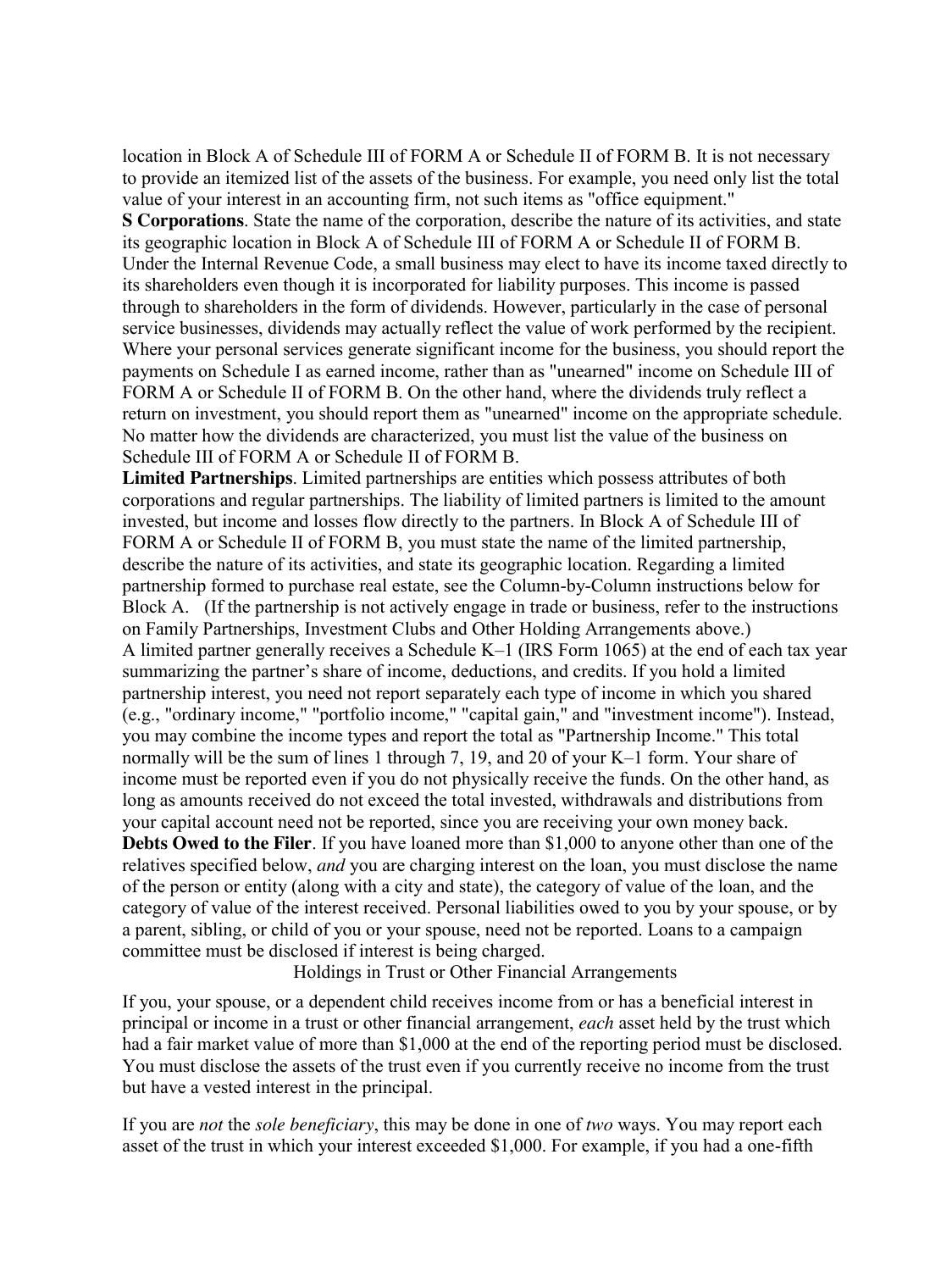interest, you would disclose all assets worth more than \$5,000, together with a category of value that reflects the value of your interest. Alternatively, you may disclose each asset of the trust that has a value in excess of \$1,000, and indicate your percentage interest in the trust or other financial arrangement. You must clearly state which of these two alternatives you are using.

Holdings of an estate or trust for which you are merely an administrator or executor, receiving no income and having no beneficial interest in the corpus, need not be reported. Similarly, disclosure is not required if your interest is strictly contingent. For example, if you stand to inherit certain property, but the current owner could dispose of it in the meantime, you need not report the property. Report such a holding only when your rights to it have been legally established, i.e., upon completion of probate.

In certain circumstances, detailed earlier in these Instructions at page 9, disclosure of trust assets may not be required. In those instances, you must nonetheless disclose the name of the trust, and the category of value of the "unearned" income received from the trust. (The total value of the holdings of the trust need not be disclosed except for qualified blind trusts established after July 24, 1995.) In addition, if you do not disclose the holdings of a trust because the trust is a qualified blind trust or meets the other standards for exemption, you must so indicate on the front page of the Financial Disclosure Statement in the space marked "YES" after the "Trust" question near the bottom of the page: ("Have you excluded from this report details of such a trust benefiting you, your spouse or a dependent child?").

## Asset Comparison on Successive Filings

As part of its FORM A review, the Committee on Standards of Official Conduct (or its designee) compares the assets listed on a filer's previous Financial Disclosure Statement with those reported on the current year's. If an asset appears for the first time, or if a previously reported asset is no longer disclosed, the reviewers look for a corresponding report of a purchase, sale, or exchange on the "Transactions" schedule. If none appears, the Committee may contact the filer to make certain that the item was not inadvertently omitted. There are, however, instances where a reportable transaction has not occurred. For example, an asset disclosed in a previous year may have decreased in value to below the reporting threshold without any sale or exchange, the property may have belonged to a child who is no longer a dependent, or the property may have belonged to a spouse from whom the filer is permanently separated or divorced. Other assets may be reported for the first time because of an increase in value, acquisition through inheritance, or because the assets of a new spouse are included. Therefore, when the appearance or disappearance of any asset is not reflected as a transaction, you may wish to explain it parenthetically on Schedule III.

# Column-By-Column Instructions

FORM A and FORM B elicit similar information on assets and "unearned" income. The main difference is that FORM B filers must separately give information regarding income for both the preceding year and current year to the filing date. FORM B filers do not, however, have to provide the transaction information required of those who submit FORM A. A discussion of each column on the forms follows.

**Spouse, Dependent Child, or Jointly Held**: As discussed previously (pages 5 and 9), you must generally report information regarding the assets and "unearned" income of your spouse or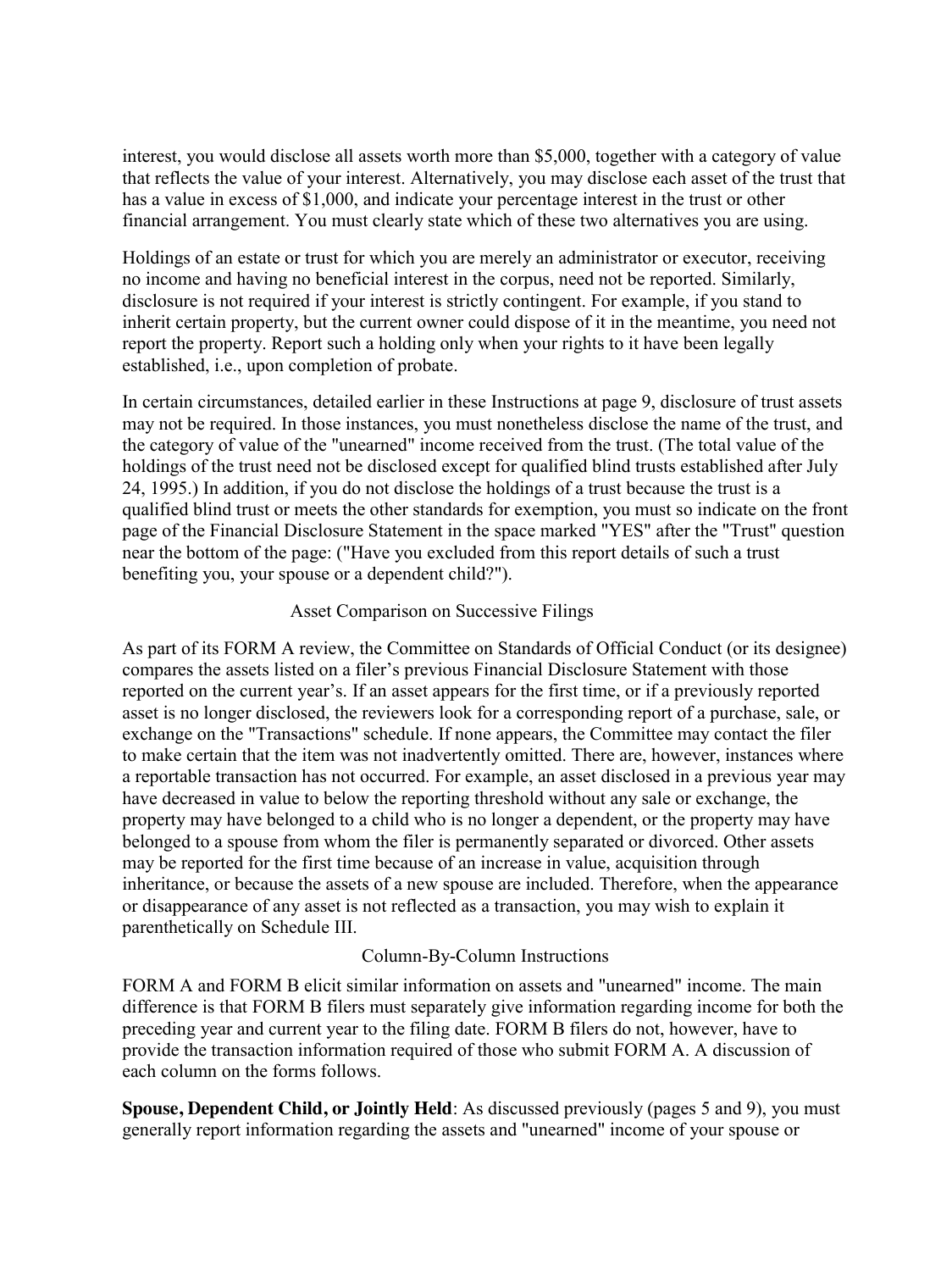dependent children to the same extent you would report your own. If you wish to indicate that an item is that of a spouse or dependent child, or is jointly held, you may do so by including an "SP" for spouse, "DC" for dependent child, or "JT" for jointly held property in the first column.

**Identity of Assets and/or Income Sources** (Block A): Each asset listing should provide clear information regarding its identity, including the nature of the holding and its location, where appropriate.

For real property, give a brief description (such as number of acres and indication of any improvements), and its location (street or postal address, town or city, and state). Identifying information used when the property is recorded with local officials will suffice. Larger pieces of property whose identity is generally known need not be described in as much detail. For example, a rental house should include the street address, city and state; a large office building or shopping center may just be identified by name, city and state (e.g., "Chrysler Building, New York, New York").

The specific property must be disclosed even when it is held in partnership or by someone else for your benefit. For example, if you own an interest in a limited partnership established to purchase real estate, the property should be identified, as well as the partnership (e.g., "Tysons Limited Partnership, owning Tysons Corner Center, Tysons, Virginia"). An exception to the requirement that you must disclose underlying holdings is large public partnerships which are often publicly traded, and which have interests in many properties (e.g., "Carlyle 1991 Limited Real Estate Partnership").

The identity of a personal property holding should include the name of the corporation, partnership, financial institution, trust, or other entity in which the interest is held, and the type of interest (such as common stock, bonds, savings account, sole beneficiary, etc.) You may disclose your percentage ownership interest (e.g., "¼ interest," "51%"), but you are not required to do so.

When listing securities, report separately each stock holding that was worth more than \$1,000 on the last day of the reporting period, *or* that generated more than \$200 in income during the reporting period. The number of shares need not be reported. If the shares are not publicly traded, provide a description of the issuer's trade or business and geographic location.

For banks and savings institutions, give the location if not apparent from the name (e.g., "1st National Bank of Milwaukee;" "First National Bank and Trust, Minneapolis, Minnesota"). Only the names of national brokerage houses need be given, while brokers operating in a limited area should be identified in greater detail (e.g., "Merrill Lynch Money Market Account;" "Money Market Account, Smith Investments, McLean, Virginia").

**Value of Assets** (Block B): Indicate the fair market value of an item as of the end of the year or other reporting period by marking with an "X" or check mark the appropriate category, designated A through L. These categories are the same as used in most other places on the Financial Disclosure Statement except for "unearned" income, where the categories are entirely different. As discussed previously in these Instructions, "value" is defined in the law as "a good-faith estimate of the dollar value if the exact value is neither known nor easily obtainable by the reporting individual." See page 5 of the Instructions and the definition section on page 19 for more information on "value."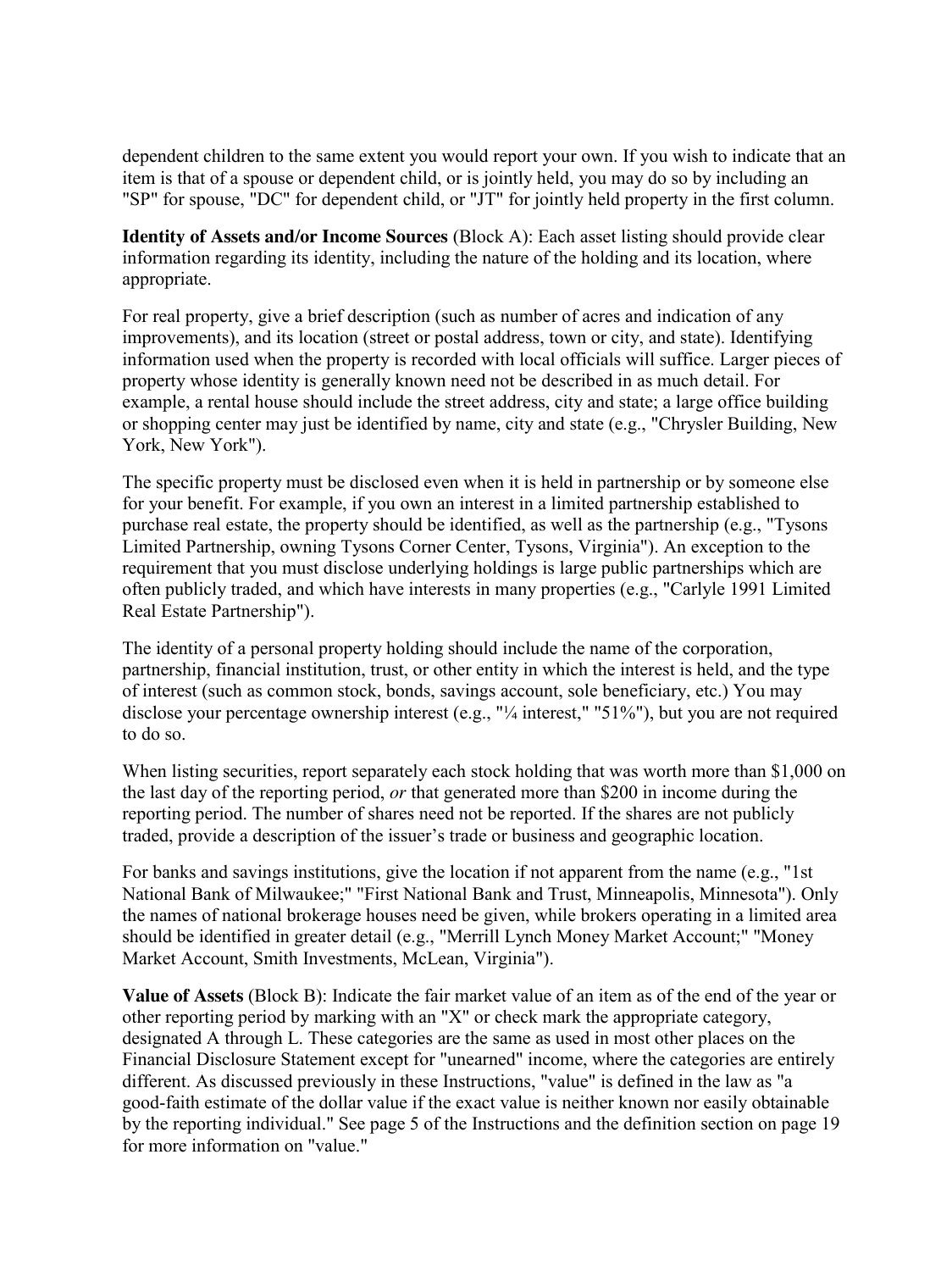It is not necessary that you have your property appraised to ascertain its value. Your good faith estimate may be based on such information as recent sales of comparable property. Alternatively, you may use a tax assessment (adjusted to reflect 100 percent valuation), or exact purchase price and date of purchase of real property; the book value of a corporation whose stock is not publicly traded; the net worth of a business partnership; the equity value of an individually owned business; or, with respect to other holdings, any recognized indication of value. If you use such an alternative valuation method, attach an explanation of the method used. If you use the purchase price and date or the adjusted tax value, the law requires that you report the exact purchase price or adjusted assessment amount in lieu of category of value.

The value section includes a "None" box. This should be marked if an asset has been sold and therefore has no value to you at the end of the reporting period, although it must be included because it generated income of more than \$200.

The fair market value of rental property or other real estate should *not* reflect any mortgage on such property. The law requires that the gross value of property and the gross rent receipts be reported. Any mortgage on the property should be shown under "Liabilities" later in the Financial Disclosure Statement. The gross value of the entire property should be reported even if only part of the property (for example, the basement of a residence) is used for rental purposes.

**Type of Income** (Block C): "Unearned" income derives from the assets and other income sources listed in Block A. It includes but is not limited to such items as interest, rents, dividends, and capital gains. Place an "X" in the appropriate column, or, if you have some other type of "unearned income," write a brief description (e.g., "Farm Income") in this block. *If you had no income from a particular asset, you may leave Block C blank and check "none" under Block D.* 

**Amount of Income** (Block D): "Unearned" income must be reported on the Financial Disclosure Statement when it totals more than \$200 in a calendar year from any one source. As is the case in reporting the value of assets, the amount or value of income is indicated by marking the column of the appropriate category. Note that the categories for reporting "unearned" income are different from those used elsewhere on the form. Thus, they are identified by Roman numerals (I through XI) rather than letters. There is also a "None" category.

In reporting income (including that from a business), the *gross* dollar amount or value must be used. The one exception is in the case of capital gains, where the net gain over basis is shown in Block D, while the gross value of the sale is shown by FORM A filers on Schedule IV as a transaction. You may also report the net value separately if you so choose. This may be done on a line immediately below the required entry.

If you prefer, you may use the exact dollar amount in lieu of the category of value. In addition, you may use a legible computer printout or similar listing (e.g., monthly brokerage account statements for the entire covered period), provided that all of the information required by the Financial Disclosure Statement is included in those account statements. Since tax forms do not track the Financial Disclosure requirements, you may not submit copies of your tax return in lieu of a Financial Disclosure Statement.

FORM B filers have two sets of category columns to complete—one for the current year to date, and the second for the preceding calendar year. A date less than 31 days before the filing date must be selected as the date as of which information is current, and this date must be indicated as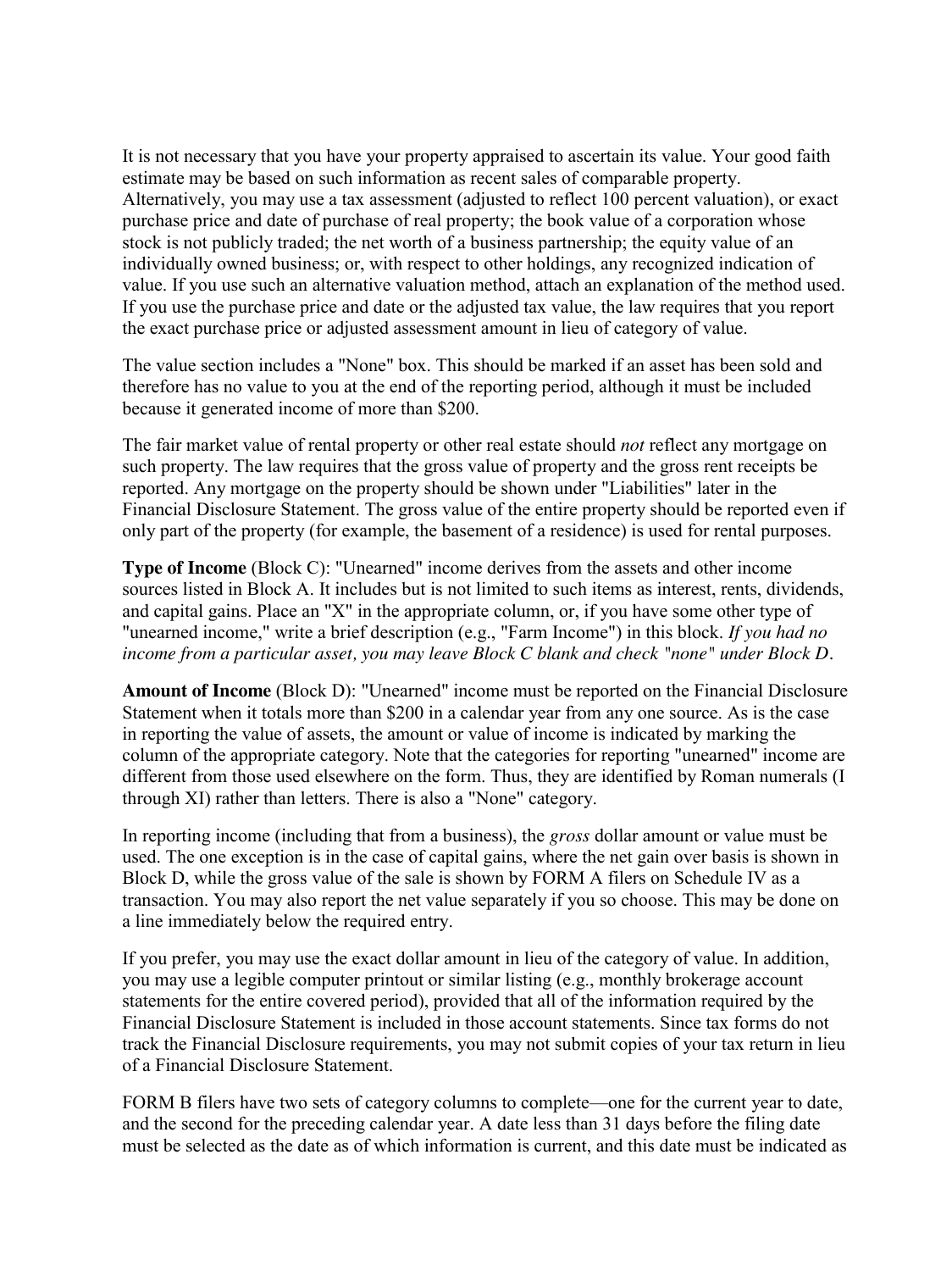the end of the reporting period on the front page of the form.

**Transaction** (Block E): If a listed asset was purchased, sold, or exchanged during the year, filers of FORM A should indicate "P" (for purchase), "S" (for sale), or "E" (for an exchange) in this block. In most cases, a FORM A filer must report the details of these transactions on Schedule IV of the Financial Disclosure Statement.

As noted previously, there are circumstances where an asset disclosed in a previous year is no longer reported, or an asset is reported for the first time, but no reportable purchase, sale, or exchange has occurred. For example, an asset may increase or decrease in value, an asset may be the property of a new spouse or a former spouse or dependent, or an asset may have been acquired through inheritance. Because the Committee compares the current year's filing with the previous year's and questions assets which appear or disappear without a corresponding transaction, FORM A filers may wish to explain such occurrences parenthetically on Schedule III.

#### Exclusions

Personal liabilities owed to you by your spouse, or by a parent, brother, sister, or child of you or your spouse, need not be disclosed.

Deposits in personal savings accounts need not be disclosed unless all accounts total more than \$5,000 as of the close of the calendar year, in which case all accounts valued at more than \$1,000 must be reported. The term "personal savings account" includes any certificate of deposit or any other form of deposit in a bank, savings and loan association, credit union, or similar financial institution.

A personal residence, or other real property not held for investment purposes, including a second residence, timeshare, or vacation home, need not be disclosed unless it generates rental income.

Personal property that is not principally held for investment or the production of income (e.g., household goods and furniture, automobiles, jewelry, and paintings) does not have to be reported.

Financial interests in or income derived from any *Federal* retirement system, including a Thrift Savings Plan account, need not be reported.

#### Definitions

The term "*income*" means all income from whatever source derived, including but not limited to the following items: gross income derived from business (and net income if the individual elects to include it); gains derived from dealings in property; interest; rents; royalties; dividends; annuities; pensions; income from discharge of indebtedness; distributive share of partnership income; and income from an interest in an estate or trust.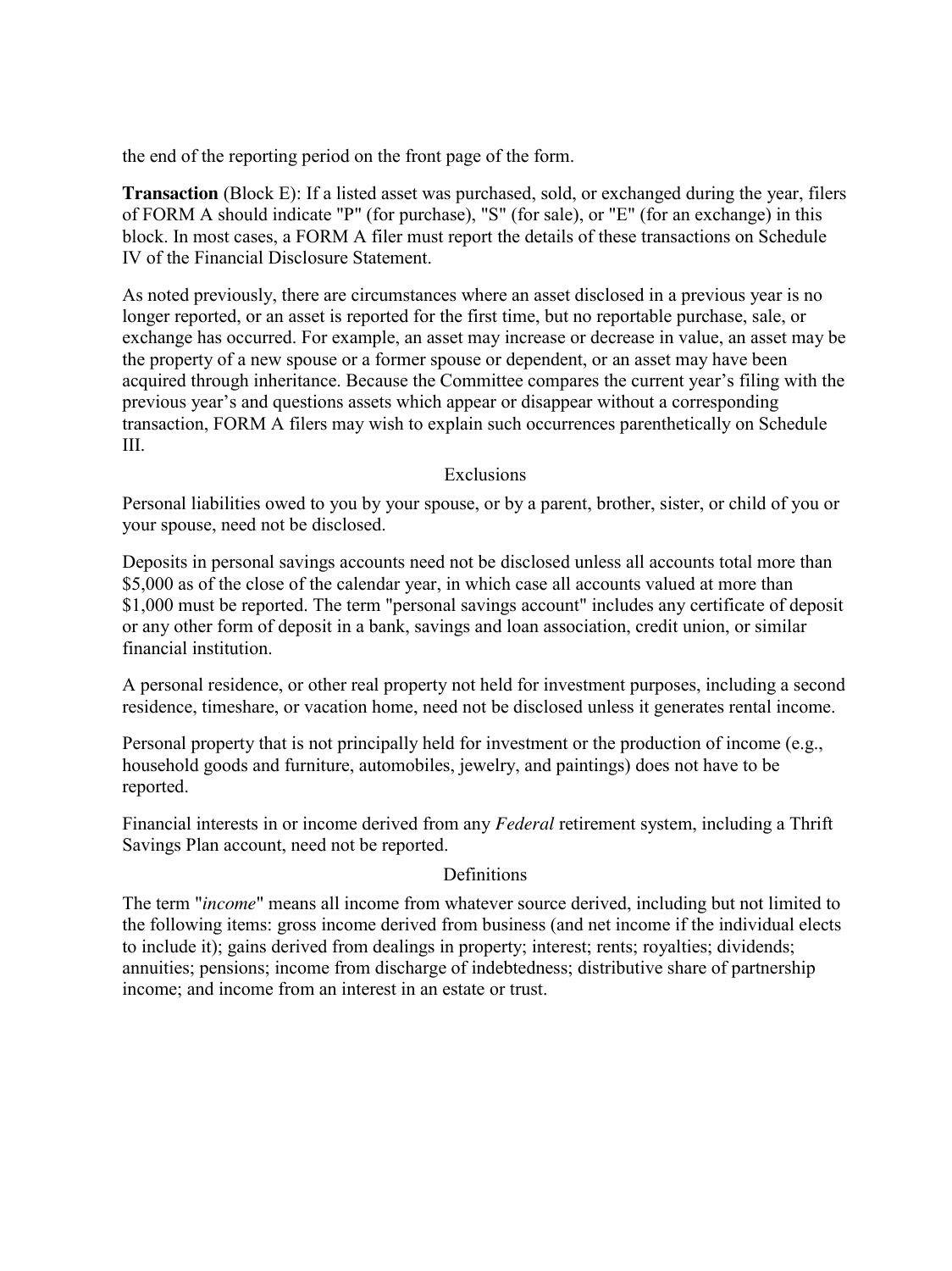"*Value"* means a good faith estimate of the dollar value if the exact value is neither known nor easily obtainable.

The alternative methods of valuation that may be used if the current value of an interest in property is not ascertainable without an appraisal are as follows:

Real property—

(A) The purchase price and date of purchase; or

(B) The assessed value for tax purposes, adjusted, if necessary, to reflect the fair market value if the assessed value is computed at less than 100 percent of market value.

If either of these two methods is used, exact purchase price or adjusted assessed value must be disclosed in lieu of the category of value.

Personal property—

- (A) The book value of a corporation whose stock is not publicly traded;
- (B) The net worth of a business partnership;

(C) The equity value of an individually owned business; or

(D) The assessed value for tax purposes, adjusted, if necessary, to reflect the fair market value if the assessed value is computed at less than 100 percent of market value.

The reporting individual may use any other recognized indication of value, provided that a full and complete description of the method used is included with the Financial Disclosure **Statement** 

#### TRANSACTIONS

# [FORM A FILERS ONLY: SCHEDULE IV]

*A brief description, the date, and category of value of any purchase, sale or exchange during the preceding calendar year which exceeds \$1,000—*

*(A) in real property, other than property used solely as a personal residence of the reporting individual or his spouse; or* 

*(B) in stocks, bonds, commodities futures, and other forms of securities.* 

*Reporting is not required under this paragraph of any transaction solely by and between the reporting individual, his spouse, or dependent children. [5 U.S.C. app. 4, §102(a)(5)]* 

Explanation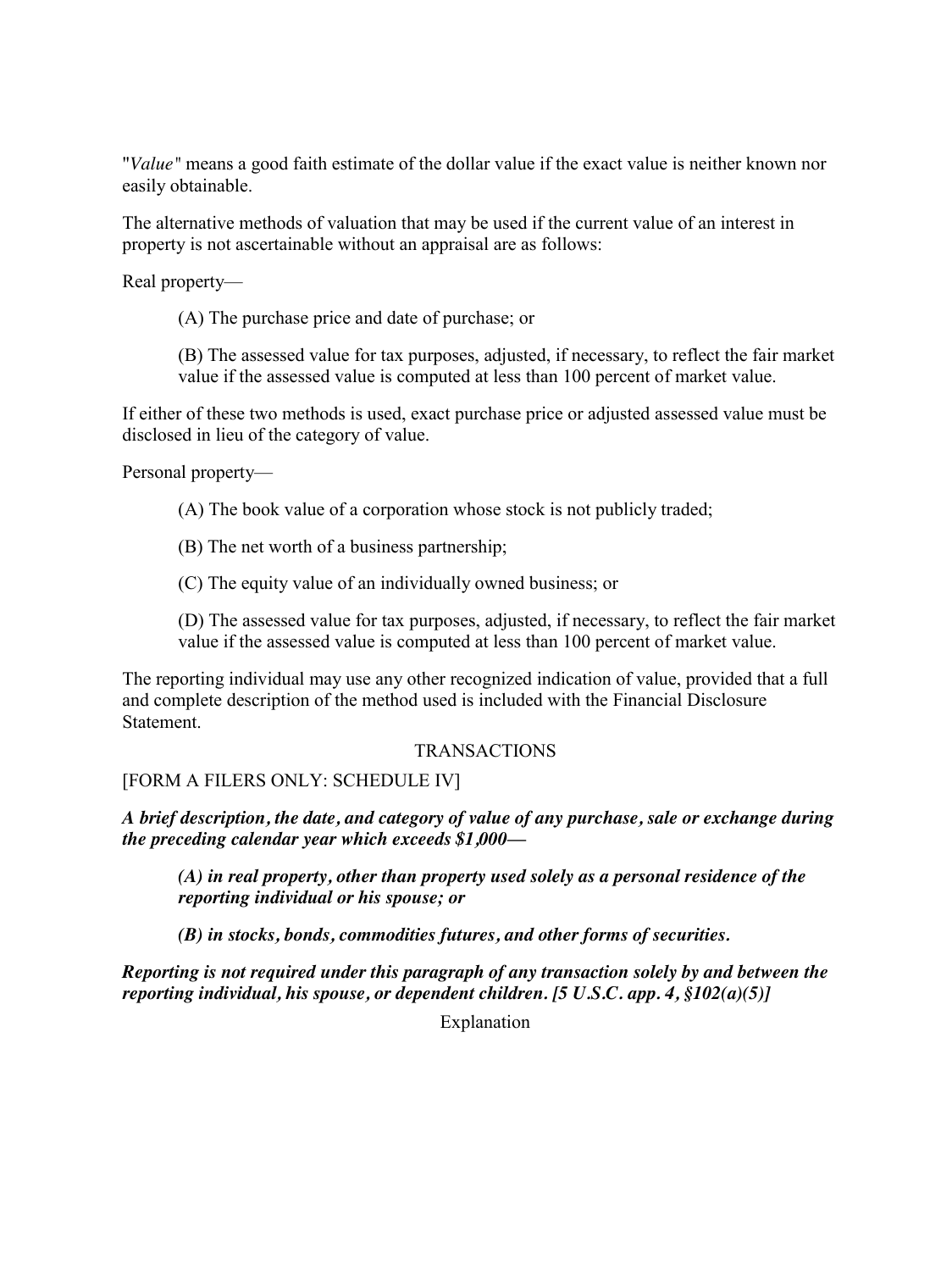You must report each purchase, sale, or exchange of *real property* or *securities* by you, your spouse, or dependent child when the category of value of the transaction, or series of transactions in one type of property, exceeds \$1,000 in a calendar year. (Thus transactions such as the purchase or sale of an automobile are *not* to be reported here.) Dividend reinvestment in a particular security that exceeds \$1,000 in the calendar year must be reported on the transaction schedule.

Practically any security or real property that you purchased, sold or exchanged during the year will have to be reported on *both* Schedule III *and* Schedule IV.

As used here, the term "securities" includes corporate stocks, bonds and stock options; government obligations; mutual funds and unit investment trusts; limited partnerships; futures and options; and mortgage-backed instruments.

The property should be identified in the same manner used for the reporting of assets and income sources on Schedule III of the Financial Disclosure Statement. On the same line, mark the appropriate box as to the type of transaction, state the date (or dates), and mark the appropriate category of value.

The amount to be reported is the category of value of the total purchase price or total sales price (or the fair market value in the case of an exchange). The extent of any capital gain or loss on the transaction is irrelevant for the purposes of this Schedule.

For stocks, stock options, and most other securities, the transaction date is generally the settlement date. If during the calendar year there were two or more of the same type of transaction in the same security which together totaled more than \$1,000, then report the aggregate category of value of all the transactions. The manner in which you report the date depends upon the quantity of transactions. If there are only a few transactions, state each date separately (e.g., "May 5 and November 6, 2003," for two purchases of XYZ Company Stock). When the same item is both purchased and sold in the course of the year, the item may be identified once on a single line. In such an instance, check both the purchase and sale boxes, but give the date for the purchase and sale separately (e.g.,  $\frac{6}{18/2003}$  — purchase;  $\frac{11}{27/2003}$  sale").

If there are multiple transactions throughout the year involving the same asset, it is adequate to state the number of transactions, without all of the dates (e.g., "Monthly dividend reinvestment," for the purchase of shares of XYZ Company; or, "18 times on various dates throughout the year" for purchase of S&P 500 call options). When there are many transactions, you may choose to attach brokerage firm printouts to the Financial Disclosure Statement.

Stock and commodity options, futures contracts, and bonds (both corporate and government) are types of securities. You should thus report transactions in these items on Schedule IV of FORM A.

**Partnership Transactions.** If you have an interest in a partnership that is organized for investment or the production of income and that is not actively engaged in a trade or business, then you must disclose any transactions of the partnership wherein your share of the transaction exceeds \$1,000 in value. Transactions of a trust in which you have a beneficial interest must also be reported to the extent your share exceeds \$1,000 in value.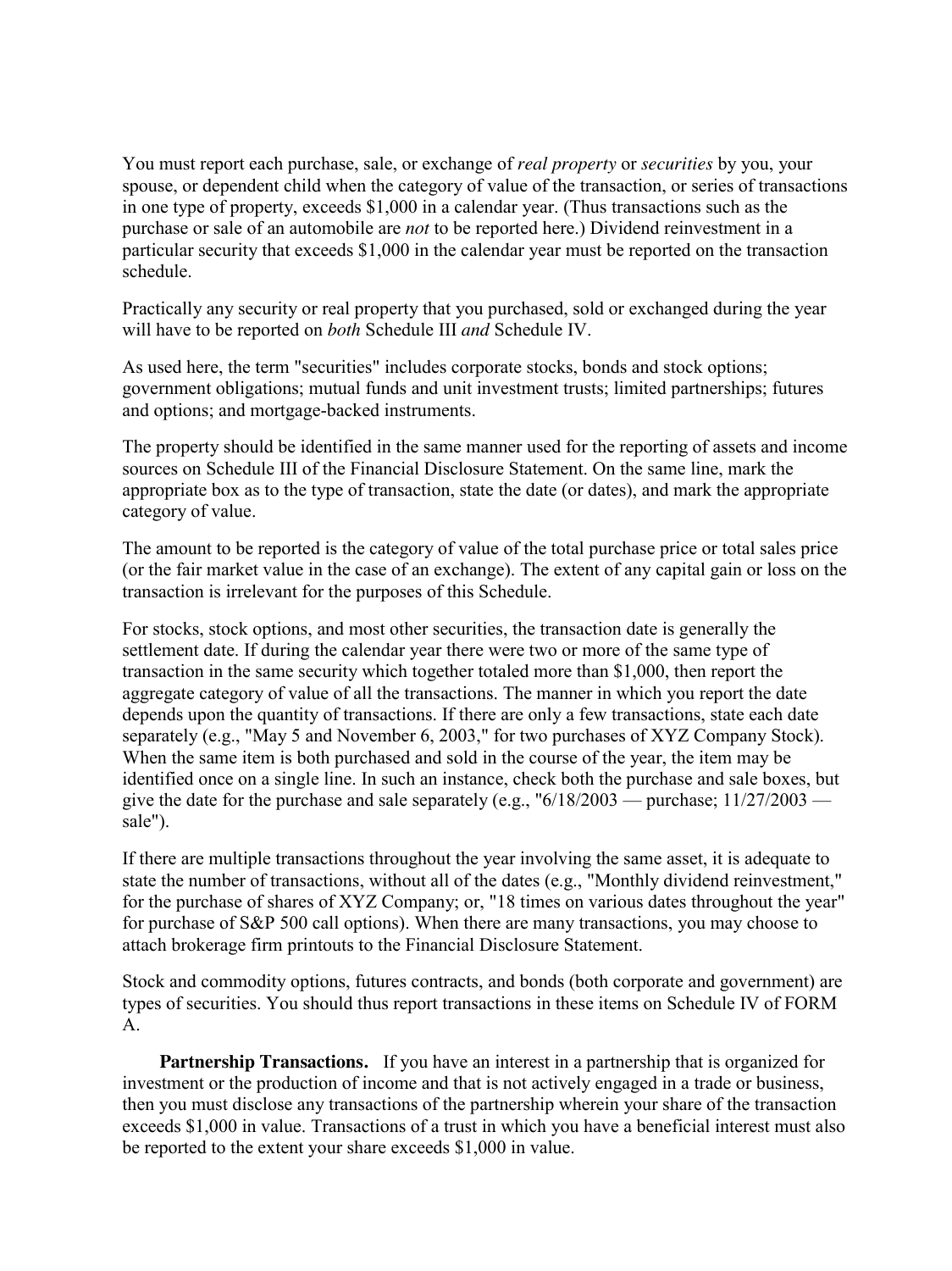# Exclusions

Any purchase or sale of property used solely as your personal residence need not be reported, including a secondary residence or vacation home not used for rental purposes.

Any transactions solely by and between you, your spouse, and dependent child are excluded.

Bequests and inheritances need not be shown as transactions.

Stock splits, the opening or closing of bank or similar accounts (such as money market funds), deposits to and withdrawals from such accounts (including checks written on money market and mutual funds), the purchase or sale of certificates of deposit, and contributions to or the rollover of IRAs and other retirement plans (except to purchase individual stocks) need not be reported.

# LIABILITIES

# [ALL FILERS: FORM A, SCHEDULE V; FORM B, SCHEDULE III]

*The identity and category of value of the total liabilities owed to any creditor other than a spouse, or a parent, brother, sister, or child of the reporting individual or of the reporting individual's spouse which exceed \$10,000 at any time during the preceding calendar year, excluding—*

*(A) any mortgage secured by real property which is a personal residence of the reporting individual or his spouse; and* 

*(B) any loan secured by a personal motor vehicle, household furniture, or appliances, which loan does not exceed the purchase price of the item which secures it.* 

*With respect to revolving charge accounts, only those with an outstanding liability which exceeds \$10,000 as of the close of the preceding calendar year need be reported under this paragraph. [5 U.S.C. app. 4, §102(a)(4)]* 

#### Explanation

You must list personal obligations on the Financial Disclosure Statement, including those of your spouse and dependent children, totaling over \$10,000 *at any time* during the year, regardless of the repayment terms or interest rates. Thus, a loan which had over \$10,000 in principal due at some point in the year, but was paid off or paid below that amount, must be listed. (You are free to include additional information, such as the fact that the loan was satisfied during the year.)

Any student loans exceeding the reporting threshold must be disclosed here.

All information regarding a single creditor may be reported on a single line. If you have more than one liability owed to the same creditor, add up the loans to determine if the \$10,000 threshold has been met.

The identity of the creditor is the name of the person or organization to which the liability is owed and, unless obvious from the name, the city and state (e.g., "Jane Jones, Miami, Florida;" "Federal Bank of Boston").

Following the name of the creditor, list the type of liability. Examples are "personal loan,"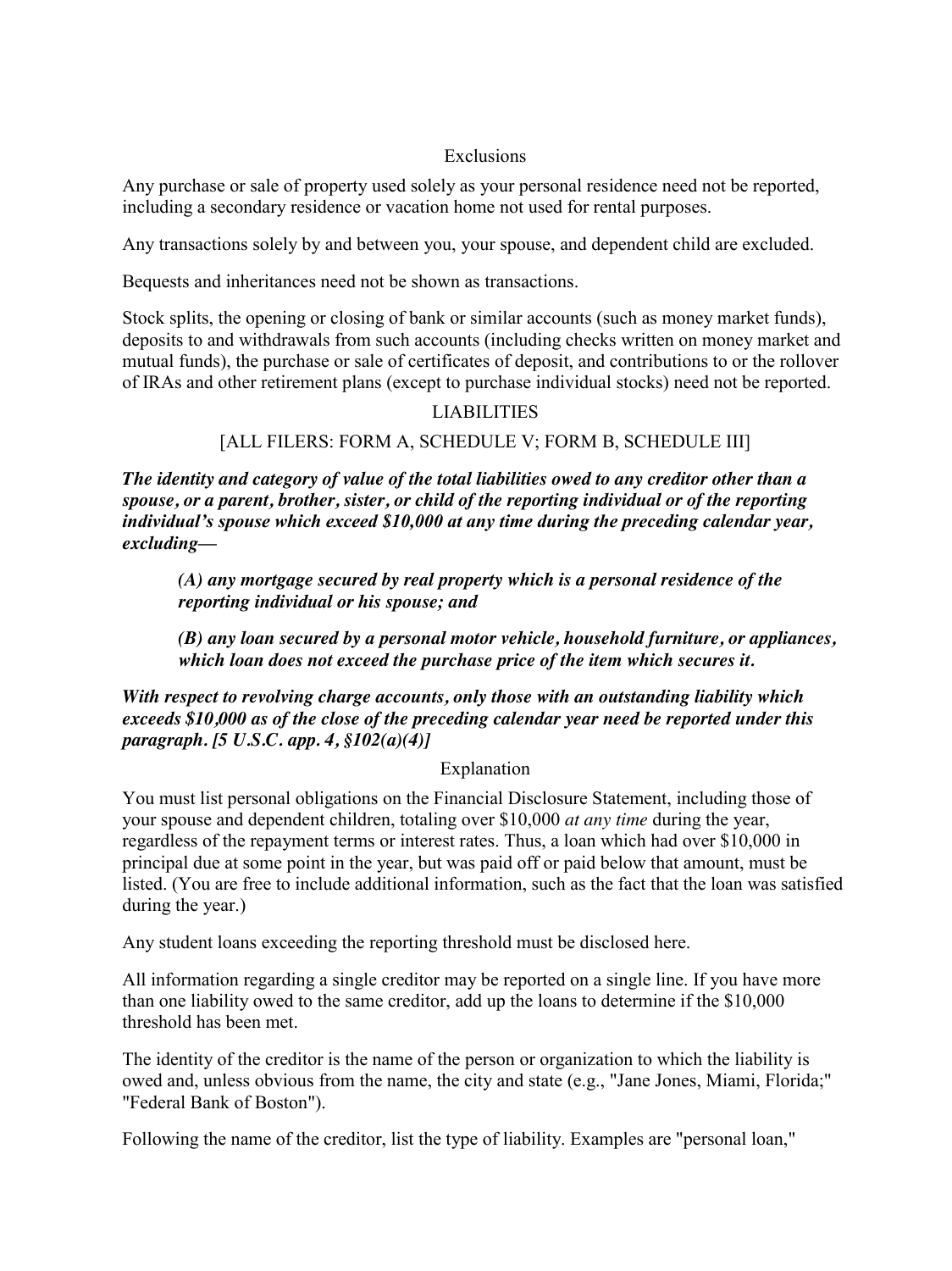"business loan," "demand note," "margin account," and "mortgage on rental property." When there are several of the same type of loan, further information should be provided. Thus, if you show only one rental property as an asset, "mortgage on rental property'' is sufficient. If, on the other hand, you have multiple rental properties, state the property to which each obligation relates, together with the type of liability (e.g., "Mortgage on 123 Main Street, Dover, Del.'').

In most cases, report the category of value of *the largest amount owed during the calendar year*. The one exception is revolving charge accounts, where the year-end balance is used to determine if the threshold of more than \$10,000 has been met. Mark the box which corresponds to the category of value. The categories for reporting liabilities are the same as those for reporting the value of assets and transactions, except that they begin with Category B and \$10,001, since loans below that amount need not be reported.

#### Exclusions

Any contingent liability, such as that of a guarantor, endorser, or surety, and the liabilities of a business in which you have an interest need not be listed. (However, if you are shown on the loan document as jointly obligated with another person, you must report the loan even though you may have co-signed to help the other person obtain credit.) You also need not disclose loans secured by the cash value of a life insurance policy or any tax deficiencies. Further, you need not disclose professional fees (such as legal or medical fees) that you incur and are paying on a regular basis. However, fees of this kind that remain unpaid for a prolonged period, thus resulting in a debtor-creditor relationship, must be disclosed.

The Act specifically excludes the following from the disclosure requirements:

Liabilities owed to a spouse, or a parent, brother, sister, or child of you or your spouse;

Any mortgage secured by real property which is a personal residence (including a loan secured by a secondary residence or vacation home), as long as the property is not used for rental purposes; and

Any loan secured by a personal motor vehicle, household furniture, or appliance, which loan does not exceed the purchase price of the item which secures it.

The exclusion for mortgages on personal residences includes home equity loans and home equity lines of credit. However, a mortgage must be reported if any part of the residence (such as the basement) is used for rental purposes.

#### **GIFTS**

# [FORM A FILERS ONLY: SCHEDULE VI]

*The identity of the source, a brief description, and the value of all gifts aggregating more than the minimal value as established by section 7342(a)(5) of title 5, United States Code, or \$250, whichever is greater, received from any source other than a relative of the reporting individual during the preceding calendar year, except that any food, lodging, or entertainment received as personal hospitality of an individual need not be reported, and any gift with a fair market value of \$100 or less, as adjusted at the same time and by the same percentage as the minimal value is adjusted, need not be aggregated for purposes of this subparagraph. [5*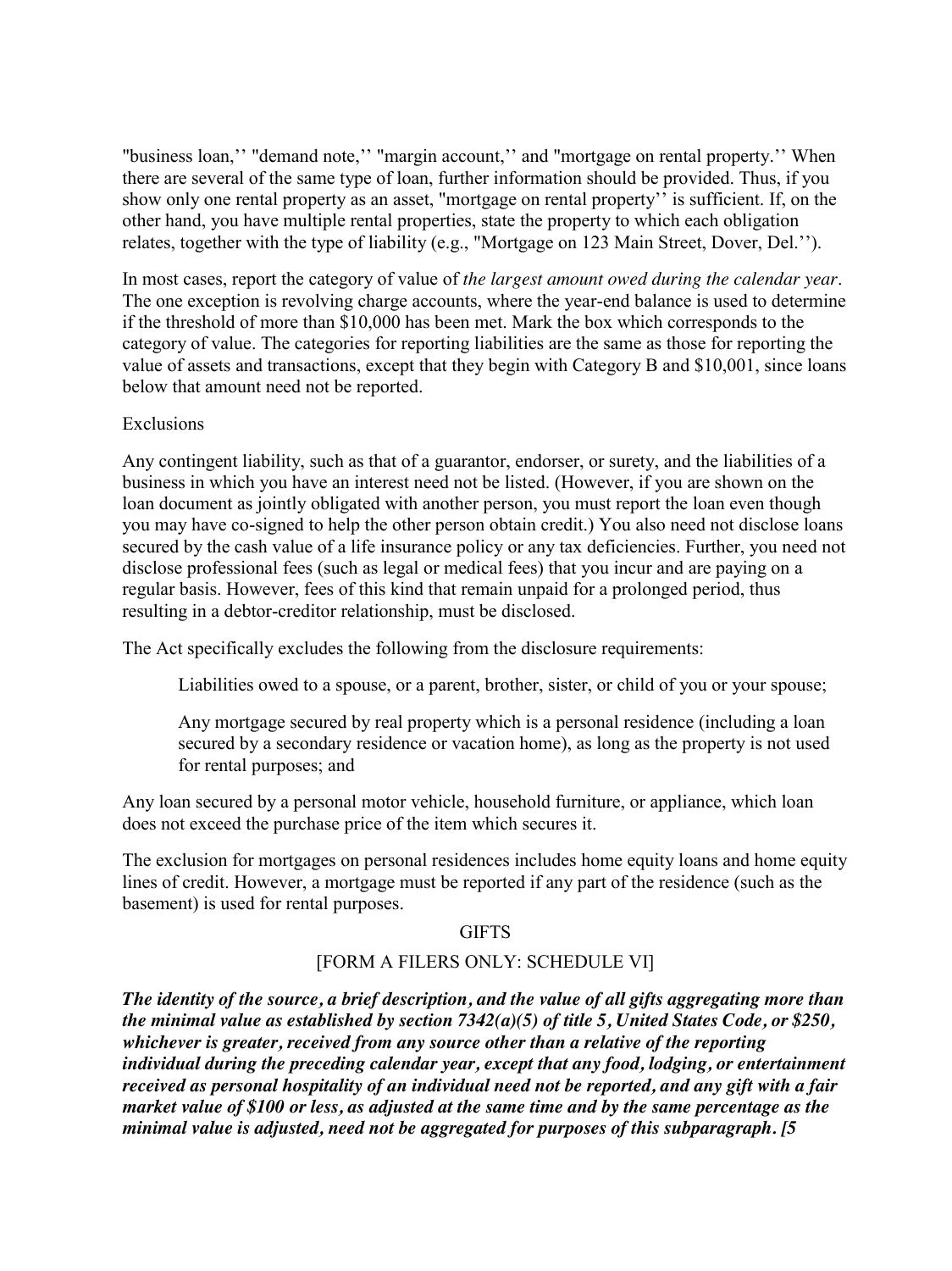# *U.S.C. app. 4, §102(a)(2)(A)]*

## Explanation

The House gift rule (clause 5 of House Rule 25) substantially limits the ability of House Members, officers and employees to accept gifts. The text of the gift rule is reprinted in Appendix C, and explanatory materials on the rule are available from the House Standards Committee.

Notwithstanding the limitations on gift acceptance, there are gifts which a House Member, officer, or employee may accept under the specific provisions of the gift rule and as to which disclosure must be made on his or her Financial Disclosure Statement. Examples of such gifts include gifts provided on the basis of personal friendship, contributions to a legal expense fund, and commemorative items that exceed the reporting threshold. (The current definition of "minimal value" under title 5 of the U.S. Code, §7342(a)(5), is \$285. However, under the House gift rule, a gift exceeding \$250 in value cannot be accepted on the basis of personal friendship without a written determination from the Committee.)

Whether any particular gift may be accepted by a House Member, officer, or employee is determined solely by reference to the House gift rule. The requirements for disclosure of acceptable gifts may be summarized as follows.

In general, you must disclose on your Financial Disclosure Statement all gifts totaling more than \$285 from a single source other than a relative.

The terms "gift'' and "relative'' are defined in the Act, and certain categories of gifts are specifically exempted from disclosure (see below). You must disclose gifts from third parties to your spouse or dependent children *unless the gifts are totally independent* of the relationship to you as a Member, officer or employee of the Legislative Branch. You need not report gifts received before you became a Member, officer, or employee of the Legislative Branch.

The value of all gifts from the same source received during the calendar year must be totaled to determine if the reporting threshold of \$285 has been met, except that any gift with a fair market value of \$114 or less need not be counted. For example, if you received an \$90 gift and a \$200 item from the same source, neither item would have to be disclosed, since the \$90 gift falls below the \$114 aggregation threshold and the remaining item is valued at less than \$285.

If you, your spouse, and a dependent child each receive gifts from the same source, all those gifts would be tallied to determine if the reporting threshold has been met. You, your spouse, and dependent children do not have separate \$285 limits. For example, if an employee and spouse each received \$145 items from the same source, these gifts would total \$290 in value and would have to be reported.

All types of gifts, including travel-related expenses provided for your personal benefit, must be reported on Schedule VI. However, travel (including food and lodging) in connection with official duties is reported separately on Schedule VII of FORM A, as discussed below. (Entertainment provided while on a fact-finding tour, or reimbursements in excess of your travel expenses are considered gifts and may be accepted by a House Member, officer or employee, if at all, only in accordance with the provisions of the House gift rule.) Gambling and lottery winnings, as well as scholarships, should also be disclosed on Schedule VI.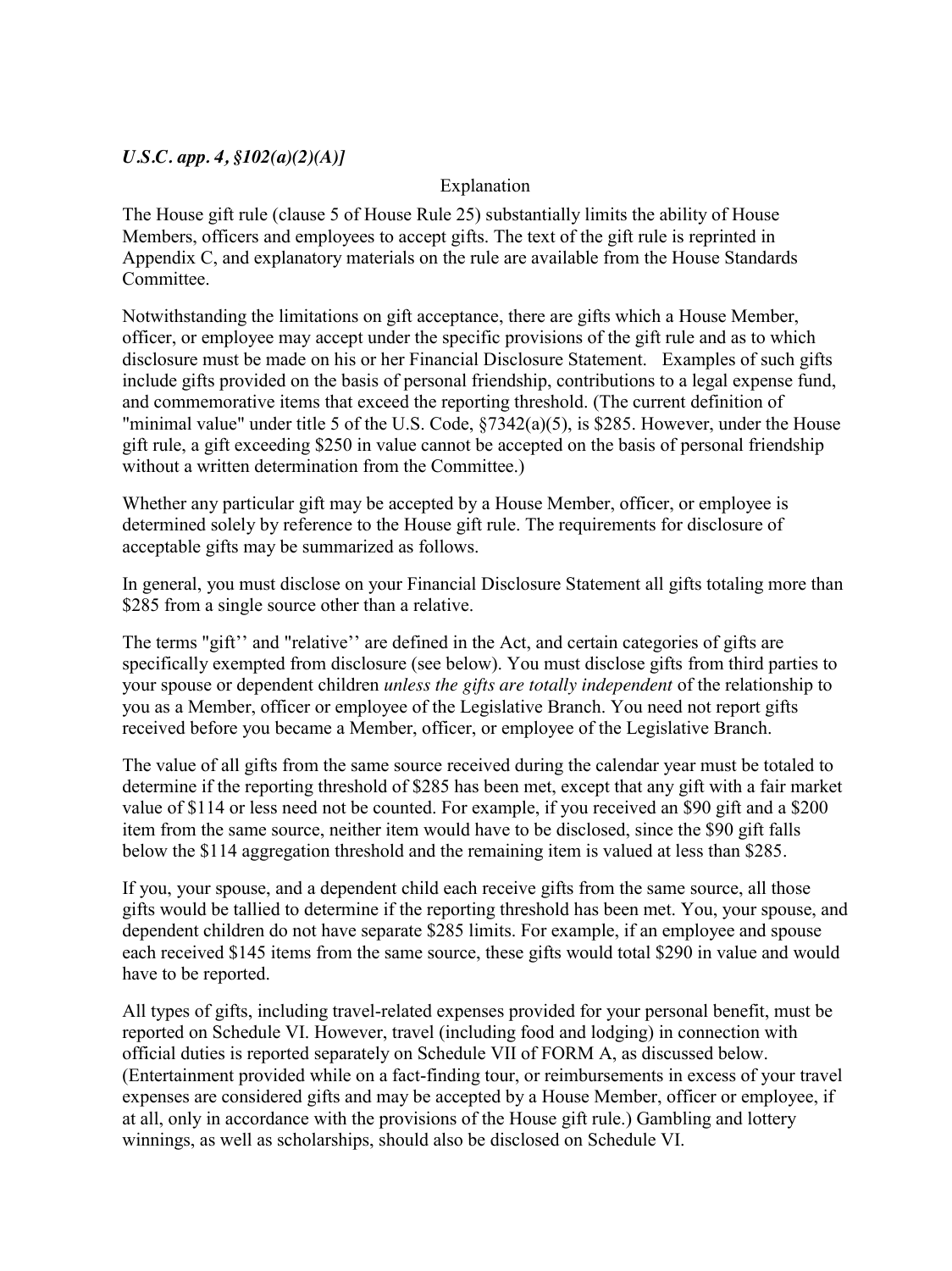In disclosing a gift, you must report the source, briefly describe it, and state the value. If you do not know the exact value of a gift, you may use a good-faith estimate of its fair market value (which may be different from its cost to the donor). A group of items received from the same source at the same time are considered one gift and the total value should be added together. The Committee's policy on the valuation of transportation provided on a private aircraft depends upon the circumstances involved. (The applicable section of the Gifts and Travel booklet is reprinted as Appendix D.)

The Committee on Standards of Official Conduct may, in an unusual case, grant a written request for a waiver from the requirement to aggregate and report a gift. Waivers are generally granted for weddings and in other instances where it is determined that the relationship between the recipient and the donor, and the motivation for the gift, are purely personal, and there is no countervailing public purpose requiring the disclosure of the nature, source, and value of the gift. The request for such a waiver is made publicly available in the same manner as Financial Disclosure Statements.

## Exclusions

Gifts from relatives and gifts of personal hospitality, as defined in the Act (see below) are exempt, and gifts with a fair market value of \$114 or less need not be counted towards the \$285 disclosure threshold.

A gift to your spouse or a dependent child need not be reported if it was received totally independent of the relationship to you as a Member, officer or employee of the Legislative Branch. However, if your spouse or dependent child receives a gift based on his or her relationship to you, and you have reason to believe it was given *because* of your official position, the gift must be reported. For example, you would not have to report a rare book valued at \$300 received by your spouse from a former college roommate who has no association with you. If, on the other hand, your spouse (or you) were to be given the same book by a personal friend of yours, you need to seek written approval of the Committee on Standards of Official Conduct in order to retain it (because it is valued at more than \$250), and list the book on your Financial Disclosure Statement, even though the donor had no involvement in the legislative process.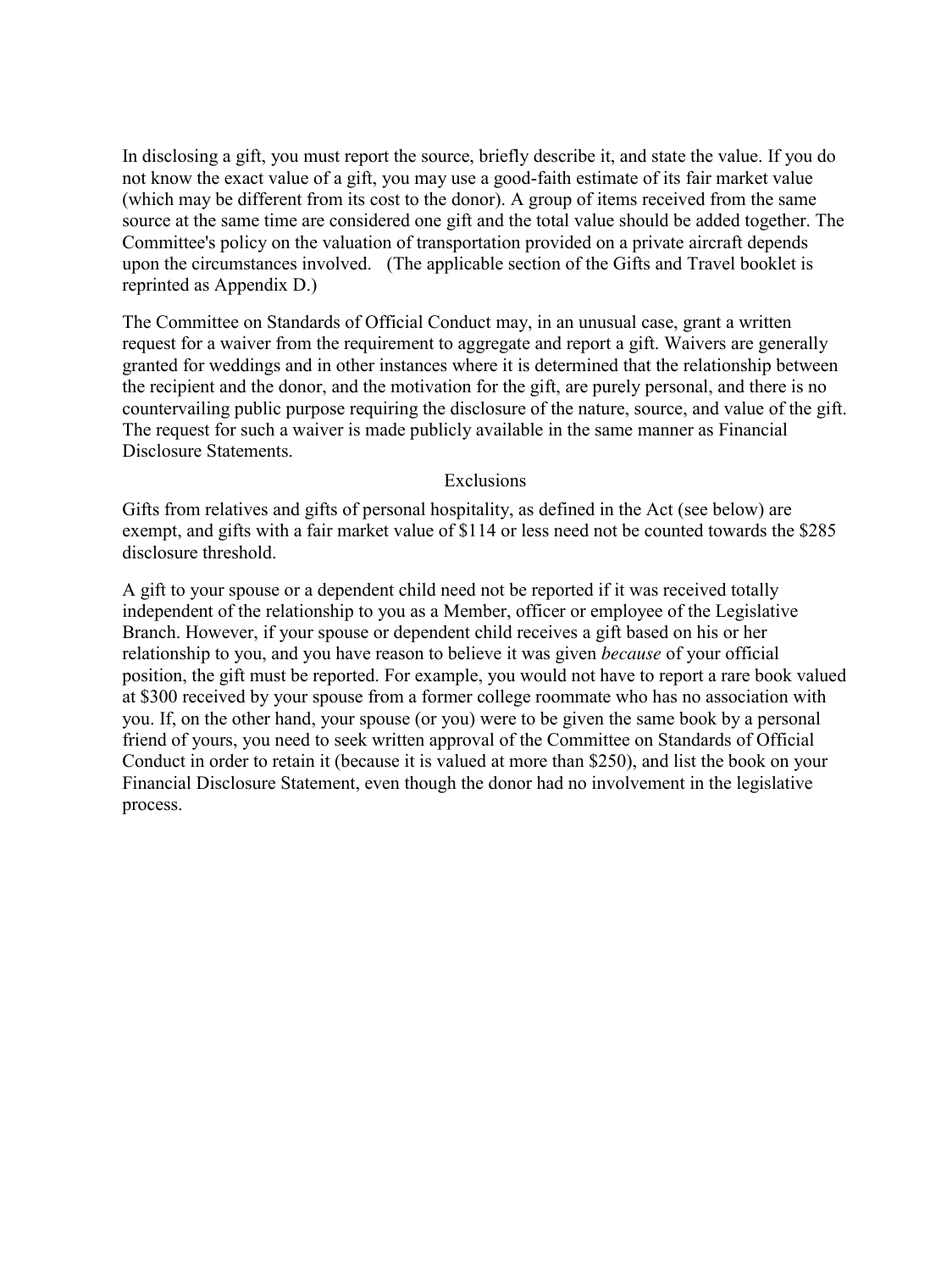No reporting is required for gifts provided on an official basis by Federal, State, or local governments.

Local meals (i.e., food and beverages not consumed in connection with a gift of overnight lodging) need not be aggregated towards the reporting threshold.

Political campaign contributions are specifically exempted, as are gifts received when you were not an officer or employee of the Federal Government.

# **Definitions**

"*Gift*'' means a payment, advance, forbearance, rendering, or deposit of money, or any thing of value, unless consideration of equal or greater value is received by the donor, but does not include—

(A) bequests and other forms of inheritance;

(B) suitable mementos of a function honoring the reporting individual;

(C) food, lodging, transportation, and entertainment provided by a foreign government within a foreign country or by the United States Government, the District of Columbia, or a State or local government or political subdivision thereof;

(D) "local meals," i.e., food and beverages which are not consumed in connection with a gift of overnight lodging;

(E) communications to the offices of a reporting individual, including subscriptions to newspapers and periodicals; or

(F) consumable products provided by home-State businesses to the offices of a reporting individual who is an elected official, if those products are intended for consumption by persons other than such reporting individual.

"*Relative*'' means an individual who is related to the reporting individual, as father, mother, son, daughter, brother, sister, uncle, aunt, great aunt, great uncle, first cousin, nephew, niece, husband, wife, grandfather, grandmother, grandson, granddaughter, father-in-law, mother-in-law, son-in-law, daughter-in-law, brother-in-law, sister-in-law, stepfather, stepmother, stepson, stepdaughter, stepbrother, stepsister, half brother, half sister, or who is the grandfather or grandmother of the spouse of the reporting individual, and shall be deemed to include the fiancé or fiancee of the reporting individual.

"*Personal hospitality of an individual*'' means food, lodging, and entertainment extended for a nonbusiness purpose by an individual, not a corporation or organization, at the personal residence of, or on property or facilities owned by that individual, or his or her family. The personal hospitality exemption is limited. It does not extend, for example, to hotel lodging paid for by an individual, corporation, or other organization, or to air travel to get to the location where the hospitality is provided. Furthermore, if the hospitality is to qualify as personal, the host may not take a tax deduction on account of the visit, nor have the expenses of the hospitality reimbursed by another source.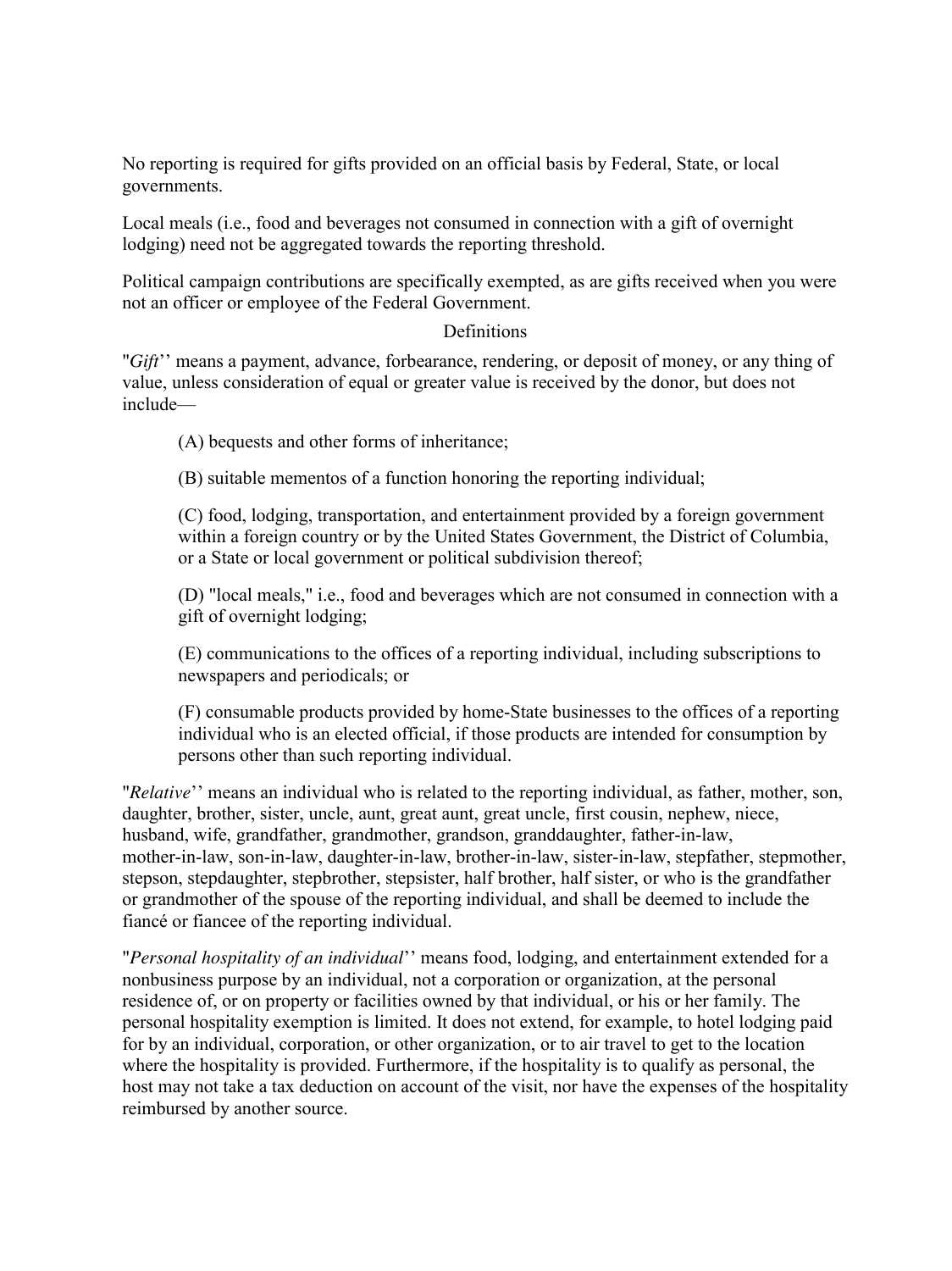# TRAVEL PAYMENTS AND REIMBURSEMENTS [FORM A FILERS ONLY: SCHEDULE VII]

*The identity of the source and a brief description (including a travel itinerary, dates, and nature of expenses provided) of reimbursements received from any source aggregating more than the minimal value as established by section 7342(a)(5) of title 5, United States Code, or \$250, whichever is greater and received during the preceding calendar year. [5 U.S.C. app. 4, §102(a)(2)(B)]* 

## Explanation

The House gift rule includes provisions which generally allow House Members, officers and employees to accept travel expenses in certain circumstances, including (1) from a private source for travel *in connection with official duties*, (2) for travel in connection with the individual's *outside business* or *other activities*, and (3) from a political organization for travel in connection with a *campaign* or *fundraising event*. The text of the gift rule is reprinted in Appendix C, and explanatory materials on the rule are available from the House Standards Committee.

The gift rule also requires that a disclosure statement be filed with the Clerk of the House regarding any officially-connected trip taken at private expense within 30 days of return. The requirement for disclosure of officially related travel on your Financial Disclosure Statement is *in addition* to the House gift rule disclosure requirement. In other words, House Members and reporting officers and employees must disclose each privately funded trip taken in connection with official duties on *both* a Travel Disclosure Form filed with the Clerk, *and* Schedule VII of his or her Financial Disclosure Statement.

On Schedule VII, you must disclose travel and travel-related expenses valued at more than \$285, provided by any private source other than a relative (with certain exceptions noted under the Exclusions section below). Thus, you must disclose in this section travel for such activities as speaking engagements, conferences, or fact-finding events related to official duties. You must also disclose privately paid travel that, while *not* related to your official duties, was not provided merely for your personal benefit; for example, travel paid for by corporations that you or your family own, travel that is necessary in connection with your service as an officer or board member of any organization, and travel for job interviews must be disclosed here. Such expenses must be disclosed whether the expenses were actually reimbursed or paid directly by the sponsoring organization.

In contrast, travel-related expenses provided merely for your personal benefit (for example, a vacation paid for by a personal friend) are subject to the reporting requirements for Schedule VI, described above.

All travel, food, and lodging expenses received from one source in a calendar year must be counted in determining if the total exceeds \$285. Unlike the treatment of gifts, there is no \$114 threshold for counting travel reimbursements. Thus, if you received airfare and lodging worth \$230 on one occasion from one source, and on a separate occasion received lodging worth \$60 from that same source, you must report both events.

You do not have to report the cost of travel on Schedule VII. However, House Members, officers and employees must report the cost of each officially related trip on the Travel Disclosure Form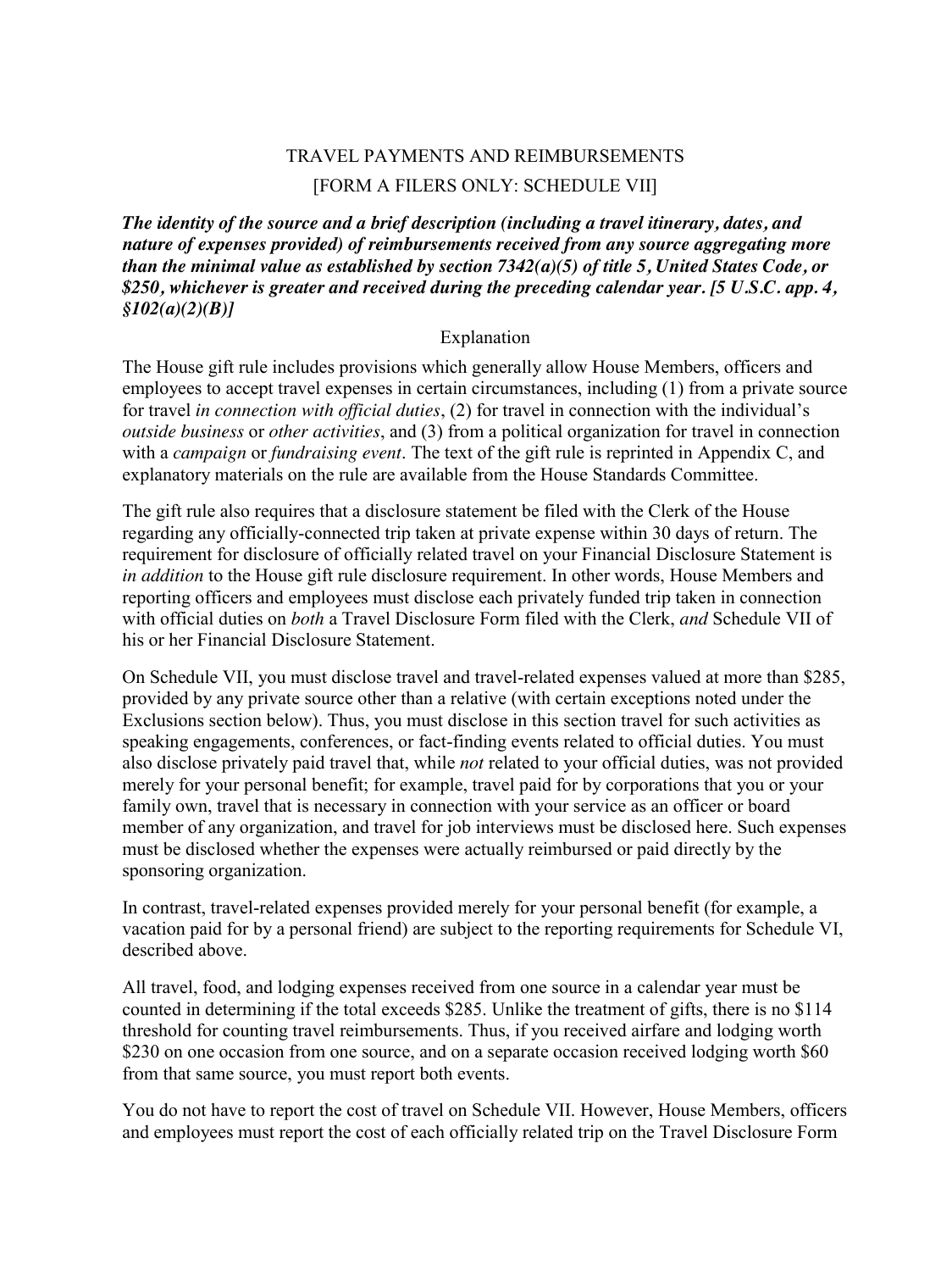required by the gift rule. As to any other travel, you should make a good faith estimate of the value to determine whether it was worth more than \$285. The Committee's policy on the valuation of transportation provided on a private aircraft depends upon the circumstances involved. (The applicable section of the Gifts and Travel booklet is reprinted as Appendix D.) You do not have to state, however, whether the travel occurred on commercial or private transportation. While travel paid for by a congressional or other Federal campaign committee need not be reported on Schedule VII (see below), other political trips must be reported. Thus, as a general matter, a filer who is a candidate for a State or local office will have to report trips taken in connection with that campaign.

*Note*: The gift rule imposes limitations on the duration of privately paid travel undertaken in connection with official duties. In the case of travel within the continental United States, a maximum of four consecutive days (including travel time) may be accepted without prior written approval of the Committee on Standards of Official Conduct. In the case of foreign travel, a maximum of seven consecutive days (excluding days on which travel to or from the United States occurs) may be accepted without prior written approval of the Committee. A spouse *or*  child may accompany the traveler at the sponsor's expense.

# Column-By-Column Instructions

In disclosing travel, it is not necessary to indicate the dollar value or provide an itemized accounting of the expenses provided. Furthermore, you need not say whether travel was on private or commercial carrier. Only the name of the organization providing the travel, together with the dates of travel and a brief description of the itinerary and nature of expenses, is required. Schedule VII of FORM A includes seven columns prompting the necessary information.

**Source**. Provide the name of the sponsor or organization that *actually paid for or provided the travel* in the first column of Schedule VII. For example, "XYZ Trade Association" or "International Visitors Board."

**Date(s)**. (Time Not Spent at Sponsor's Expense). The inclusive dates of all travel are required by statute. If all of the travel occurred on one date, state this date. Otherwise, list the starting and ending dates of each trip in the second column, i.e., the first day on which any travel was accepted and the last day on which any travel was accepted. It is permissible to extend a trip for a limited period of time at your own expense, accepting return travel from the sponsor, but you must list the inclusive dates of travel. However, to avoid suggesting that travel was accepted for a longer period of time than was actually the case, you should indicate any time not spent at the sponsor's expense in the last column of Schedule VII.

**Itinerary and Nature of Expenses Accepted**. State the starting point, destination(s), and return location in the third column of Schedule VII. Indicate in the fourth and fifth column whether lodging and food was included. In the sixth column, indicate if travel or travel expenses were accepted to permit a spouse or child to accompany you. Any family member who accompanied you at your own expense need not be indicated.

You may also wish to describe the purpose of the reimbursement by indicating that it was provided in connection with a speaking engagement, legislative conference, fact-finding tour, etc.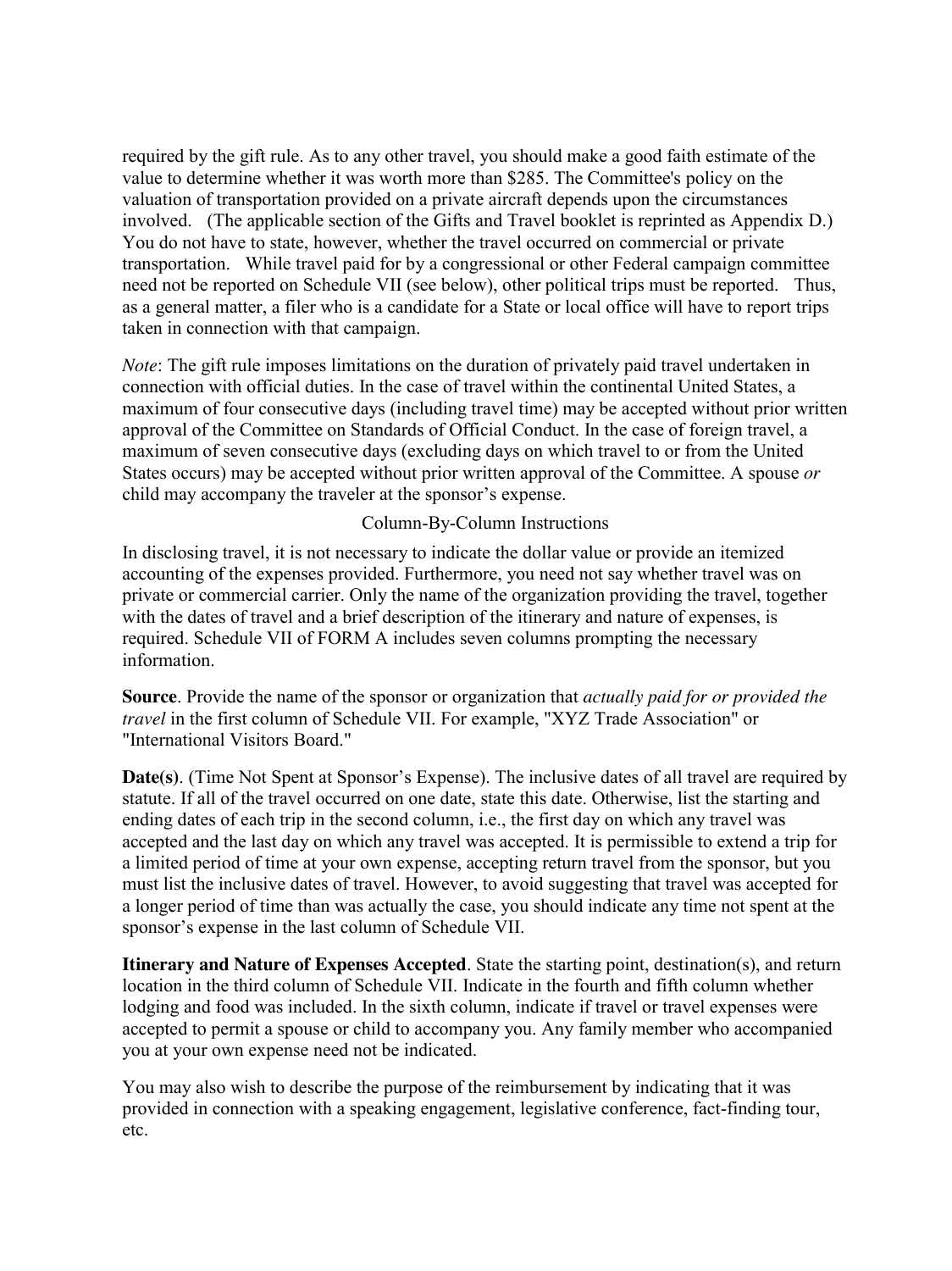## Exclusions

Travel provided to your spouse or dependent children need not be reported if the travel is totally independent of the relationship to you as a Member, officer or employee of the Legislative Branch. However, if your spouse or dependent child receives travel based on his or her relationship to you, and you have reason to believe it was given because of your official position, the travel must be disclosed.

You need not report travel provided on an official basis by Federal, State, or local governments, or travel provided by a foreign government which is separately reportable pursuant to the Foreign Gifts and Decorations Act (5 U.S.C. §7342).

You need not report travel provided by a Federal political committee, such as to a campaign or fundraising event, nor travel that occurred in a period when you were not in the Federal Government.

## **Definitions**

"*Reimbursement*" means any payment or other thing of value received by the reporting individual, other than gifts, to cover travel-related expenses of such individual other than those

which are—

(A) provided by the United States Government, the District of Columbia, or a State or local government or political subdivision thereof;

(B) required to be reported by the reporting individual under section 7342 of title 5, United States Code (Foreign Gifts and Decorations Act); or

(C) required to be reported under section 304 of the Federal Election Campaign Act of 1971 (2 U.S.C. §434).

### POSITIONS

## [ALL FILERS: FORM A, SCHEDULE VIII; FORM B, SCHEDULE IV]

*The identity of all positions held on or before the date of filing during the current calendar year (and, for the first report filed by any individual, during the two year period preceding such calendar year) as an officer, director, trustee, partner, proprietor, representative, employee, or consultant of any corporation, company, firm, partnership, or other business enterprise, any nonprofit organization, any labor organization, or any educational or other institution other than the United States. This subparagraph shall not require the reporting of positions held in any religious, social, fraternal, or political entity and positions solely of an honorary nature. [5 U.S.C. app. 4, §102(a)(6)(A)]*

### Explanation

You must report your nongovernmental positions with organizations, whether compensated or uncompensated. FORM A filers must report such positions held at any time during the current calendar year up to the date of filing. FORM B filers must report positions held at any time during the current calendar year up to the date of filing, plus the *two* prior calendar years. If you no longer hold the position, you may wish to so indicate.

Report the title or nature of the position, and the name of the organization. No reporting of any monetary value is required in this part. However, if you receive income over \$200 as a result of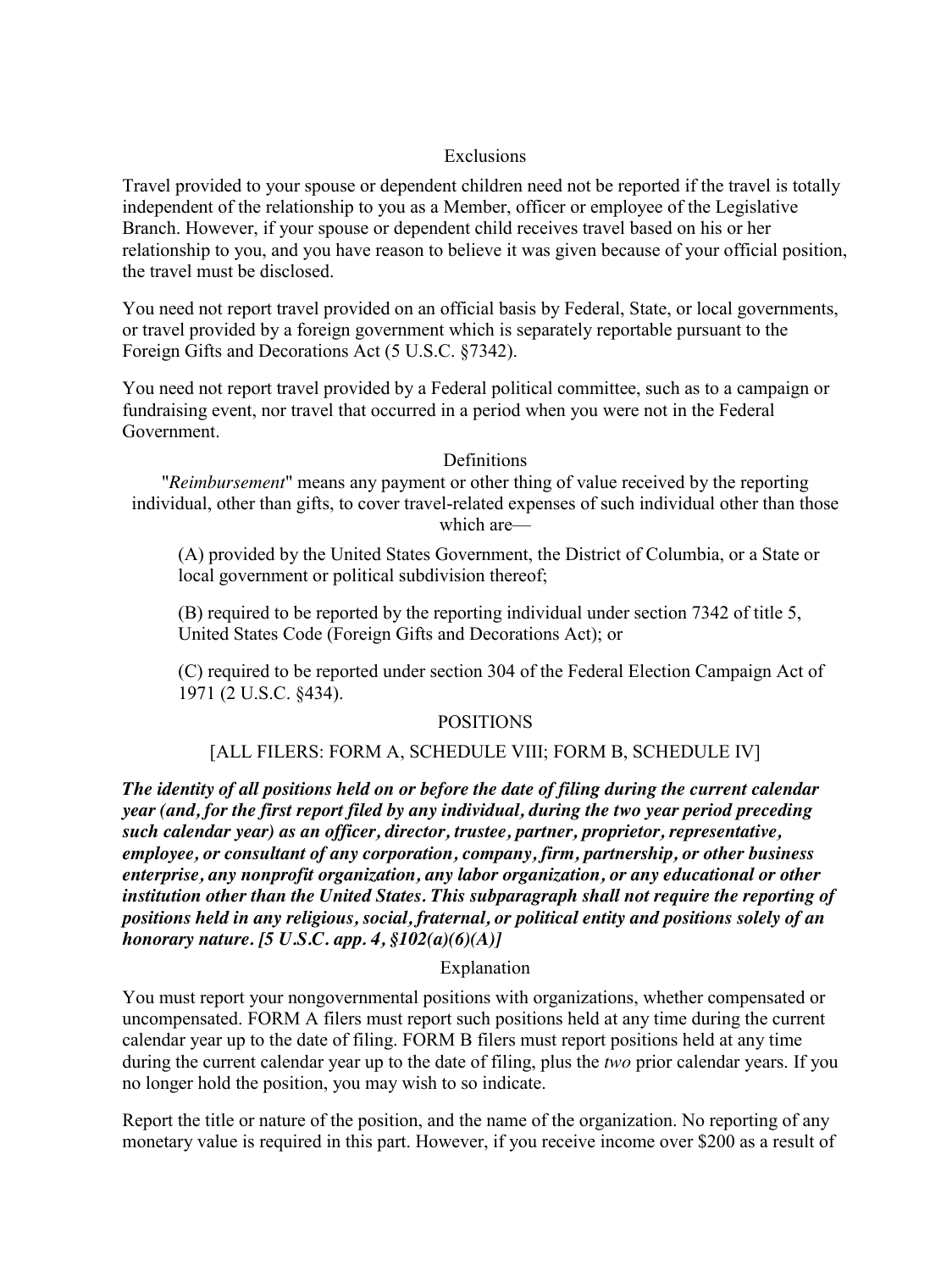holding the position, report that income on Schedule I of the Financial Disclosure Statement. (Note, however, that in general, Members and reporting officers and employees may not be compensated for serving as an officer or board member of a corporation, association or other entity.) Any travel provided by an organization for purposes such as to attend meetings should be reported by FORM A filers on Schedule VII.

## Exclusions

Positions held in any religious, social, fraternal, or political entities, and positions solely of an honorary nature are excluded. The exemption for honorary positions applies, for example, where you are the honorary chairman of some organization but do not actively participate in the organization's operations. However, if you are on the board of directors and attend directors' meetings or have operational responsibilities for the organization, you must report the position. Service as a trustee or executor need not be listed as a position unless it is for an organization.

Only positions held by you need be reported. Do not report positions held by your spouse or dependent children.

## AGREEMENTS

## [ALL FILERS: FORM A, SCHEDULE IX; FORM B, SCHEDULE V]

*A description of the date, parties to, and terms of any agreement or arrangement with respect to: (A) future employment; (B) a leave of absence during the period of the reporting individual's Government service; (C) continuation of payments by a former employer other than the United States Government; and (D) continuing participation in an employee welfare or benefit plan maintained by a former employer. [5 U.S.C. app. 4, §102(a)(7)]* 

### Explanation

This provision requires the reporting of certain specified employment-related arrangements. It requires the reporting, for example, of an agreement between a House employee and his or her former employer that upon leaving the Government at any time within the next five years, that employee can return to the former employer at a specified salary. Continued payments or benefits from a former employer would include interest in or contributions to a pension fund, profit-sharing plan, or life and health insurance; buyout agreements; severance payments; etc.

Members and employees who file termination reports should list under "Agreements" any jobs they have accepted while in office. The compensation of the position need not be listed when describing the agreement, only the employer, position title and starting date. While any employment agreement—oral or written—that is reached while in office must be disclosed, employment negotiations that did not result in an agreement prior to then need not be disclosed.

COMPENSATION IN EXCESS OF \$5,000 PAID BY ONE SOURCE

# [FORM B FILERS ONLY: PART VI]

*If any person, other than the United States Government, paid a nonelected reporting individual compensation in excess of \$5,000 in any of the two calendar years prior to the calendar year during which the individual files his first report under this title, the individual shall include in the report—*

*(i) the identity of each source of such compensation; and*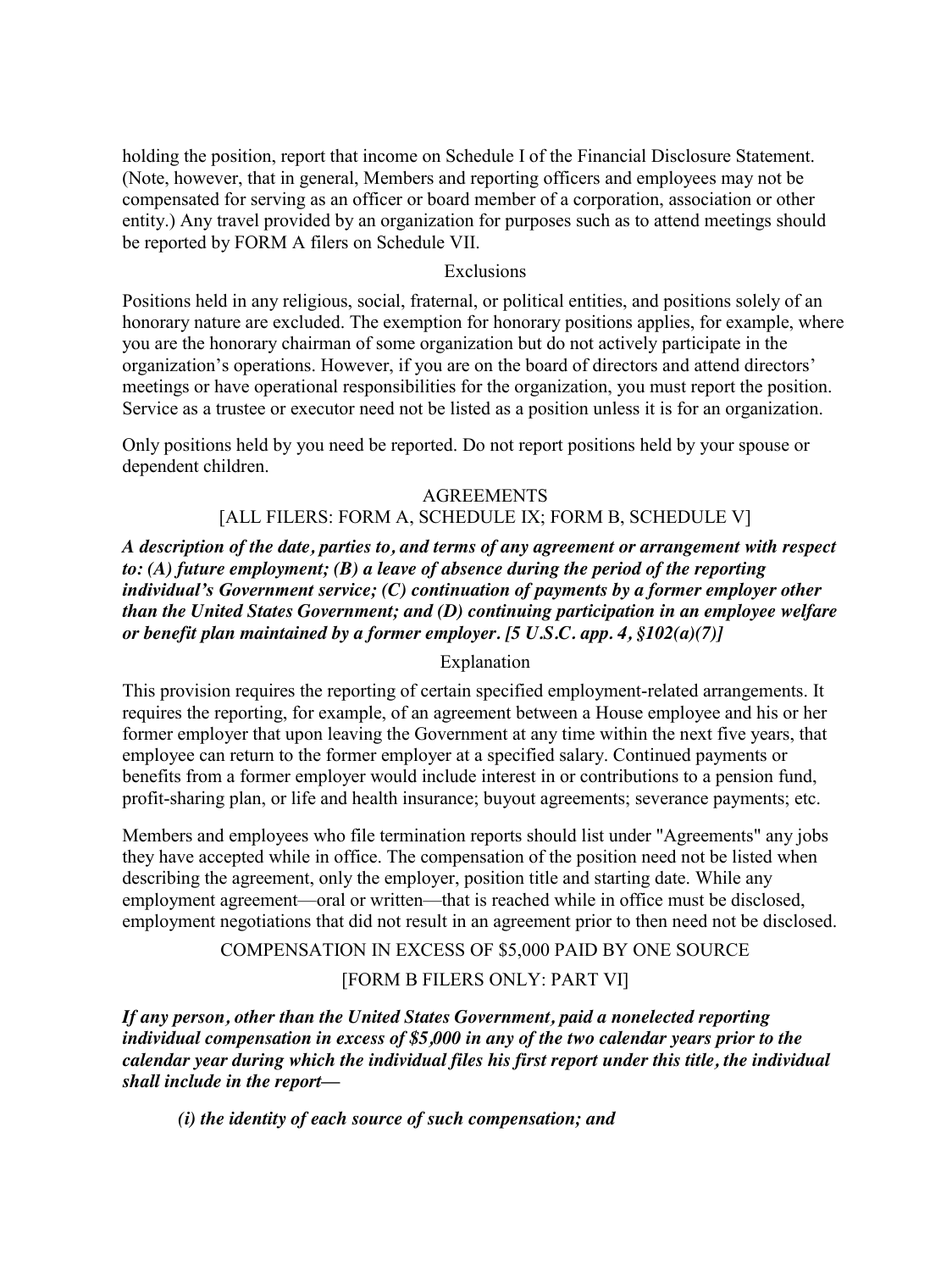*(ii) a brief description of the nature of the duties performed or services rendered by the reporting individual for each such source.* 

*The preceding sentence shall not require any individual to include in such report any information which is considered confidential as a result of a privileged relationship, established by law, between such individual and any person nor shall it require an individual to report any information with respect to any person for whom services were provided by any firm or association of which such individual was a member, partner, or employee unless such individual was directly involved in the provision of such services. [5 U.S.C. app. 4, §102(a)(6)(B)]*

## Explanation

You do not have to repeat information regarding your own employment that has already been stated on Schedule I.

If you are a new officer or employee, or a candidate, your first report must include the identity of sources that paid you more than \$5,000 in either of the *two* preceding calendar years for services provided directly by you. Where you were a member, partner or employee of a firm or association—including a law firm—this disclosure will include the clients or customers of that firm or association to whom you directly provided services. Also provide the city and state (or country) of the entity making the payment. Compensation from the United States need not be shown.

In accordance with the above, an attorney must disclose clients of his or her law firm on this schedule, although as noted below, there is an exception for information that is considered confidential as a result of a privileged relationship recognized by law. Whether, and in what circumstances, client identity will fall into this exception is to be determined in accordance with the law of the state(s) in which the attorney is licensed.

Besides the source of the compensation, you must describe the nature of the duties generating the compensation from each source. This may be in general terms. You need not disclose the specific matter to which the services related. A general description, such as "Legal Services'' is sufficient. It is not necessary to elaborate further on the type of legal services or to indicate a proceeding to which the services related.

You may exclude information that is considered confidential as a result of a privileged relationship recognized by law. You need not disclose the amount of the compensation received. You do not need to report any information regarding your spouse or dependent children on this Schedule.

### BEFORE FILING

Before filing, please double check to make certain that the following have been done:

- Each question on the first page has been answered "YES'' or "NO'' by marking the appropriate box.
- The proper schedule is attached for each question to which a "YES'' answer has been given.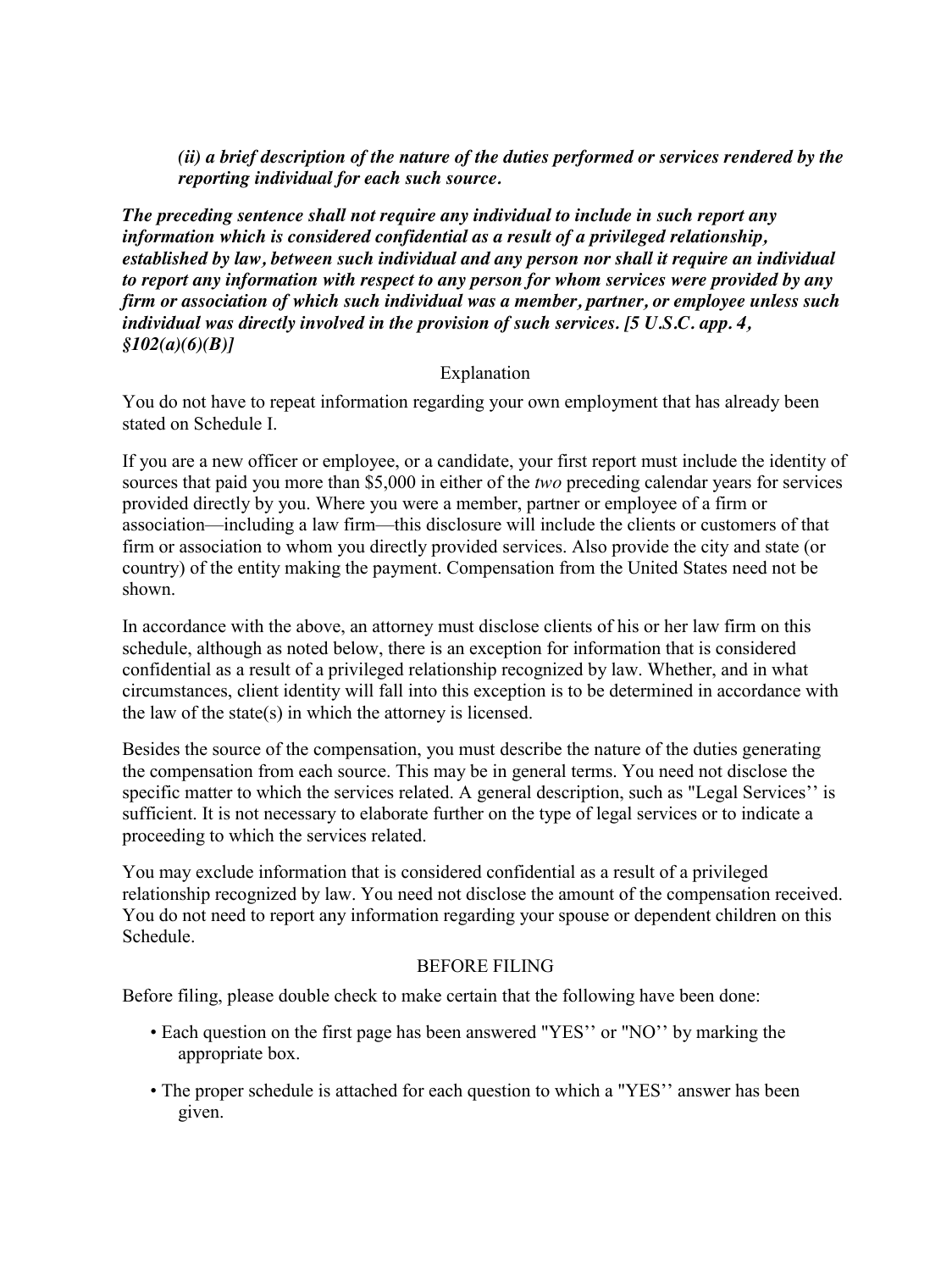- The schedules have been completed and the name of the filer has been included at the top of every page filed.
- The first page has been signed and dated.
- The correct number of forms have been prepared:

Members and candidates must file *three* completed Statements with the Legislative Resource Center (two may be photocopies of the original); officers and employees should submit *two* completed Statements (one may be a photocopy of the original). Each copy should bear the signature of the reporting individual, although only one signature must be an original.

### **APPENDIX A**

# ETHICS IN GOVERNMENT ACT, TITLE I As Amended By Public Laws 101–194, 101–280, 102–90, 102–378, and 104–651 (5 U.S.C. Appendix 4, §§101–111) FINANCIAL DISCLOSURE OF FEDERAL PERSONNEL Persons Required to File

 Sec. 101. (a) Within thirty days of assuming the position of an officer or employee described in subsection (f), an individual shall file a report containing the information described in section 102(b) unless the individual has left another position described in subsection (f) within thirty days prior to assuming such new position or has already filed a report under this title with respect to nomination for the new position or as a candidate for the position.

 (b)(1) Within five days of the transmittal by the President to the Senate of the nomination of an individual (other than an individual nominated for appointment to a position as a Foreign Service Officer or a grade or rank in the uniformed services for which the pay grade prescribed by section 201 of title 37, United States Code, is O–6 or below) to a position, appointment to which requires the advice and consent of the Senate, such individual shall file a report containing the information described in section 102(b). Such individual shall, not later than the date of the first hearing to consider the nomination of such individual, make current the report filed pursuant to this paragraph by filing the information required by section  $102(a)(1)(A)$  with respect to income and honoraria received as of the date which occurs five days before the date of such hearing. Nothing in this Act shall prevent any Congressional committee from requesting, as a condition of confirmation, any additional financial information from any Presidential nominee whose nomination has been referred to that committee.

 (2) An individual whom the President or the President-elect has publicly announced he intends to nominate to a position may file the report required by paragraph (1) at any time after that public announcement, but not later than is required under the first sentence of such paragraph.

 (c) Within thirty days of becoming a candidate as defined in section 301 of the Federal Campaign Act of 1971, in a calendar year for nomination or election to the office of President,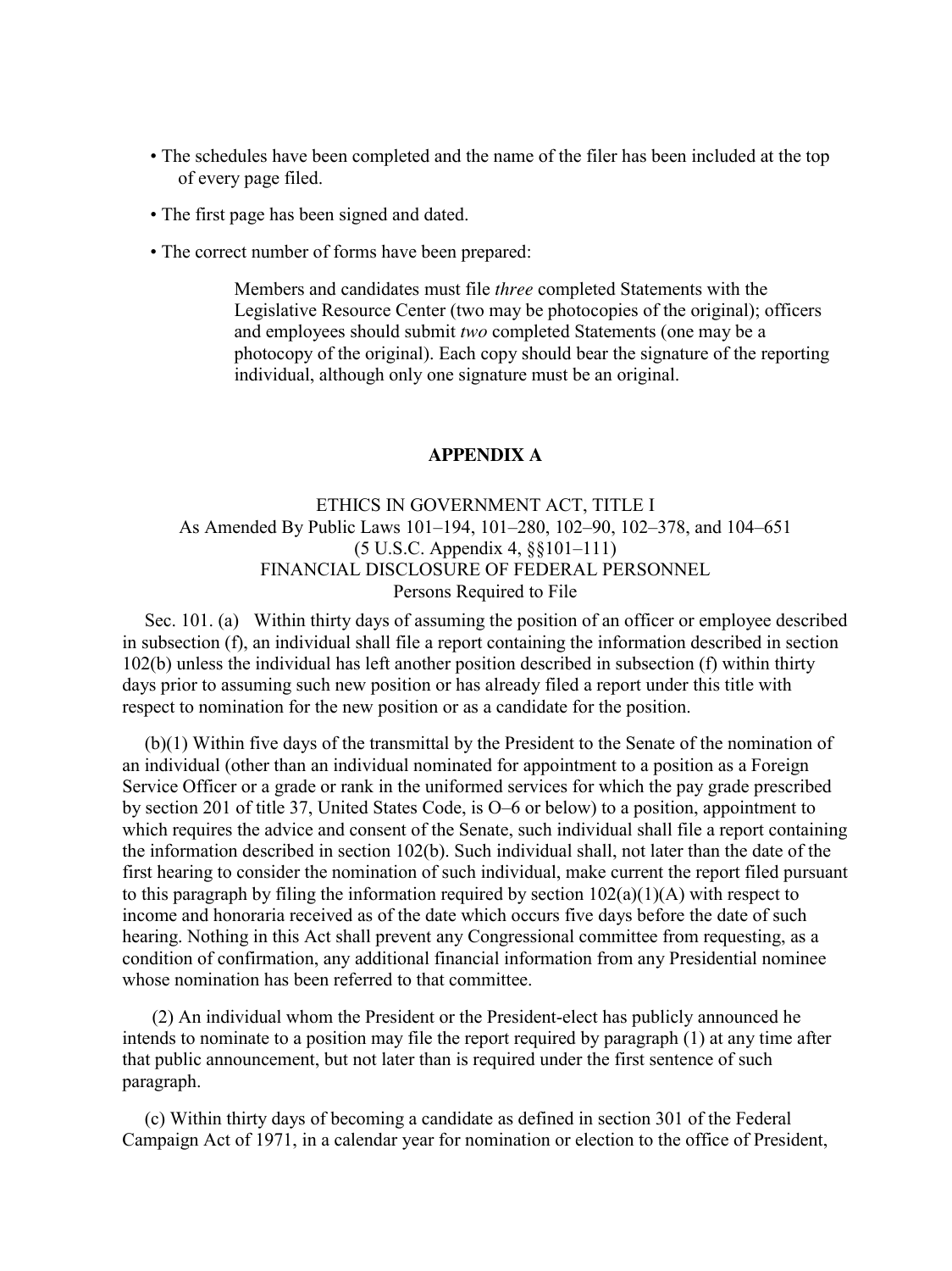Vice President, or Member of Congress, or on or before May 15 of that calendar year, whichever is later, but in no event later than 30 days before the election, and on or before May 15 of each successive year an individual continues to be a candidate, an individual other than an incumbent President, Vice President, or Member of Congress shall file a report containing the information described in section 102(b). Notwithstanding the preceding sentence, in any calendar year in which an individual continues to be a candidate for any office but all elections for such office relating to such candidacy were held in prior calendar years, such individual need not file a report unless he becomes a candidate for another vacancy in that office or another office during that year.

 (d) Any individual who is an officer or employee described in subsection (f) during any calendar year and performs the duties of his position or office for a period in excess of sixty days in that calendar year shall file on or before May 15 of the succeeding year a report containing the information described in section 102(a).

 (e) Any individual who occupies a position described in subsection (f) shall, on or before the thirtieth day after termination of employment in such position, file a report containing the information described in section 102(a) covering the preceding calendar year if the report required by subsection (d) has not been filed and covering the portion of the calendar year in which such termination occurs up to the date the individual left such office or position, unless such individual has accepted employment in another position described in subsection (f).

(f) The officers and employees referred to in subsections (a), (d), and (e) are–

- (1) the President;
- (2) the Vice President;

 (3) each officer or employee in the executive branch, including a special Government employee as defined in section 202 of title 18, United States Code, who occupies a position classified above GS–15 of the General Schedule or, in the case of positions not under the General Schedule, for which the rate of basic pay is equal to or greater than 120 percent of the minimum rate of basic pay payable for GS–15 of the General Schedule; each member of a uniformed service whose pay grade is at or in excess of O–7 under section 201 of title 37, United States Code; and each officer or employee in any other position determined by the Director of the Office of Government Ethics to be of equal classification;

(4) each employee appointed pursuant to section 3105 of title 5, United States Code;

 (5) any employee not described in paragraph (3) who is in a position in the executive branch which is excepted from the competitive service by reason of being of a confidential or policymaking character, except that the Director of the Office of Government Ethics may, by regulation, exclude from the application of this paragraph any individual, or group of individuals, who are in such positions, but only in cases in which the Director determines such exclusion would not affect adversely the integrity of the Government or the public's confidence in the integrity of the Government;

 (6) the Postmaster General, the Deputy Postmaster General, each Governor of the Board of Governors of the United States Postal Service and each officer or employee of the United States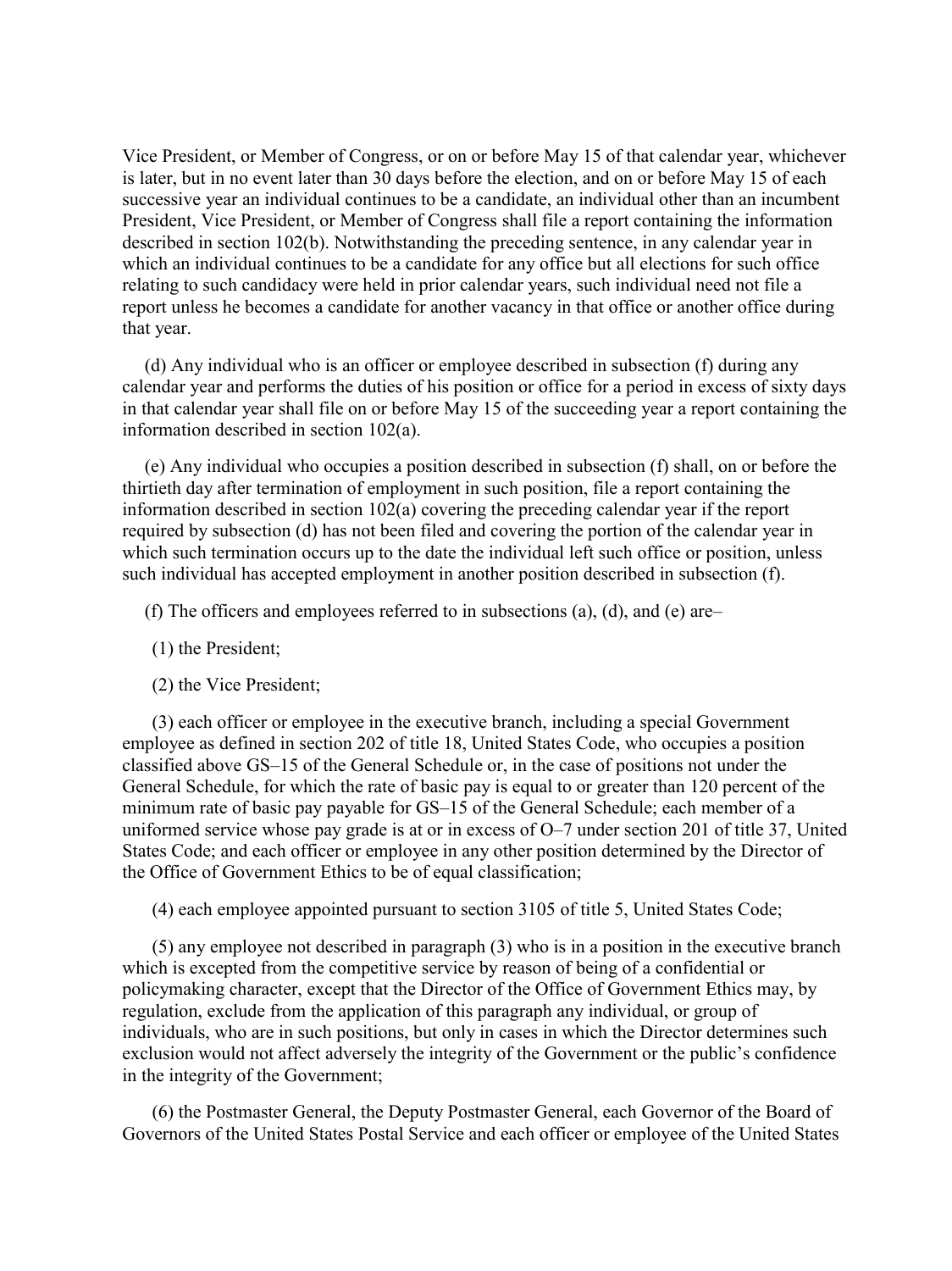Postal Service or Postal Rate Commission who occupies a position for which the rate of basic pay is equal to or greater than 120 percent of the minimum rate of basic pay payable for GS–15 of the General Schedule;

 (7) the Director of the Office of Government Ethics and each designated agency ethics official;

 (8) any civilian employee not described in paragraph (3), employed in the Executive Office of the President (other than a special government employee) who holds a commission of appointment from the President;

(9) a Member of Congress as defined under section 109(12);

(10) an officer or employee of the Congress as defined under section 109(13);

(11) a judicial officer as defined under section 109(10); and

(12) a judicial employee as defined under section 109(8).

 (g)(1) Reasonable extensions of time for filing any report may be granted under procedures prescribed by the supervising ethics office for each branch, but the total of such extensions shall not exceed ninety days.

 (2)(A) In the case of an individual who is serving in the Armed Forces, or serving in support of the Armed Forces, in an area while that area is designated by the President by Executive order as a combat zone for purposes of section 112 of the Internal Revenue Code of 1986, the date for the filing of any report shall be extended so that the date is 180 days after the later of–

(i) the last day of the individual's service in such area during such designated period; or

 (ii) the last day of the individual's hospitalization as a result of injury received or disease contracted while serving in such area.

 (B) The Office of Government Ethics, in consultation with the Secretary of Defense, may prescribe procedures under this paragraph.

 (h) The provisions of subsections (a), (b), and (e) shall not apply to an individual who, as determined by the designated agency ethics official or Secretary concerned (or in the case of a Presidential appointee under subsection (b), the Director of the Office of Government Ethics), the congressional ethics committees, or the Judicial Conference, is not reasonably expected to perform the duties of his office or position for more than sixty days in a calendar year, except that if such individual performs the duties of his office or position for more than sixty days in a calendar year–

 (1) the report required by subsections (a) and (b) shall be filed within fifteen days of the sixtieth day, and

(2) the report required by subsection (e) shall be filed as provided in such subsection.

 (i) The supervising ethics office for each branch may grant a publicly available request for a waiver of any reporting requirement under this section for an individual who is expected to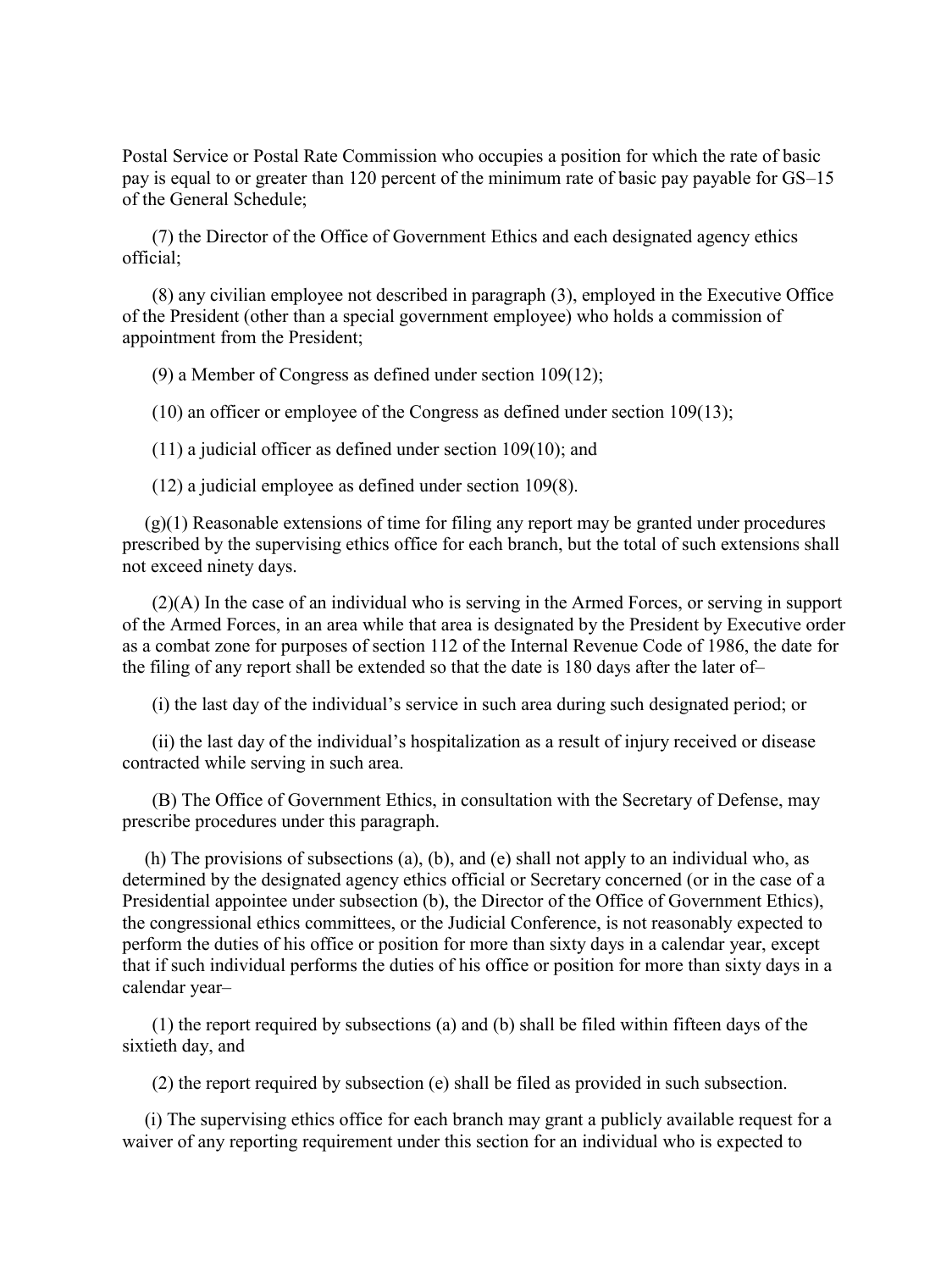perform or has performed the duties of his office or position less than one hundred and thirty days in a calendar year, but only if the supervising ethics office determines that–

(1) such individual is not a full-time employee of the Government,

(2) such individual is able to provide services specially needed by the Government,

 (3) it is unlikely that the individual's outside employment or financial interests will create a conflict of interest, and

(4) public financial disclosure by such individual is not necessary in the circumstances.

#### Contents of Reports

 Sec. 102. (a) Each report filed pursuant to section 101 (d) and (e) shall include a full and complete statement with respect to the following:

 (1)(A) The source, type, and amount or value of income (other than income referred to in subparagraph (B)) from any source (other than from current employment by the United States Government), and the source, date, and amount of honoraria from any source, received during the preceding calendar year, aggregating \$200 or more in value and, effective January 1, 1991, the source, date, and amount of payments made to charitable organizations in lieu of honoraria, and the reporting individual shall simultaneously file with the applicable supervising ethics office, on a confidential basis, a corresponding list of recipients of all such payments, together with the dates and amounts of such payments.

 (B) The source and type of income which consists of dividends, rents, interest, and capital gains, received during the preceding calendar year which exceeds \$200 in amount or value, and an indication of which of the following categories the amount or value of such item of income is within:

(i) not more than \$1,000,

(ii) greater than \$1,000 but not more than \$2,500,

(iii) greater than \$2,500 but not more than \$5,000,

(iv) greater than \$5,000 but not more than \$15,000,

(v) greater than \$15,000 but not more than \$50,000,

(vi) greater than \$50,000 but not more than \$100,000,

(vii) greater than \$100,000 but not more than \$1,000,000, or

(viii) greater than \$1,000,000 but not more than \$5,000,000, or

(ix) greater than \$5,000,000.

 (2)(A) The identity of the source, a brief description, and the value of all gifts aggregating more than the minimal value as established by section 7342(a)(5) of title 5, United States Code, or \$250, whichever is greater, received from any source other than a relative of the reporting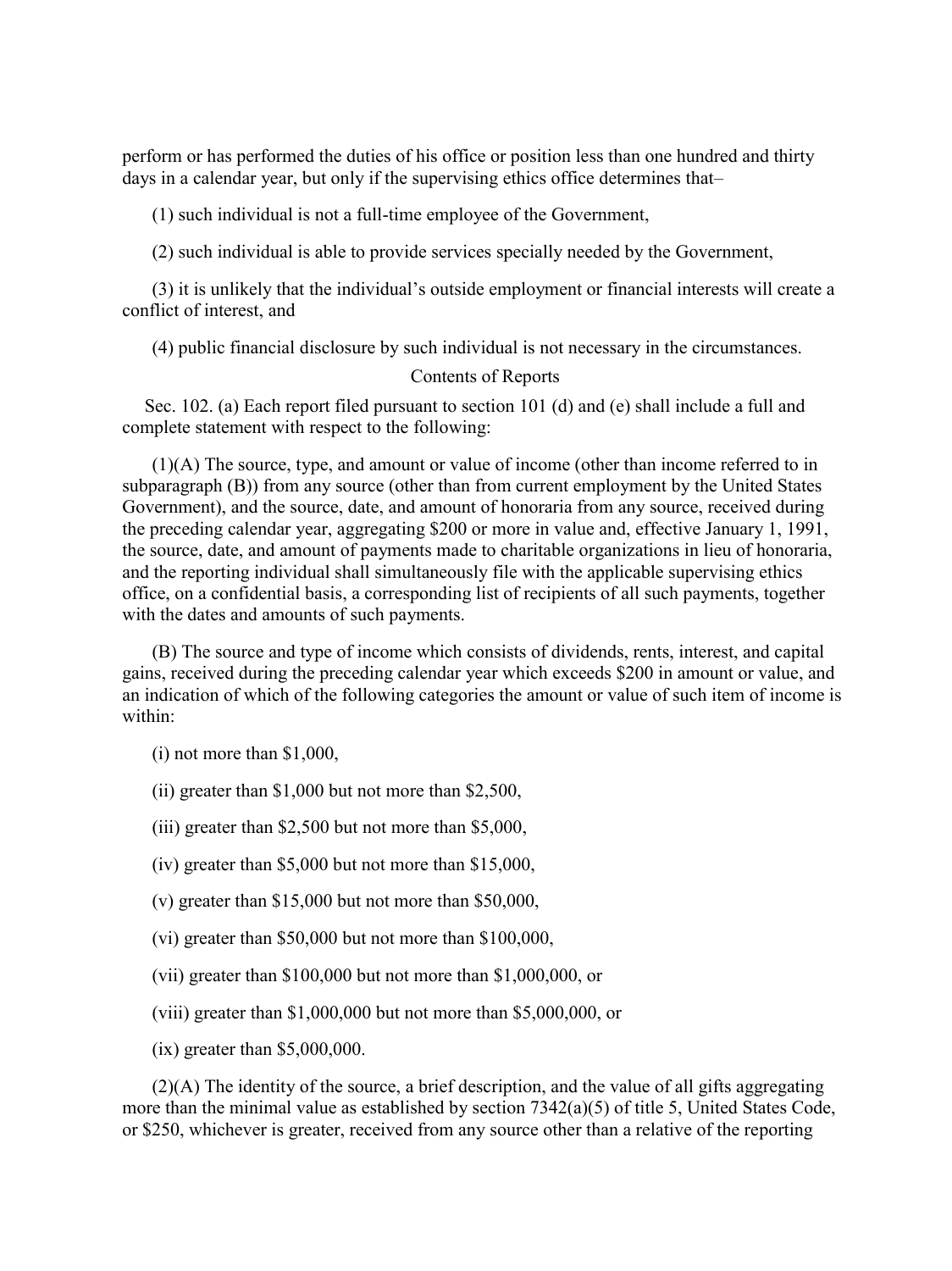individual during the preceding calendar year, except that any food, lodging, or entertainment received as personal hospitality of an individual need not be reported, and any gift with a fair market value of \$100 or less, as adjusted at the same time and by the same percentage as the minimal value is adjusted, need not be aggregated for purposes of this subparagraph.

 (B) The identity of the source and a brief description (including a travel itinerary, dates, and nature of expenses provided) of reimbursements received from any source aggregating more than the minimal value as established by section 7342(a)(5) of title 5, United States Code, or \$250, whichever is greater and received during the preceding calendar year.

 (C) In an unusual case, a gift need not be aggregated under subparagraph (A) if a publicly available request for a waiver is granted.

 (3) The identity and category of value of any interest in property held during the preceding calendar year in a trade or business, or for investment or the production of income, which has a fair market value which exceeds \$1,000 as of the close of the preceding calendar year, excluding any personal liability owed to the reporting individual by a spouse,2 or by a parent, brother, sister, or child of the reporting individual or of the reporting individual's spouse, or any deposits aggregating \$5,000 or less in a personal savings account. For purposes of this paragraph, a personal savings account shall include any certificate of deposit or any other form of deposit in a bank, savings and loan association, credit union, or similar financial institution.

 (4) The identity and category of value of the total liabilities owed to any creditor other than a spouse, or a parent, brother, sister, or child of the reporting individual or of the reporting individual's spouse which exceed \$10,000 at any time during the preceding calendar year, excluding–

 (A) any mortgage secured by real property which is a personal residence of the reporting individual or his spouse; and

 (B) any loan secured by a personal motor vehicle, household furniture, or appliances, which loan does not exceed the purchase price of the item which secures it.

With respect to revolving charge accounts, only those with an outstanding liability which exceeds \$10,000 as of the close of the preceding calendar year need be reported under this paragraph.

 (5) Except as provided in this paragraph, a brief description, the date, and category of value of any purchase, sale or exchange during the preceding calendar year which exceeds \$1,000–

 (A) in real property, other than property used solely as a personal residence of the reporting individual or his spouse; or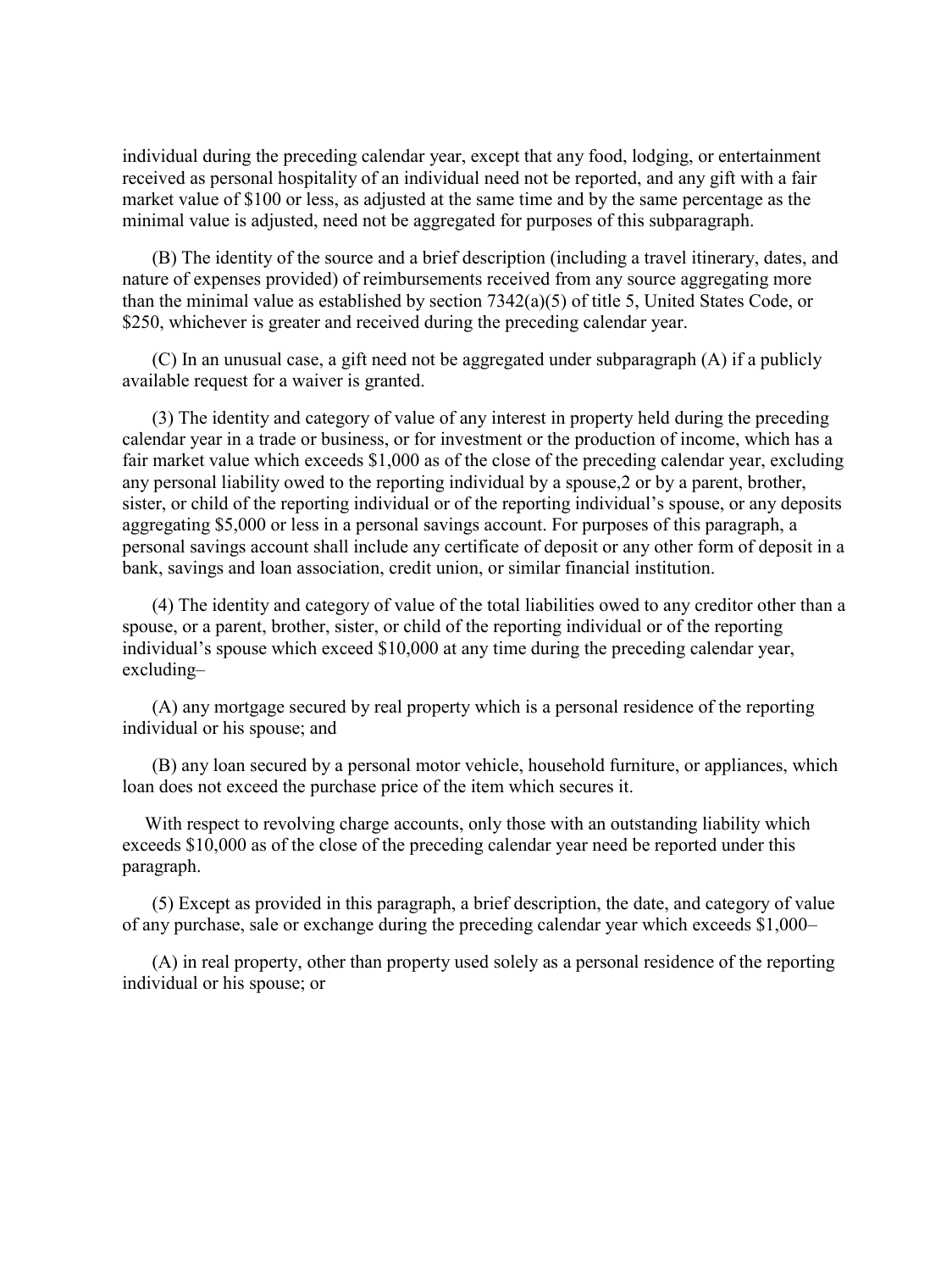(B) in stocks, bonds, commodities futures, and other forms of securities.

 Reporting is not required under this paragraph of any transaction solely by and between the reporting individual, his spouse, or dependent children.

 (6)(A) The identity of all positions held on or before the date of filing during the current calendar year (and, for the first report filed by an individual, during the two-year period preceding such calendar year) as an officer, director, trustee, partner, proprietor, representative, employee, or consultant of any corporation, company, firm, partnership, or other business enterprise, any nonprofit organization, any labor organization, or any educational or other institution other than the United States. This subparagraph shall not require the reporting of positions held in any religious, social, fraternal, or political entity and positions solely of an honorary nature.

 (B) If any person, other than the United States Government, paid a nonelected reporting individual compensation in excess of \$5,000 in any of the two calendar years prior to the calendar year during which the individual files his first report under this title, the individual shall include in the report–

(i) the identity of each source of such compensation; and

 (ii) a brief description of the nature of the duties performed or services rendered by the reporting individual for each such source.

 The preceding sentence shall not require any individual to include in such report any information which is considered confidential as a result of a privileged relationship, established by law, between such individual and any person nor shall it require an individual to report any information with respect to any person for whom services were provided by any firm or association of which such individual was a member, partner, or employee unless such individual was directly involved in the provision of such services.

 (7) A description of the date, parties to, and terms of any agreement or arrangement with respect to (A) future employment; (B) a leave of absence during the period of the reporting individual's Government service; (C) continuation of payments by a former employer other than the United States Government; and (D) continuing participation in an employee welfare or benefit plan maintained by a former employer.

 (8) The category of the total cash value of any interest of the reporting individual in a qualified blind trust, unless the trust instrument was executed prior to July 24, 1995 and precludes the beneficiary from receiving information on the total cash value of any interest in the qualified blind trust.

 (b)(1) Each report filed pursuant to subsections (a), (b), and (c) of section 101 shall include a full and complete statement with respect to the information required by–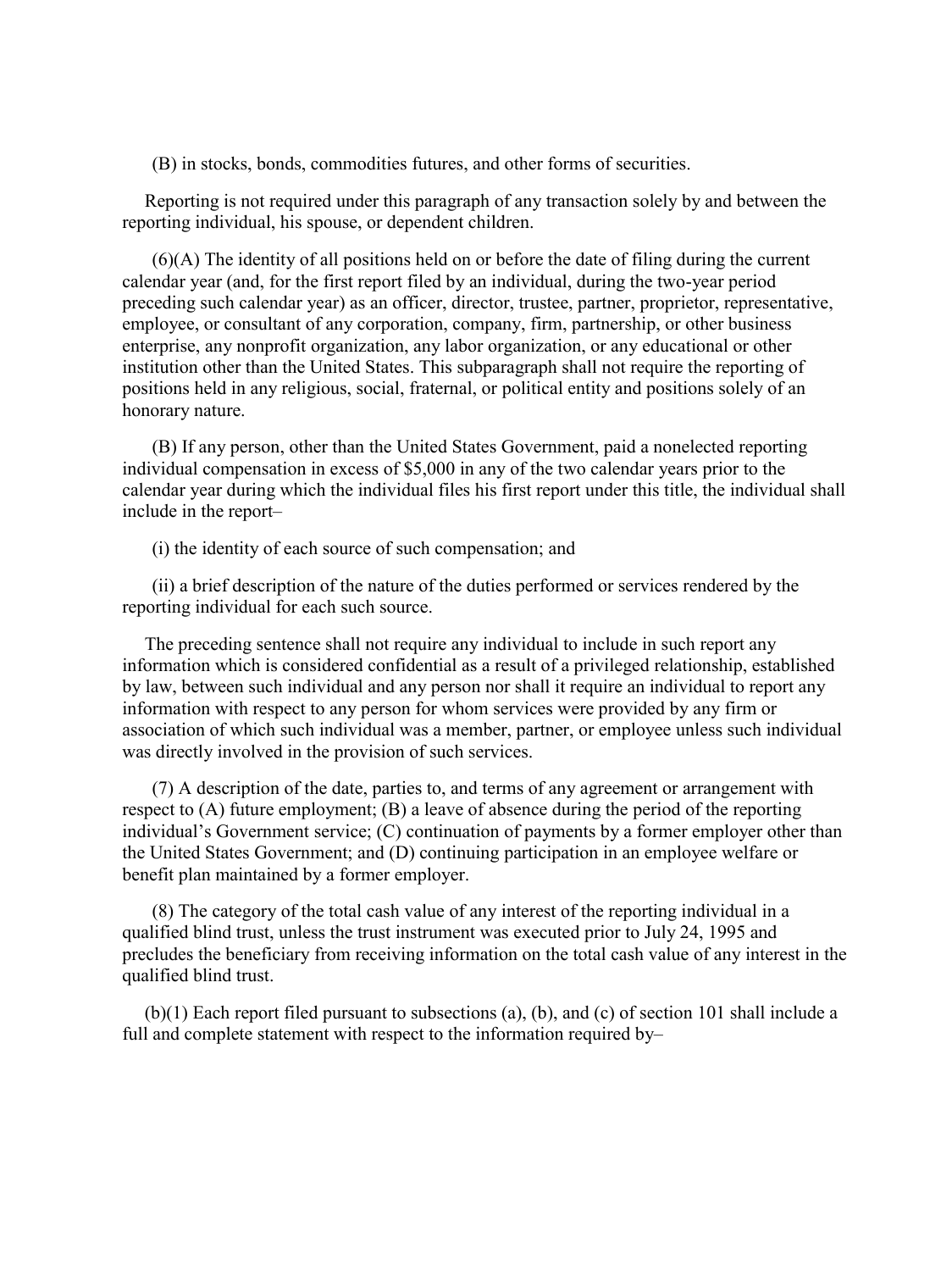(A) paragraph (1) of subsection (a) for the year of filing and the preceding calendar year,

 (B) paragraphs (3) and (4) of subsection (a) as of the date specified in the report but which is less than thirty-one days before the filing date, and

 (C) paragraphs (6) and (7) of subsection (a) as of the filing date but for periods described in such paragraphs.

 (2)(A) In lieu of filling out one or more schedules of a financial disclosure form, an individual may supply the required information in an alternative format, pursuant to either rules adopted by the supervising ethics office for the branch in which such individual serves or pursuant to a specific written determination by such office for a reporting individual.

 (B) In lieu of indicating the category of amount or value of any item contained in any report filed under this title, a reporting individual may indicate the exact dollar amount of such item.

(c) In the case of any individual described in section  $101(e)$ , any reference to the preceding calendar year shall be considered also to include that part of the calendar year of filing up to the date of the termination of employment.

 $(d)(1)$  The categories for reporting the amount or value of the items covered in paragraphs (3),  $(4)$ ,  $(5)$ , and  $(8)$  of subsection  $(a)$  are as follows:

(A) not more than \$15,000;

(B) greater than \$15,000 but not more than \$50,000;

(C) greater than \$50,000 but not more than \$100,000;

(D) greater than \$100,000 but not more than \$250,000;

(E) greater than \$250,000 but not more than \$500,000;

(F) greater than \$500,000 but not more than \$1,000,000;

(G) greater than \$1,000,000 but not more than \$5,000,000;

(H) greater than \$5,000,000 but not more than \$25,000,000;

(I) greater than \$25,000,000 but not more than \$50,000,000; and

(J) greater than \$50,000,000.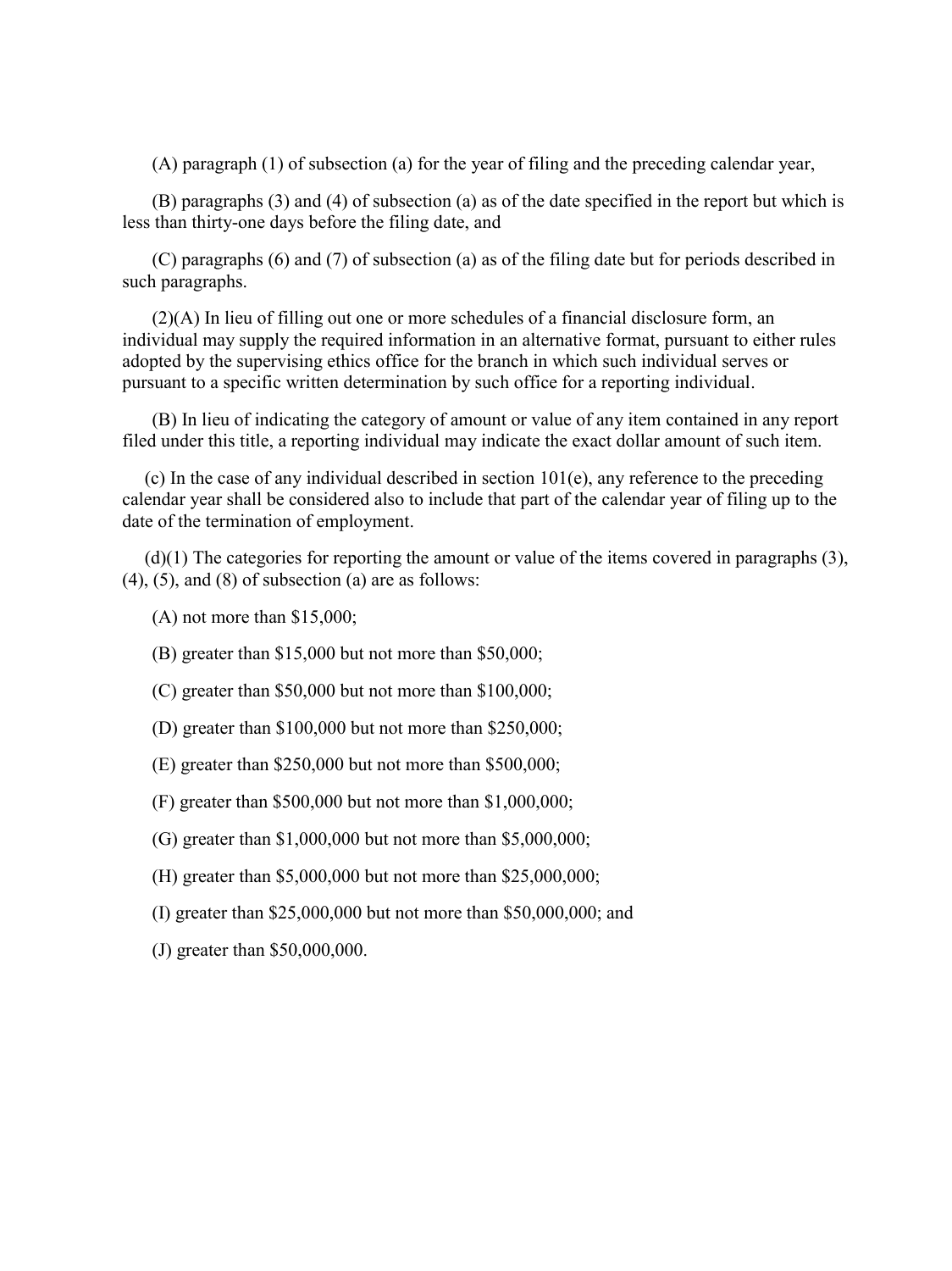(2) For the purposes of paragraph (3) of subsection (a) if the current value of an interest in real property (or an interest in a real estate partnership) is not ascertainable without an appraisal, an individual may list (A) the date of purchase and the purchase price of the interest in the real property, or (B) the assessed value of the real property for tax purposes, adjusted to reflect the market value of the property used for the assessment if the assessed value is computed at less than 100 percent of such market value, but such individual shall include in his report a full and complete description of the method used to determine such assessed value, instead of specifying a category of value pursuant to paragraph (1) of this subsection. If the current value of any other item required to be reported under paragraph (3) of subsection (a) is not ascertainable without an appraisal, such individual may list the book value of a corporation whose stock is not publicly traded, the net worth of a business partnership, the equity value of an individually owned business, or with respect to other holdings, any recognized indication of value, but such individual shall include in his report a full and complete description of the method used in determining such value. In lieu of any value referred to in the preceding sentence, an individual may list the assessed value of the item for tax purposes, adjusted to reflect the market value of the item used for the assessment if the assessed value is computed at less than 100 percent of such market value, but a full and complete description of the method used in determining such assessed value shall be included in the report.

 (e)(1) Except as provided in the last sentence of this paragraph, each report required by section 101 shall also contain information listed in paragraphs (1) through (5) of subsection (a) of this section respecting the spouse or dependent child of the reporting individual as follows:

 (A) The source of items of earned income earned by a spouse from any person which exceed \$1,000 and the source and amount of any honoraria received by a spouse, except that, with respect to earned income (other than honoraria), if the spouse is self-employed in business or a profession, only the nature of such business or profession need be reported.

 (B) All information required to be reported in subsection (a)(1)(B) with respect to income derived by a spouse or dependent child from any asset held by the spouse or dependent child and reported pursuant to subsection (a)(3).

 (C) In the case of any gifts received by a spouse or dependent child which are not received totally independent of the relationship of the spouse or dependent child to the reporting individual, the identity of the source and a brief description of gifts of transportation, lodging, food, or entertainment and a brief description and the value of other gifts.

 (D) In the case of any reimbursements received by a spouse or dependent child which are not received totally independent of the relationship of the spouse or dependent child to the reporting individual, the identity of the source and a brief description of each such reimbursement.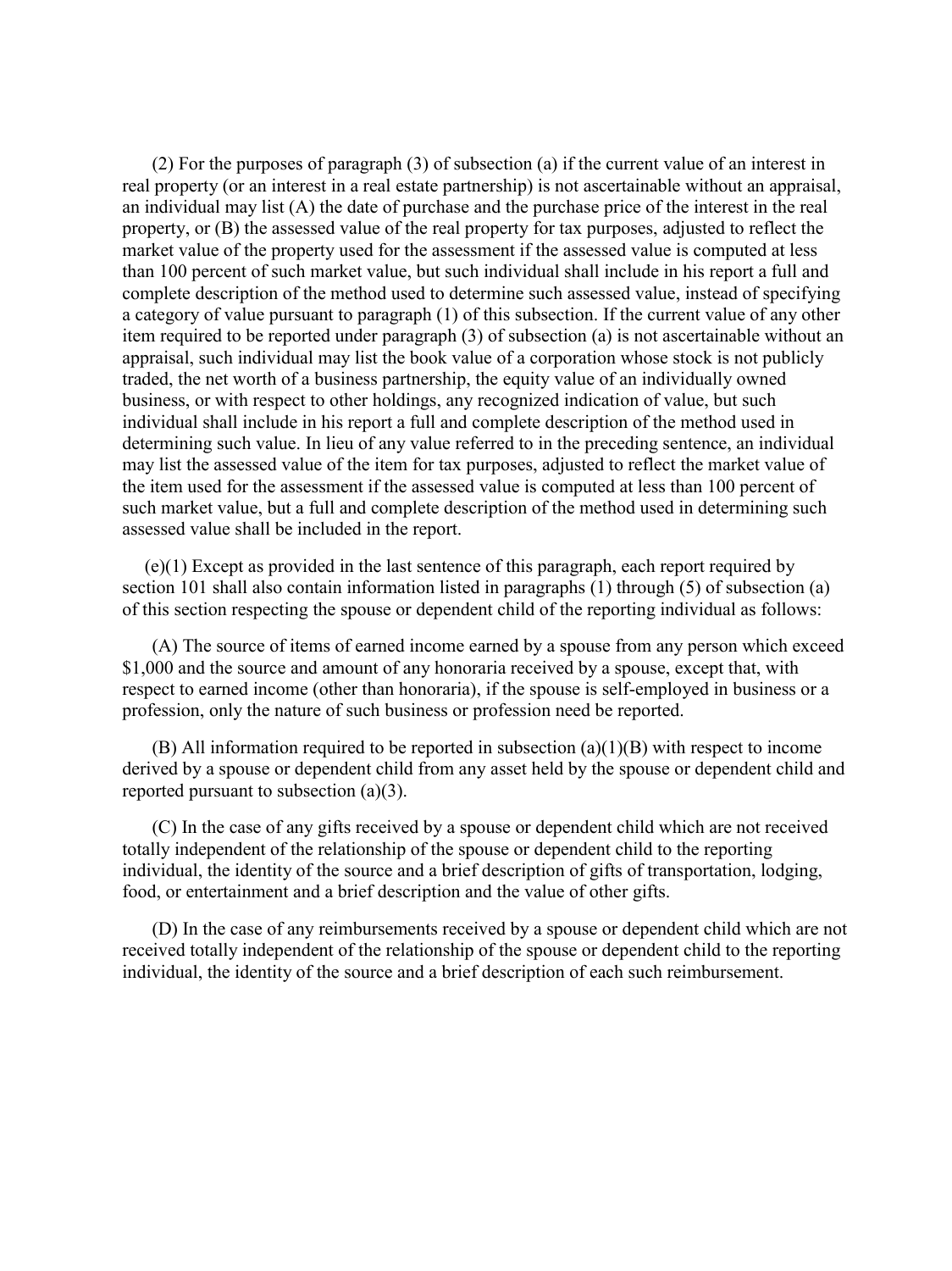(E) In the case of items described in paragraphs (3) through (5) of subsection (a), all information required to be reported under these paragraphs other than items (i) which the reporting individual certifies represent the spouse's or dependent child's sole financial interest or responsibility and which the reporting individual has no knowledge of, (ii) which are not in any way, past or present, derived from the income, assets, or activities of the reporting individual, and (iii) from which the reporting individual neither derives, nor expects to derive, any financial or economic benefit.

 (F) For purposes of this section, categories with amounts or values greater than \$1,000,000 set forth in sections  $102(a)(1)(B)$  and  $102(d)(1)$  shall apply to the income, assets, or liabilities of spouses and dependent children only if the income, assets, or liabilities are held jointly with the reporting individual. All other income, assets, or liabilities of the spouse or dependent children required to be reported under this section in an amount or value greater than \$1,000,000 shall be categorized only as an amount or value greater than \$1,000,000.

 Reports required by subsections (a), (b), and (c) of section 101 shall, with respect to the spouse and dependent child of the reporting individual, only contain information listed in paragraphs (1), (3), and (4) of subsection (a), as specified in this paragraph.

 (2) No report shall be required with respect to a spouse living separate and apart from the reporting individual with the intention of terminating the marriage or providing for permanent separation; or with respect to any income or obligations of an individual arising from the dissolution of his marriage or the permanent separation from his spouse.

 (f)(1) Except as provided in paragraph (2), each reporting individual shall report the information required to be reported pursuant to subsections (a), (b), and (c) of this section with respect to the holdings of and the income from a trust or other financial arrangement from which income is received by, or with respect to which a beneficial interest in principal or income is held by, such individual, his spouse, or any dependent child.

 (2) A reporting individual need not report the holdings of or the source of income from any of the holdings of–

(A) any qualified blind trust (as defined in paragraph (3));

(B) a trust–

(i) which was not created directly by such individual, his spouse, or any dependent child, and

 (ii) the holdings or sources of income of which such individual, his spouse, and any dependent child have no knowledge of; or

(C) an entity described under the provisions of paragraph (8),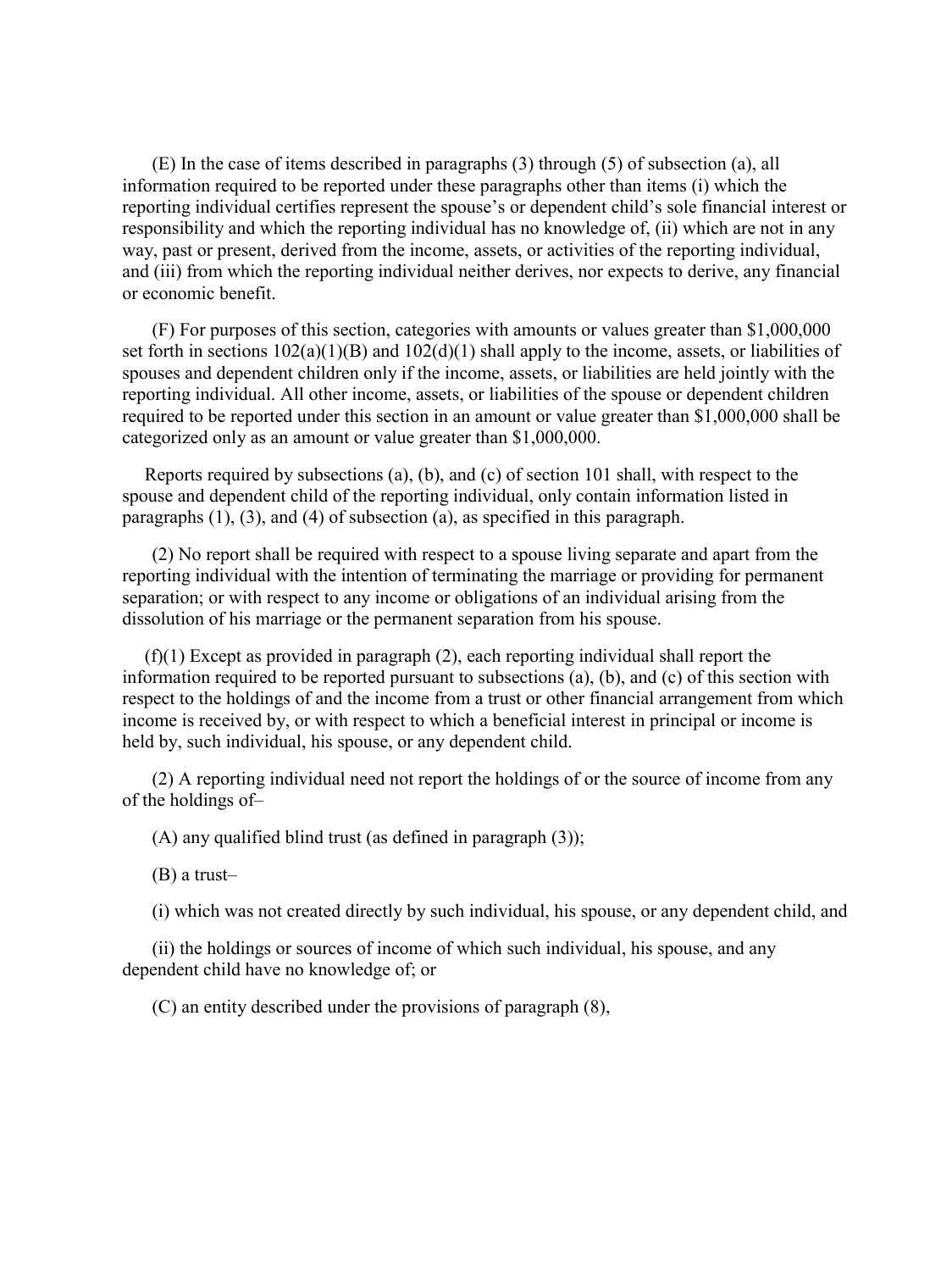but such individual shall report the category of the amount of income received by him, his spouse, or any dependent child from the trust or other entity under subsection (a)(1)(B) of this section.

 (3) For purposes of this subsection, the term "qualified blind trust" includes any trust in which a reporting individual, his spouse, or any minor or dependent child has a beneficial interest in the principal or income, and which meets the following requirements:

 (A)(i) The trustee of the trust and any other entity designated in the trust instrument to perform fiduciary duties is a financial institution, an attorney, a certified public accountant, a broker, or an investment advisor who–

 (I) is independent of and not associated with any interested party so that the trustee or other person cannot be controlled or influenced in the administration of the trust by any interested party; and

 (II) is not and has not been an employee of or affiliated with any interested party and is not a partner of, or involved in any joint venture or other investment with, any interested party; and

(III) is not a relative of any interested party.

 (ii) Any officer or employee of a trustee or other entity who is involved in the management or control of the trust–

 (I) is independent of and not associated with any interested party so that such officer or employee cannot be controlled or influenced in the administration of the trust by any interested party;

 (II) is not a partner of, or involved in any joint venture or other investment with, any interested party; and

(III) is not a relative of any interested party.

 (B) Any asset transferred to the trust by an interested party is free of any restriction with respect to its transfer or sale unless such restriction is expressly approved by the supervising ethics office of the reporting individual.

(C) The trust instrument which establishes the trust provides that–

 (i) except to the extent provided in subparagraph (B) of this paragraph, the trustee in the exercise of his authority and discretion to manage and control the assets of the trust shall not consult or notify any interested party;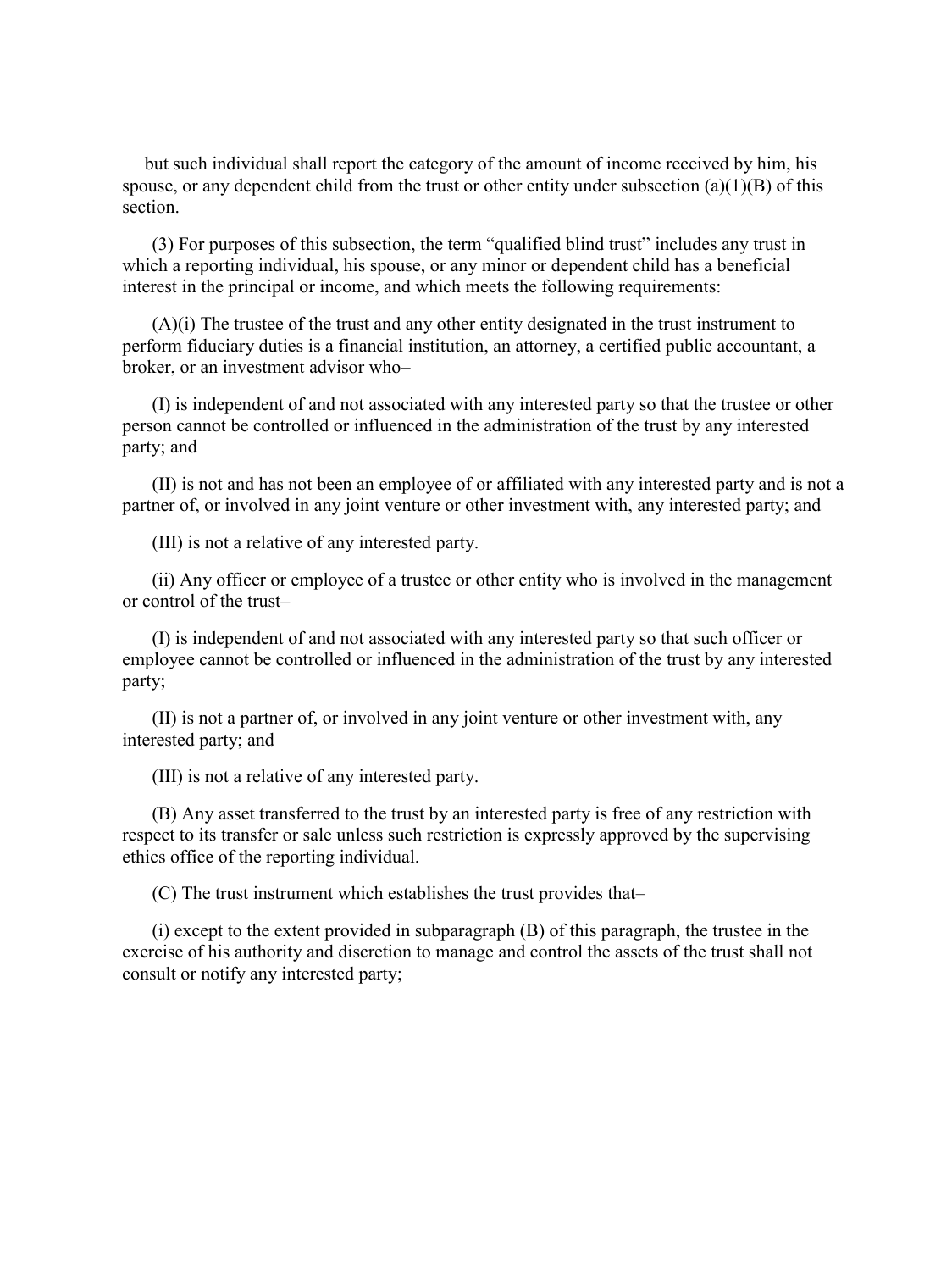(ii) the trust shall not contain any asset the holding of which by an interested party is prohibited by any law or regulation;

 (iii) the trustee shall promptly notify the reporting individual and his supervising ethics office when the holdings of any particular asset transferred to the trust by any interested party are disposed of or when the value of such holding is less than \$1,000;

 (iv) the trust tax return shall be prepared by the trustee or his designee, and such return and any information relating thereto (other than the trust income summarized in appropriate categories necessary to complete an interested party's tax return), shall not be disclosed to any interested party;

 (v) an interested party shall not receive any report on the holdings and sources of income of the trust, except a report at the end of each calendar quarter with respect to the total cash value of the interest of the interested party in the trust or the net income or loss of the trust or any reports necessary to enable the interested party to complete an individual tax return required by law or to provide the information required by subsection (a)(1) of this section, but such report shall not identify any asset or holding;

 (vi) except for communications which solely consist of requests for distributions of cash or other unspecified assets of the trust, there shall be no direct or indirect communication between the trustee and an interested party with respect to the trust unless such communication is in writing and unless it relates only (I) to the general financial interest and needs of the interested party (including, but not limited to, an interest in maximizing income or long-term capital gain), (II) to the notification of the trustee of a law or regulation subsequently applicable to the reporting individual which prohibits the interested party from holding an asset, which notification directs that the asset not be held by the trust, or (III) to directions to the trustee to sell all of an asset initially placed in the trust by an interested party which in the determination of the reporting individual creates a conflict of interest or the appearance thereof due to the subsequent assumption of duties by the reporting individual (but nothing herein shall require any such direction); and

 (vii) the interested parties shall make no effort to obtain information with respect to the holdings of the trust, including obtaining a copy of any trust tax return filed or any information relating thereto except as otherwise provided in this subsection.

 (D) The proposed trust instrument and the proposed trustee is approved by the reporting individual's supervising ethics office.

 (E) For purposes of this subsection, "interested party" means a reporting individual, his spouse, and any minor or dependent child; "broker" has the meaning set forth in section  $3(a)(4)$ of the Securities and Exchange Act of 1934 (15 U.S.C. 78c(a)(4)); and "investment adviser" includes any investment adviser who, as determined under regulations prescribed by the supervising ethics office, is generally involved in his role as such an adviser in the management or control of trusts.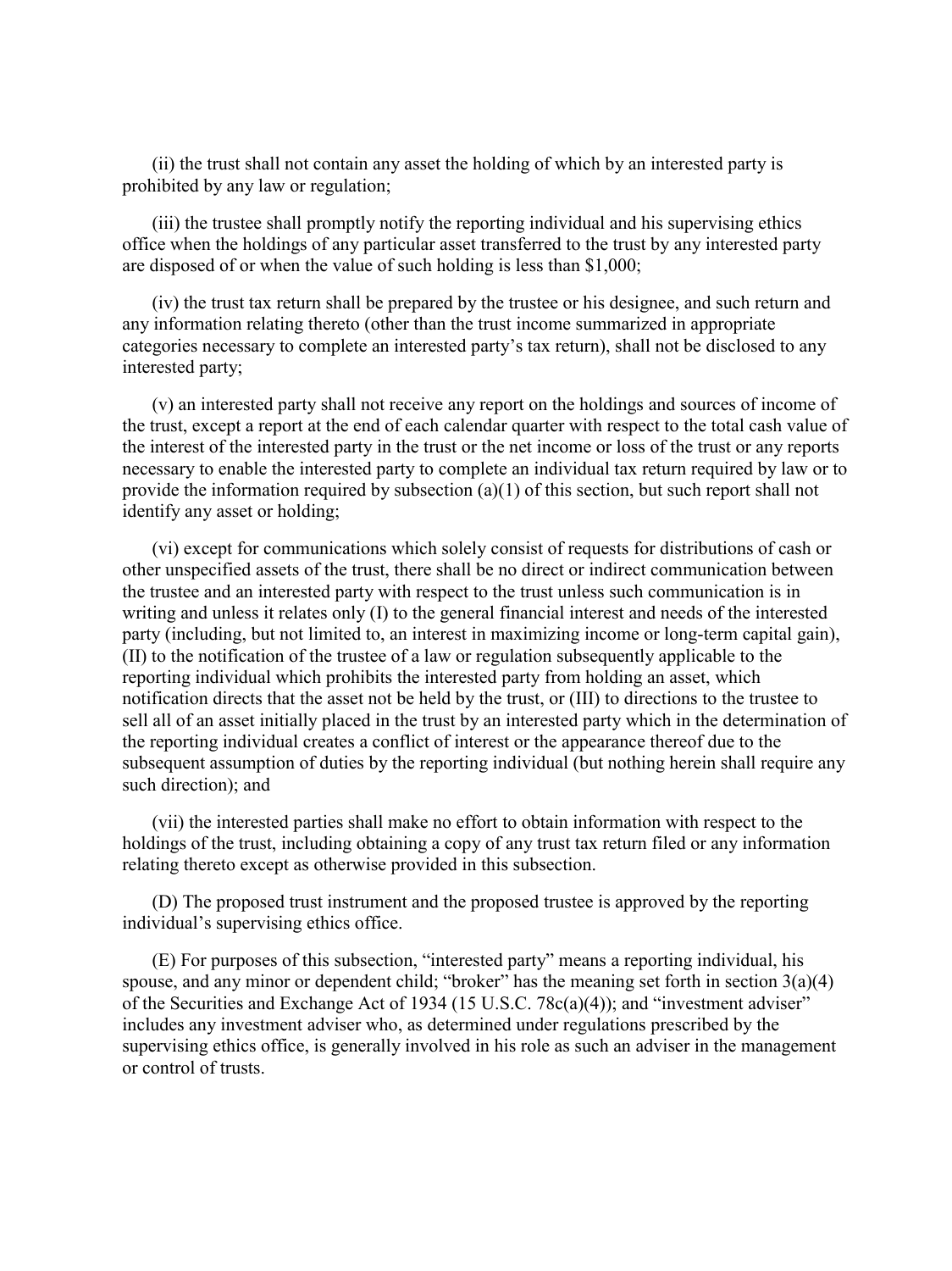(F) Any trust qualified by a supervising ethics office before the effective date of title II of the Ethics Reform Act of 1989 shall continue to be governed by the law and regulations in effect immediately before such effective date.

 (4)(A) An asset placed in a trust by an interested party shall be considered a financial interest of the reporting individual, for the purposes of any applicable conflict of interest statutes, regulations, or rules of the Federal Government (including section 208 of title 18, United States Code), until such time as the reporting individual is notified by the trustee that such asset has been disposed of, or has a value of less than \$1,000.

 (B)(i)3 The provisions of subparagraph (A) shall not apply with respect to a trust created for the benefit of a reporting individual, or the spouse, dependent child, or minor child of such a person, if the supervising ethics office for such reporting individual finds that–

 (I) the assets placed in the trust consist of a well-diversified portfolio of readily marketable securities;

 (II) none of the assets consist of securities of entities having substantial activities in the area of the reporting individual's primary area of responsibility;

 (III) the trust instrument prohibits the trustee, notwithstanding the provisions of paragraphs (3)(C)(iii) and (iv) of this subsection, from making public or informing any interested party of the sale of any securities;

 (IV) the trustee is given power of attorney, notwithstanding the provisions of paragraph  $(3)(C)(v)$  of this subsection, to prepare on behalf of any interested party the personal income tax returns and similar returns which may contain information relating to the trust; and

 (V) except as otherwise provided in this paragraph, the trust instrument provides (or in the case of a trust established prior to the effective date of this Act which by its terms does not permit amendment, the trustee, the reporting individual, and any other interested party agree in writing) that the trust shall be administered in accordance with the requirements of this subsection and the trustee of such trust meets the requirements of paragraph (3)(A).

 (ii) In any instance covered by subparagraph (B) in which the reporting individual is an individual whose nomination is being considered by a congressional committee, the reporting individual shall inform the congressional committee considering his nomination before or during the period of such individual's confirmation hearing of his intention to comply with this paragraph.

 (5)(A) The reporting individual shall, within thirty days after a qualified blind trust is approved by his supervising ethics office, file with such office a copy of–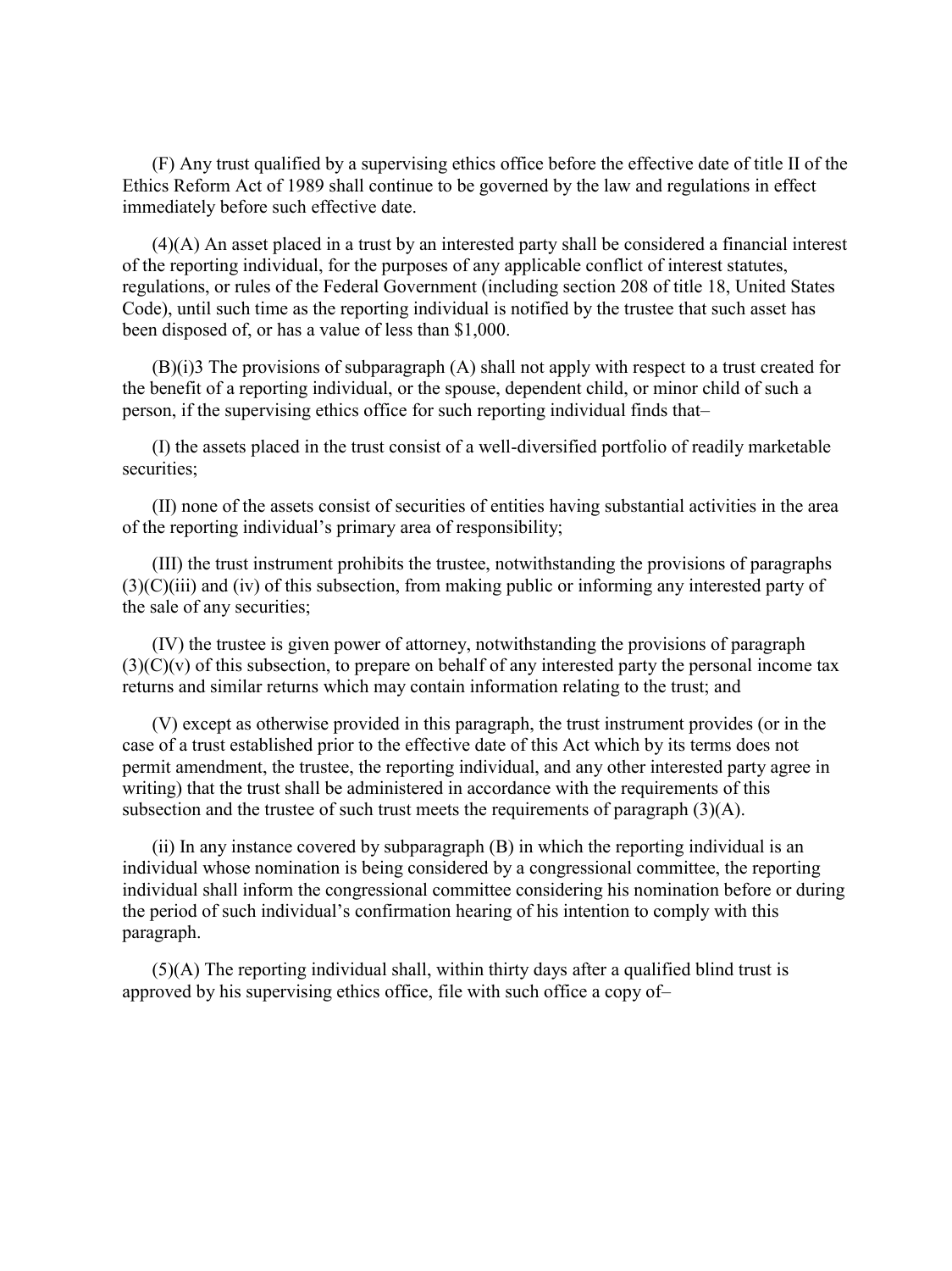(i) the executed trust instrument of such trust (other than those provisions which relate to the testamentary disposition of the trust assets), and

 (ii) a list of the assets which were transferred to such trust, including the category of value of each asset as determined under subsection (d) of this section.

 This subparagraph shall not apply with respect to a trust meeting the requirements for being considered a qualified blind trust under paragraph (7) of this subsection.

 (B) The reporting individual shall, within thirty days of transferring an asset (other than cash) to a previously established qualified blind trust, notify his supervising ethics office of the identity of each such asset and the category of value of each asset as determined under subsection (d) of this section.

 (C) Within thirty days of the dissolution of a qualified blind trust, a reporting individual shall–

(i) notify his supervising ethics office of such dissolution, and

 (ii) file with such office a copy of a list of the assets of the trust at the time of such dissolution and the category of value under subsection (d) of this section of each such asset.

 (D) Documents filed under subparagraphs (A), (B), and (C) of this paragraph and the lists provided by the trustee of assets placed in the trust by an interested party which have been sold shall be made available to the public in the same manner as a report is made available under section 105 and the provisions of that section shall apply with respect to such documents and lists.

 (E) A copy of each written communication with respect to the trust under paragraph  $(3)(C)(vi)$  shall be filed by the person initiating the communication with the reporting individual's supervising ethics office within five days of the date of the communication.

 (6)(A) A trustee of a qualified blind trust shall not knowingly and willfully, or negligently, (i) disclose any information to an interested party with respect to such trust that may not be disclosed under paragraph (3) of this subsection; (ii) acquire any holding the ownership of which is prohibited by the trust instrument; (iii) solicit advice from any interested party with respect to such trust, which solicitation is prohibited by paragraph (3) of this subsection or the trust agreement; or (iv) fail to file any document required by this subsection.

 (B) A reporting individual shall not knowingly and willfully, or negligently, (i) solicit or receive any information with respect to a qualified blind trust of which he is an interested party that may not be disclosed under paragraph  $(3)(C)$  of this subsection or (ii) fail to file any document required by this subsection.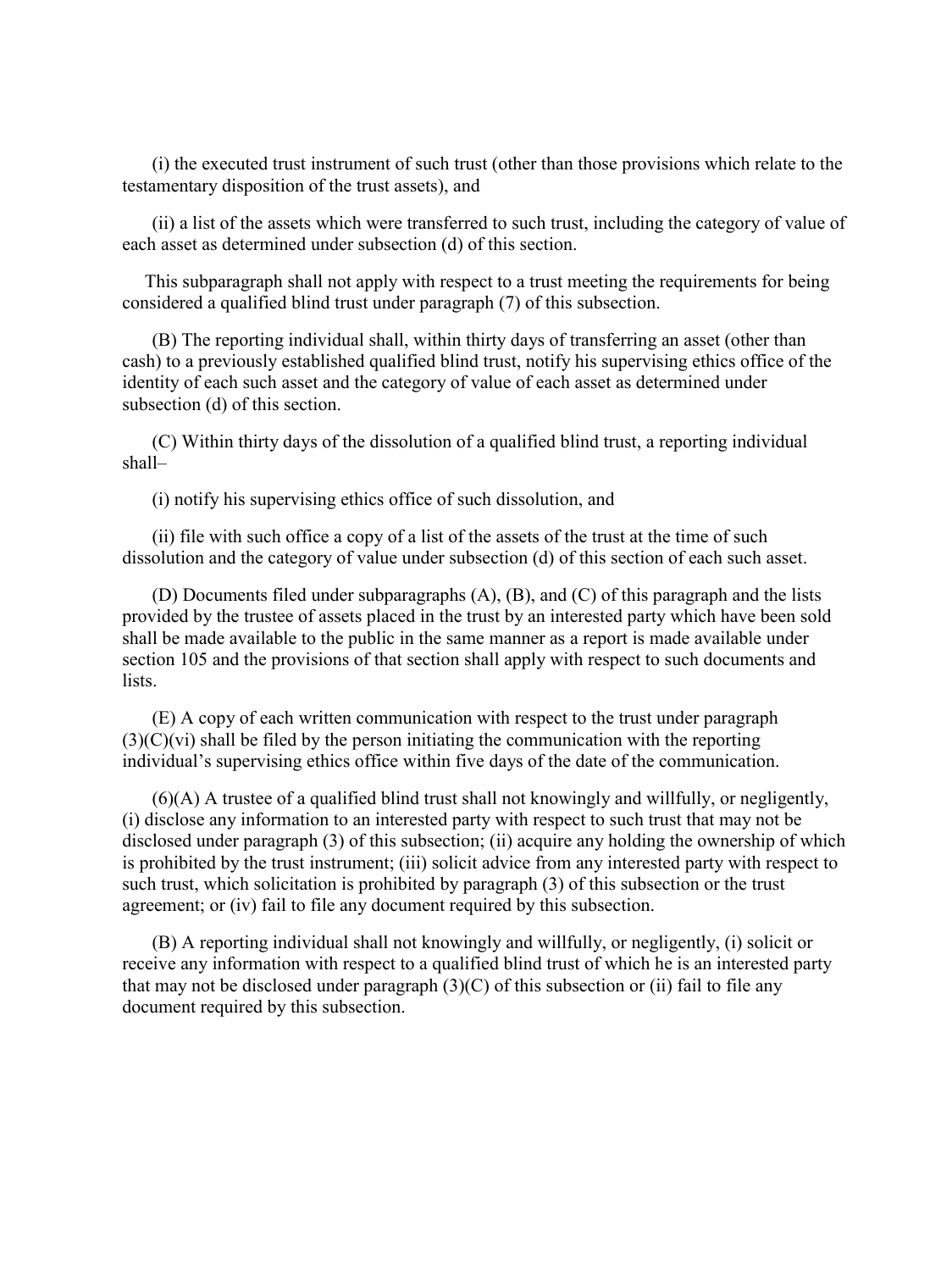(C)(i) The Attorney General may bring a civil action in any appropriate United States district court against any individual who knowingly and willfully violates the provisions of subparagraph (A) or (B) of this paragraph. The court in which such action is brought may assess against such individual a civil penalty in any amount not to exceed \$10,000.

 (ii) The Attorney General may bring a civil action in any appropriate United States district court against any individual who negligently violates the provisions of subparagraph (A) or (B) of this paragraph. The court in which such action is brought may assess against such individual a civil penalty in any amount not to exceed \$5,000.

(7) Any trust may be considered to be a qualified blind trust if–

 (A) the trust instrument is amended to comply with the requirements of paragraph (3) or, in the case of a trust instrument which does not by its terms permit amendment, the trustee, the reporting individual, and any other interested party agree in writing that the trust shall be administered in accordance with the requirements of this subsection and the trustee of such trust meets the requirements of paragraph  $(3)(A)$ ; except that in the case of any interested party who is a dependent child, a parent or guardian of such child may execute the agreement referred to in this subparagraph;

 (B) a copy of the trust instrument (except testamentary provisions) and a copy of the agreement referred to in subparagraph (A), and a list of the assets held by the trust at the time of approval by the supervising ethics office, including the category of value of each asset as determined under subsection (d) of this section, are filed with such office and made available to the public as provided under paragraph  $(5)(D)$  of this subsection; and

 (C) the supervising ethics office determines that approval of the trust arrangement as a qualified blind trust is in the particular case appropriate to assure compliance with applicable laws and regulations.

 (8) A reporting individual shall not be required to report the financial interests held by a widely held investment fund (whether such fund is a mutual fund, regulated investment company, pension or deferred compensation plan, or other investment fund), if–

(A)(i) the fund is publicly traded; or

(ii) the assets of the fund are widely diversified; and

 (B) the reporting individual neither exercises control over nor has the ability to exercise control over the financial interests held by the fund.

 (g) Political campaign funds, including campaign receipts and expenditures, need not be included in any report filed pursuant to this title.

 (h) A report filed pursuant to subsection (a), (d), or (e) of section 101 need not contain the information described in subparagraphs  $(A)$ ,  $(B)$ , and  $(C)$  of subsection  $(a)(2)$  with respect to gifts and reimbursements received in a period when the reporting individual was not an officer or employee of the Federal Government.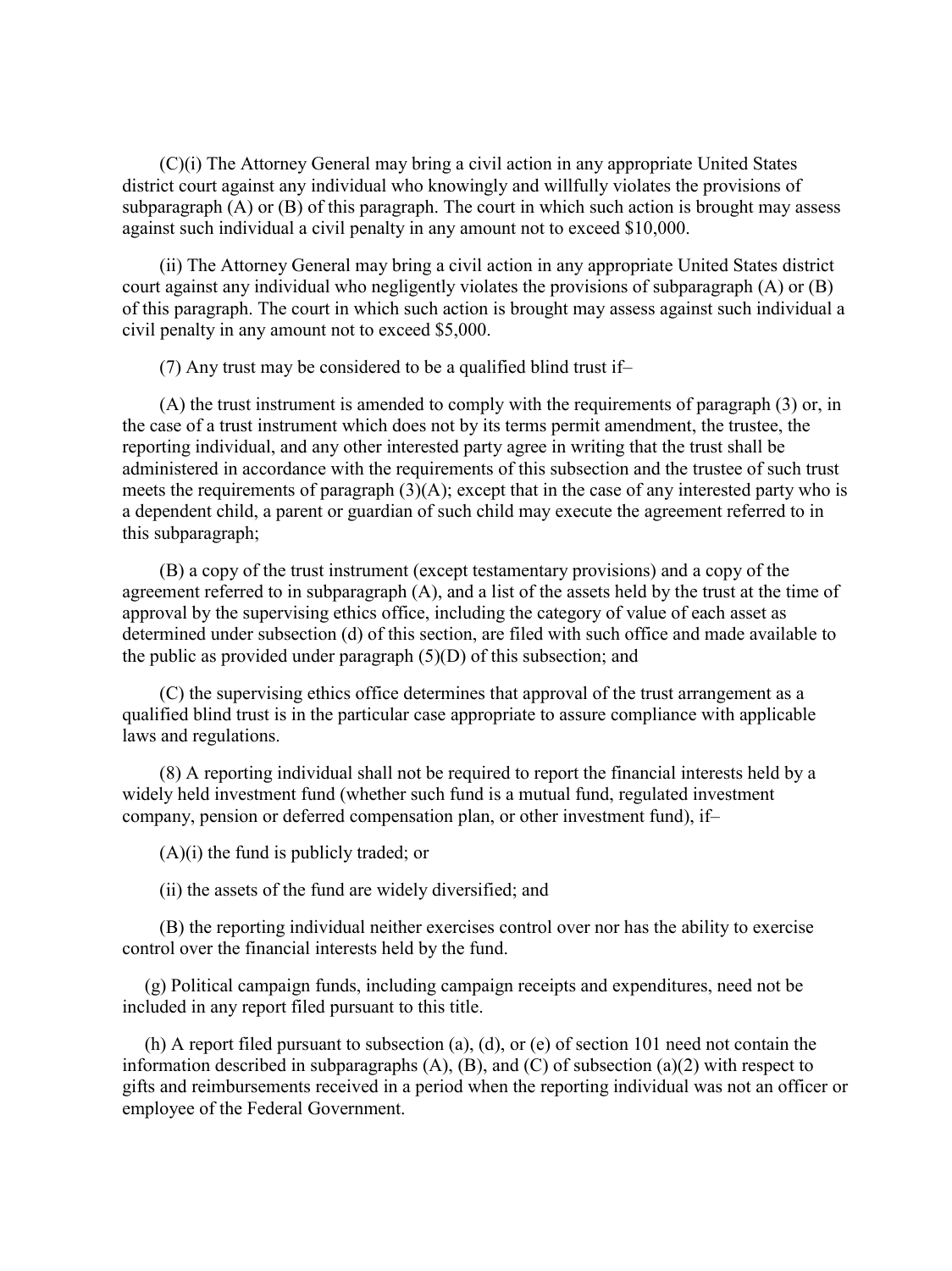(i) A reporting individual shall not be required under this title to report–

(1) financial interests in or income derived from–

 (A) any retirement system under title 5, United States Code (including the Thrift Savings Plan under subchapter III of chapter 84 of such title); or

 (B) any other retirement system maintained by the United States for officers or employees of the United States, including the President, or for members of the uniformed services; or

(2) benefits received under the Social Security Act.

#### Filing of Reports

 Sec. 103. (a) Except as otherwise provided in this section, the reports required under this title shall be filed by the reporting individual with the designated agency ethics official at the agency by which he is employed (or in the case of an individual described in section 101(e), was employed) or in which he will serve. The date any report is received (and the date of receipt of any supplemental report) shall be noted on such report by such official.

 (b) The President, the Vice President, and independent counsel and persons appointed by independent counsel under chapter 40 of title 28, United States Code, shall file reports required under this title with the Director of the Office of Government Ethics.

 (c) Copies of the reports required to be filed under this title by the Postmaster General, the Deputy Postmaster General, the Governors of the Board of Governors of the United States Postal Service, designated agency ethics officials, employees described in section 105(a)(2)(A) or (B),  $106(a)(1)(A)$  or  $(B)$ , or  $107(a)(1)(A)$  or  $(b)(1)(A)(i)$ , of title 3, United States Code, candidates for the office of President or Vice President and officers and employees in (and nominees to) offices or positions which require confirmation by the Senate or by both Houses of Congress other than individuals nominated to be judicial officers and those referred to in subsection (f) shall be transmitted to the Director of the Office of Government Ethics. The Director shall forward a copy of the report of each nominee to the congressional committee considering the nomination.

 (d) Reports required to be filed under this title by the Director of the Office of Government Ethics shall be filed in the Office of Government Ethics and, immediately after being filed, shall be made available to the public in accordance with this title.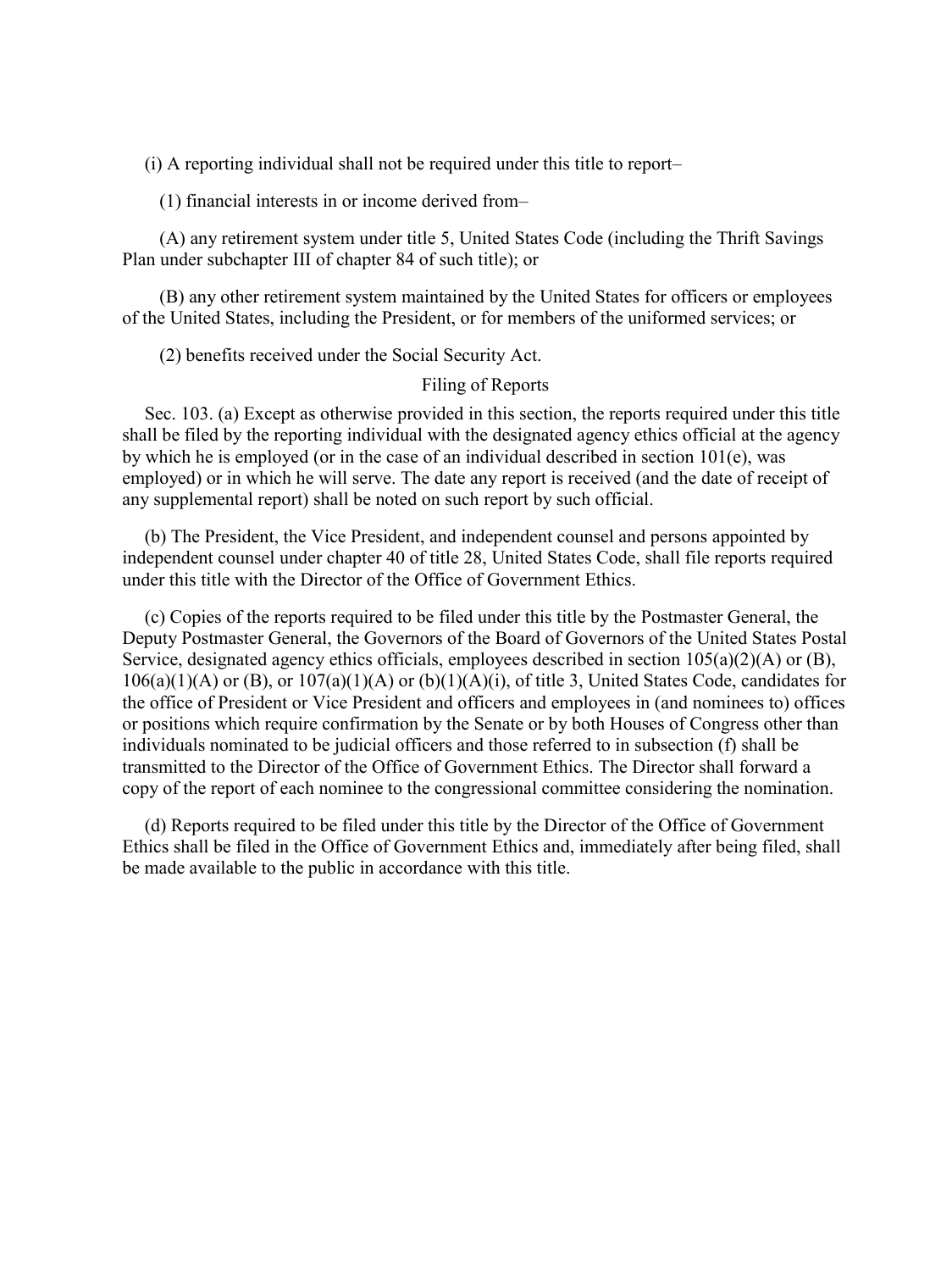(e) Each individual identified in section 101(c) who is a candidate for nomination or election to the Office of President or Vice President shall file the reports required by this title with the Federal Election Commission.

 (f) Reports required of members of the uniformed services shall be filed with the Secretary concerned.

 (g) Each supervising ethics office shall develop and make available forms for reporting the information required by this title.

(h)(1) The reports required under this title shall be filed by a reporting individual with–

 $(A)(i)$  the Clerk of the House of Representatives, in the case of a Representative in Congress, a Delegate to Congress, the Resident Commissioner from Puerto Rico, an officer or employee of the Congress whose compensation is disbursed by the Clerk of the House of Representatives, an officer or employee of the Architect of the Capitol, the United States Botanic Garden, the Congressional Budget Office, the Government Printing Office, the Library of Congress, or the Copyright Royalty Tribunal (including any individual terminating service, under section 101(e), in any office or position referred to in this subclause), or an individual described in section 101(c) who is a candidate for nomination or election as a Representative in Congress, a Delegate to Congress, or the Resident Commissioner from Puerto Rico; and

 (II) the Secretary of the Senate, in the case of a Senator, an officer or employee of the Congress whose compensation is disbursed by the Secretary of the Senate, an officer or employee of the General Accounting Office, the Office of Technology Assessment, or the Office of the Attending Physician (including any individual terminating service, under section 101(e), in any office or position referred to in this subclause), or an individual described in section 101(c) who is a candidate for nomination or election as a Senator; and

 (ii) in the case of an officer or employee of the Congress as described under section 101(f)(10) who is employed by an agency or commission established in the legislative branch after the date of the enactment of the Ethics Reform Act of 1989–

 (I) the Secretary of the Senate or the Clerk of the House of Representatives, as the case may be, as designated in the statute establishing such agency or commission; or

 (II) if such statute does not designate such committee, the Secretary of the Senate for agencies and commissions established in even numbered calendar years, and the Clerk of the House of Representatives for agencies and commissions established in odd numbered calendar years; and

 (B) the Judicial Conference with regard to a judicial officer or employee described under paragraphs (11) and (12) of section 101(f) (including individuals terminating service in such office or position under section 101(e) or immediately preceding service in such office or position).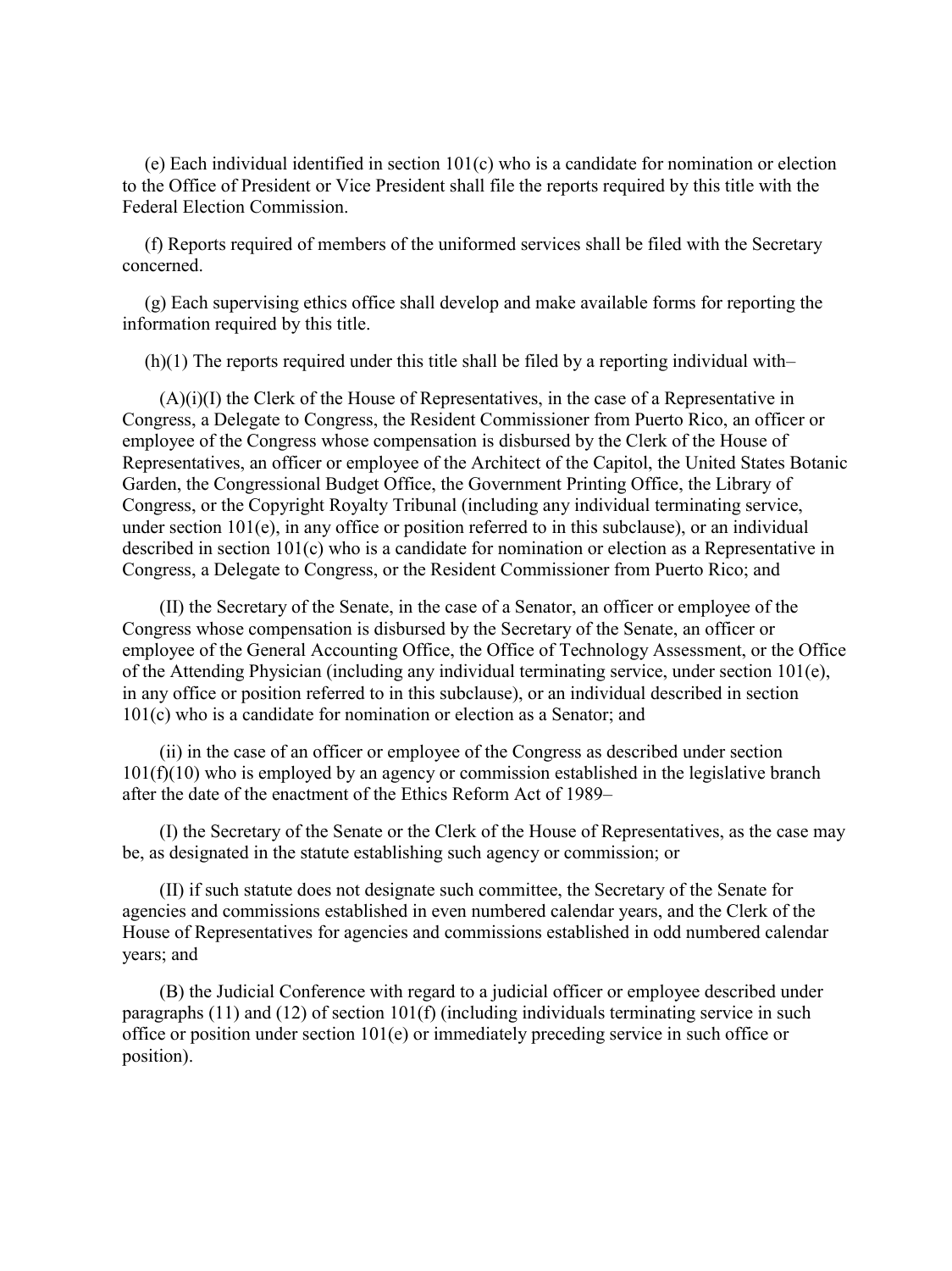(2) The date any report is received (and the date of receipt of any supplemental report) shall be noted on such report by such committee.

 (i) A copy of each report filed under this title by a Member or an individual who is a candidate for the office of Member shall be sent by the Clerk of the House of Representatives or Secretary of the Senate, as the case may be, to the appropriate State officer designated under section 316(a) of the Federal Election Campaign Act of 1971 of the State represented by the Member or in which the individual is a candidate, as the case may be, within the 30-day period beginning on the day the report is filed with the Clerk or Secretary.

 $(i)(1)$  A copy of each report filed under this title with the Clerk of the House of Representatives shall be sent by the Clerk to the Committee on Standards of Official Conduct of the House of Representatives within the 7-day period beginning on the day the report is filed.

 (2) A copy of each report filed under this title with the Secretary of the Senate shall be sent by the Secretary to the Select Committee on Ethics of the Senate within the 7-day period beginning on the day the report is filed.

 (k) In carrying out their responsibilities under this title with respect to candidates for office, the Clerk of the House of Representatives and the Secretary of the Senate shall avail themselves of the assistance of the Federal Election Commission. The Commission shall make available to the Clerk and the Secretary on a regular basis a complete list of names and addresses of all candidates registered with the Commission, and shall cooperate and coordinate its candidate information and notification program with the Clerk and the Secretary to the greatest extent possible.

Failure to File or Filing False Reports

 Sec. 104. (a) The Attorney General may bring a civil action in any appropriate United States district court against any individual who knowingly and willfully falsifies or who knowingly and willfully fails to file or report any information that such individual is required to report pursuant to section 102. The court in which such action is brought may assess against such individual a civil penalty in any amount, not to exceed \$10,000.

 (b) The head of each agency, each Secretary concerned, the Director of the Office of Government Ethics, each congressional ethics committee, or the Judicial Conference, as the case may be, shall refer to the Attorney General the name of any individual which such official or committee has reasonable cause to believe has willfully failed to file a report or has willfully falsified or willfully failed to file information required to be reported. Whenever the Judicial Conference refers a name to the Attorney General under this subsection, the Judicial Conference also shall notify the judicial council of the circuit in which the named individual serves of the referral.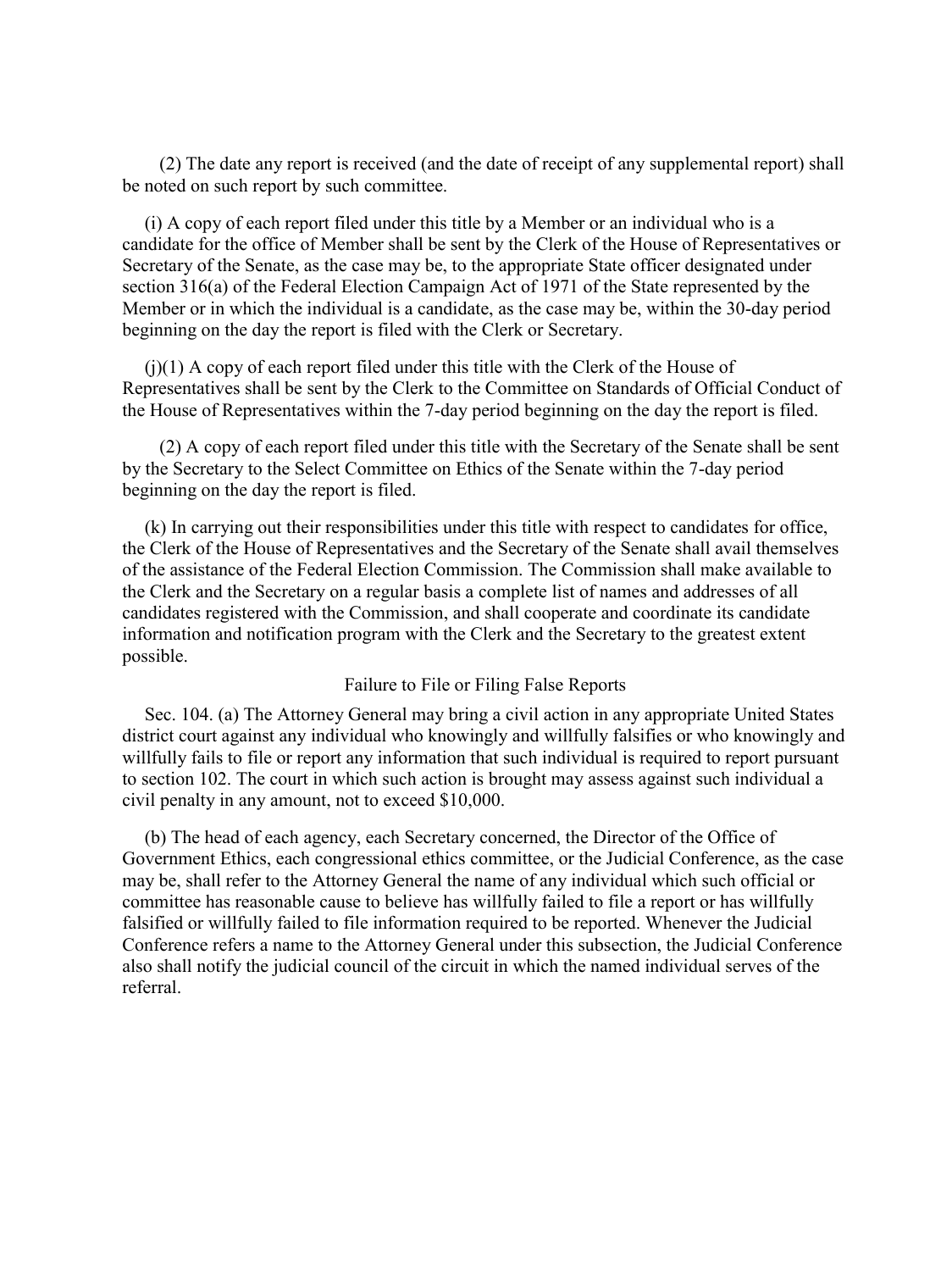(c) The President, the Vice President, the Secretary concerned, the head of each agency, the Office of Personnel Management, a congressional ethics committee, and the Judicial Conference, may take any appropriate personnel or other action in accordance with applicable law or regulation against any individual failing to file a report or falsifying or failing to report information required to be reported.

 $(d)(1)$  Any individual who files a report required to be filed under this title more than 30 days after the later of–

 (A) the date such report is required to be filed pursuant to the provisions of this title and the rules and regulations promulgated thereunder; or

 (B) if a filing extension is granted to such individual under section 101(g), the last day of the filing extension period,

 shall, at the direction of and pursuant to regulations issued by the supervising ethics office, pay a filing fee of \$200. All such fees shall be deposited in the miscellaneous receipts of the Treasury. The authority under this paragraph to direct the payment of a filing fee may be delegated by the supervising ethics office in the executive branch to other agencies in the executive branch 4

 (2) The supervising ethics office may waive the filing fee under this subsection in extraordinary circumstances.

Custody of and Public Access to Reports

 Sec. 105. (a) Each agency, each supervising ethics office in the executive or judicial branch, the Clerk of the House of Representatives, and the Secretary of the Senate shall make available to the public, in accordance with subsection (b), each report filed under this title with such agency or office or with the Clerk or the Secretary of the Senate, except that–

 (1) this section does not require public availability of a report filed by any individual in the Central Intelligence Agency, the Defense Intelligence Agency, or the National Security Agency, or any individual engaged in intelligence activities in any agency of the United States, if the President finds or has found that, due to the nature of the office or position occupied by such individual, public disclosure of such report would, be5 revealing the identity of the individual or other sensitive information, compromise the national interest of the United States; and such individuals may be authorized, notwithstanding section 104(a), to file such additional reports as are necessary to protect their identity from public disclosure if the President first finds or has found that such filing is necessary in the national interest; and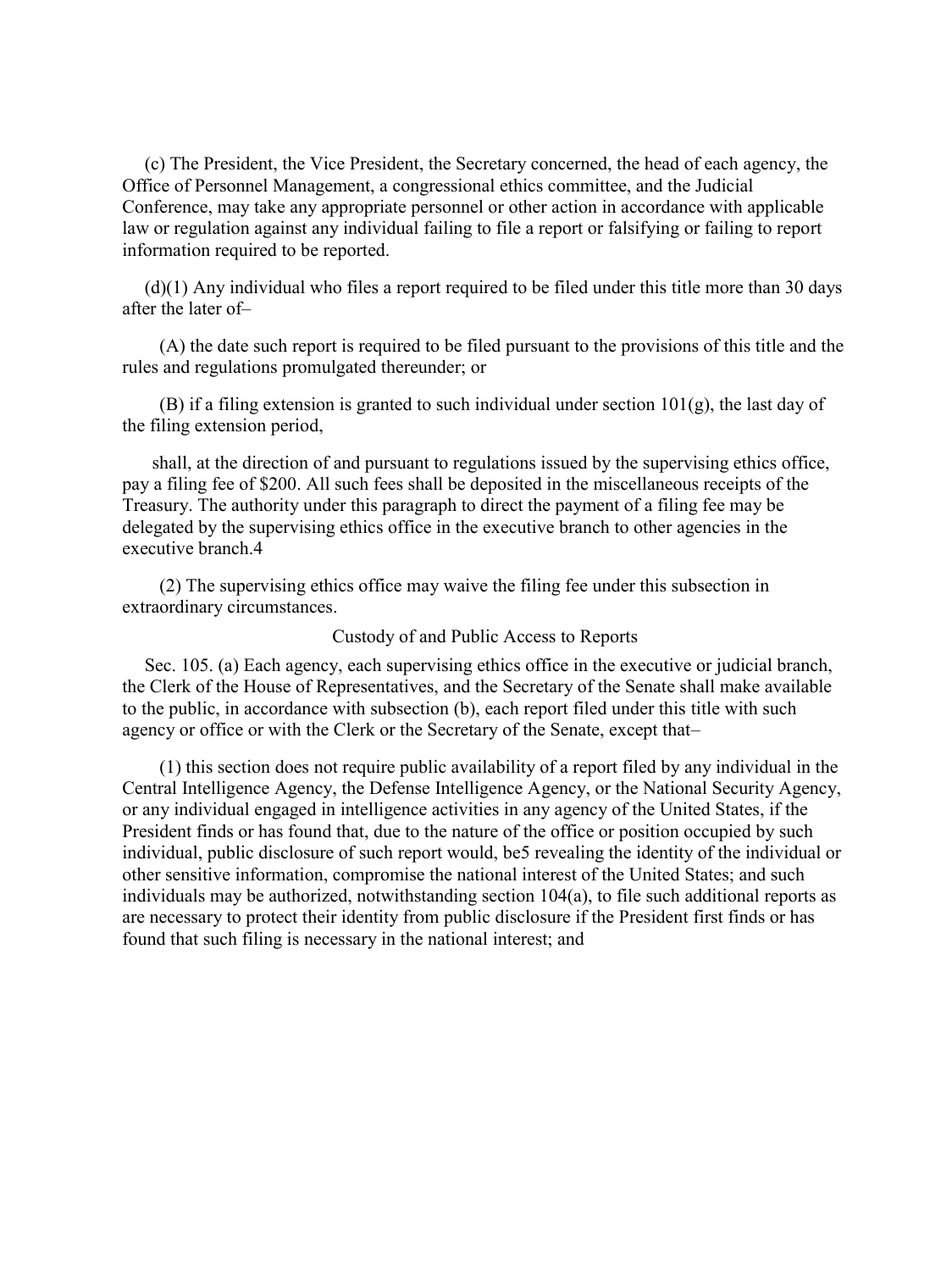(2) any report filed by an independent counsel whose identity has not been disclosed by the division of the court under chapter 40 of title 28, United States Code, and any report filed by any person appointed by that independent counsel under such chapter, shall not be made available to the public under this title.

 (b)(1) Except as provided in the second sentence of this subsection, each agency, each supervising ethics office in the executive or judicial branch, the Clerk of the House of Representatives, and the Secretary of the Senate shall, within thirty days after any report is received under this title by such agency or office or by the Clerk or the Secretary of the Senate, as the case may be,6 permit inspection of such report by or furnish a copy of such report to any person requesting such inspection or copy. With respect to any report required to be filed by May 15 of any year, such report shall be made available for public inspection within 30 calendar days after May 15 of such year or within 30 days of the date of filing of such a report for which an extension is granted pursuant to section  $101(g)$ . The agency, office, Clerk, or Secretary of the Senate, as the case may be7 may require a reasonable fee to be paid in any amount which is found necessary to recover the cost of reproduction or mailing of such report excluding any salary of any employee involved in such reproduction or mailing. A copy of such report may be furnished without charge or at a reduced charge if it is determined that waiver or reduction of the fee is in the public interest.

 (2) Notwithstanding paragraph (1), a report may not be made available under this section to any person nor may any copy thereof be provided under this section to any person except upon a written application by such person stating–

(A) that person's name, occupation and address;

 (B) the name and address of any other person or organization on whose behalf the inspection or copy is requested; and

(C) that such person is aware of the prohibitions on the obtaining or use of the report.

 Any such application shall be made available to the public throughout the period during which the report is made available to the public.

 $(c)(1)$  It shall be unlawful for any person to obtain or use a report–

(A) for any unlawful purpose;

 (B) for any commercial purpose, other than by news and communications media for dissemination to the general public;

(C) for determining or establishing the credit rating of any individual; or

 (D) for use, directly or indirectly, in the solicitation of money for any political, \_charitable, orýÿÿÿ'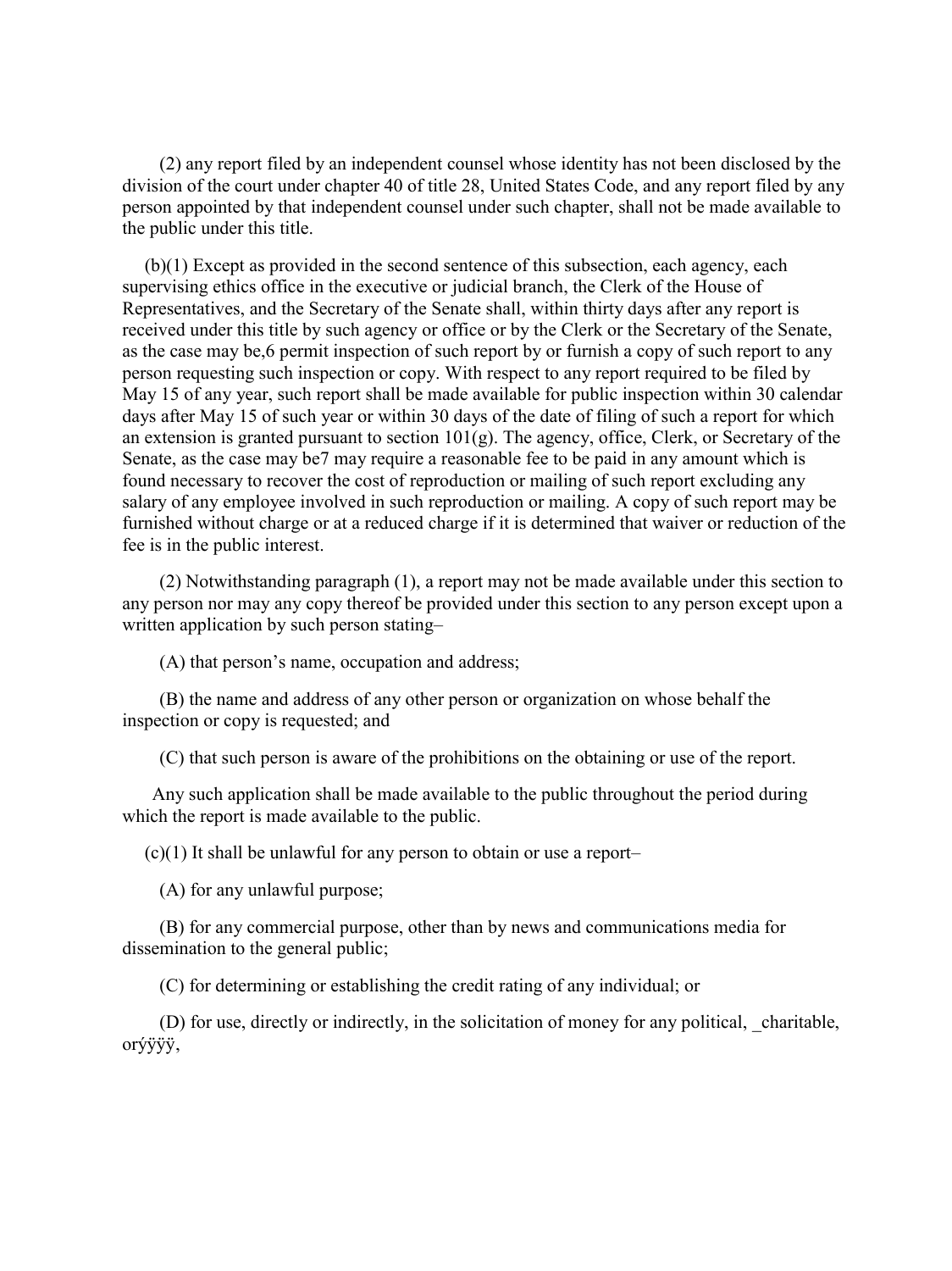(2) The Attorney General may bring a civil action against any person who obtains or uses a report for any purpose prohibited in paragraph (1) of this subsection. The court in which such action is brought may assess against such person a penalty in any amount not to exceed \$10,000. Such remedy shall be in addition to any other remedy available under statutory or common law.

 (d) Any report filed with or transmitted to an agency or supervising ethics office or to the Clerk of the House of Representatives or the Secretary of the Senate pursuant to this title shall be retained by such agency or office or by the Clerk or the Secretary of the Senate, as the case may be. Such report shall be made available to the public for a period of six years after receipt of the report. After such six-year period the report shall be destroyed unless needed in an ongoing investigation, except that in the case of an individual who filed the report pursuant to section 101(b) and was not subsequently confirmed by the Senate, or who filed the report pursuant to section 101(c) and was not subsequently elected, such reports shall be destroyed one year after the individual either is no longer under consideration by the Senate or is no longer a candidate for nomination or election to the Office of President, Vice President, or as a Member of Congress, unless needed in an ongoing investigation.

### Review of Reports

 Sec. 106. (a)(1) Each designated agency ethics official or Secretary concerned shall make provisions to ensure that each report filed with him under this title is reviewed within sixty days after the date of such filing, except that the Director of the Office of Government Ethics shall review only those reports required to be transmitted to him under this title within sixty days after the date of transmittal.

 (2) Each congressional ethics committee and the Judicial Conference shall make provisions to ensure that each report filed under this title is reviewed within sixty days after the date of such filing.

 (b)(1) If after reviewing any report under subsection (a), the Director of the Office of Government Ethics, the Secretary concerned, the designated agency ethics official, a person designated by the congressional ethics committee, or a person designated by the Judicial Conference, as the case may be, is of the opinion that on the basis of information contained in such report the individual submitting such report is in compliance with applicable laws and regulations, he shall state such opinion on the report, and shall sign such report.

 (2) If the Director of the Office of Government Ethics, the Secretary concerned, the designated agency ethics official, a person designated by the congressional ethics committee, or a person designated by the Judicial Conference, after reviewing any report under subsection (a)–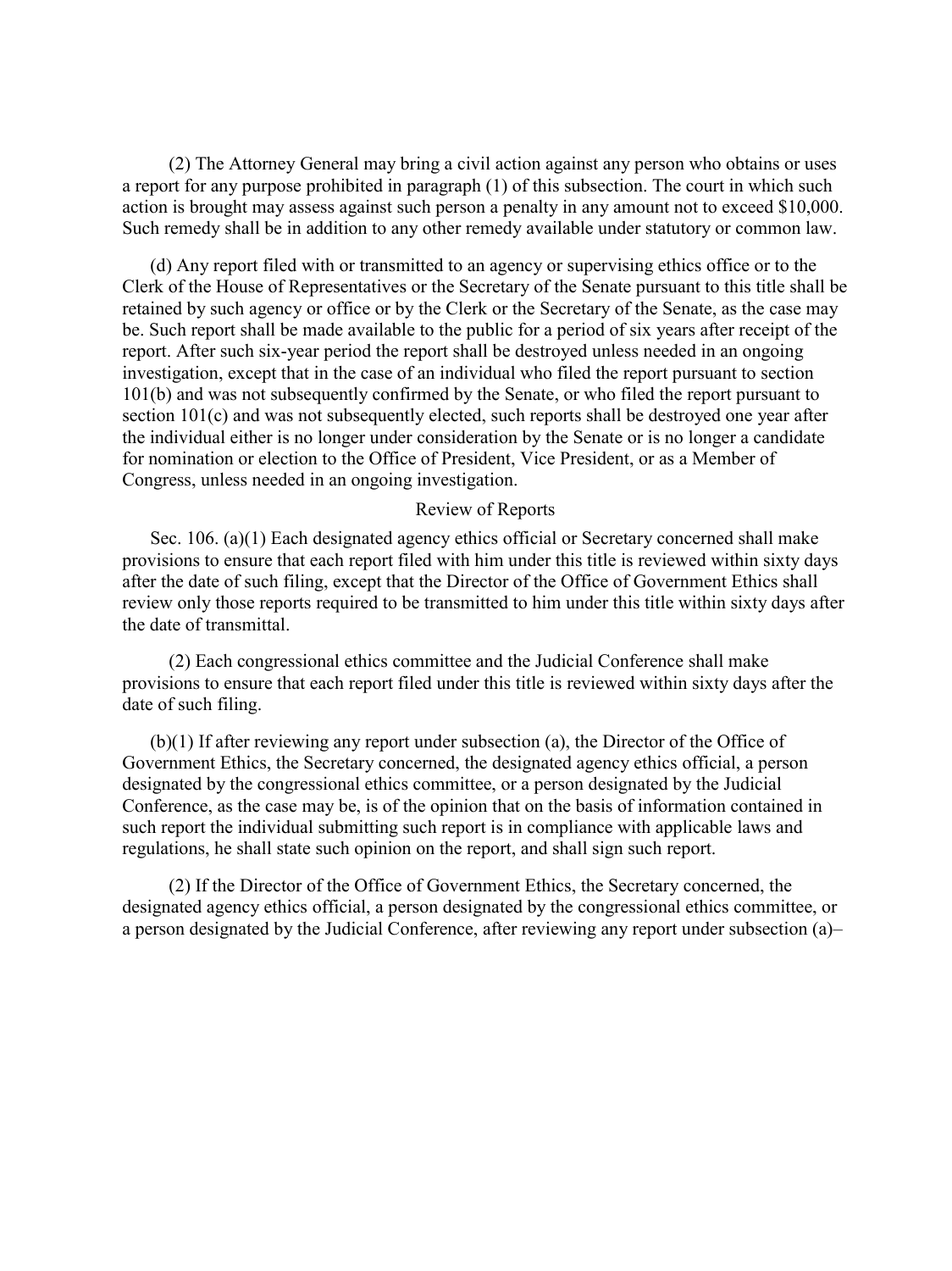(A) believes additional information is required to be submitted, he shall notify the individual submitting such report what additional information is required and the time by which it must be submitted, or

 (B) is of the opinion, on the basis of information submitted, that the individual is not in compliance with applicable laws and regulations, he shall notify the individual, afford a reasonable opportunity for a written or oral response, and after consideration of such response, reach an opinion as to whether or not, on the basis of information submitted, the individual is in compliance with such laws and regulations.

 (3) If the Director of the Office of Government Ethics, the Secretary concerned, the designated agency ethics official, a person designated by a congressional ethics committee, or a person designated by the Judicial Conference, reaches an opinion under paragraph (2)(B) that an individual is not in compliance with applicable laws and regulations, the official or committee shall notify the individual of that opinion and, after an opportunity for personal consultation (if practicable), determine and notify the individual of which steps, if any, would in the opinion of such official or committee be appropriate for assuring compliance with such laws and regulations and the date by which such steps should be taken. Such steps may include, as appropriate–

(A) divestiture,

(B) restitution,

(C) the establishment of a blind trust,

(D) request for an exemption under section 208(b) of title 18, United States Code, or

(E) voluntary request for transfer, reassignment, limitation of duties, or resignation.

 The use of any such steps shall be in accordance with such rules or regulations as the supervising ethics office may prescribe.

 (4) If steps for assuring compliance with applicable laws and regulations are not taken by the date set under paragraph (3) by an individual in a position in the executive branch (other than in the Foreign Service or the uniformed services), appointment to which requires the advice and consent of the Senate, the matter shall be referred to the President for appropriate action.

 (5) If steps for assuring compliance with applicable laws and regulations are not taken by the date set under paragraph (3) by a member of the Foreign Service or the uniformed services, the Secretary concerned shall take appropriate action.

 (6) If steps for assuring compliance with applicable laws and regulations are not taken by the date set under paragraph (3) by any other officer or employee, the matter shall be referred to the head of the appropriate agency, the congressional ethics committee, or the Judicial Conference, for appropriate action; except that in the case of the Postmaster General or Deputy Postmaster General, the Director of the Office of Government Ethics shall recommend to the Governors of the Board of Governors of the United States Postal Service the action to be taken.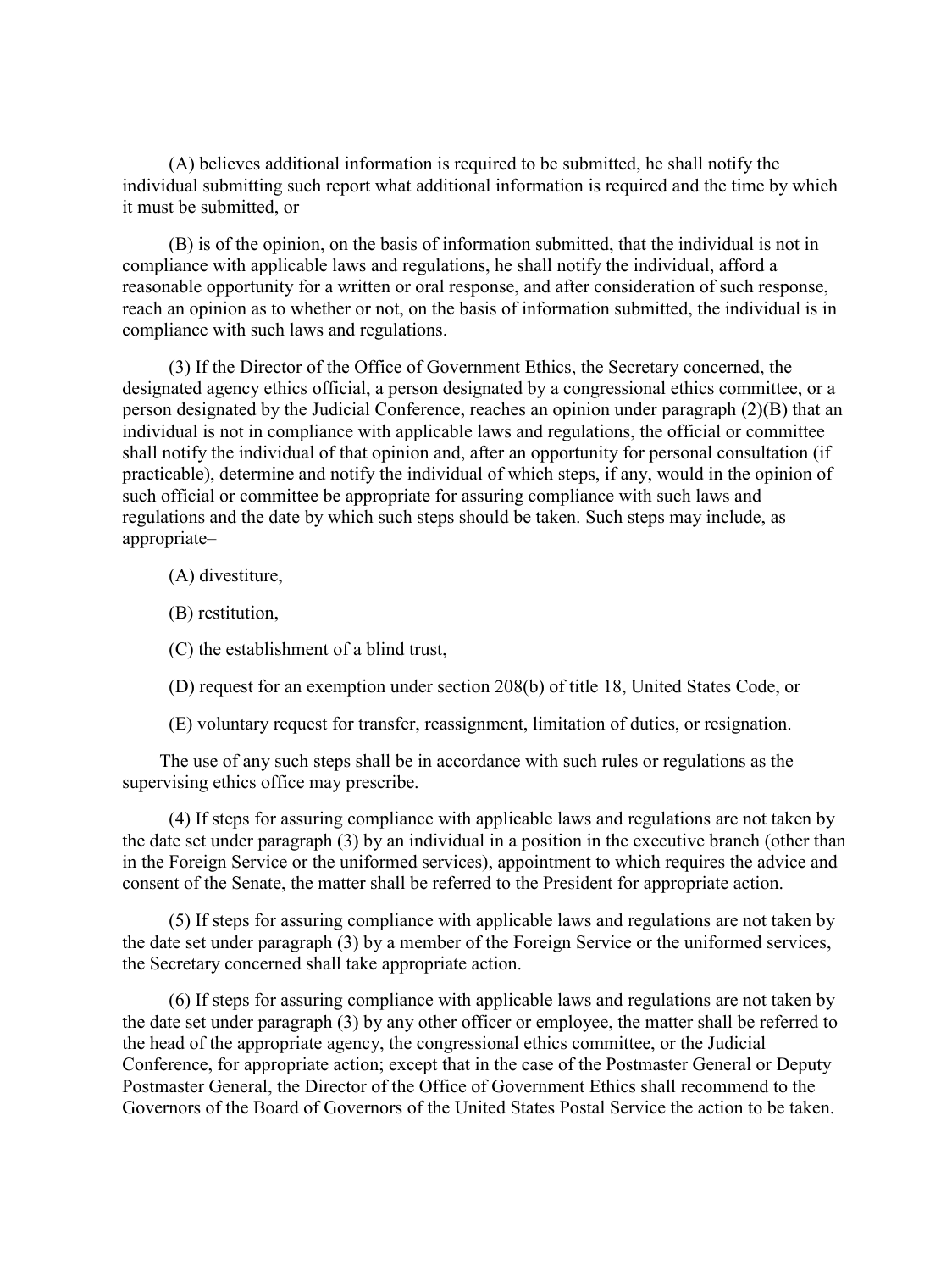(7) Each supervising ethics office may render advisory opinions interpreting this title within its respective jurisdiction. Notwithstanding any other provision of law, the individual to whom a public advisory opinion is rendered in accordance with this paragraph, and any other individual covered by this title who is involved in a fact situation which is indistinguishable in all material aspects, and who acts in good faith in accordance with the provisions and findings of such advisory opinion shall not, as a result of such act, be subject to any penalty or sanction provided by this title.

### Confidential Reports and Other Additional Requirements

 Sec. 107. (a)(1) Each supervising ethics office may require officers and employees under its jurisdiction (including special Government employees as defined in section 202 of title 18, United States Code) to file confidential financial disclosure reports, in such form as the supervising ethics office may prescribe. The information required to be reported under this subsection by the officers and employees of any department or agency shall be set forth in rules or regulations prescribed by the supervising ethics office, and may be less extensive than otherwise required by this title, or more extensive when determined by the supervising ethics office to be necessary and appropriate in light of sections 202 through 209 of title 18, United States Code, regulations promulgated thereunder, or the authorized activities of such officers or employees. Any individual required to file a report pursuant to section 101 shall not be required to file a confidential report pursuant to this subsection, except with respect to information which is more extensive than information otherwise required by this title. Subsections (a), (b), and (d) of section 105 shall not apply with respect to any such report.

 (2) Any information required to be provided by an individual under this subsection shall be confidential and shall not be disclosed to the public.

 (3) Nothing in this subsection exempts any individual otherwise covered by the requirement to file a public financial disclosure report under this title from such requirement.

 (b) The provisions of this title requiring the reporting of information shall supersede any general requirement under any other provision of law or regulation with respect to the reporting of information required for purposes of preventing conflicts of interest or apparent conflicts of interest. Such provisions of this title shall not supersede the requirements of section 7342 of title 5, United States Code.

 (c) Nothing in this Act requiring reporting of information shall be deemed to authorize the receipt of income, gifts, or reimbursements; the holding of assets, liabilities, or positions; or the participation in transactions that are prohibited by law, Executive order, rule, or regulation.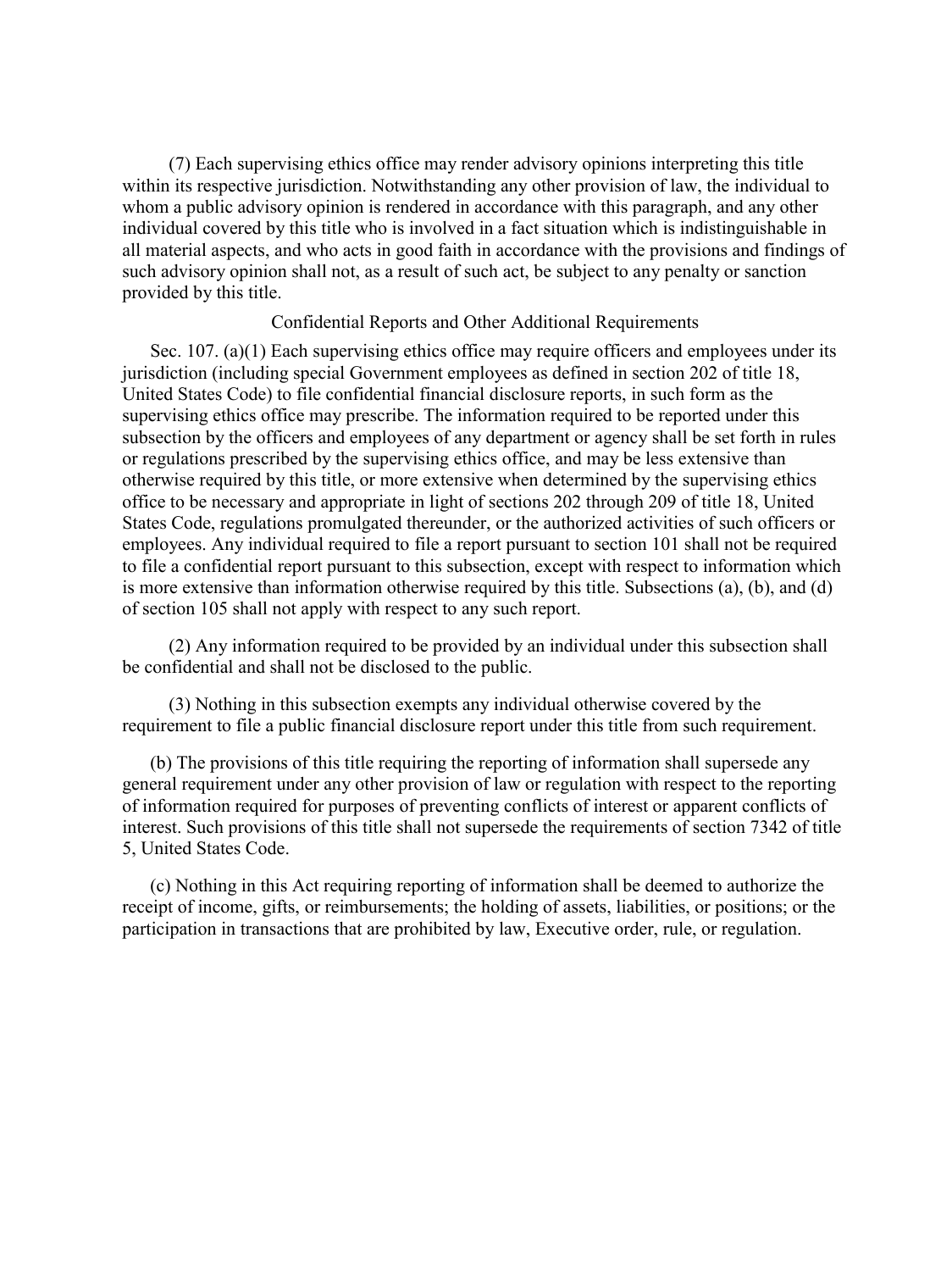## Authority of Comptroller General

 Sec. 108. (a) The Comptroller General shall have access to financial disclosure reports filed under this title for the purposes of carrying out his statutory responsibilities.

 (b) No later than December 31, 1992, and regularly thereafter, the Comptroller General shall conduct a study to determine whether the provisions of this title are being carried out effectively.

### **Definitions**

Sec. 109. For the purposes of this title, the term–

 (1) "congressional ethics committees" means the Select Committee on Ethics of the Senate and the Committee on Standards of Official Conduct of the House of Representatives;

 (2) "dependent child" means, when used with respect to any reporting individual, any individual who is a son, daughter, stepson, or stepdaughter and who–

 (A) is unmarried and under age 21 and is living in the household of such reporting individual; or

 (B) is a dependent of such reporting individual within the meaning of section 152 of the Internal Revenue Code of 1986;

 (3) "designated agency ethics official" means an officer or employee who is designated to administer the provisions of this title within an agency;

 (4) "executive branch" includes each Executive agency (as defined in section 105 of title 5, United States Code), other than the General Accounting Office, and any other entity or administrative unit in the executive branch;

 (5) "gift" means a payment, advance, forbearance, rendering, or deposit of money, or any thing of value, unless consideration of equal or greater value is received by the donor, but does not include–

(A) bequest and other forms of inheritance;

(B) suitable mementos of a function honoring the reporting individual;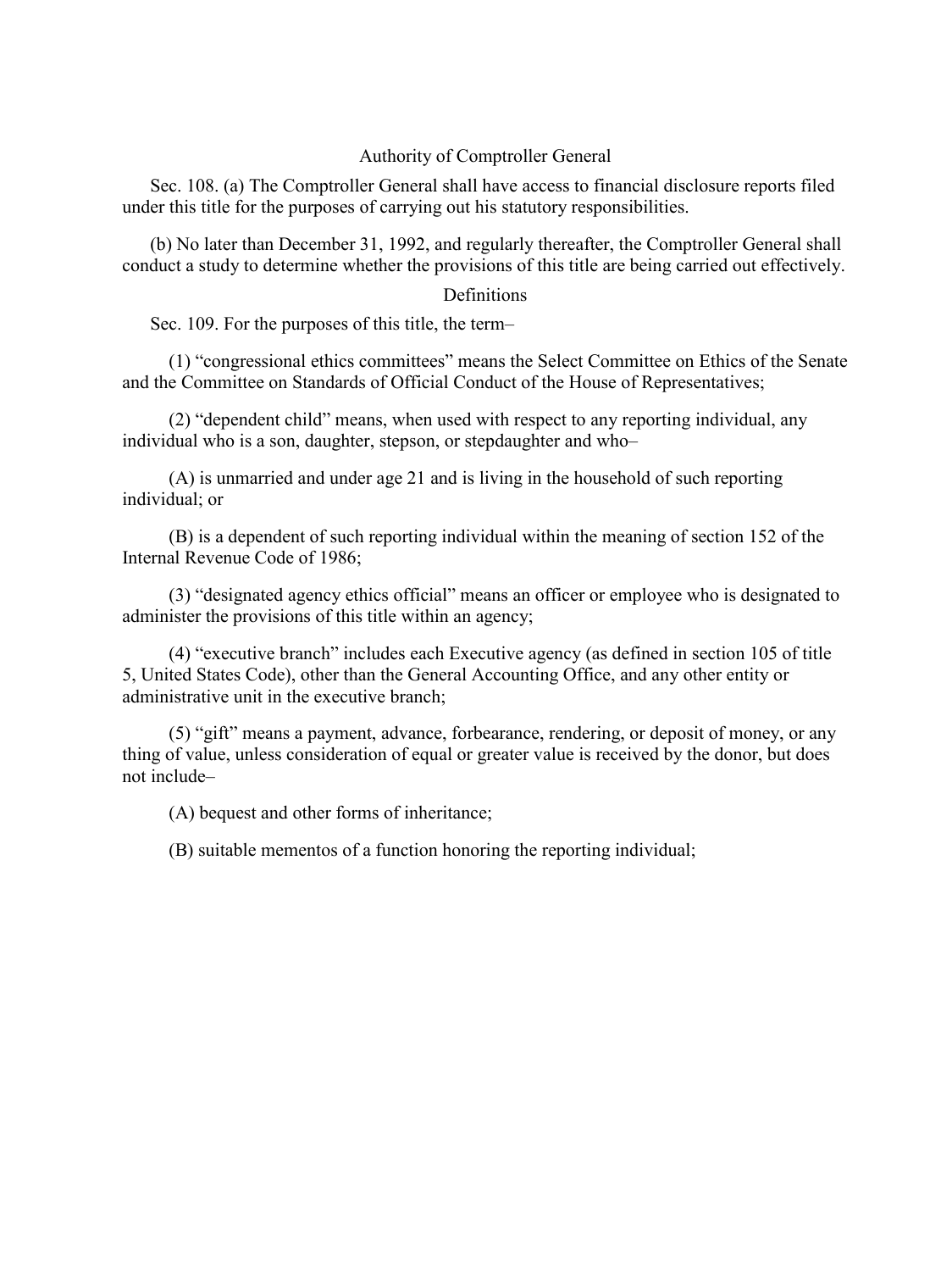(C) food, lodging, transportation, and entertainment provided by a foreign government within a foreign country or by the United States Government, the District of Columbia, or a State or local government or political subdivision thereof;

 (D) food and beverages which are not consumed in connection with a gift of overnight lodging;

 (E) communications to the offices of a reporting individual, including subscriptions to newspapers and periodicals; or

 (F) consumable products provided by home-State businesses to the offices of a reporting individual who is an elected official, if those products are intended for consumption by persons other than such reporting individual;

(6) "honoraria" has the meaning given such term in section 505 of this Act;

 (7) "income" means all income from whatever source derived, including but not limited to the following items: compensation for services, including fees, commissions, and similar items; gross income derived from business (and net income if the individual elects to include it); gains derived from dealings in property; interest; rents; royalties; dividends; annuities; income from life insurance and endowment contracts; pensions; income from discharge of indebtedness; distributive share of partnership income; and income from an interest in an estate or trust;

 (8) "judicial employee" means any employee of the judicial branch of the Government, of the United States Sentencing Commission, of the Tax Court, of the Claims Court, of the Court of Veterans Appeals, or of the United States Court of Military Appeals, who is not a judicial officer and who is authorized to perform adjudicatory functions with respect to proceedings in the judicial branch, or who occupies a position for which the rate of basic pay is equal to or greater than 120 percent of the minimum rate of basic pay payable for GS–15 of the General Schedule;

(9) "Judicial Conference" means the Judicial Conference of the United States;

 (10) "judicial officer" means the Chief Justice of the United States, the Associate Justices of the Supreme Court, and the judges of the United States courts of appeals, United States district courts, including the district courts in the Guam, the Northern Mariana Islands, and the Virgin Islands, Court of Appeals for the Federal Circuit, Court of International Trade, Tax Court, Claims Court, Court of Veterans Appeals, United States Court of Military Appeals, and any court created by Act of Congress, the judges of which are entitled to hold office during good behavior;

(11) "legislative branch" includes–

(A) the Architect of the Capitol;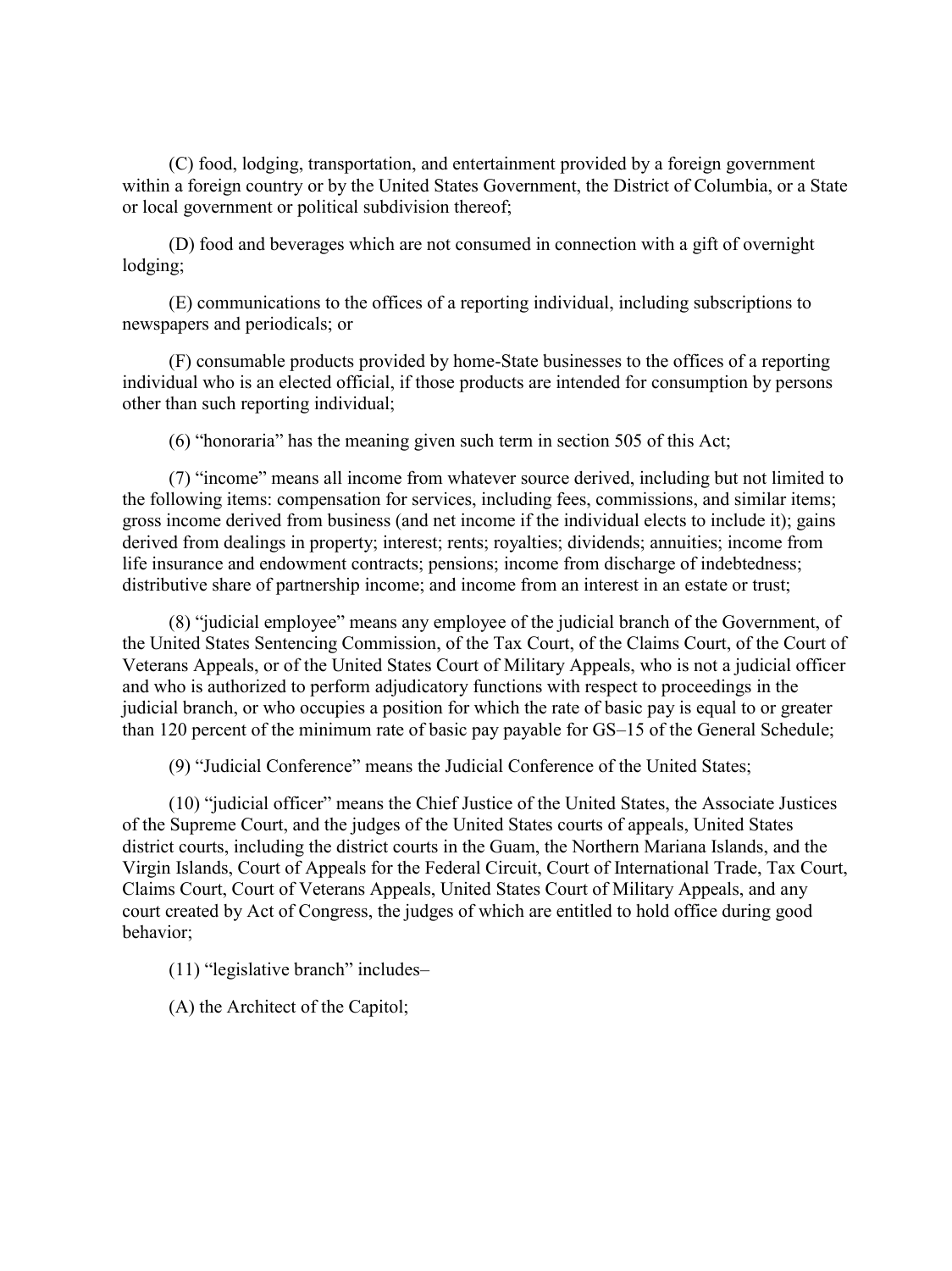(B) the Botanic Gardens;

(C) the Congressional Budget Office;

(D) the General Accounting Office;

(E) the Government Printing Office;

(F) the Library of Congress;

(G) the United States Capitol Police;

(H) the Office of Technology Assessment; and

(I) any other agency, entity, office, or commission established in the legislative branch;

 (12) "Member of Congress" means a United States Senator, a Representative in Congress, a Delegate to Congress, or the Resident Commissioner from Puerto Rico;

(13) "officer or employee of the Congress" means–

 (A) any individual described under subparagraph (B), other than a Member of Congress or the Vice President, whose compensation is disbursed by the Secretary of the Senate or the Clerk of the House of Representatives;

 (B)(i) each officer or employee of the legislative branch who, for at least 60 days, occupies a position for which the rate of basic pay is equal to or greater than 120 percent of the minimum rate of basic pay payable for GS–15 of the General Schedule; and

 (ii) at least one principal assistant designated for purposes of this paragraph by each Member who does not have an employee who occupies a position for which the rate of basic pay is equal to or greater than 120 percent of the minimum rate of basic pay payable for GS–15 of the General Schedule;

 (14) "personal hospitality of any individual" means hospitality extended for a nonbusiness purpose by an individual, not a corporation or organization, at the personal residence of that individual or his family or on property or facilities owned by that individual or his family;

 (15) "reimbursement" means any payment or other thing of value received by the reporting individual, other than gifts, to cover travel-related expenses of such individual other than those which are–

 (A) provided by the United States Government, the District of Columbia, or a State or local government or political subdivision thereof;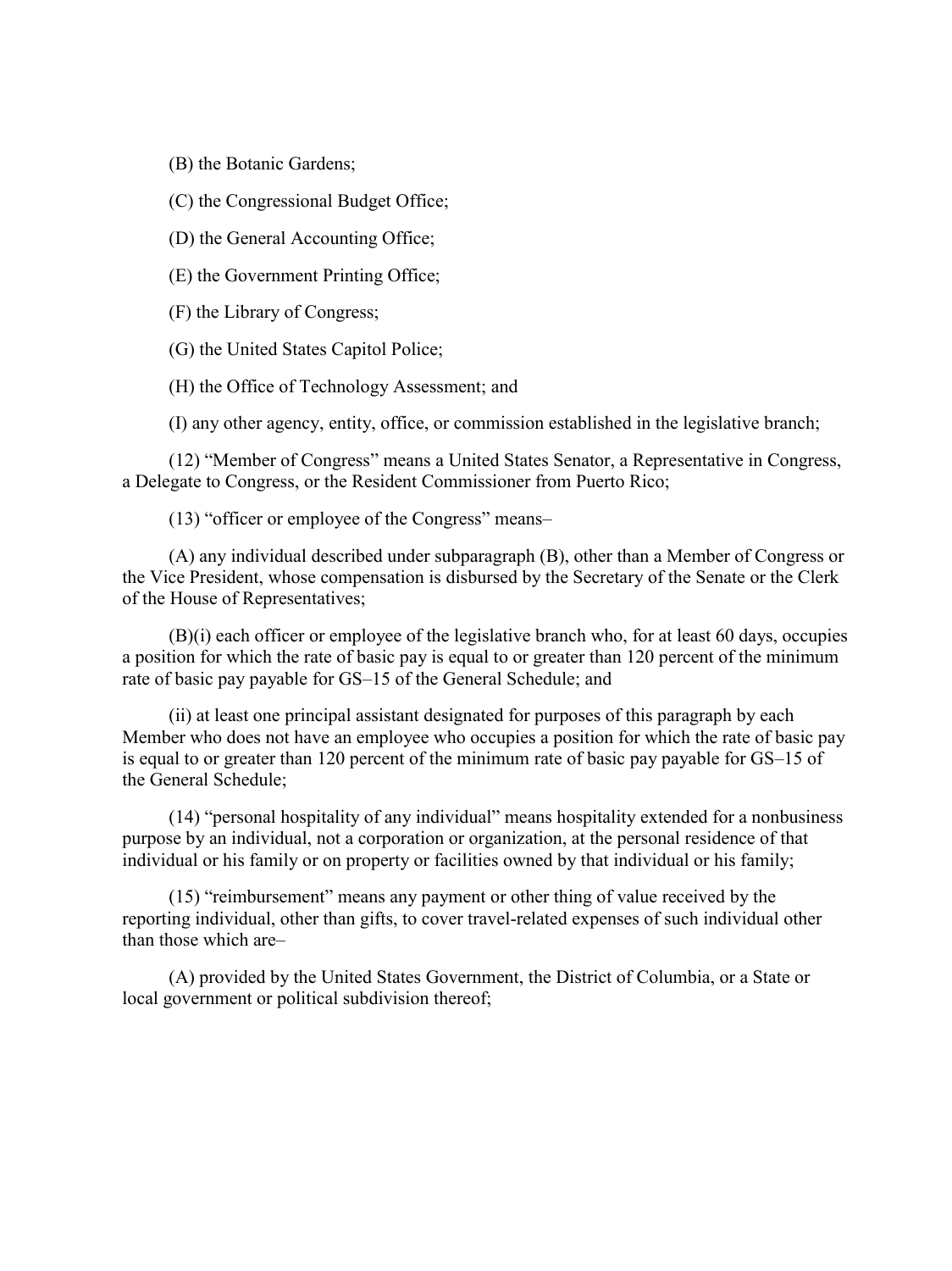(B) required to be reported by the reporting individual under section 7342 of title 5, United States Code; or

 (C) required to be reported under section 304 of the Federal Election Campaign Act of 1971 (2 U.S.C. 434);

 (16) "relative" means an individual who is related to the reporting individual, as father, mother, son, daughter, brother, sister, uncle, aunt, great aunt, great uncle, first cousin, nephew, niece, husband, wife, grandfather, grandmother, grandson, granddaughter, father-in-law, mother-in-law, son-in-law, daughter-in-law, brother-in-law, sister-in-law, stepfather, stepmother, stepson, stepdaughter, stepbrother, stepsister, half brother, half sister, or who is the grandfather or grandmother of the spouse of the reporting individual, and shall be deemed to include the fiancé or fiancée of the reporting individual;

(17) "Secretary concerned" has the meaning set forth in section  $101(a)(9)$  of title 10, United States Code, and, in addition, means–

 (A) the Secretary of Commerce, with respect to matters concerning the National Oceanic and Atmospheric Administration;

 (B) the Secretary of Health and Human Services, with respect to matters concerning the Public Health Service; and

(C) the Secretary of State, with respect to matters concerning the Foreign Service;

(18) "supervising ethics office" means–

 (A) the Select Committee on Ethics of the Senate, for Senators, officers and employees of the Senate, and other officers or employees of the legislative branch required to file financial disclosure reports with the Secretary of the Senate pursuant to section 103(h) of this title;

 (B) the Committee on Standards of Official Conduct of the House of Representatives, for Members, officers and employees of the House of Representatives and other officers or employees of the legislative branch required to file financial disclosure reports with the Clerk of the House of Representatives pursuant to section 103(h) of this title;

(C) the Judicial Conference for judicial officers and judicial employees; and

(D) the Office of Government Ethics for all executive branch officers and employees; and

 (19) "value" means a good faith estimate of the dollar value if the exact value is neither known nor easily obtainable by the reporting individual.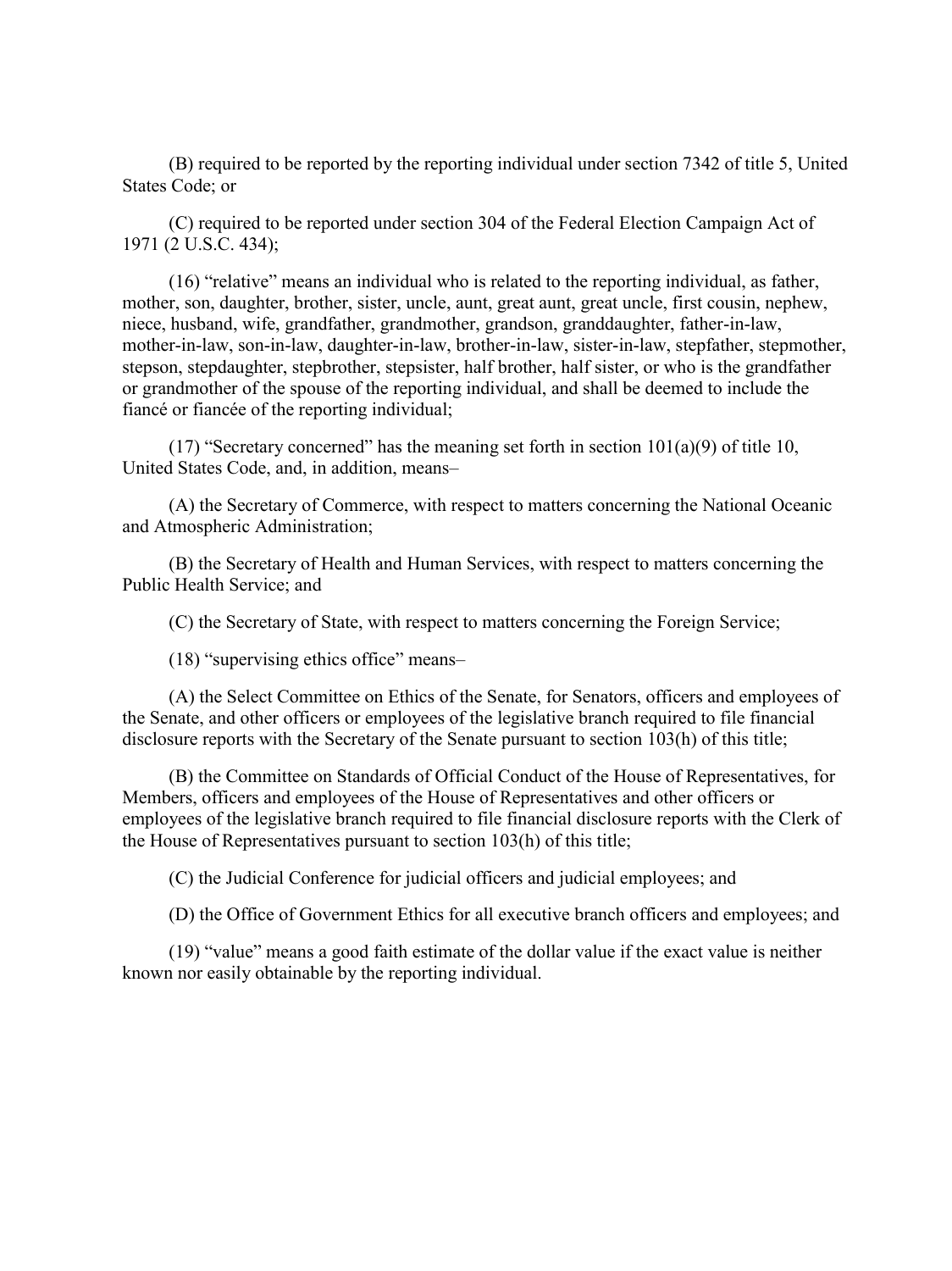### Notice of Actions Taken to Comply with Ethics Agreements

 Sec. 110. (a) In any case in which an individual agrees with that individual's designated agency ethics official, the Office of Government Ethics, a Senate confirmation committee, a congressional ethics committee, or the Judicial Conference, to take any action to comply with this Act or any other law or regulation governing conflicts of interest of, or establishing standards of conduct applicable with respect to, officers or employees of the Government, that individual shall notify in writing the designated agency ethics official, the Office of Government Ethics, the appropriate committee of the Senate, the congressional ethics committee, or the Judicial Conference, as the case may be, of any action taken by the individual pursuant to that agreement. Such notification shall be made not later than the date specified in the agreement by which action by the individual must be taken, or not later than three months after the date of the agreement, if no date for action is so specified.

 (b) If an agreement described in subsection (a) requires that the individual recuse himself or herself from particular categories of agency or other official action, the individual shall reduce to writing those subjects regarding which the recusal agreement will apply and the process by which it will be determined whether the individual must recuse himself or herself in a specific instance. An individual shall be considered to have complied with the requirements of subsection (a) with respect to such recusal agreement if such individual files a copy of the document setting forth the information described in the preceding sentence with such individual's designated agency ethics official or the appropriate supervising ethics office within the time prescribed in the last sentence of subsection (a).

#### Administration of Provisions

Sec. 111. The provisions of this title shall be administered by–

 (1) the Director of the Office of Government Ethics, the designated agency ethics official, or the Secretary concerned, as appropriate, with regard to officers and employees described in paragraphs  $(1)$  through  $(8)$  of section  $101(f)$ ;

 (2) the Select Committee on Ethics of the Senate and the Committee on Standards of Official Conduct of the House of Representatives, as appropriate, with regard to officers and employees described in paragraphs (9) and (10) of section 101(f); and

 (3) the Judicial Conference in the case of an officer or employee described in paragraphs (11) and (12) of section 101(f).

 The Judicial Conference may delegate any authority it has under this title to an ethics committee established by the Judicial Conference.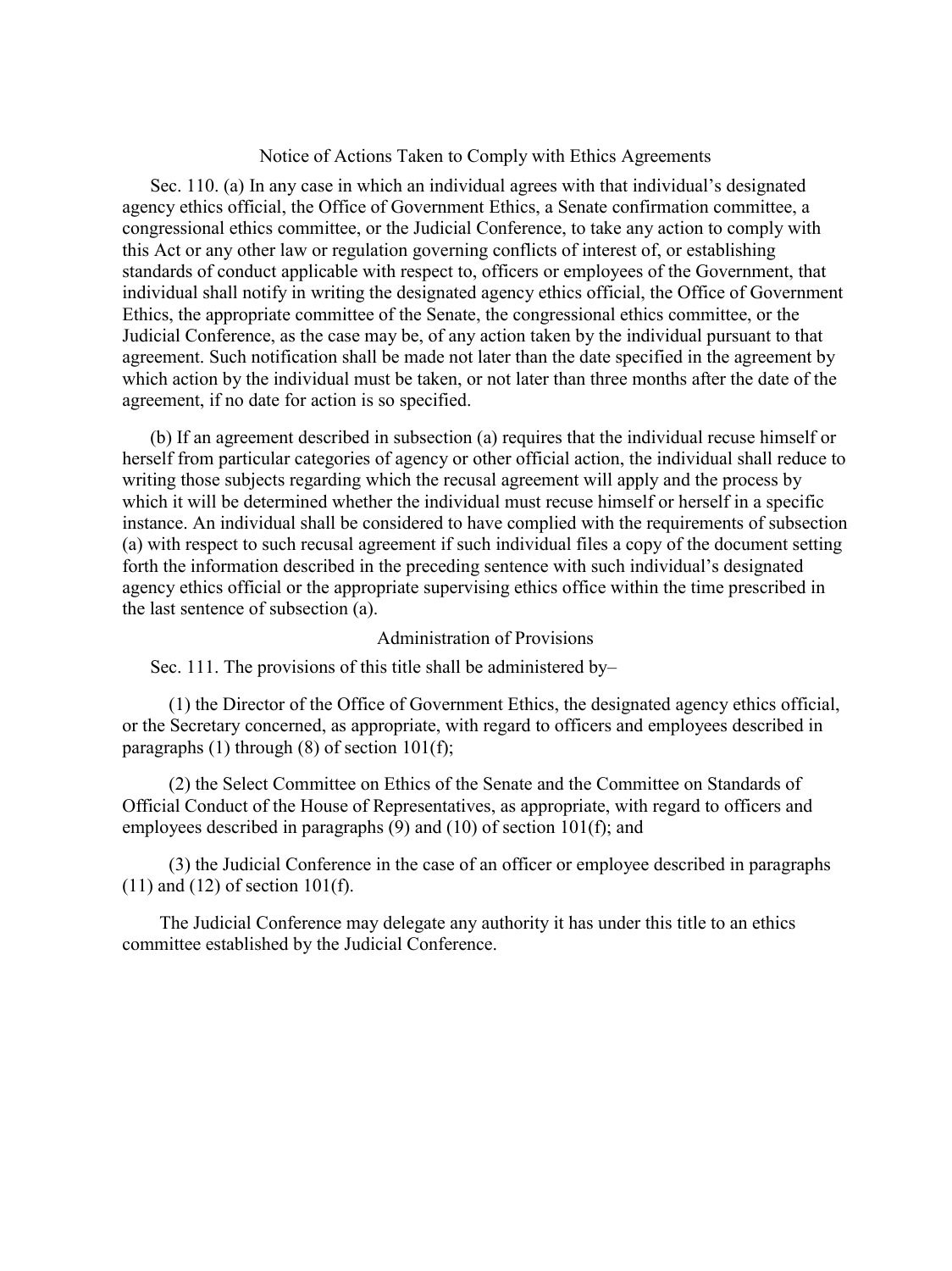1As effective January 1, 1996. 2So in law. Second comma probably should not have been added. See Public Law 101–280, sec. 3(3)(A)(ii), 104 Stat. 152. 3Section 102(f)(4)(B) shall be effective as of January 1, 1990, see Public Law 101–280, sec. 3(10)(B), 104 Stat. 157. 4So in law. See Public Law 101–280, sec. 3(5)(B), 104 Stat. 154. 5So in original. Probably should be "by". See section  $3(6)$  of P.L. 101–280, 104 Stat. 154. 6So in law. The second comma probably should have been stricken. 7So in original. Probably should be followed by a comma.

#### **APPENDIX B**

### INTERPRETIVE RULING NO. 11 Subject

 Designation of principal assistants by Members of the House of Representatives for purposes of filing a Financial Disclosure Statement pursuant to Title I of the Ethics in Government Act (5 U.S.C. app. 6, §§101–111), as amended by the Ethics Reform Act of 1989 (Public Laws 101–194 and 101–280).

#### **Discussion**

 The Ethics in Government Act applies financial disclosure requirements to each employee of the Legislative Branch who is compensated at or greater than the "above GS–15" rate.2 Such employees must file a Financial Disclosure Statement by May 15 of each year covering the preceding calendar year. Any Member who does not have an employee in his or her congressional office compensated at or greater than the above GS–15 salary level is required to designate at least one principal assistant for purposes of the Act. The principal assistant must be an individual who was employed in the Member's office for more than 60 days in the calendar year covered by the Financial Disclosure Statement.

 The purpose of the requirement that a Member designate a principal assistant is to ensure that at least one employee in each Member's office files an annual Financial Disclosure Statement. See House Report No. 95–574, Select Committee on Ethics. However, the Act is ambiguous concerning when a Member's obligation to designate a principal assistant takes effect, when that designation must occur, and if the designation requirement applicable to a Member may subsequently be nullified under certain circumstances, requiring the designation of another individual as principal assistant.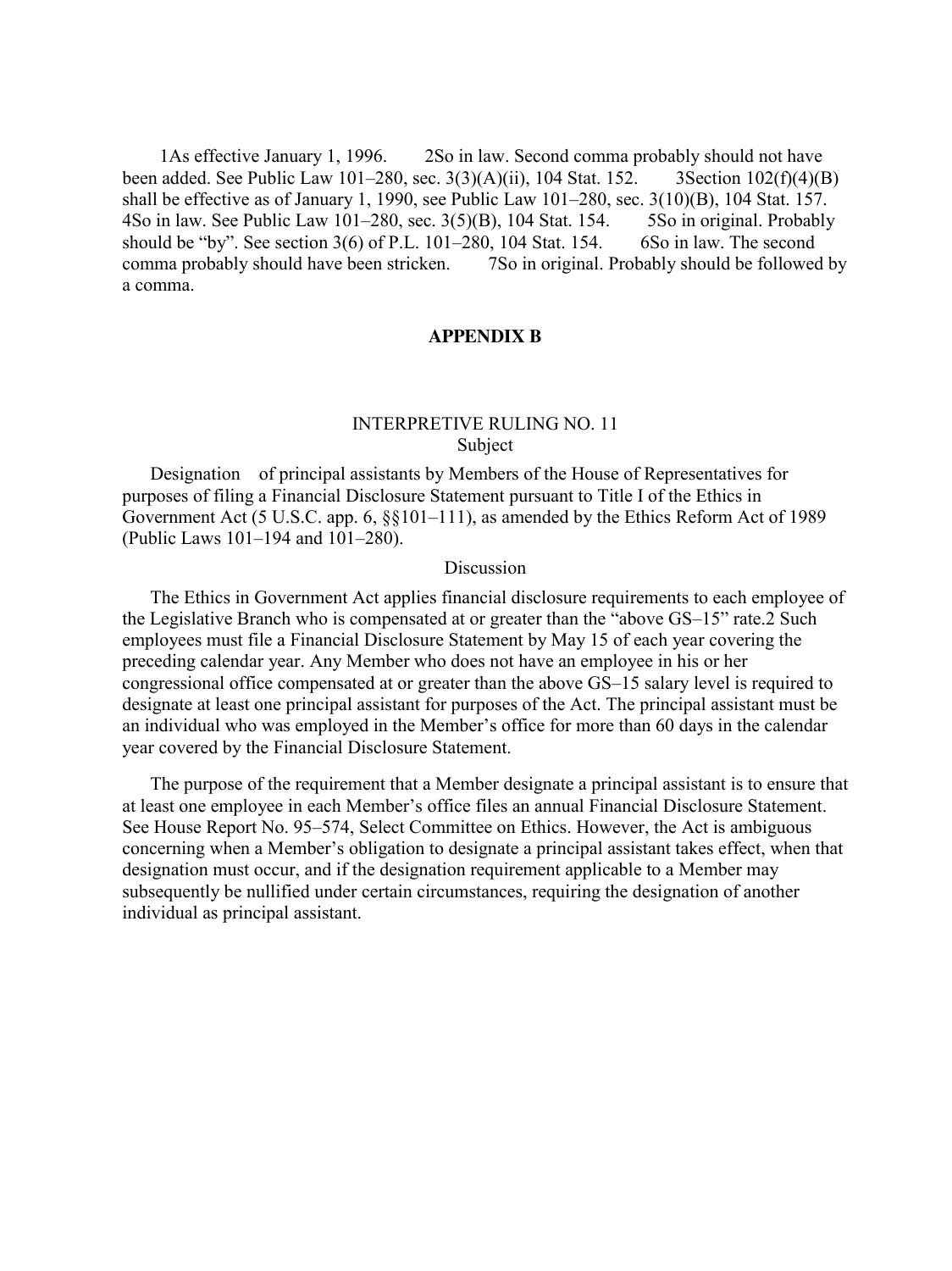An additional requirement of the Act is that any "covered employee" must file a termination report within 30 days of leaving his or her Government position. Not clear are the circumstances under which a person who is replaced as principal assistant must file a termination report, as well as whether the filing of a termination report can satisfy the annual filing requirement for a Member's office.

 While a principal assistant usually will be designated by a Member early in a calendar year for purposes of filing a Financial Disclosure Statement in the succeeding calendar year, an employee who had been required to file may leave the Member's office before the May 15 filing date or prior to having been employed in the Member's office for more than 60 days in a calendar year. Consequently, Members who do not have an employee required to file may designate a principal assistant for the purposes of the statute any time prior to May 15, in order that a Financial Disclosure Statement can be filed by that date. Such an interpretation of the designation requirement ensures that at least one employee in each Member's office will file a disclosure statement in each calendar year. The newly designated person should be an individual who served in the Member's office for more than 60 days in the period covered by the report.

 An above GS–15 employee who is employed in a Member's office for more than 60 days in a calendar year is required to file a Financial Disclosure Statement irrespective of whether he or she continues to be paid at or greater than the above GS–15 salary level on May 15. A principal assistant designated by a Member who does not have an above GS–15 employee would be required to file a disclosure statement only if: (1) The individual has been employed in the Member's office for more than 60 days in the preceding calendar year; and (2) The Member does not have an above GS–15 employee required to file a disclosure statement on or before May 15. Thus, a principal assistant not an above GS–15 employee, designated by a Member who subsequently has an above GS–15 employee meeting the statutory requirements, would not be required to file a disclosure statement on or before May 15 of the succeeding calendar year.

 An employee not paid at the above GS–15 level who is no longer obligated to file an annual Financial Disclosure Statement as principal assistant (either because there is a qualifying above GS–15 employee or because someone else has been designated) does not have to file a termination report. This is the case whether the individual remains an employee in the same office, moves to a different congressional office, or leaves Government service entirely. As long as the Member designates someone else to file by May 15, the statutory objective is met. The only instance where a termination report is required of a principal assistant not paid at or greater than the GS–15 level is in the case of a Member leaving Congress, where both the Member and the designated employee would be required to file termination reports.

 In light of the intent that a Member have at least one employee file on or before May 15, whether an individual compensated at or greater than the GS–15 level or a principal assistant, a termination report cannot be used to satisfy the annual filing requirement. To permit otherwise would mean that the report would be filed by an individual who is no longer employed in the Member's office.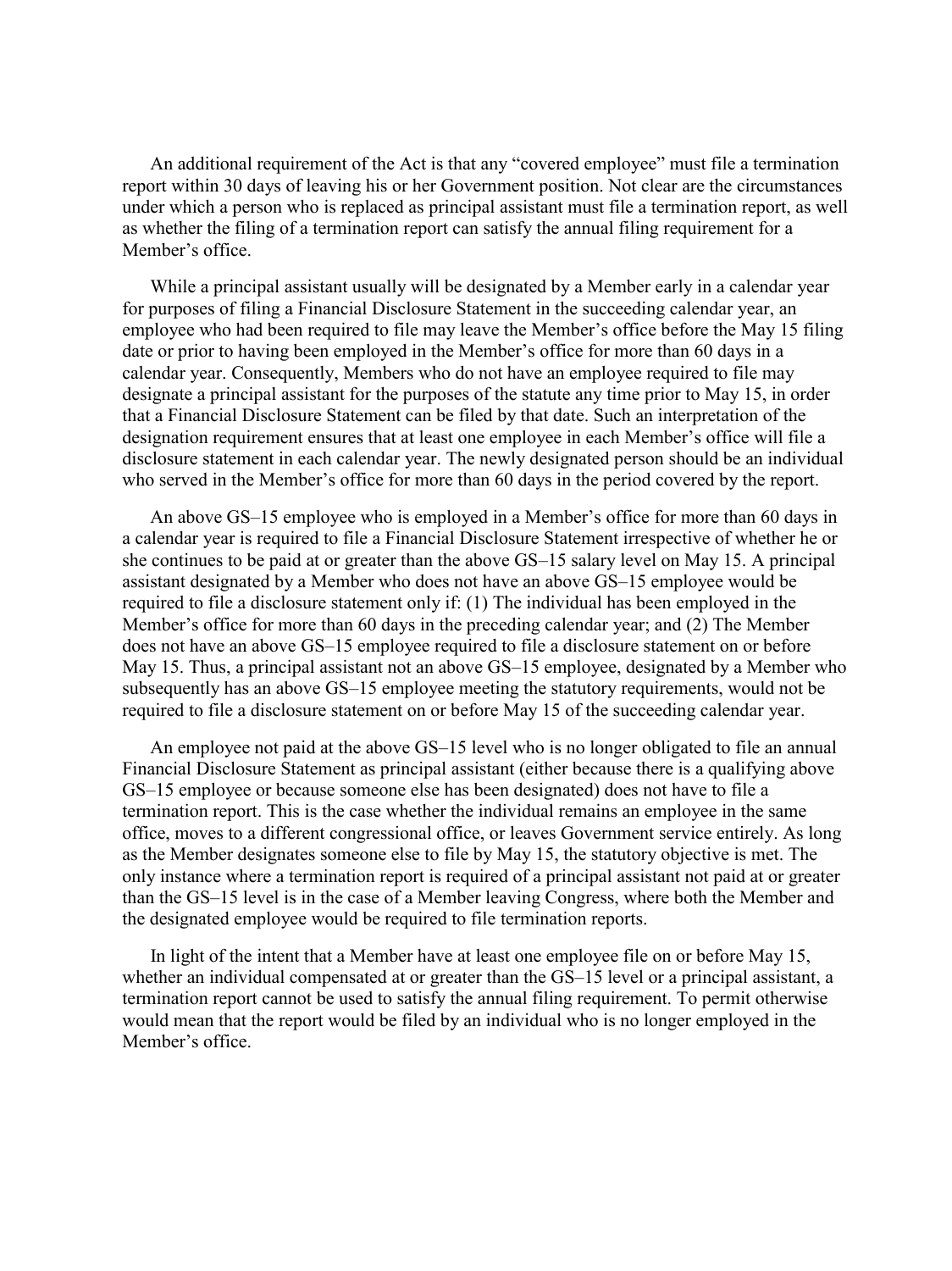Since the filing of a disclosure statement upon termination cannot be used to satisfy the annual filing requirement of a Member's office, the Member must designate a new principal assistant in the event that the previously designated individual has left his or her employment prior to the May 15 filing. The newly designated individual must have performed his or her duties for more than 60 days in the calendar year covered by the report.

 Any employee designated as a principal assistant need not report information with respect to gifts and reimbursements received in a period when the individual was not so designated. This interpretation is consistent with the statutory provision exempting gifts and reimbursements received when the reporting individual was not a government employee, since the individual may not have kept records of such items.

 A further issue concerns the application of the designation requirement to Members serving their first term, and the circumstances under which a new employee designated as a principal assistant would be required to file the abbreviated disclosure statement applicable to new employees (FORM B). If a newly elected Member does not hire a new employee compensated at the above GS–15 salary level, there might be no employee of that Member required to file a disclosure statement for a period of almost 17 months. Again, the intent of the statute is that at least one employee in each Member's office file a Financial Disclosure Statement in each calendar year. Accordingly, any Member first taking office on January 3 who does not have an above GS–15 employee should designate a principal assistant to file a disclosure statement by May 15. Any such designated principal assistant should file a Financial Disclosure Statement as a new employee (FORM B), even if that employee previously worked in another congressional office.

## Summary Ruling

 The purpose of this ruling is to ensure that at least one employee in each Member's office files a disclosure statement by May 15 of each calendar year. The ruling is based on three specific provisions of the Ethics in Government Act: (1) At least one principal assistant must be designated by each Member who does not have an employee compensated at a rate equal to or greater than 120 percent of the minimum rate of GS–15 pay ("above GS–15"); (2) An employee in a position subject to the Act is required to file a Financial Disclosure Statement for the preceding calendar year only if he or she was employed at the above GS–15 rate of pay for more than sixty days during the preceding calendar year; and (3) An above GS–15 employee is required to file a disclosure statement within thirty days after termination of government employment, covering the preceding calendar year if the annual disclosure statement has not been filed, as well as that portion of the calendar year in which the termination occurred up to the date that the employee left the position.

 Any Member who does not have an employee required to file a Financial Disclosure Statement on or before May 15 in a calendar year must designate at least one principal assistant to file a disclosure statement by that date. The designation of a principal assistant may occur at any time prior to the May 15 filing date. Any such designated principal assistant must have been employed in the Member's congressional office for more than 60 days in the preceding calendar year and must continue to be so employed when the Financial Disclosure Statement is filed.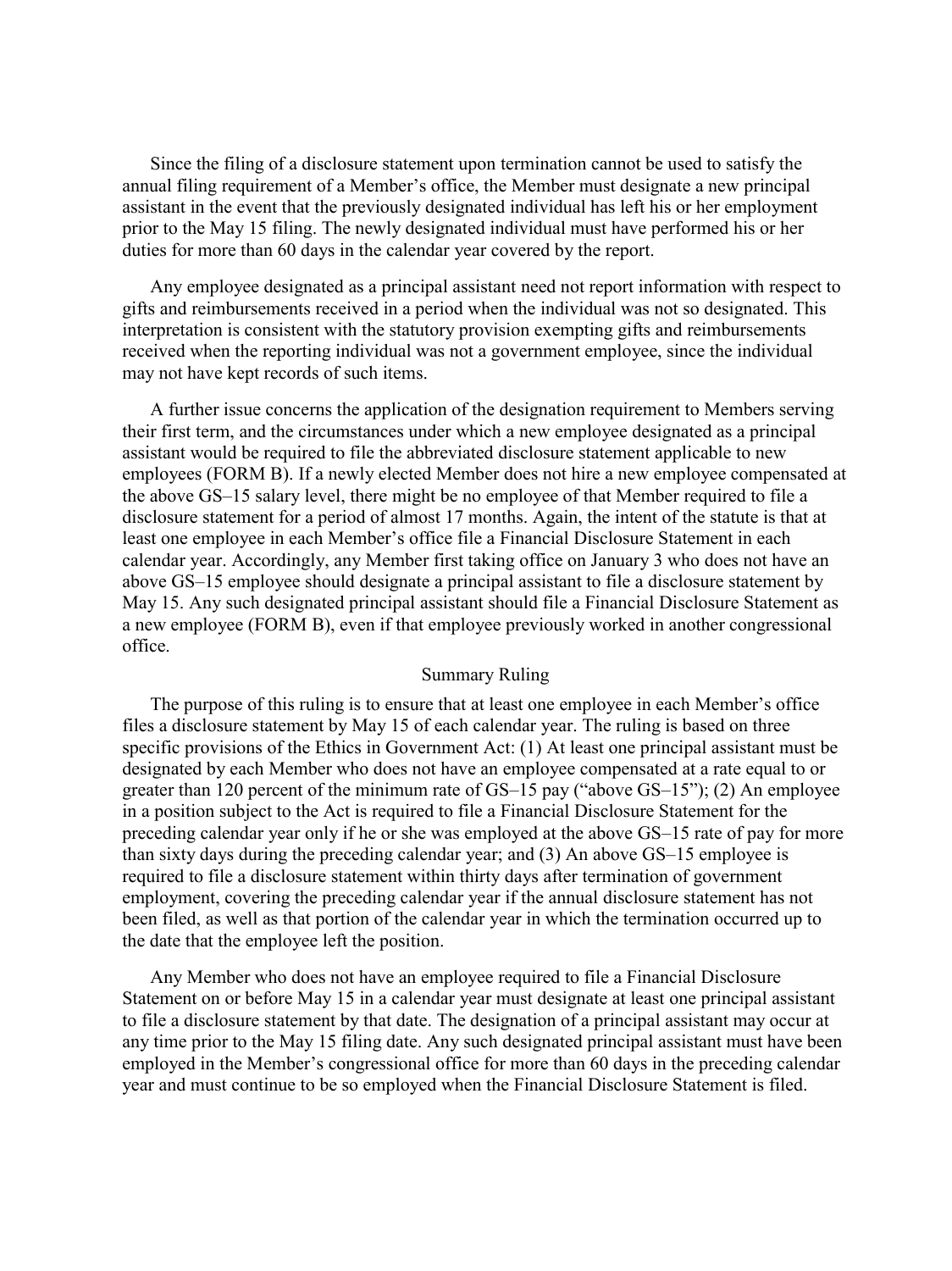A principal assistant who is not an above GS–15 employee does not have to file a termination report if someone else in the Member's office is designated to file in that person's place. The newly designated individual must meet the statutory requirements for filing, including having worked in the Member's office for more than 60 days in the year covered by the report.

 An employee designated as a principal assistant in accordance with this ruling by a Member first taking office on January 3 must file the Financial Disclosure Statement required of new employees on or before May 15 of that calendar year.

 An employee designated as a principal assistant need not report information with respect to gifts and reimbursements received in a period when the individual was not designated as a principal assistant for purposes of the Act.

 1Originally issued by the Committee on December 5, 1979, this Ruling was modified by the Committee on March 6, 1991, to reflect changes made by the Ethics Reform Act of 1989. 2Public Law 101–509 eliminated the GS–16 classification and replaced it with "above GS–15." Public Law 102–378 amended title I of the Ethics in Government Act to change each reference to "GS–16" to "a position for which the rate of basic pay is equal to or greater than 120 percent of the minimum rate of basic pay payable for GS–15 of the General Schedule." The term "above GS–15" is used throughout this opinion.

### APPENDIX C

#### **Rules of the House of Representatives - 108th Congress**

#### **Rule XXV, clause 5**

#### **Gifts**

5. (a)(1)(A) A Member, Delegate, Resident Commissioner, officer, or employee of the House may not knowingly accept a gift except as provided in this clause. (B) A Member, Delegate, Resident Commissioner, officer, or employee of the House may accept a gift (other than cash or cash equivalent) that the Member, Delegate, Resident Commissioner, officer, or employee reasonably and in good faith believes to have a value of less than \$50 and a cumulative value from one source during a calendar year of less than \$100. A gift having a value of less than \$10 does not count toward the \$100 annual limit. The value of perishable food sent to an office shall be allocated among the individual recipients and not to the Member, Delegate, or Resident Commissioner. Formal recordkeeping is not required by this subdivision, but a Member, Delegate, Resident Commissioner, officer, or employee of the House shall make a good faith effort to comply with this subdivision. (2)(A) In this clause the term "gift" means a gratuity, favor, discount, entertainment, hospitality, loan, forbearance, or other item having monetary value. The term includes gifts of services, training, transportation, lodging, and meals, whether provided in kind, by purchase of a ticket, payment in advance, or reimbursement after the expense has been incurred. (B)(i) A gift to a family member of a Member, Delegate, Resident Commissioner, officer, or employee of the House, or a gift to any other individual based on that individual's relationship with the Member, Delegate, Resident Commissioner, officer, or employee, shall be considered a gift to the Member, Delegate, Resident Commissioner, officer,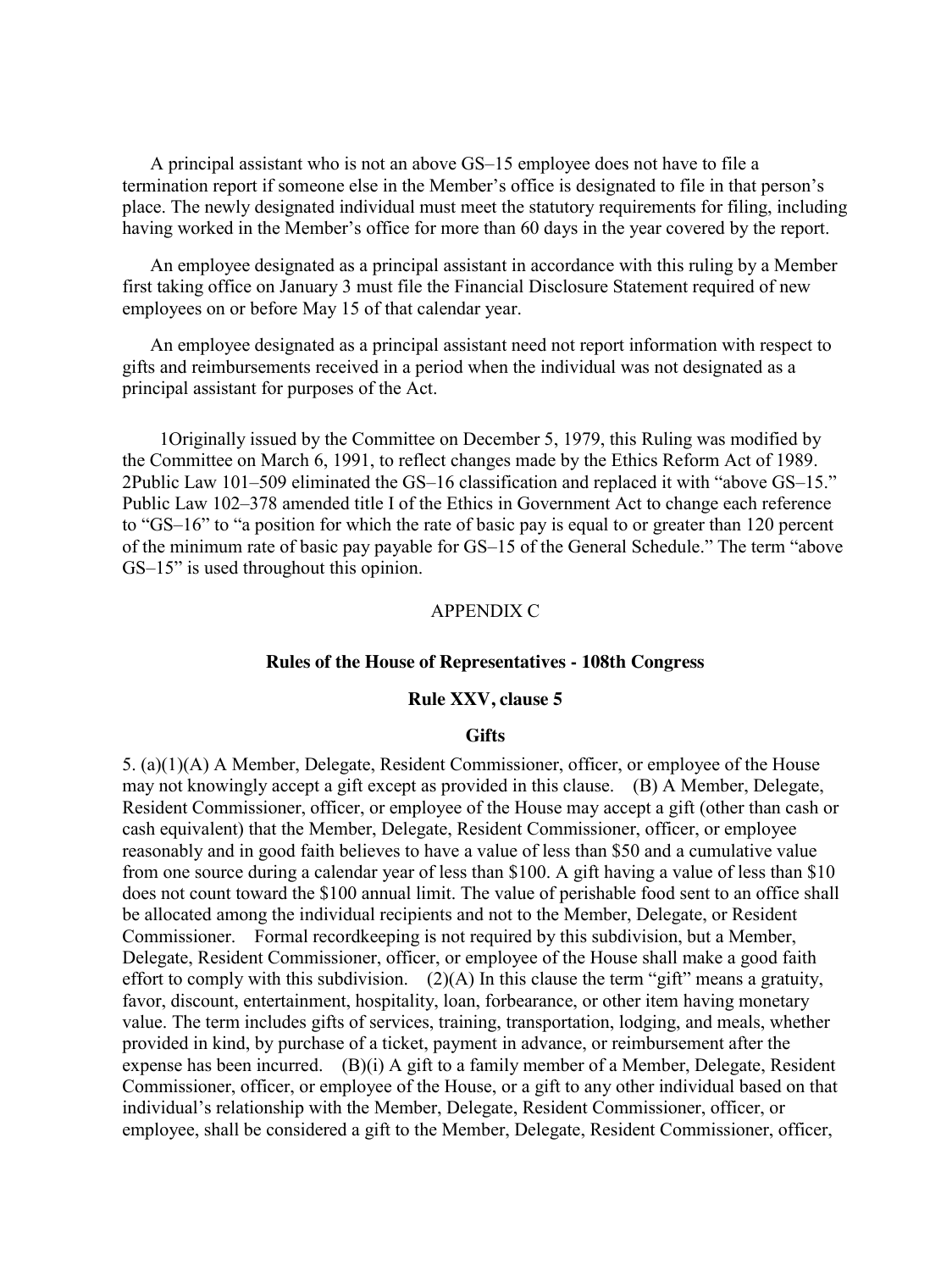or employee if it is given with the knowledge and acquiescence of the Member, Delegate, Resident Commissioner, officer, or employee and the Member, Delegate, Resident Commissioner, officer, or employee has reason to believe the gift was given because of his official position. (ii) If food or refreshment is provided at the same time and place to both a Member, Delegate, Resident Commissioner, officer, or employee of the House and the spouse or dependent thereof, only the food or refreshment provided to the Member, Delegate, Resident Commissioner, officer, or employee shall be treated as a gift for purposes of this clause. (3) The restrictions in subparagraph (1) do not apply to the following: (A) Anything for which the Member, Delegate, Resident Commissioner, officer, or employee of the House pays the market value, or does not use and promptly returns to the donor. (B) A contribution, as defined in section 301(8) of the Federal Election Campaign Act of 1971 (2 U.S.C. 431 et seq.) that is lawfully made under that Act, a lawful contribution for election to a State or local government office, or attendance at a fundraising event sponsored by a political organization described in section 527(e) of the Internal Revenue Code of 1986. (C) A gift from a relative as described in section 109(16) of title I of the Ethics in Government Act of 1978 (2 U.S.C. App. 109(16)). (D)(i) Anything provided by an individual on the basis of a personal friendship unless the Member, Delegate, Resident Commissioner, officer, or employee of the House has reason to believe that, under the circumstances, the gift was provided because of his official position and not because of the personal friendship. (ii) In determining whether a gift is provided on the basis of personal friendship, the Member, Delegate, Resident Commissioner, officer, or employee of the House shall consider the circumstances under which the gift was offered, such as: (I) The history of his relationship with the individual giving the gift, including any previous exchange of gifts between them. (II) Whether to his actual knowledge the individual who gave the gift personally paid for the gift or sought a tax deduction or business reimbursement for the gift. (III) Whether to his actual knowledge the individual who gave the gift also gave the same or similar gifts to other Members, Delegates, the Resident Commissioners, officers, or employees of the House. (E) Except as provided in paragraph  $(c)(3)$ , a contribution or other payment to a legal expense fund established for the benefit of a Member, Delegate, Resident Commissioner, officer, or employee of the House that is otherwise lawfully made in accordance with the restrictions and disclosure requirements of the Committee on Standards of Official Conduct. (F) A gift from another Member, Delegate, Resident Commissioner, officer, or employee of the House or Senate. (G) Food, refreshments, lodging, transportation, and other benefits (i) resulting from the outside business or employment activities of the Member, Delegate, Resident Commissioner, officer, or employee of the House (or other outside activities that are not connected to his duties as an officeholder), or of his spouse, if such benefits have not been offered or enhanced because of his official position and are customarily provided to others in similar circumstances; (ii) customarily provided by a prospective employer in connection with bona fide employment discussions; or (iii) provided by a political organization described in section 527(e) of the Internal Revenue Code of 1986 in connection with a fundraising or campaign event sponsored by such organization. (H) Pension and other benefits resulting from continued participation in an employee welfare and benefits plan maintained by a former employer. (I) Informational materials that are sent to the office of the Member, Delegate, Resident Commissioner, officer, or employee of the House in the form of books, articles, periodicals, other written materials, audiotapes, videotapes, or other forms of communication. (J) Awards or prizes that are given to competitors in contests or events open to the public, including random drawings. (K) Honorary degrees (and associated travel, food, refreshments, and entertainment) and other bona fide, nonmonetary awards presented in recognition of public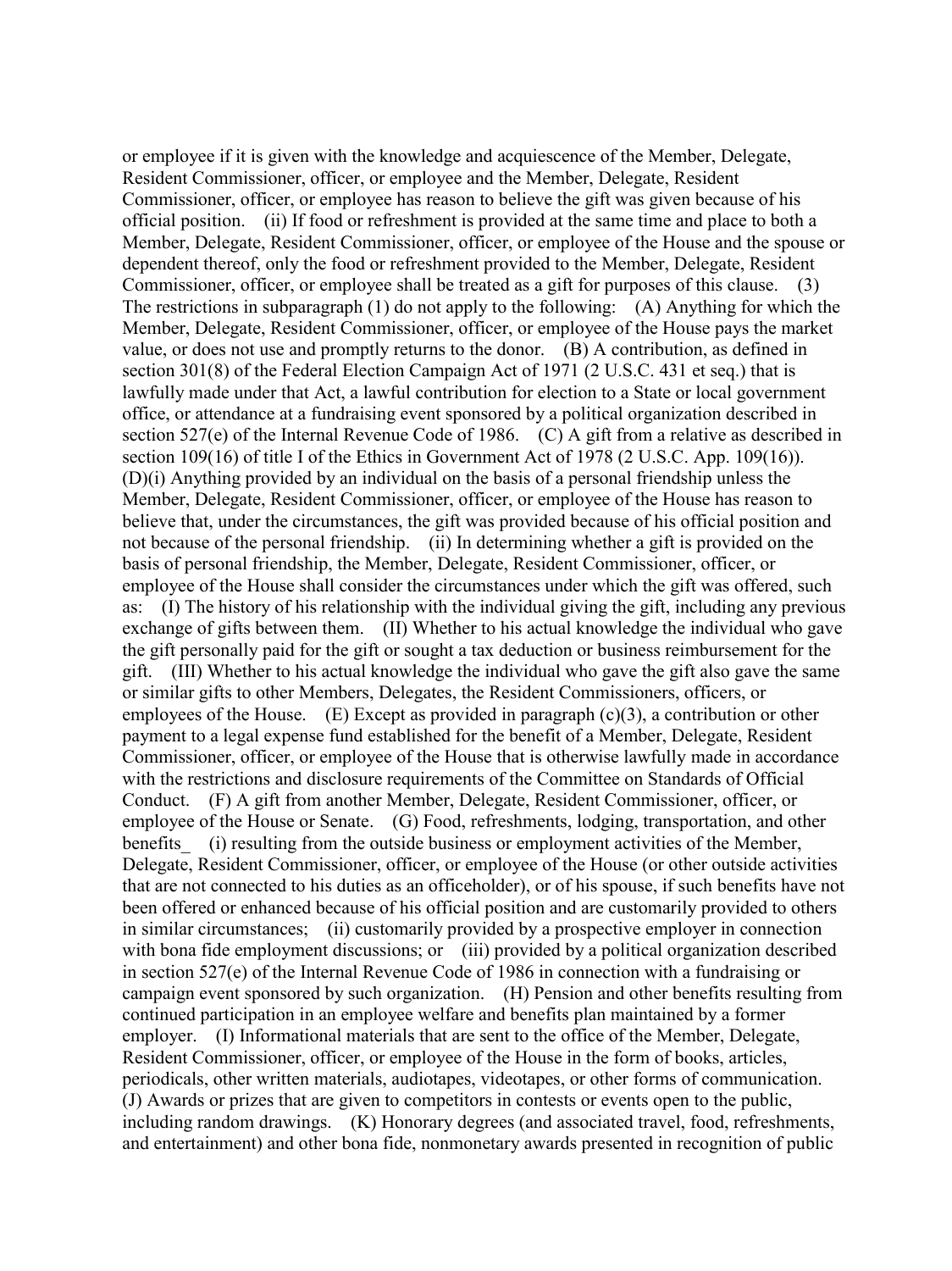service (and associated food, refreshments, and entertainment provided in the presentation of such degrees and awards). (L) Training (including food and refreshments furnished to all attendees as an integral part of the training) if such training is in the interest of the House. (M) Bequests, inheritances, and other transfers at death. (N) An item, the receipt of which is authorized by the Foreign Gifts and Decorations Act, the Mutual Educational and Cultural Exchange Act, or any other statute. (O) Anything that is paid for by the Federal Government, by a State or local government, or secured by the Government under a Government contract. (P) A gift of personal hospitality (as defined in section 109(14) of the Ethics in Government Act) of an individual other than a registered lobbyist or agent of a foreign principal. (Q) Free attendance at a widely attended event permitted under subparagraph (4). (R) Opportunities and benefits that are (i) available to the public or to a class consisting of all Federal employees, whether or not restricted on the basis of geographic consideration; (ii) offered to members of a group or class in which membership is unrelated to congressional employment; (iii) offered to members of an organization, such as an employees' association or congressional credit union, in which membership is related to congressional employment and similar opportunities are available to large segments of the public through organizations of similar size; (iv) offered to a group or class that is not defined in a manner that specifically discriminates among Government employees on the basis of branch of Government or type of responsibility, or on a basis that favors those of higher rank or rate of pay; (v) in the form of loans from banks and other financial institutions on terms generally available to the public; or (vi) in the form of reduced membership or other fees for participation in organization activities offered to all Government employees by professional organizations if the only restrictions on membership relate to professional qualifications. (S) A plaque, trophy, or other item that is substantially commemorative in nature and that is intended for presentation. (T) Anything for which, in an unusual case, a waiver is granted by the Committee on Standards of Official Conduct. (U) Food or refreshments of a nominal value offered other than as a part of a meal. (V) Donations of products from the district or State that the Member, Delegate, or Resident Commissioner represents that are intended primarily for promotional purposes, such as display or free distribution, and are of minimal value to any single recipient. (W) An item of nominal value such as a greeting card, baseball cap, or a T-shirt. (4)(A) A Member, Delegate, Resident Commissioner, officer, or employee of the House may accept an offer of free attendance at a widely attended convention, conference, symposium, forum, panel discussion, dinner, viewing, reception, or similar event, provided by the sponsor of the event, if (i) the Member, Delegate, Resident Commissioner, officer, or employee of the House participates in the event as a speaker or a panel participant, by presenting information related to Congress or matters before Congress, or by performing a ceremonial function appropriate to his official position; or (ii) attendance at the event is appropriate to the performance of the official duties or representative function of the Member, Delegate, Resident Commissioner, officer, or employee of the House. (B) A Member, Delegate, Resident Commissioner, officer, or employee of the House who attends an event described in subdivision (A) may accept a sponsor's unsolicited offer of free attendance at the event for an accompanying individual. (C) A Member, Delegate, Resident Commissioner, officer, or employee of the House, or the spouse or dependent thereof, may accept a sponsor's unsolicited offer of free attendance at a charity event, except that reimbursement for transportation and lodging may not be accepted in connection with the event unless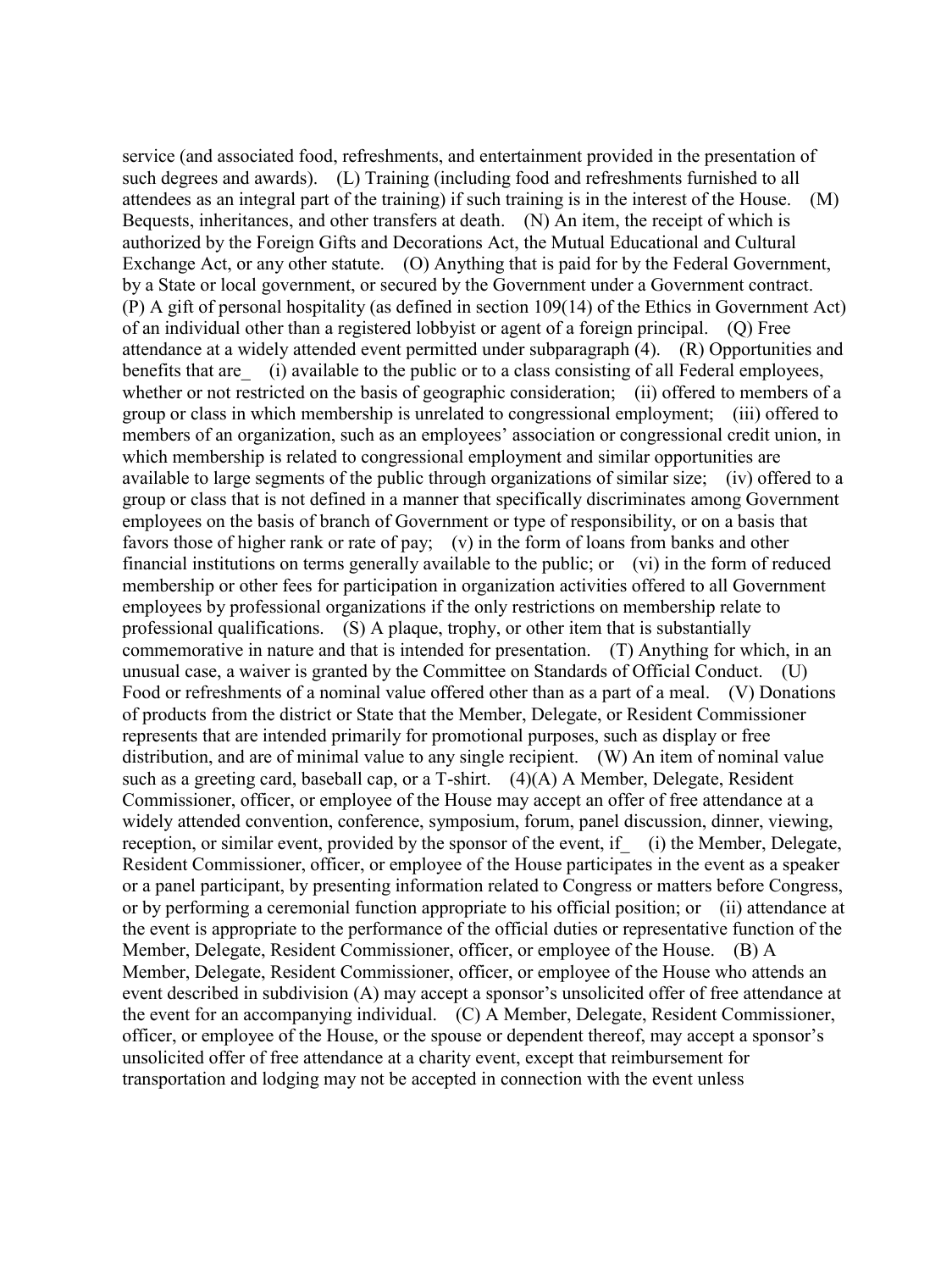(i) all of the net proceeds of the event are for the benefit of an organization described in section 501(c)(3) of the Internal Revenue Code of 1986 and exempt from taxation under section 501(a) of such Code;

(ii) reimbursement for the transportation and lodging in connection with the event is paid by such organization; and

(iii) the offer of free attendance at the event is made by such organization. (D) In this paragraph the term "free attendance" may include waiver of all or part of a conference or other fee, the provision of local transportation, or the provision of food, refreshments, entertainment, and instructional materials furnished to all attendees as an integral part of the event. The term does not include entertainment collateral to the event, nor does it include food or refreshments taken other than in a group setting with all or substantially all other attendees. (5) A Member, Delegate, Resident Commissioner, officer, or employee of the House may not accept a gift the value of which exceeds \$250 on the basis of the personal friendship exception in subparagraph (3)(D) unless the Committee on Standards of Official Conduct issues a written determination that such exception applies. A determination under this subparagraph is not required for gifts given on the basis of the family relationship exception in subparagraph  $(3)(C)$ . (6) When it is not practicable to return a tangible item because it is perishable, the item may, at the discretion of the recipient, be given to an appropriate charity or destroyed. (b)(1)(A) A reimbursement (including payment in kind) to a Member, Delegate, Resident Commissioner, officer, or employee of the House from a private source other than a registered lobbyist or agent of a foreign principal for necessary transportation, lodging, and related expenses for travel to a meeting, speaking engagement, factfinding trip, or similar event in connection with his duties as an officeholder shall be considered as a reimbursement to the House and not a gift prohibited by this clause, if the Member, Delegate, Resident Commissioner, officer, or employee\_ (i) in the case of an employee, receives advance authorization, from the Member, Delegate, Resident Commissioner, or officer under whose direct supervision the employee works, to accept reimbursement; and (ii) discloses the expenses reimbursed or to be reimbursed and the authorization to the Clerk within 30 days after the travel is completed. (B) For purposes of subdivision (A), events, the activities of which are substantially recreational in nature, are not considered to be in connection with the duties of a Member, Delegate, Resident Commissioner, officer, or employee of the House as an officeholder. (2) Each advance authorization to accept reimbursement shall be signed by the Member, Delegate, Resident Commissioner, or officer of the House under whose direct supervision the employee works and shall include\_ (A) the name of the employee; (B) the name of the person who will make the reimbursement; (C) the time, place, and purpose of the travel; and (D) a determination that the travel is in connection with the duties of the employee as an officeholder and would not create the appearance that the employee is using public office for private gain. (3) Each disclosure made under subparagraph (1)(A) of expenses reimbursed or to be reimbursed shall be signed by the Member, Delegate, Resident Commissioner, or officer (in the case of travel by that Member, Delegate, Resident Commissioner, or officer) or by the Member, Delegate, Resident Commissioner, or officer under whose direct supervision the employee works (in the case of travel by an employee) and shall include\_ (A) a good faith estimate of total transportation expenses reimbursed or to be reimbursed; (B) a good faith estimate of total lodging expenses reimbursed or to be reimbursed; (C) a good faith estimate of total meal expenses reimbursed or to be reimbursed; (D) a good faith estimate of the total of other expenses reimbursed or to be reimbursed; (E) a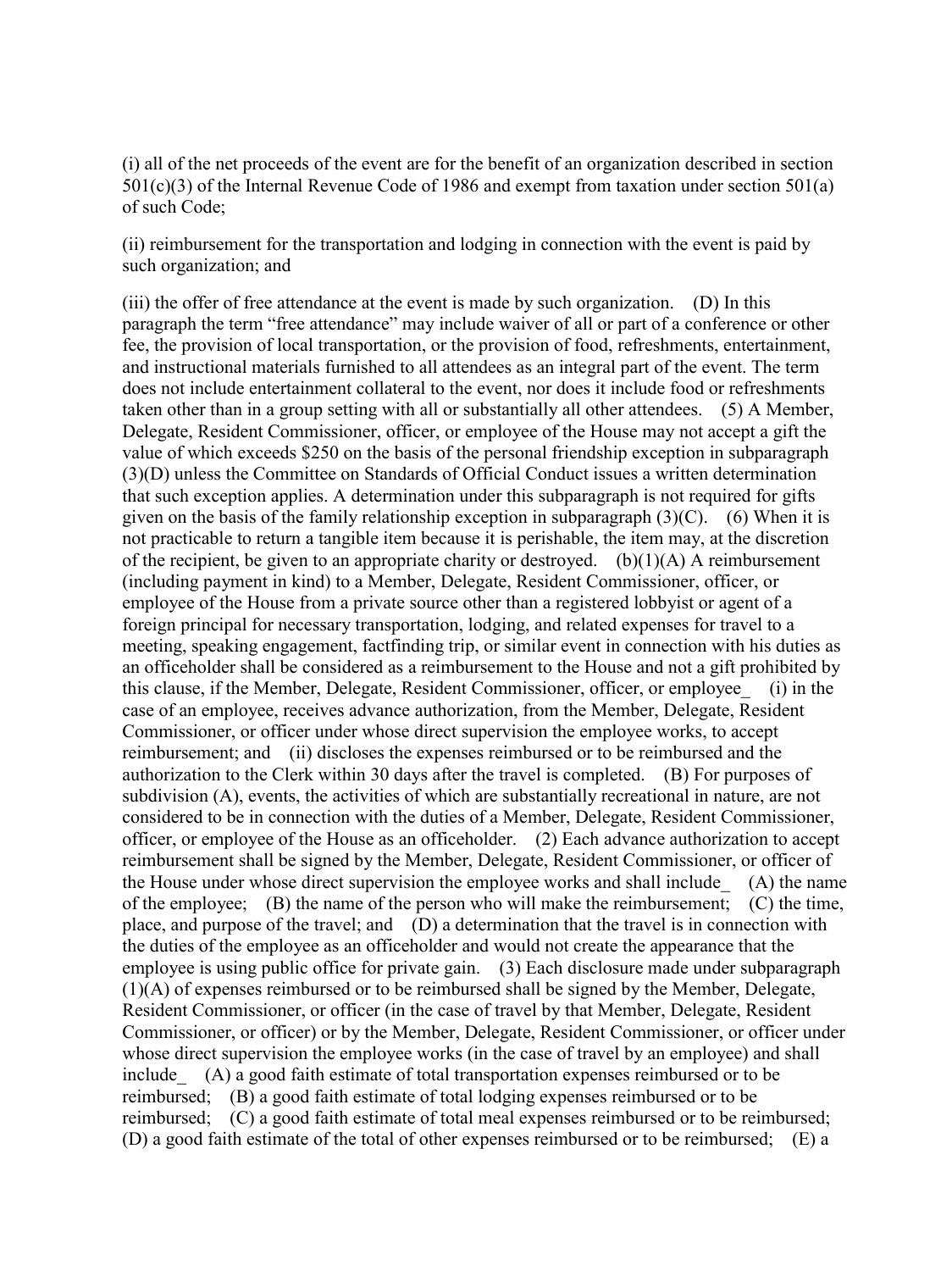determination that all such expenses are necessary transportation, lodging, and related expenses as defined in subparagraph (4); and (F) in the case of a reimbursement to a Member, Delegate, Resident Commissioner, or officer, a determination that the travel was in connection with his duties as an officeholder and would not create the appearance that the Member, Delegate, Resident Commissioner, or officer is using public office for private gain. (4) In this paragraph the term "necessary transportation, lodging, and related expenses"\_ (A) includes reasonable expenses that are necessary for travel for a period not exceeding four days within the United States or seven days exclusive of travel time outside of the United States unless approved in advance by the Committee on Standards of Official Conduct; (B) is limited to reasonable expenditures for transportation, lodging, conference fees and materials, and food and refreshments, including reimbursement for necessary transportation, whether or not such transportation occurs within the periods described in subdivision (A); (C) does not include expenditures for recreational activities, nor does it include entertainment other than that provided to all attendees as an integral part of the event, except for activities or entertainment otherwise permissible under this clause; and (D) may include travel expenses incurred on behalf of either the spouse or a child of the Member, Delegate, Resident Commissioner, officer, or employee. (5) The Clerk shall make available to the public all advance authorizations and disclosures of reimbursement filed under subparagraph (1) as soon as possible after they are received. (c) A gift prohibited by paragraph  $(a)(1)$  includes the following: (1) Anything provided by a registered lobbyist or an agent of a foreign principal to an entity that is maintained or controlled by a Member, Delegate, Resident Commissioner, officer, or employee of the House. (2) A charitable contribution (as defined in section 170(c) of the Internal Revenue Code of 1986) made by a registered lobbyist or an agent of a foreign principal on the basis of a designation, recommendation, or other specification of a Member, Delegate, Resident Commissioner, officer, or employee of the House (not including a mass mailing or other solicitation directed to a broad category of persons or entities), other than a charitable contribution permitted by paragraph (d). (3) A contribution or other payment by a registered lobbyist or an agent of a foreign principal to a legal expense fund established for the benefit of a Member, Delegate, Resident Commissioner, officer, or employee of the House. (4) A financial contribution or expenditure made by a registered lobbyist or an agent of a foreign principal relating to a conference, retreat, or similar event, sponsored by or affiliated with an official congressional organization, for or on behalf of Members, Delegates, the Resident Commissioner, officers, or employees of the House. (d)(1) A charitable contribution (as defined in section 170(c) of the Internal Revenue Code of 1986) made by a registered lobbyist or an agent of a foreign principal in lieu of an honorarium to a Member, Delegate, Resident Commissioner, officer, or employee of the House are not considered a gift under this clause if it is reported as provided in subparagraph (2). (2) A Member, Delegate, Resident Commissioner, officer, or employee who designates or recommends a contribution to a charitable organization in lieu of an honorarium described in subparagraph (1) shall report within 30 days after such designation or recommendation to the Clerk\_ (A) the name and address of the registered lobbyist who is making the contribution in lieu of an honorarium; (B) the date and amount of the contribution; and (C) the name and address of the charitable organization designated or recommended by the Member, Delegate, or Resident Commissioner. The Clerk shall make public information received under this subparagraph as soon as possible after it is received. (e) In this clause  $(1)$  the term "registered lobbyist" means a lobbyist registered under the Federal Regulation of Lobbying Act or any successor statute; (2) the term "agent of a foreign principal" means an agent of a foreign principal registered under the Foreign Agents Registration Act; and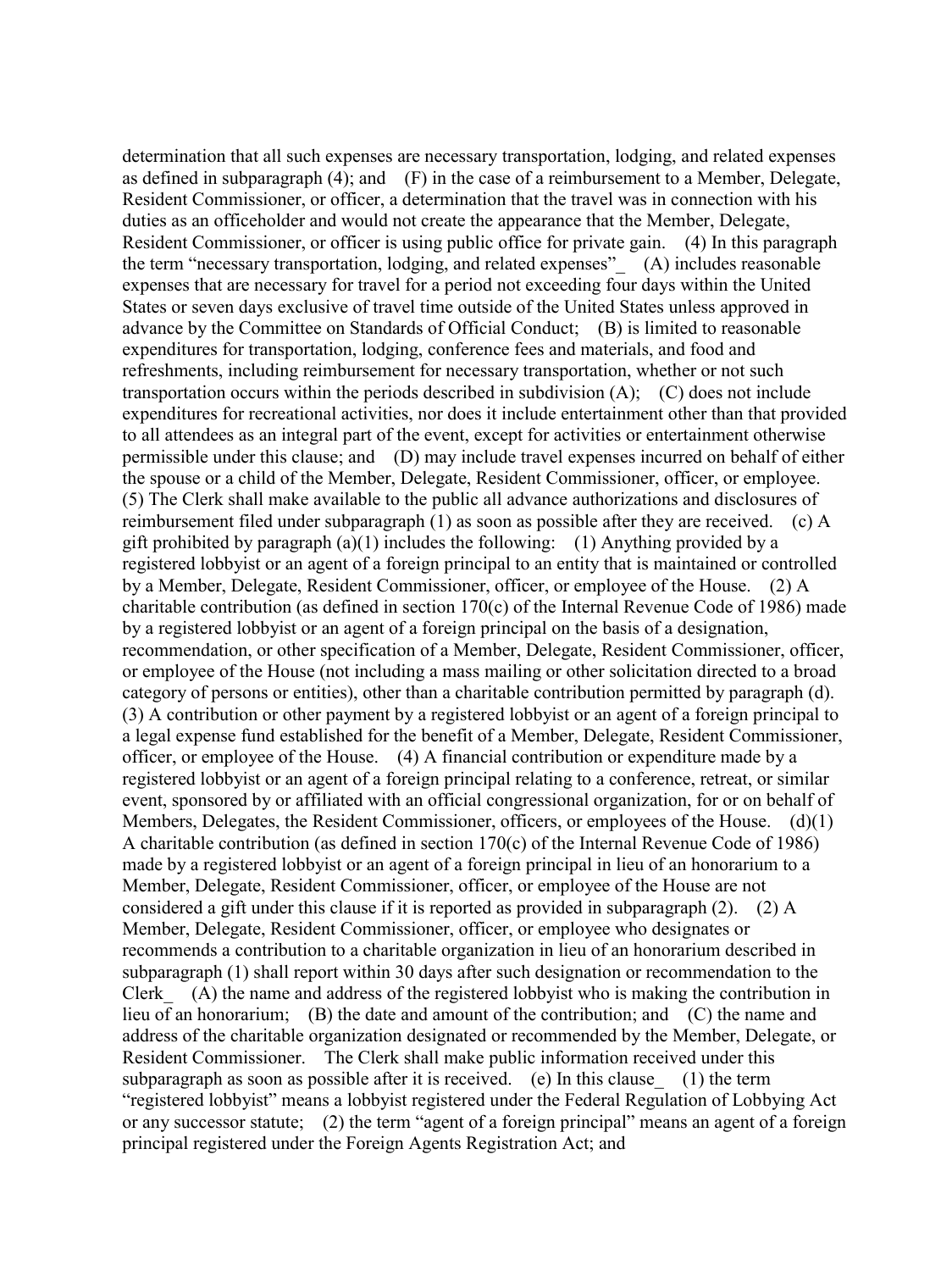(3) the terms "officer" and "employee" have the same meanings as in Rule XXIII. (f) All the provisions of this clause shall be interpreted and enforced solely by the Committee on Standards of Official Conduct. The Committee on Standards of Official Conduct is authorized to issue guidance on any matter contained in this clause.

#### \*\*\*\*\*

### *Additional Statutory Reference*

### **Rule XXIII, clause 14**

14(a) In this Code of Official Conduct, the Term "officer or employee of the House" means an individual whose compensation is disbursed by the Chief Administrative Officer.

### *APPENDIX D*

 $\frac{1}{2}$ 

#### VALUATION OF GIFTS OF TRANSPORTATION ON PRIVATE AIRCRAFT

Reprinted from the Committee on Standards of Official Conduct Gifts & Travel Booklet, April 2001

## **USE OF A PRIVATE AIRCRAFT FOR TRAVEL**

At times Members or staff are offered the use of, or wish to use, a private aircraft for travel. Whether it would be permissible to use a private aircraft for a particular trip will depend on a number of circumstances, including the type of travel involved. The major considerations on use of a private aircraft, according to the type of travel, are as follows.

**Officially Connected Travel Paid for by a Private Source.** In participating in officially connected travel that is paid for by a private source, a Member, officer or employee may accept a flight on a private aircraft that is provided by the sponsor of the trip.1[1] Thus, for example, where a corporation is the sponsor of a trip, a flight on an aircraft owned or leased by the corporation would be permissible. A flight on a private aircraft that is owned or leased by someone else would also be permissible, provided that the flight was entirely arranged by the trip sponsor. Acceptance of a free flight on a private aircraft for such travel in any other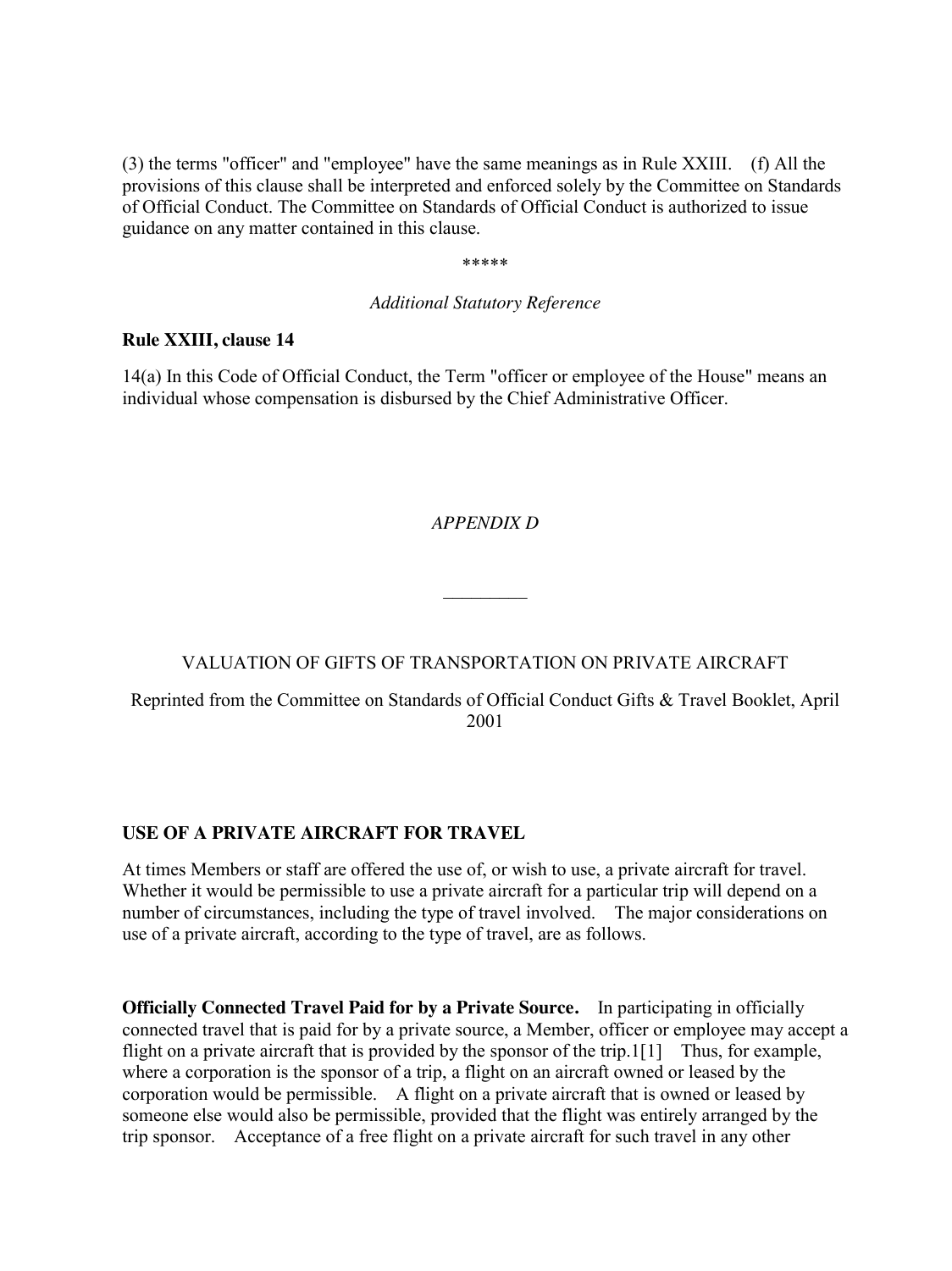circumstances would be impermissible.

Example 1. An industry association invites a Member to attend its annual dinner in New York . A corporate official in Washington who will be attending the dinner using his corporation's jet invites the Member to fly with him to the event without charge. The Member may not accept a free flight on the corporate jet.

Where a flight on a private aircraft is provided by the sponsor of a trip, the Member, officer or employee should disclose the value of the flight on his or her travel disclosure form in accordance with the valuation policy set forth below.

**Travel Resulting from Outside Business, Employment or Other Activities.** In participating in travel resulting from outside business, employment or other activities, a Member, officer or employee may accept a flight on a private aircraft provided by the business or other entity with which the individual is involved, if two conditions are satisfied: (1) the private aircraft was not provided because of the individual's official position, and (2) such travel is customarily provided to others in similar circumstances.

1[1]For further information on this point, see also the discussion on pages 75-76 *[in the Gifts and Travel Booklet*], regarding the proper source of expenses for officially connected travel.

**Travel Provided on the Basis of Personal Friendship.** At times a Member, officer or employee is offered a flight on an aircraft that is personally owned by an individual whom the official knows. If the requirements of the personal friendship provision of the gift rule are satisfied, the offer may be accepted. Those requirements are detailed on pp. 20-21 of the gift chapter, and p. 85 of this chapter *[in the Gifts and Travel Booklet*]. Several points to bear in mind regarding this type of travel are as follows:

As a general matter, the personal friendship provision can apply only if the aircraft is owned by the individual, and cannot apply to a flight on an aircraft owned by a corporation or other entity.

- Where the value of a gift proposed to be accepted under the personal friendship provision exceeds \$250, written approval of the Standards Committee is required before the gift can be accepted. Practically any flight on a private aircraft will exceed \$250 in value and hence will require Committee approval.
- Gifts received by a Member, officer or senior employee that exceed \$260 *(\$285 in*) *2002)* in a calendar year – including flights on a private aircraft – must be reported on the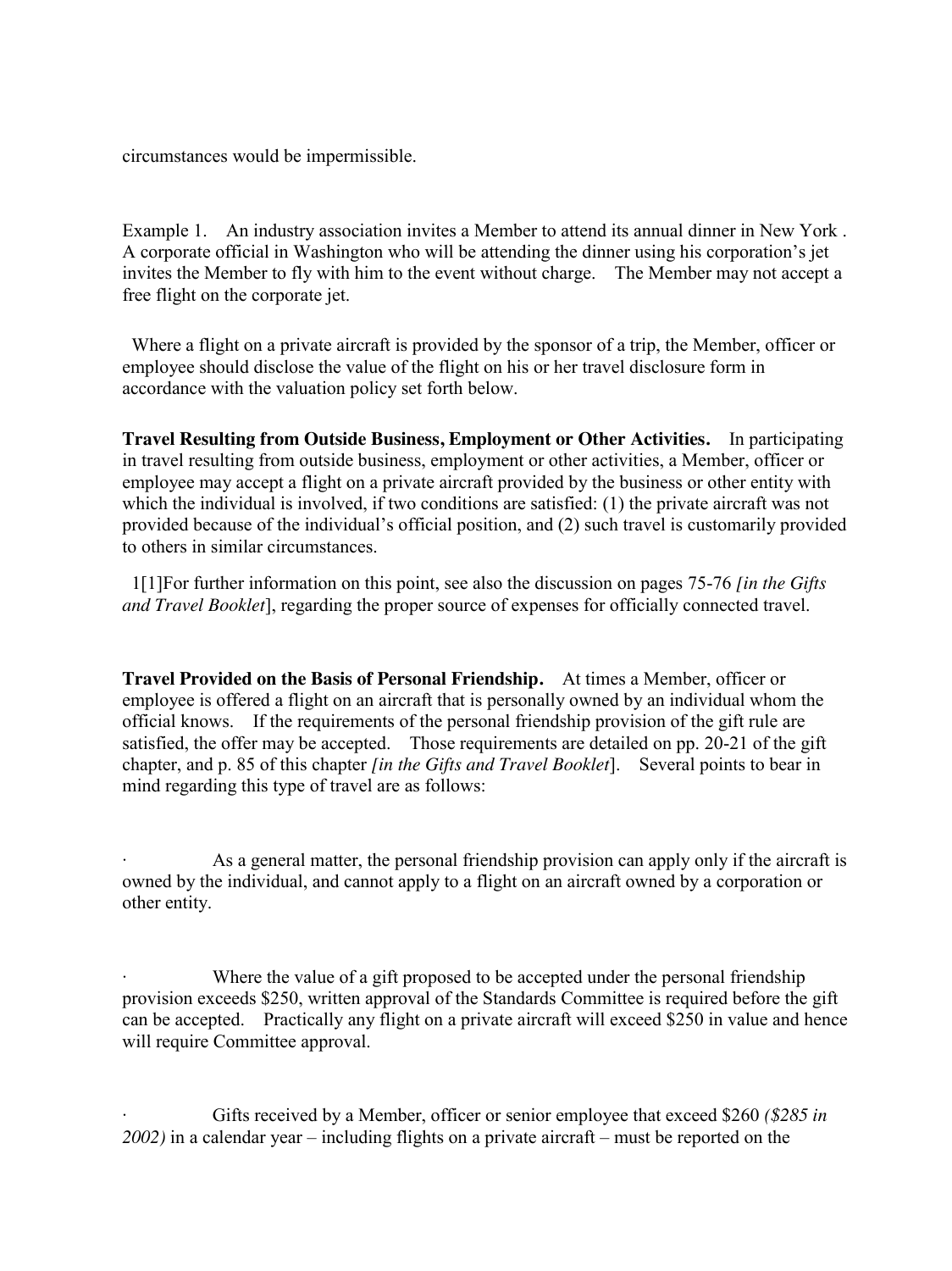individual's annual Financial Disclosure Statement, unless the Standards Committee grants a waiver of the reporting requirement.

A flight may not be accepted on the basis of personal friendship where the primary purpose of the trip is either to conduct House business or to engage in campaign activity.

**Travel for which Market Value Is Paid.** Under the gift rule, a Member, officer or employee may accept a flight on a private aircraft for which he or she pays the market value. The manner in which such a flight is valued for purposes of the gift rule is set forth below.

However, the Standards Committee understands that individuals, corporations and other entities that own private aircraft rarely have the ability, under their certification from the Federal Aviation Administration, to accept such compensation for the carriage of passengers, except with regard to campaign travel. Thus before accepting a flight that is to be paid for with personal funds (or with official funds), a Member, officer or employee should ensure that the aircraft owner may lawfully accept payment in the prescribed amount.

**Travel Paid for by the Federal Government, or by State or Local Government**. A flight on a private aircraft that is paid for by the Federal Government, or by a state or local government, may be accepted. Likewise, a flight on an aircraft owned by a governmental entity may be accepted.

**Travel Paid for by a Foreign Government.** A flight on a private aircraft that is paid for by a foreign government may be accepted, provided that the flight complies with the requirements of either the Foreign Gifts and Decorations Act (FGDA) or the Mutual Educational and Cultural Exchange Act (MECEA). The requirements of those statutes, including that travel paid for under the FGDA must take place totally outside the United States, are explained above (on pp. 86-90).

**Travel Paid for by a Political Organization.** Rules on the use of corporate or labor organization aircraft for campaign travel are set out in the regulations of the Federal Election Committee at 11 C.F.R. § 114.9(e). Briefly stated, those rules require advance reimbursement of the corporation or union that owns the aircraft at rates set forth in the regulations. However, the use of an aircraft owned by an individual, rather than a corporation or union, for campaign travel is governed by a different set of FEC rules. The FEC should be consulted for guidance on these rules.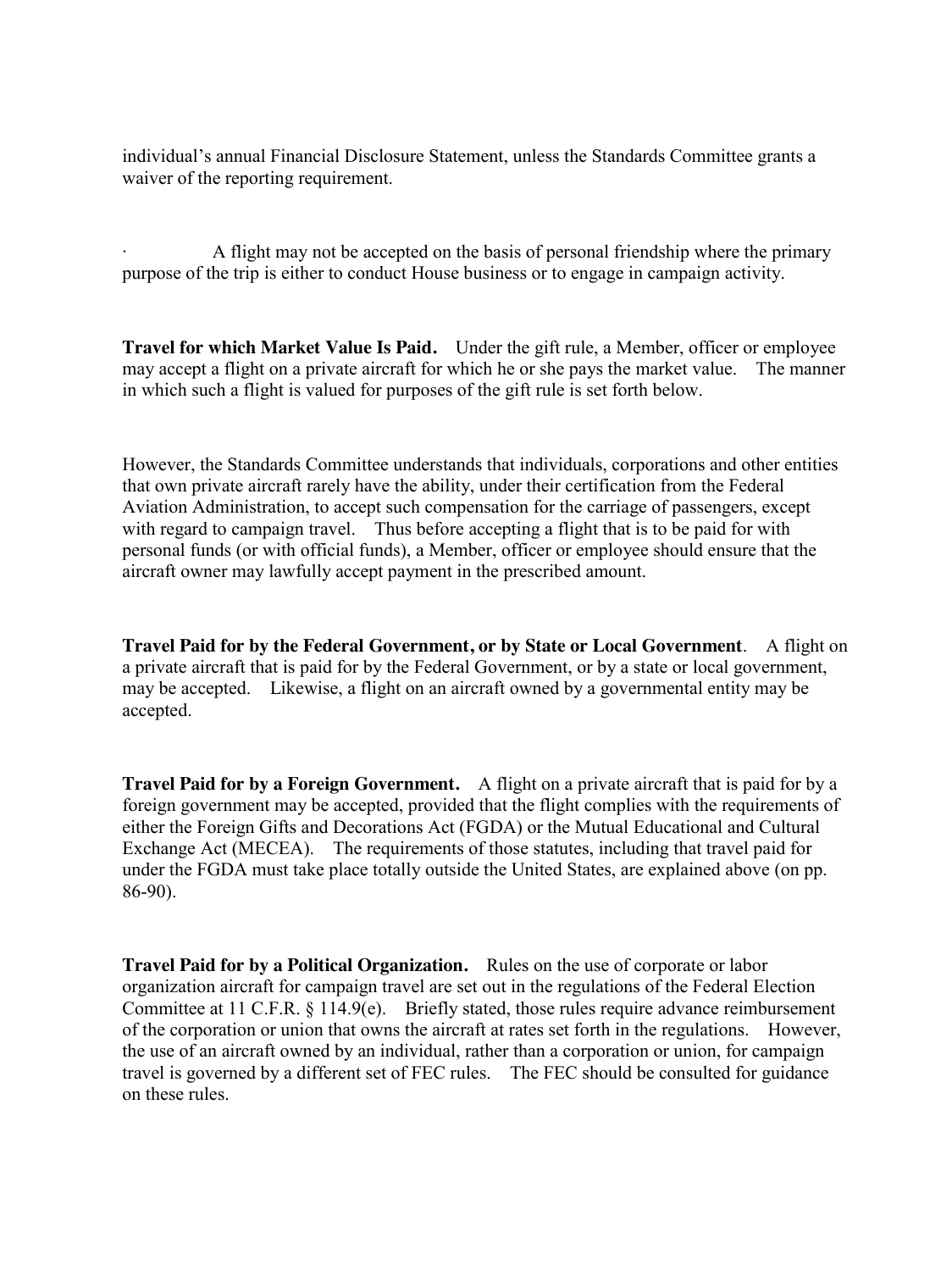**Official Travel.** The rules issued by the House Administration Committee for both Members and committees include provisions for payment for flights on chartered aircraft and on corporate, business or privately owned aircraft. However, as noted above, the Standards Committee understands that individuals, corporations and other entities that own private aircraft rarely have the ability, under their certification from the Federal Aviation Administration, to accept such payment for the carriage of passengers. Thus before accepting a flight that is to be paid for with official funds, a Member, officer or employee should ensure that the aircraft owner has the ability to accept payment in the amount prescribed by the House Administration rules.

Otherwise, the Standards Committee understands that if an employee of a Member personally owns an airplane, the employee may fly the Member on official business and receive per-mile reimbursement from the Member's Representational Allowance under rules issued by the House Administration Committee. Questions on this matter should be directed to the House Administration Committee.

**Valuation of a Flight on a Private Aircraft.** When a Member or staff person uses a private aircraft for either a political or an official purpose, reimbursement must be made at the rates and under the rules prescribed by, respectively, the Federal Election Commission or the House Administration Committee.

Otherwise, for purposes of the gift rule, flights on private aircraft have heretofore been valued according to a policy statement that the Committee issued in 1987. Under that policy, most such flights were valued at the cost of a first-class ticket from the point of departure to the destination. The Committee has revised this policy to accord a higher value  $-i.e.,$  the cost of a charter – to any flight that was scheduled specifically for the use of the Member, officer or employee. The rules of the House Administration Committee likewise require reimbursement at this higher rate where such a flight is taken for an official purpose. Thus this change brings the Standards Committee policy into harmony with the House Administration Committee rule on this point.

Accordingly, flights on a private aircraft are hereafter to be valued as follows: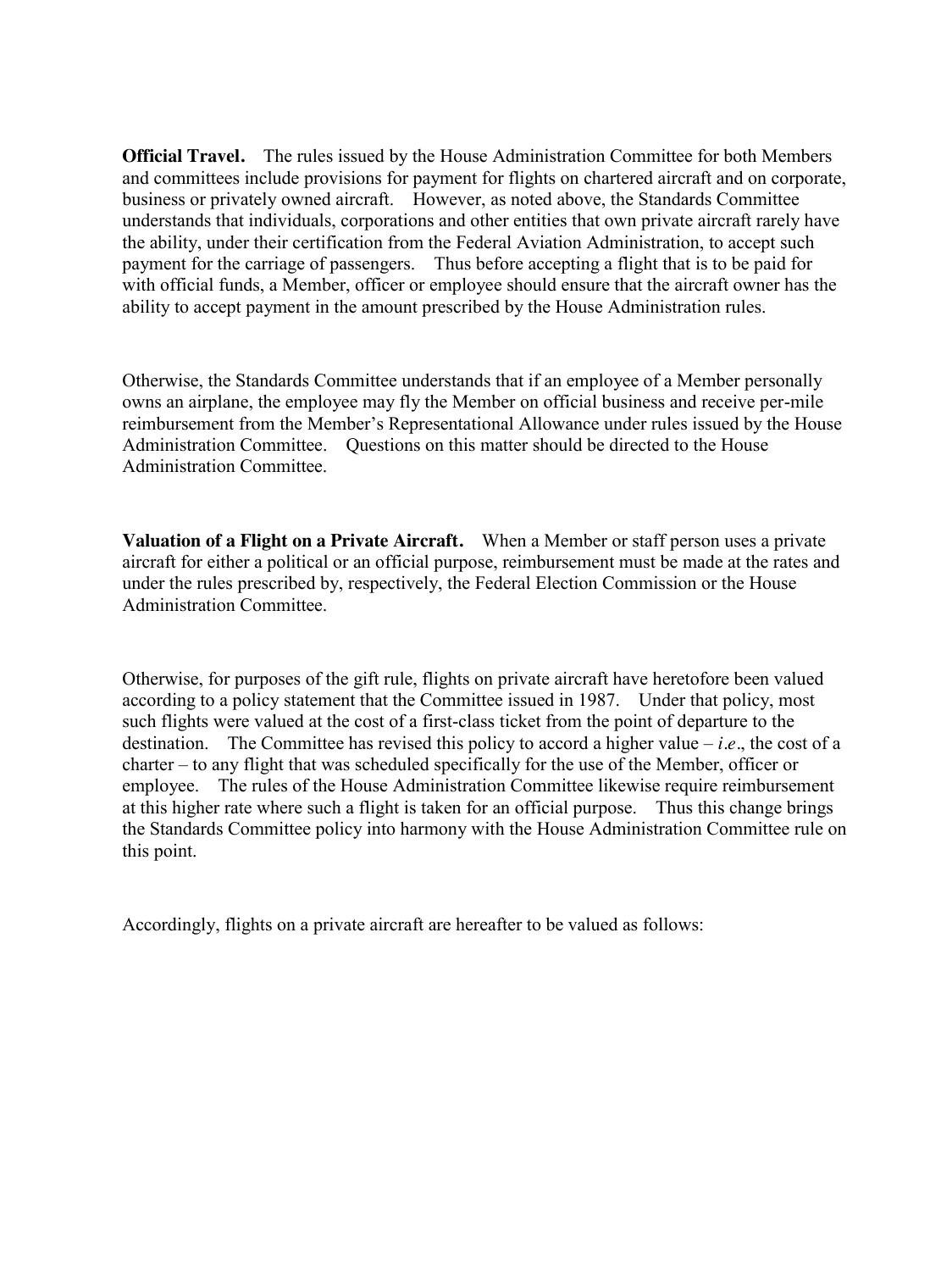*When the travel is via a previously or regularly scheduled flight by the owner or operator of the aircraft,* and the cities between which the Member or staff person is flying have regularly scheduled air service (regardless of whether such service is direct), then the value of the use of the aircraft is the cost of a first-class ticket from the point of departure to the destination. If only coach rates are provided between those points, the value is the coach rate. If more than one first-class or coach rate is available, the lowest fare will be used. However, no discount fares, such as "supersaver" fares, will be used for valuation purposes.

*When the flight is scheduled specifically for Member or staff person use,* or when either the point of origin or destination does not have regularly scheduled air service, then the value of the use of the aircraft is the cost of chartering the same or a similar aircraft for that flight.

### APPENDIX E

# Policy Regarding Amendments to Financial Disclosure Statements Committee on Standards of Official Conduct Memorandum, April 23, 19861 U.S. House of Representatives, Committee on Standards of Official Conduct, Washington, DC.

To: All Members, Officers, and Employees of the U.S. House of Representatives. From: Committee on Standards of Official Conduct. Subject: Revised Policy Regarding Amendments to Financial Disclosure Statements. Date: April 23, 1986. The purpose of this letter is to inform all Members, officers, and employees who are required to file Financial Disclosure (FD) Statements pursuant to Title I of the Ethics in Government Act (EIGA) of 1978, as amended, 5 U.S.C. Appendix 4, §101, *et seq.*, whose filings are under the jurisdiction of this Committee, of a revison to this Committee's policy regarding the submission of amendments to earlier filed disclosure statements. The new policy, discussed below, will be implemented immediately and all future statements as well as the amendments thereto will be handled in accordance therewith.

 To date, it has been the general policy of this Committee to accept amended FD Statements from all filers and consider such amendments to have been timely filed without regard to the duration of time between the date of the original filing and the amendment submitted thereto. Over time, this practice has resulted in the Committee having received a significant number of amendments to disclosure statements under circumstances not necessarily reflecting adequate justification or explanation that the amendment was necessary to clarify previously disclosed information or that a disclosure was omitted due either to unavailability of information or inadvertence. Moreover, and particularly in the case of an individual whose conduct (having EIGA implications) is under review, the Committee has been faced with the somewhat inconsistent tasks of identifying deficiencies in earlier FD Statements while simultaneously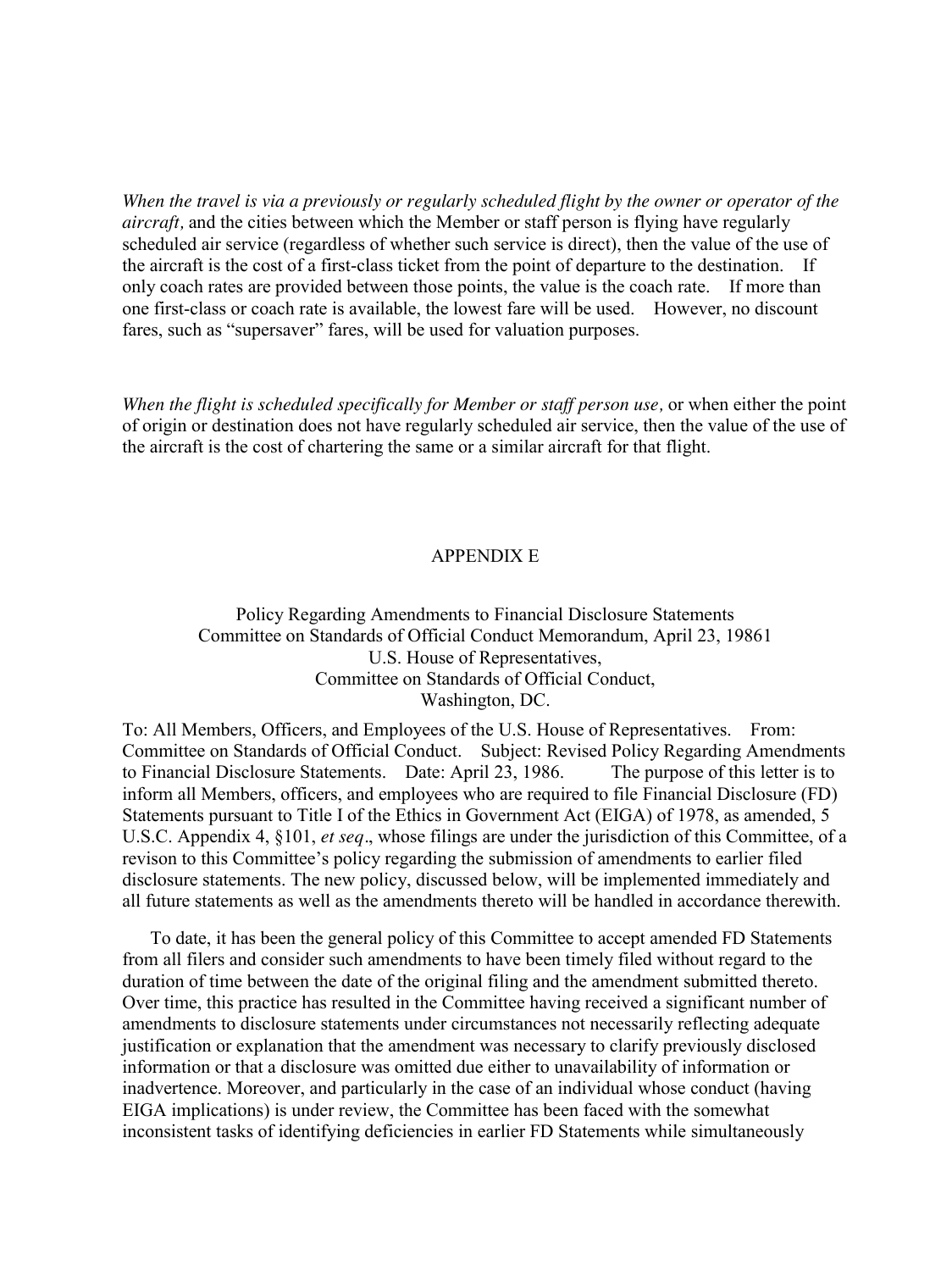accepting amendments to such statements that may well have been intended to have a mitigating or even exculpating effect. Quite clearly, both time and experience have established the need to make some adjustments to the financial disclosure process in order to alleviate such perceived problems and create a more logical and predictable environment for filers to meet their statutory obligation under EIGA and the parallel responsibility of this Committee to implement that law. It is in this context that a new policy for accepting and considering amended disclosure statements is being implemented.

 To begin, effective immediately, an amendment to an earlier FD Statement will be considered timely filed if it is submitted by no later than the close of the year in which the original filing so affected was proffered. There will be, however, a further caveat to this "close-of-year" approach. Specifically, an amendment will not be considered to be timely if the submission thereof is clearly intended to "paper over" an earlier mis/non-filing or there is no showing that such amendment was occasioned by either the prior unavailability of information or the inadvertent omission thereof. Thus, for example, so long as a filer wishes to amend within the appropriate period of prescribed "timeliness" and such amendments are not submitted as a result of, or in connection with, action by this Committee that may have the effect of discrediting the quality of the initial filing(s), then such amendments will be deemed to be presumptively good faith revisions to the filings. In essence, the amendment, *per se* , should be submitted only as a result of the need to either clarify an earlier filing or to disclose information not known (or inadvertently omitted) at the time the original FD was submitted. In sum, the Committee will adopt a two-pronged test for determining whether an amendment is considered to be filed with a presumption of good faith: First, whether it is submitted within the appropriate amendment period (close-of-year); and second, a "circumstance" test addressing why the amendment is justified. In this latter regard, filers will be expected to submit with the amendment a brief statement on why the earlier FD is being revised. Thus, amendments meeting the two-pronged test will be accorded a rebuttable presumption of good faith and this Committee will have the burden to overcome such a presumption. Conversely, any amendment not satisfying both of the above-stated criteria will not be accorded the rebuttable presumption of good faith. In such a case, the burden will be on the filer to establish such a presumption.

 The Committee is well aware that disclosure statements filed in years past may be in need of revision. To this end, the Committee has determined that a grace period ending at the close of calendar year 1986 will be granted during which time all filers may amend any previously submitted FD Statements. Again, while an amendment may be timely from the standpoint of when is is submitted–i.e., within the current year–information regarding the need for and, hence, appropriateness of the amendment will also be considered *vis-a-vis* the rebuttable presumption of good faith.